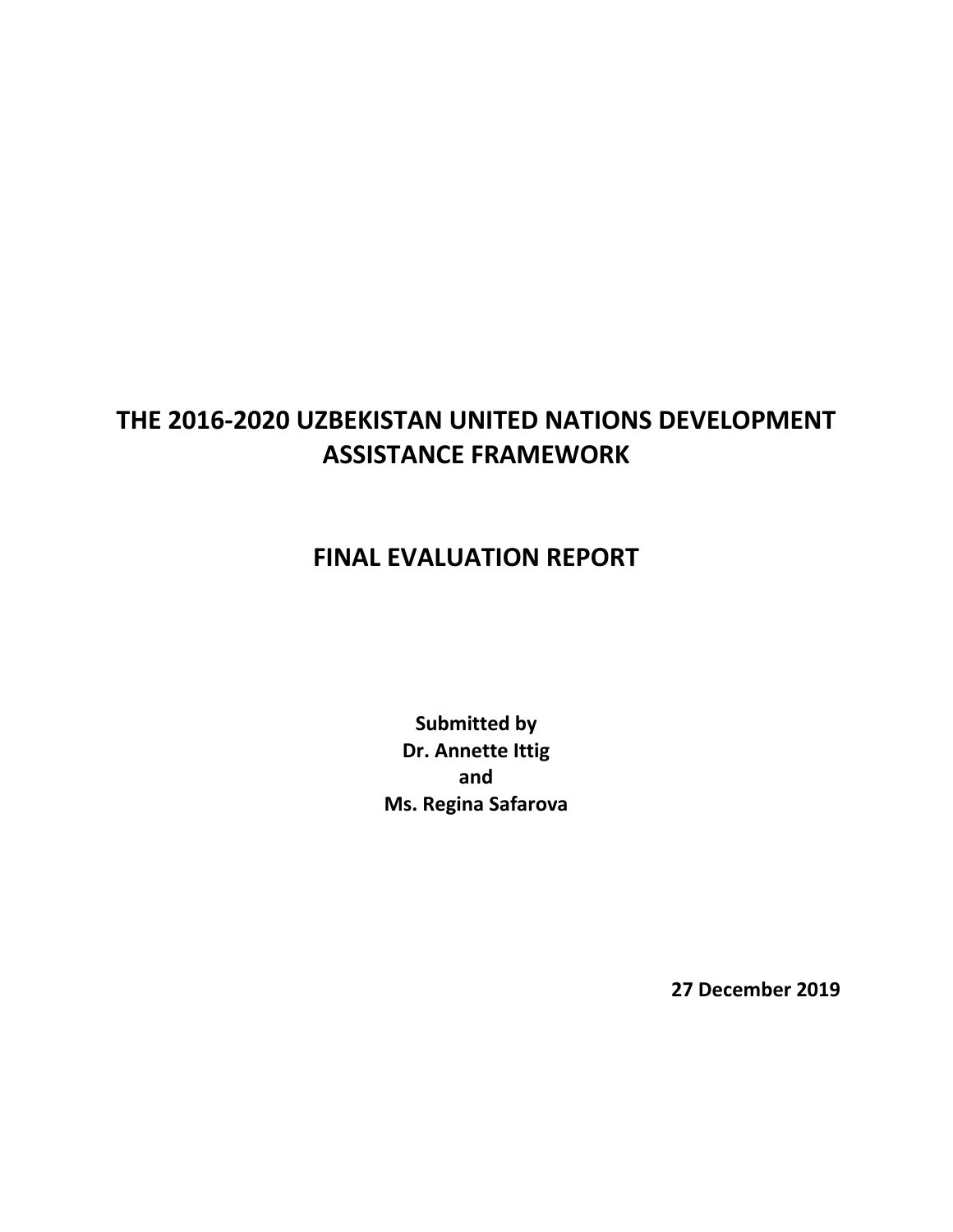#### **ACKNOWLEDGEMENTS**

I am pleased to take this opportunity to express my appreciation to the many people who facilitated the research and logistical support for this final evaluation of the 2016-2020 Uzbekistan United Nations Development Assistance Framework (UNDAF). I am grateful to the Government of Uzbekistan partners for their availability for meetings and for sharing information about their expectations of the 2016-2020 UNDAF, their support towards its achievements, and their recommendations for the new UNSDCF cycle, particularly Ms. Yulduz Abduganieva, Deputy Head, Consolidated Office of Demography, Employment and the Standard of Living of the Population, and Mr. Yadgar Fayzullaev, Head, Department of Forecasting and Monitoring of Macroeconomic Indicators, at the Ministry of Economy; Mr. Badriddin Abidov, Deputy Minister and Mr. Hurram Teshabaev, Head, Investment Project Development Center, at the Ministry of Investment and Foreign Trade; Mr. Bakhodir Nizomov, Deputy Minister, Ministry of Health; Ms. Sh. Zufarova, Mr. D. Khamraev, and Mr. D. Ogay at the General Prosecutor Office; and Mr. Odiljon Mamadaliev, Mr. Habibilla Murodhujaev, Mr. Jahongir Yuldashev, Mr. Akrom Sultanov, Mr. Kobil Berdikulov, and Ms. Olga Aleshunina at the State Statistics Committee.

I also very much appreciate the time given to the evaluators by Mr. Vinayak Nagaraj, Senior Country Economist, World Bank; Mr. Gary Robbins, Director, USAID Uzbekistan Country Office; Ms. Evelina Artikova, Head, Programmes Team, Ms. Nodira Saithojaeva and Ms. Kilicheva Chekhros at UK AID; Mr. Alessandro Liamine Salvagni, Regional Political Advisor, European Union; Ms. Kristine Kore-Perkone, Project Manager, GIZ; Mr. David Genzel, German Embassy; Mr. Abdukakhor B. Kodirov, Islamic Development Bank; Ms. Petra Gorjup, Head, Uzbekistan Office and Mr. Goran Klemencic, Legal Expert at Regional Dialogue; Mr. Mehmet Kaan Bakkalbaşı, Turkish Embassy; Mr. Begzod Djalilov, Senior Economics Officer, Asian Development Bank; Mr. Ildar Fayzullin, Project Officer, OSCE; and Ms. Mi Park, Deputy Director and Ms. Kim Heejin, Monitoring and Evaluation Officer at KOICA.

I would like to thank Ms. Helena Fraser, the United Nations Resident Coordinator in Uzbekistan, and the members of the UN Country Team, who provided insights and information about programme partnerships, achievements and challenges; as well as the Resident Coordinator Office, particularly Ms. Matluba Umurzakova and Ms. Liya Khalikova, for assistance in facilitating interviews and for providing programme documentation and other UNDAF-related information. Many thanks are also due to the RCO for their support in the English-Russian translation of evaluation questionnaires and of the stakeholder presentation slides.

I am grateful to Ms. Jane Oteba, Monitoring and Evaluation Specialist, UNRCO Kenya, for allowing the evaluators to use a modified version of the Kenya results group self-assessment form in their focus group discussions. I also appreciate the efforts by Ms. Regina Safarova, the national consultant for this evaluation, in the production of section 2.2.2, "Key Achievements by Outcome Area" and Table 3, "Progress of Outcome indicators", on pp. 26-36 of this report. Many thanks are also due to Mr. Alexander Meland, European Commission COFUND Ph.D. Fellow, for his proofreading of and comments on the final draft evaluation report.

Finally, I would also like to thank each of the other UN staff and national and civil society stakeholders with whom the evaluators met for their thoughtful responses and recommendations.

Dr. Annette Ittig, Evaluation Team Leader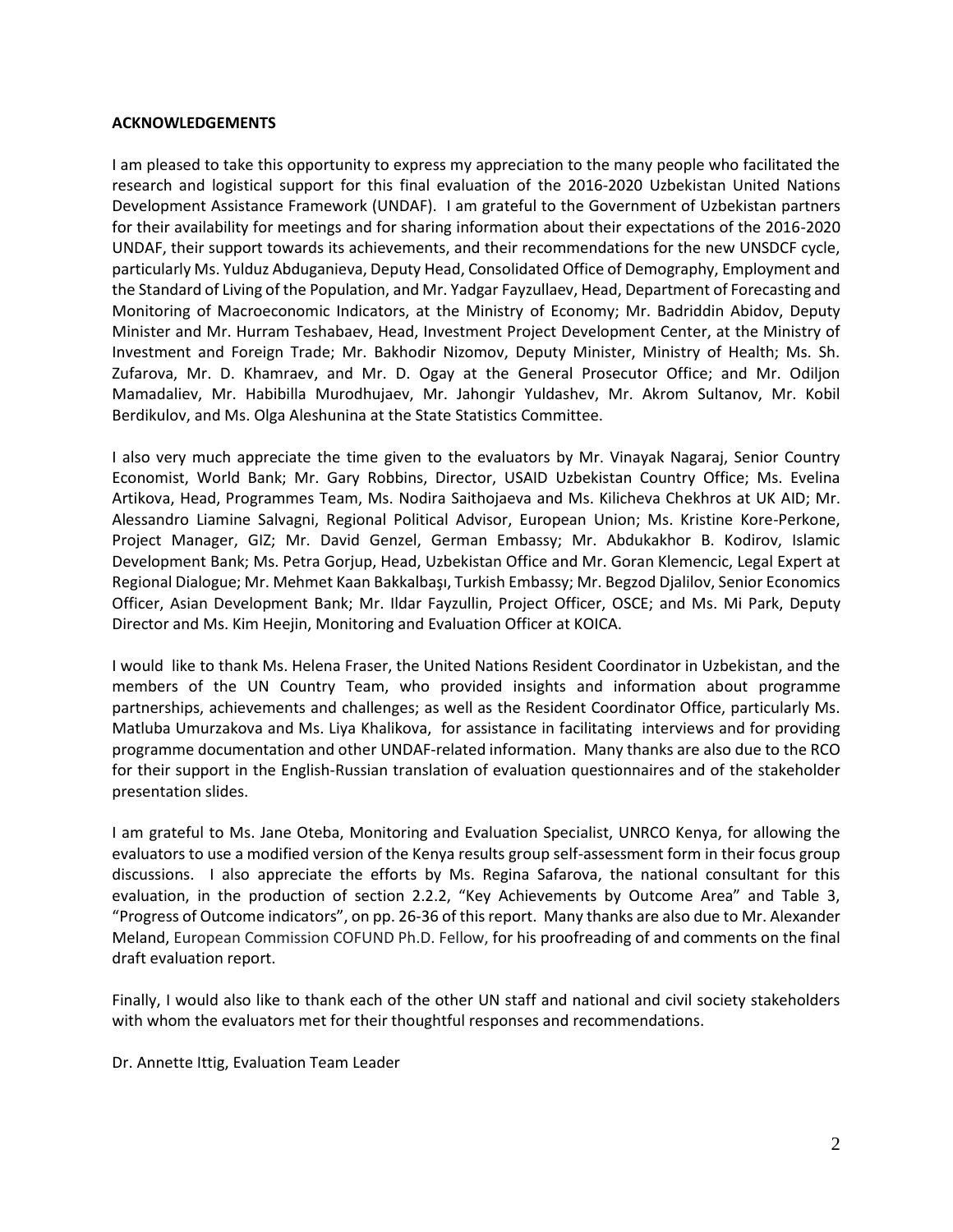# **ACRONYMS**

| <b>BOS</b>        | <b>Business Operations Strategy</b>                                        |
|-------------------|----------------------------------------------------------------------------|
| <b>CEDAW</b>      | Convention on the Elimination of All Forms of Discrimination Against Women |
| <b>CPD</b>        | <b>Country Programme Document</b>                                          |
| <b>CRR</b>        | <b>Country Results Report</b>                                              |
| DaO               | Delivering as One                                                          |
| <b>DFA</b>        | Development Finance Assessment                                             |
| <b>DP</b>         | Development Partner                                                        |
| <b>DRM</b>        | <b>Domestic Resource Mobilization</b>                                      |
| <b>FAO</b>        | Food and Agriculture Organization                                          |
| <b>FGD</b>        | <b>Focus Group Discussion</b>                                              |
| <b>GAVI</b>       | <b>Global Alliance</b>                                                     |
| <b>GFATM</b>      | Global Fund to Fight AIDS, Tuberculosis and Malaria                        |
| <b>GEWE</b>       | Gender Equality and Women Empowerment                                      |
| <b>GIZ</b>        | Deutsche Gesellschaft für Internationale Zusammenarbeit                    |
| GoU               | Government of Uzbekistan                                                   |
| <b>GTG</b>        | <b>Gender Theme Group</b>                                                  |
| <b>HDR</b>        | Human Development Report                                                   |
| <b>HDI</b>        | Human Development Index                                                    |
| <b>HRBA</b>       | Human Rights Based Approach                                                |
| IFI.              | International Financial Institution                                        |
| <b>ILO</b>        | International Labour Organization                                          |
| JP                | Joint Programme                                                            |
| <b>JWP</b>        | Joint Work Plan                                                            |
| <b>KOICA</b>      | Korea International Cooperation Agency                                     |
| L <sub>2</sub> CU | Listening to the Citizens of Uzbekistan                                    |
| LIC               | Low Income Country                                                         |
| <b>LNOB</b>       | Leave No One Behind                                                        |
| M&E               | Monitoring and Evaluation                                                  |
| <b>MAPS</b>       | Mainstreaming, Acceleration and Policy Support                             |
| <b>MIC</b>        | Middle Income Country                                                      |
| MoE               | Ministry of Economy                                                        |
| MoF               | Ministry of Finance                                                        |
| <b>MoH</b>        | Ministry of Health                                                         |
| <b>MoIFT</b>      | Ministry of Investment and Foreign Trade                                   |
| MoL               | Ministry of Labour                                                         |
| <b>MPHSTF</b>     | Multi-Partner Human Security Trust Fund                                    |
| <b>NEET</b>       | (Young people) Not in Employment, Education or Training                    |
| <b>NRA</b>        | Non-resident Agency                                                        |
| <b>NHRC</b>       | National Human Rights Committee                                            |
| <b>ODA</b>        | <b>Official Development Assistance</b>                                     |
| <b>OHCHR</b>      | Office of the High Commissioner for Human Rights                           |
| <b>OMT</b>        | <b>Operations Management Team</b>                                          |
| <b>OSCE</b>       | Organization for Security and Cooperation in Europe                        |
| <b>PSG</b>        | Peer Support Group                                                         |
| <b>RBM</b>        | <b>Results-based Management</b>                                            |
| <b>RC</b>         | <b>Resident Coordinator</b>                                                |
|                   |                                                                            |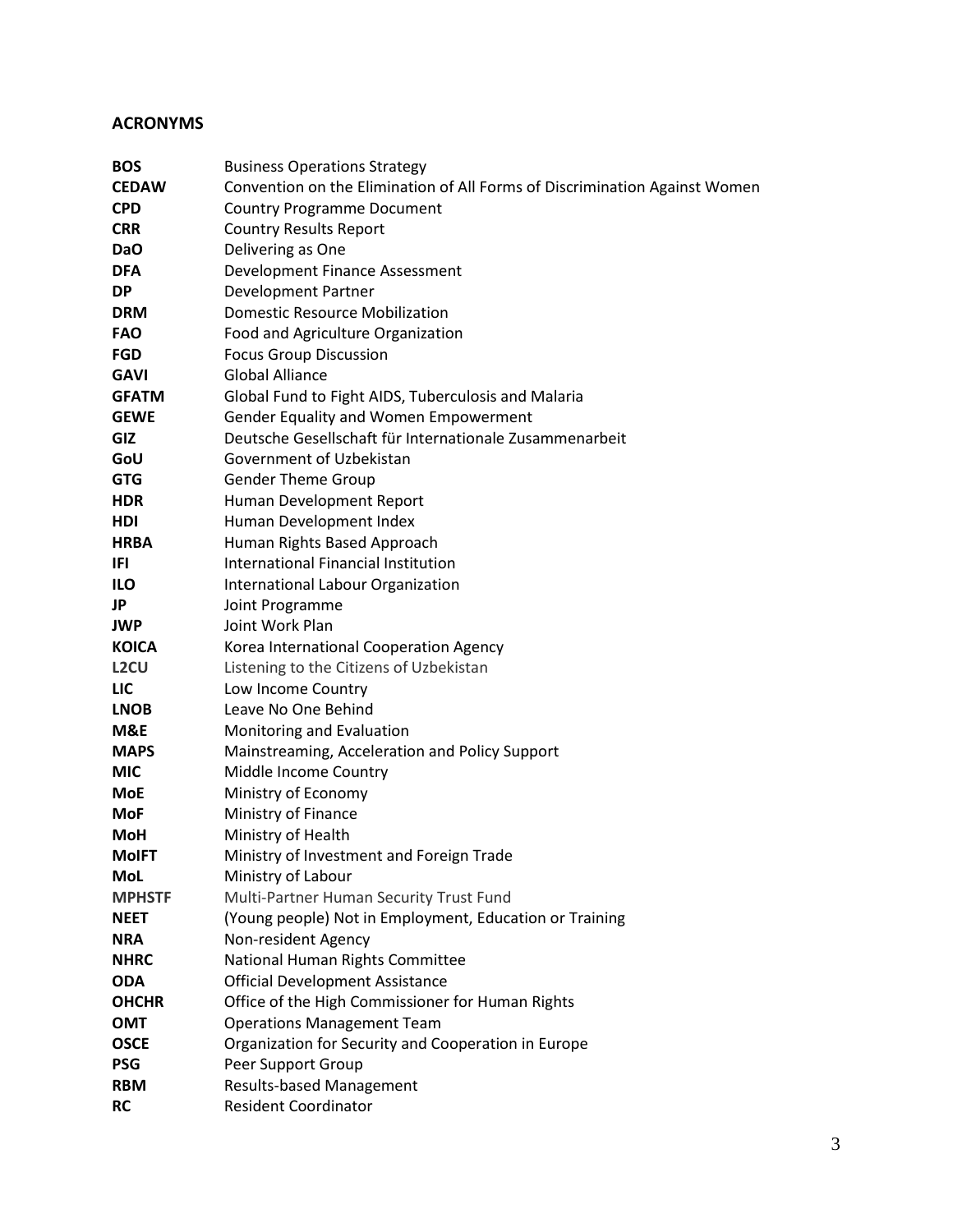| <b>RCO</b>    | <b>Resident Coordinator Office</b>                               |
|---------------|------------------------------------------------------------------|
| <b>RG</b>     | <b>Results Group</b>                                             |
| <b>SC</b>     | <b>Steering Committee</b>                                        |
| <b>SDG</b>    | Sustainable Development Goal                                     |
| <b>SSC</b>    | South-South Cooperation                                          |
| <b>SOP</b>    | <b>Standard Operating Procedure</b>                              |
| <b>TOC</b>    | Theory of Change                                                 |
| <b>TOR</b>    | <b>Terms of Reference</b>                                        |
| <b>UNAIDS</b> | United Nations Programme on HIV/AIDS                             |
| <b>UNCG</b>   | <b>United Nations Communications Group</b>                       |
| <b>UNCT</b>   | United Nations Country Team                                      |
| <b>UNDAF</b>  | United Nations Development Assistance Framework                  |
| <b>UNDCO</b>  | United Nations Development Coordination Office                   |
| <b>UNDESA</b> | United Nations Department for Economic and Social Affairs        |
| <b>UNDG</b>   | United Nations Development Group                                 |
| <b>UNDP</b>   | United Nations Development Programme                             |
| <b>UNEG</b>   | <b>United Nations Evaluation Group</b>                           |
| <b>UNEP</b>   | United Nations Environmental Programme                           |
| <b>UNESCO</b> | United Nations Educational, Scientific and Cultural Organization |
| <b>UNFPA</b>  | United Nations Population Fund                                   |
| <b>UNICEF</b> | United Nations Children's Fund                                   |
| <b>UNOSSC</b> | United Nations Office for South-South Cooperation                |
| <b>UNSDCF</b> | United Nations Sustainable Development Cooperation Framework     |
| <b>UPR</b>    | Universal Periodic Review                                        |
| <b>WHO</b>    | World Health Organization                                        |
|               |                                                                  |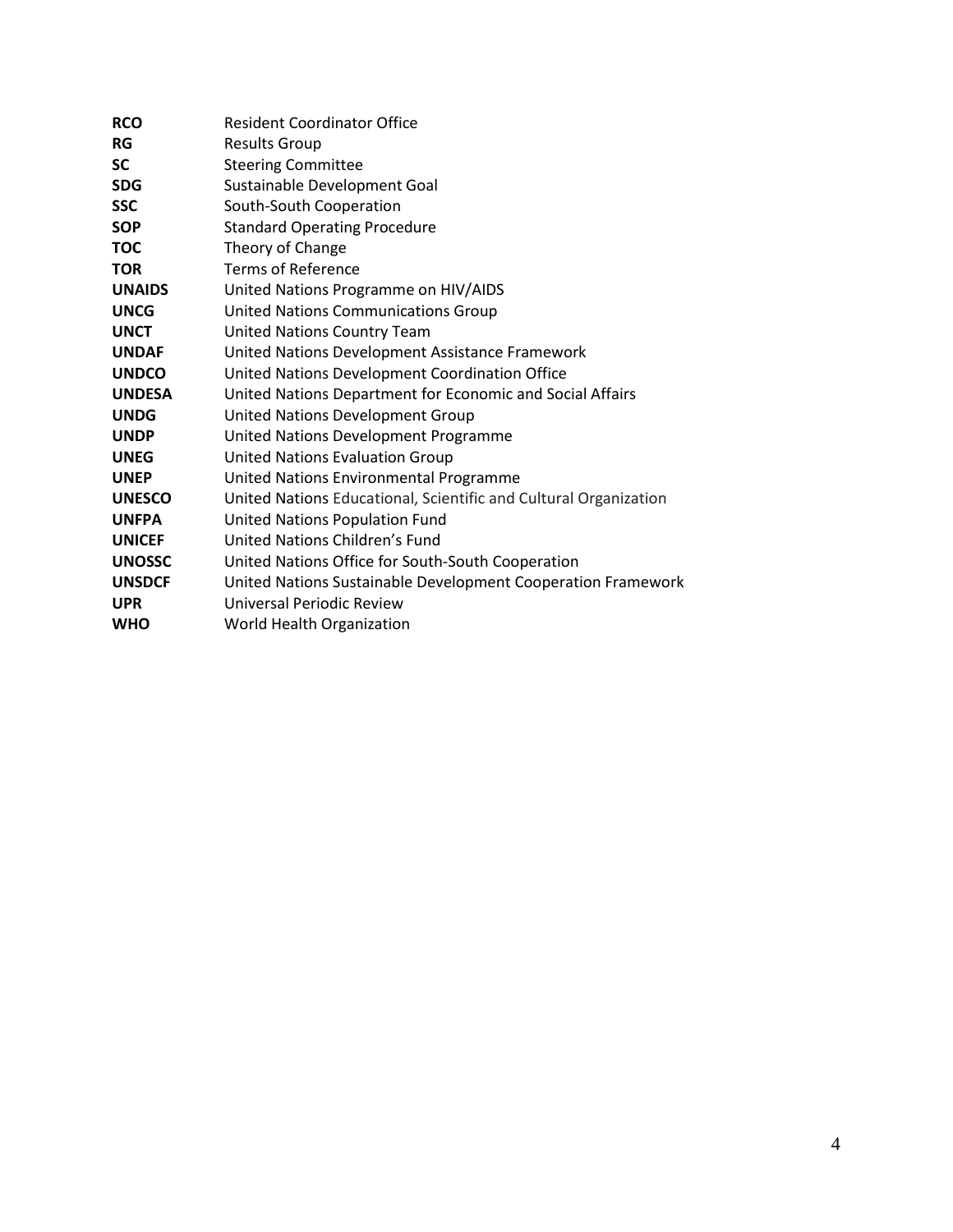| 2. |                |  |
|----|----------------|--|
|    |                |  |
|    |                |  |
|    |                |  |
|    |                |  |
|    |                |  |
|    |                |  |
|    |                |  |
|    |                |  |
|    |                |  |
|    |                |  |
|    |                |  |
|    | $1_{-}$        |  |
|    | 2.             |  |
|    | 3.             |  |
|    | $\mathbf{A}$ . |  |
|    | 5.             |  |

# **TABLE OF CONTENTS**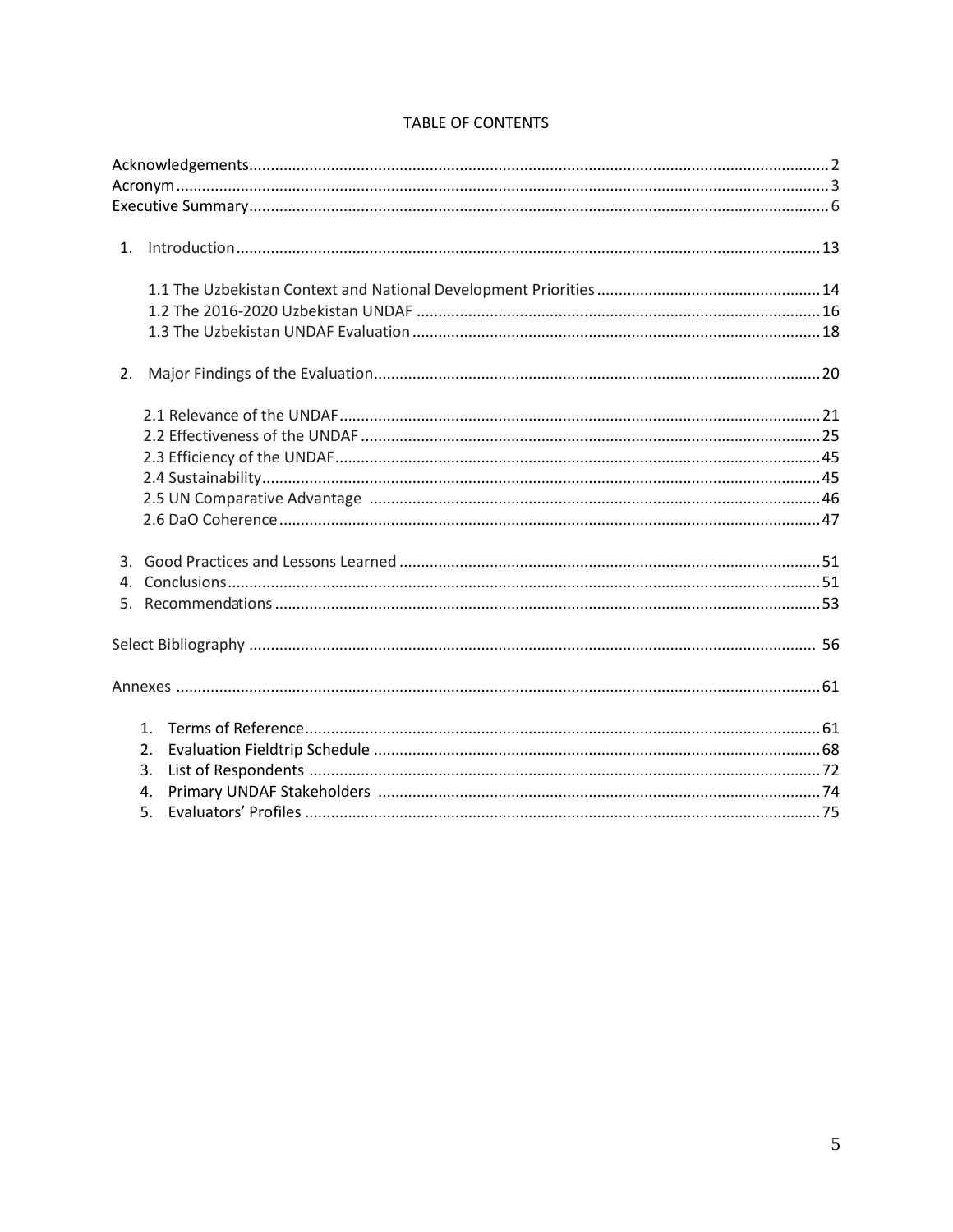#### **EXECUTIVE SUMMARY**

. *The Uzbekistan Context and National Development Priorities.* The Republic of Uzbekistan has experienced a remarkable growth trajectory since its independence in 1991: between 2002 and 2016, its per capita Gross Domestic Product (GDP) increased by nearly 500 per cent from US \$471 to \$2,756, primarily due to the rise in prices for its gold and natural gas exports; and the rate of poverty in the country declined from 27.5 percent in 2001 to 11.4% in 2018*.* Uzbekistan transitioned from a Low-Income Country (LIC) to a Lower Middle-Income Country (LMIC) in 2011; and it intends to become a high middle-income country (HMIC) by 2030.

Uzbekistan has also confirmed its commitment to the achievement of the global 2030 Agenda and to its inclusive, multi-stakeholder partnership approach for the realization of the Sustainable Development Goals (SDGs). It has indicated that its current medium-term plan, the 2017-2021 National Action Strategy, will serve as a pathway towards SDG implementation. The country boasts a young population – some 40% are under the age of 40 – that could provide a demographic dividend and play a key role in the achievement both of the SDGs and of the goals of its National Action Strategy.

However, Uzbekistan's significant development gains could be dramatically reversed by various internal as well as external threats, including problems associated with corruption and weak governance, or the environmental disasters to which the country is prone. Moreover, economic growth has not been inclusive; and gender inequality is still widespread. An additional risk is that the country's potential demographic dividend could become a demographic disaster, if sufficient jobs and income streams for youth are not created. Uzbekistan's most urgent development priorities therefore focus on sustainable, inclusive economic growth, including increasing employment and livelihood solutions for youth, women and the disabled; strengthened effective, inclusive governance; and improved natural resource management and access.

*The 2016-2020 Uzbekistan UNDAF.* The 2016-2020 UNDAF is the framework for the UNDS's work in Uzbekistan for that period. The 2016-2020 UNDAF presents four interrelated strategic thematic areas through which the UN system can respond most effectively to Uzbekistan's development priorities: i. inclusive economic development, with a focus on employment and social protection; ii. quality health and education, to fully realize human potential; iii. Environmental protection, to ensure sustainable development; and iv. Effective governance, to enhance public service delivery and the protection of rights. These four thematic areas include eight outcomes and twenty-three outputs.

*The 2016-2020 Uzbekistan UNDAF Evaluation***.** The 2016-2020 UNDAF evaluation was commissioned by the UN; the objective of this consultancy was to conduct the final evaluation of the 2016-2020 Uzbekistan UNDAF based on the detailed Terms of Reference (ToR) presented in **Annex 1**. The evaluation considers the UNDAF's relevance, its achievements and progress against planned results, the sustainability of its results, and its effectiveness as a coordination and partnership framework and as a resource mobilization mechanism. The findings and recommendations from the evaluation are also intended to inform UN programming, coordination and financing in the forthcoming UNSDCF period (2021-2025). The primary audiences for whom the evaluation is intended are UN and key national and country counterparts, as well as other Development Partners (DPs), including donors, the private sector, NGOs and civil society.

The evaluation covered ongoing and completed initiatives and assessed the strategic position of the UN as well as any outcome level changes. As the 2018 UNDAF *Consolidated Results Report* (CRR) and the 2018 UNCT *Annual Report/Summary of Coordination Framework* provide recent information on UNDAF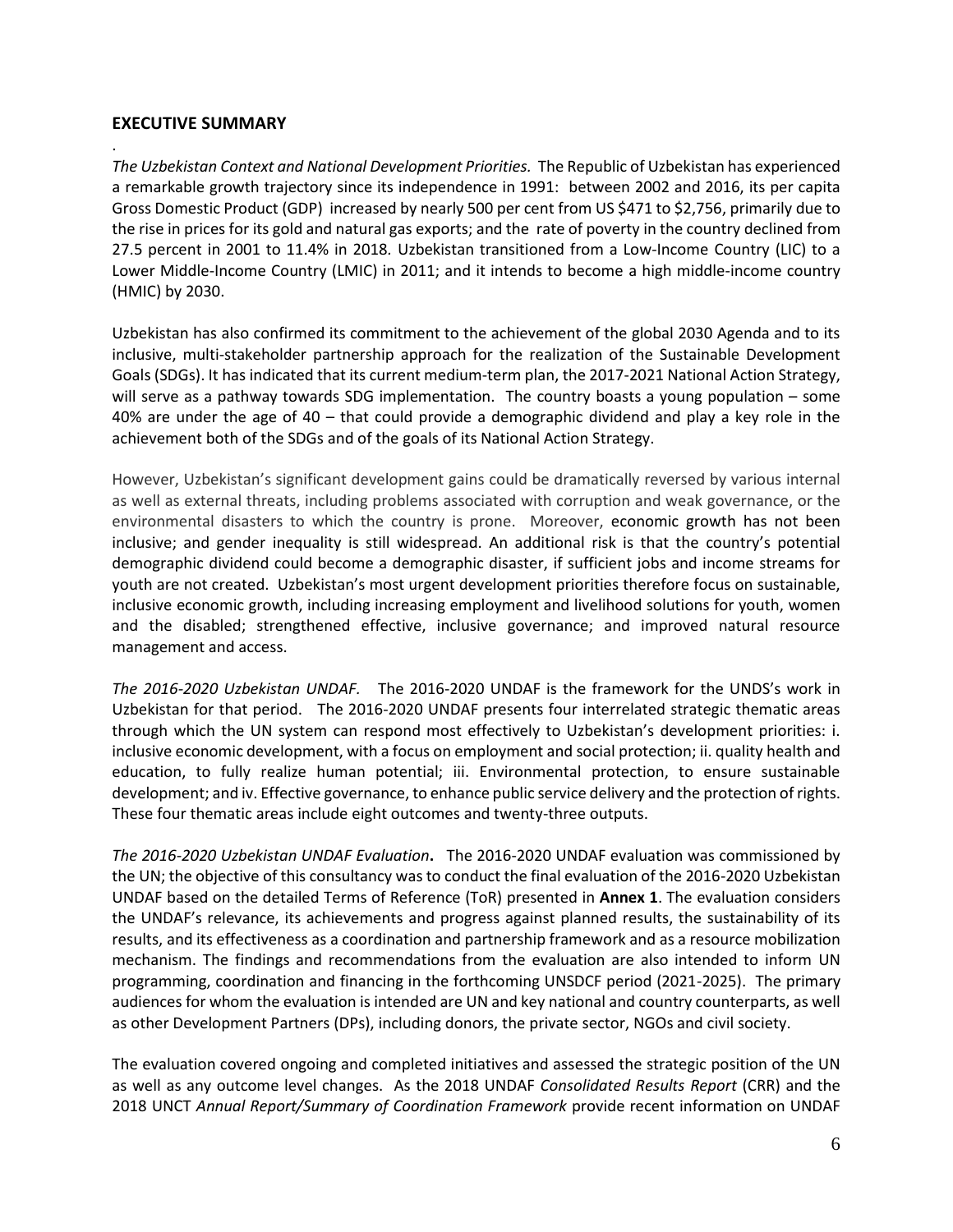activities and outputs, this final evaluation is meant to be a macro-level, summative assessment with a light programme review.

#### *Major Findings of the Evaluation Include:*

.

*Finding 1 (Relevance):* The UNDAF is broadly relevant to, and supports the achievement of, Uzbekistan's national development priorities, despite significant changes in the country context during the UNDAF cycle. It is well-aligned with international treaties and goals, including the Agenda 2030.

*Finding 2 (Relevance):* The SDGs are well integrated into UNDAF programming, and integrated programming under the UNDAF supports SDG acceleration.

*Finding 3 (Relevance*): The UN Programming Principles of capacity building, gender, HRBA and LNOB are well-integrated into the UNDAF, although the measurement of their results is problematic due to the lack of SMART indicators. Youth is a cross-cutting issue which is well integrated into the UNDAF, and data is a cross-cutting UNDAF concern.

*Finding 4: (Relevance)* The design of the 2016-2020 UNDAF appears fragmented: it features eight outcome areas which are more reflective of agency mandates rather than of how the UN will collectively work together. Furthermore, there is no overarching Theory of Change which would provide greater cohesiveness. Moreover, the large number of outcomes and outputs challenge UNDAF coordination and monitoring; and they have also limited the flexibility of the UNDAF to respond to post-design issues.

*Finding 5 (Effectiveness):* The UN's technical and policy advice, advocacy and capacity building interventions have contributed to significant development gains in Uzbekistan in the areas of inclusive economic development, effective governance, environmental sustainability and social development. However, when considered through the lens of its results framework, not all of the UNDAF's actual results are visible, due to the large percentage of indicators (56%) which cannot be measured.

*Finding 6 (Effectiveness)*: Although the UNCT has put in place the requisite UNDAF coordination architecture, these structures vary in their effectiveness and efficiency.

*Finding 7 (Effectiveness):* The absence of a Theory of Change and the high percentage of unmeasurable indictors in the UNDAF results framework reflects an incomplete understanding of results-based management among programme and M&E staff.

*Finding 8 (Effectiveness*): The UN has a strong, long-standing relationship with Government and it has wellleveraged this partnership to successfully advocate for, among others, SDG localization and the social protection single unit. However, its alliances with other expected UNDAF partners, including civil society and the private sector, should be strengthened to further ensure national ownership.

*Finding 9 (Efficiency):* Due to the lack of harmonization of the global business processes followed by different UN agencies, there are inconsistencies in the items included in their budget reporting. This issue hinders the precise calculation of UNDAF budget gaps and of non-executed funds and requires resolution at the headquarters level.

*Finding 10 (Efficiency*): The resource gaps in most of the UNDAF outcome areas, save in Health and Governance, appear significant. It is both timely and relevant for the UN to explore additional financing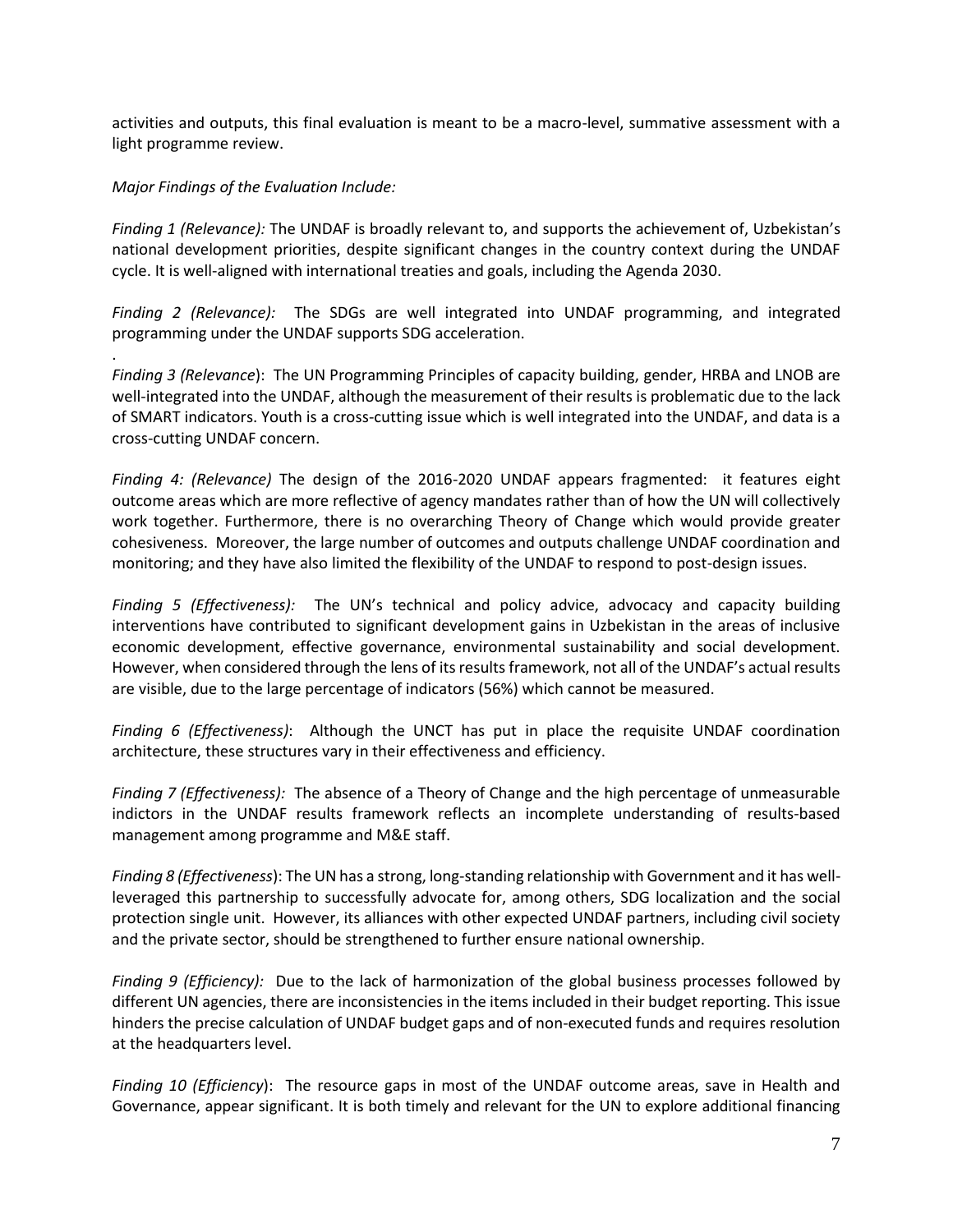for the remaining UNDAF cycle and the forthcoming UNSDCF beyond its customary donors, through nontraditional donors, South-South Cooperation, Islamic finance, the private sector and other forms of multistakeholder partnerships.

*Finding 11 (Efficiency):* Transaction costs for UN agencies do not appear to have been reduced in terms of the staff time required for UNDAF-related work, as resource mobilization and programme implementation were carried out primarily as agency-specific activities rather than as DaO.

*Finding 12 (Efficiency*): The lack of harmonization of different agencies' business processes may have hindered the efficiency of integrated programming.

*Finding 13 (Sustainability):* Sustainability indicators for the current UNDAF are mixed: while some of its results have been institutionalized, their operationalization and the monitoring of their implementation will be key to ensuring their sustainability. Moreover, although the UN has undertaken extensive capacity building of its national partners in each of the UNDAF Outcome areas, and this may have strengthened individuals' competencies, it has been incompletely institutionalized. This constitutes a risk to the sustainability of UNDAF results.

*Finding 14 (Comparative Advantage*): Most evaluation respondents indicated that the UN has its greatest comparative advantage in the normative sphere. However, in the rapidly evolving Uzbekistan context, the UN's technical expertise should be assessed on a regular basis, and it should be strengthened or built as required in order to respond to emerging national priorities and challenges and to ensure the organization's relevance in-country.

*Finding 15 (Delivering as One {DaO}):* DaO coherence has been partially realized under the current UNDAF: one of the five DaO SOPs has been fully achieved. Increasing DaO cohesion will require raising the understanding of all UN staff about this approach.

#### *Conclusions of the evaluation include:*

*Conclusion 1 (Relevance):* (Based on Findings 1, 2, 3 and 4)The 2016-2020 UNDAF is broadly relevant to the Uzbekistan context: the UNDAF outcomes were aligned with national development priorities identified in the UNCT's extensive stakeholder consultations during the UNDAF formulation phase; and they also addressed several contextual development challenges identified in the 2014 *CCA.* Moreover, they broadly aligned with the priorities presented in the subsequent medium-term reform plan, the 2017- 2021 National Action Strategy, primarily because major development challenges such as poverty, exclusion and natural resource management remained the same throughout this UNDAF cycle. The SDGs and other international norms and standards which guide the UN's work have been well-integrated into the UNDAF. The Programming Principles of LNOB, capacity development, human rights and gender equality feature in UNDAF outcome statements and are mainstreamed across them, although the lack of SMART indicators hinders the assessment of the results of their integration.

Given the country's "youth bulge" and the urgency of creating jobs and other income streams for the ever-growing numbers of young people entering the employment market annually in Uzbekistan, youth employment readiness and job creation has become a national priority; and youth should therefore also feature as a priority intervention area in the next UNSDCF cycle. Data has been a cross-cutting concern in this UNDAF, and it will remain so in the forthcoming UNSDCF.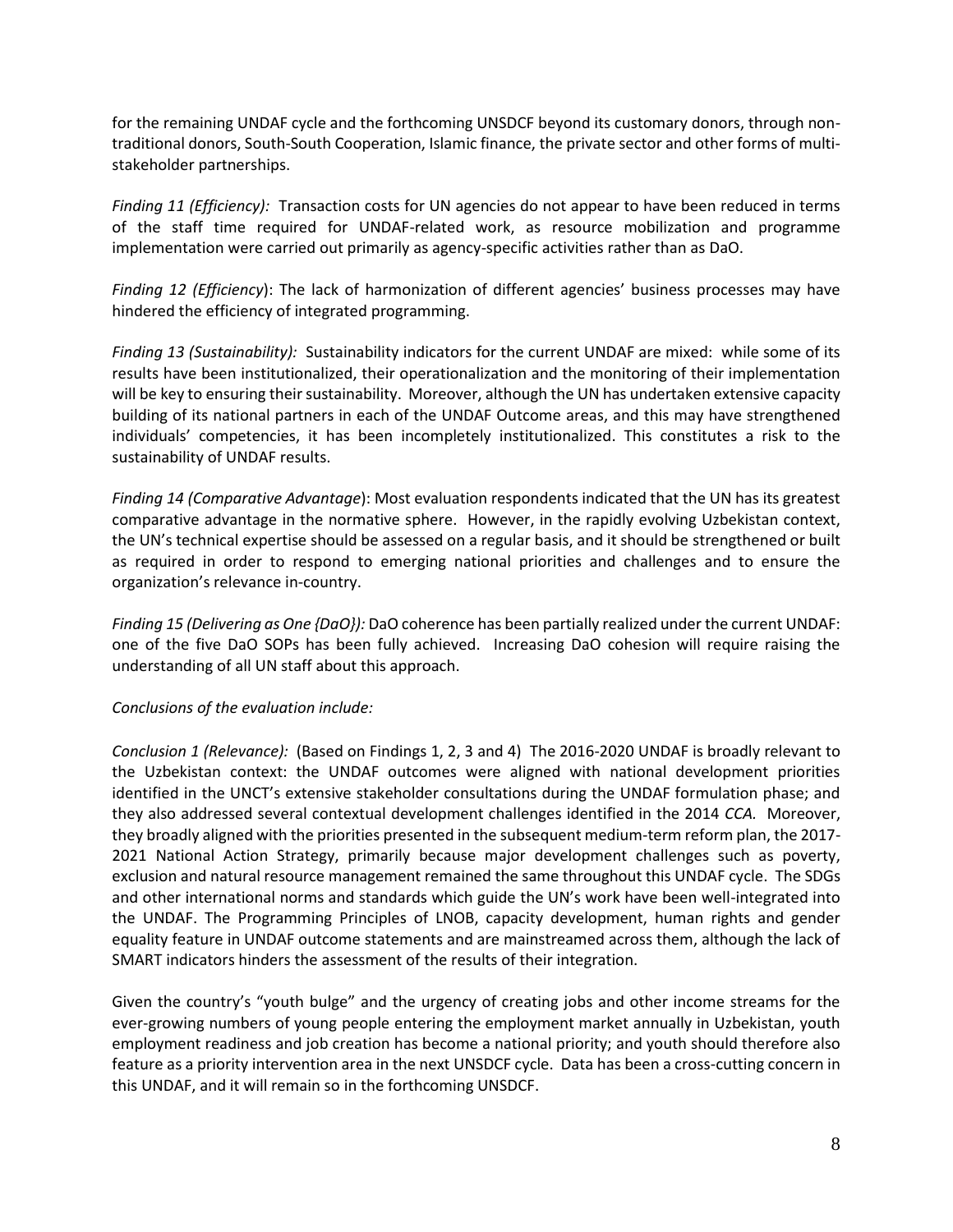*Conclusion 2 (Effectiveness - Outcome Progress)* (based on Finding 5): Under the UNDAF, the UN's strong normative role and high-level technical expertise has been demonstrated in each outcome area at both the service delivery and policy levels. However, UNDAF achievements have been under-reported due to a results framework which incompletely captures outcomes. As a result, progress against plan assessed through it is mixed: 4% of outcomes have been achieved; 40% have been partially achieved; and 56% are not measurable.

*Conclusion 3 (Effectiveness – Partnership)* (based on Finding 8): The UN's long-standing partnership with Government is one of its comparative strengths, and it has well-leveraged this partnership to successfully advocate for, among others, SDG localization and the social protection single unit. There is also strong potential for the UN to further leverage its partnership with Government to catalyze other partnerships in, for example, South-South cooperation. However, the UN's partnership with other expected local partners in the UNDAF, including civil society and the private sector, could be strengthened. It is understood that the UNCT intends to more actively pursue linkages with CSOs and business in the forthcoming UNSDCF, including convening consultation workshops with both groups during its formulation period. Although partnership with the private sector is expected to be more visible in the forthcoming UNSDCF (see 5.2.7, "Financing"), there is currently no UNDAF-wide private sector strategy to provide guidance in this area.

*Conclusion 4 (Effectiveness - Financing)* (based on Finding 9): Due to the lack of harmonization of the business processes followed by different UN agencies, there are inconsistencies in the items included in their budget reporting. This hinders the precise calculation of UNDAF budget gaps and of non-executed funds, which needs to be resolved at the headquarters level.

*Conclusion 5 (Effectiveness – Financing)* (based on Finding 10): The UNDAF's effectiveness as a financing platform has been uneven. Significant amounts have been mobilized for large joint programme initiatives such as the Aral Sea JP, as well as through agencies' global programmes. However, it appears that nearly 50% of the 2016-2020 UNDAF remains unfunded, noting that the figures provided to the evaluation were inconsistent, due the lack of harmonization of the business processes followed by different UN agencies. Nonetheless, the current budget gaps indicate that traditional resource mobilization is no longer sufficient to fund the UNDAF. UN respondents concurred that additional funding sources, beyond the customary multi-lateral donors, will be needed to finance the new UNSDCF. However, Financing for Development (FfD), including SSC, Islamic finance, and private sector and other innovative development financing, is a relatively new area for many of the UN Uzbekistan team, but they currently have no UNDAF-wide strategy to guide them. Therefore, it will be necessary to increase their level of understanding on innovative financing options and how they can support SDG achievement, as well as to formulate a UNDAF/UNSDCF financing and partnership strategy to provide guidance on how to engage with the private sector and other actors in this area. Advice on innovative financing and partnerships is available through, among others, the UN Global Compact, the UNOSSC, and the UN DESA Financing for Development Office.

*Conclusion 6 (Efficiency)* **(**Based on Findings 11 and 12): Beyond the cost-saving measures achieved under the OMT, there is little evidence that the UNDAF has decreased transaction costs for the UN agencies. Additionally, it is difficult to assess the UNDAF's value for money and the efficiency of its delivery, due to incomplete budget information.

*Conclusion 7 (Sustainability): (*Based on Finding 13): Sustainability indicators for the UNDAF's results to date are mixed. On the one hand, the fact that UN advocacy for human rights, GEWE and other issues has been institutionalized through the drafting and, sometimes, enactment of several relevant national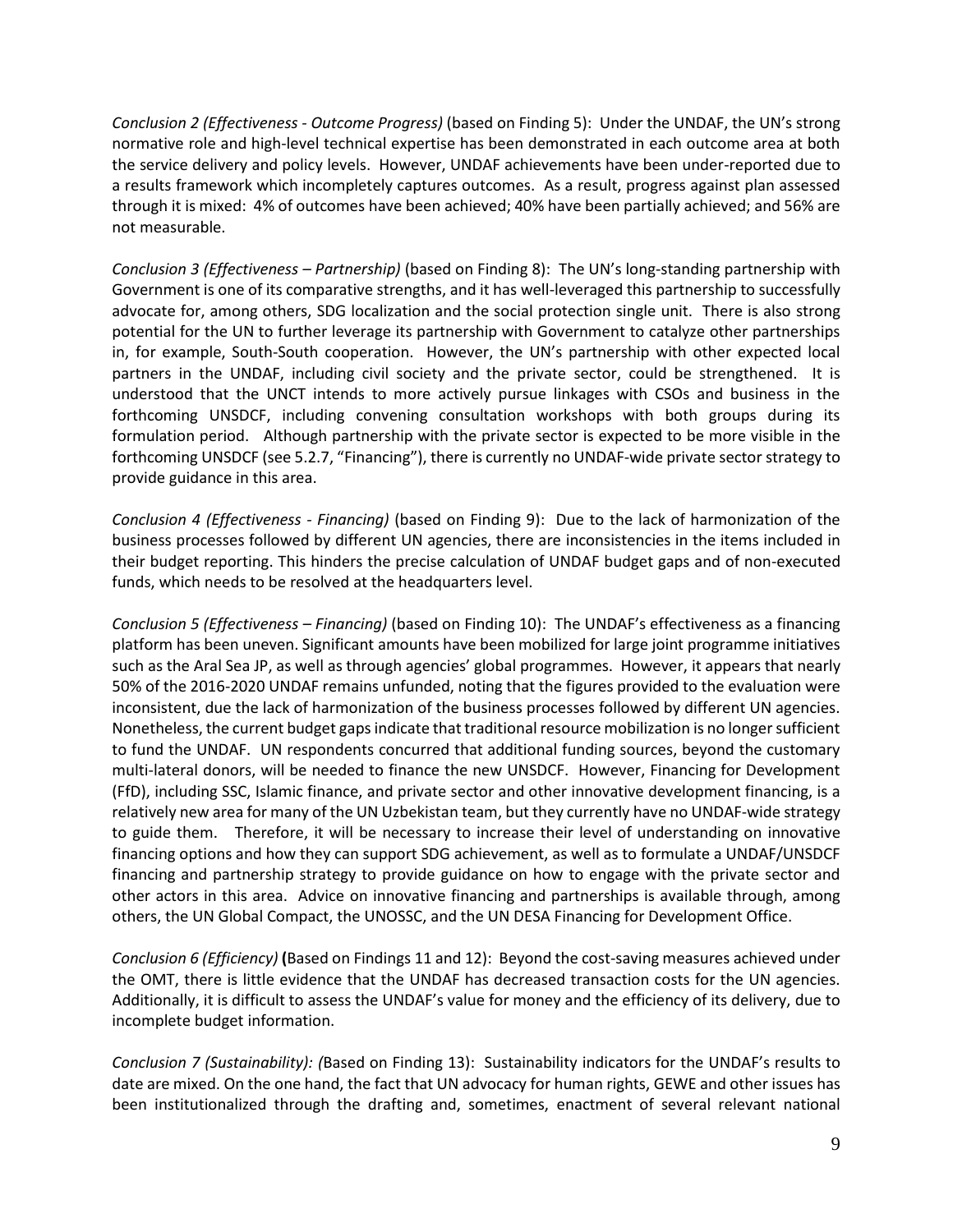policies and legislation are positive indicators for the sustainability of UNDAF results. On the other hand, the lack of full political will to create an enabling space for civil society to function freely, as well as ongoing partner capacity deficits in implementing human rights fully in line with existing commitments under ratified UN human rights treaties, pose sustainability risks. Moreover, the incomplete institutionalization of the capacity building provided by the UN to its national partners also poses a sustainability risk.

*Conclusion 8 (UN Comparative Advantage)***:** (Based on Finding 14). Most respondents agree that the UN's great comparative advantage is in the normative sphere. The UN has well-leveraged its comparative advantage as an advocate for the SDGs and for other normative values, as a provider of high-level technical expertise. It is also seen as an honest broker with strong convening power, to support and influence the realization of Uzbekistan's development priorities. However, given the rapidly evolving Uzbekistan context, a critical self-assessment by the UN of its comparative advantage should be undertaken on a regular basis; and it should be strengthened or built as required to ensure it is fit for purpose to respond to emerging national priorities and challenges.

*Conclusion 9 (DaO)* (Based on Finding 15): DaO cohesion has been partially achieved during the 2016-2020 UNDAF cycle: one of the five SoPs have been fully realized. Raising the awareness of all UN Uzbekistan staff on this approach and on its implications for operations, programming, financing and partnership, will be key to greater DaO coherence there. The staff induction process provides one opportunity to do this.

| <b>Evaluation</b>    | <b>Recommendations</b>                                                                                                                                                                                                                                                                                                                                                                                                                                                                                                                                                                                                                                                                                                                                                                                                                                                                                                                                                                                                                                                                                                                                                      |
|----------------------|-----------------------------------------------------------------------------------------------------------------------------------------------------------------------------------------------------------------------------------------------------------------------------------------------------------------------------------------------------------------------------------------------------------------------------------------------------------------------------------------------------------------------------------------------------------------------------------------------------------------------------------------------------------------------------------------------------------------------------------------------------------------------------------------------------------------------------------------------------------------------------------------------------------------------------------------------------------------------------------------------------------------------------------------------------------------------------------------------------------------------------------------------------------------------------|
| <b>Criteria</b>      |                                                                                                                                                                                                                                                                                                                                                                                                                                                                                                                                                                                                                                                                                                                                                                                                                                                                                                                                                                                                                                                                                                                                                                             |
| Relevance            | When formulating the new UNSDCF, ensure its relevance to the Uzbekistan context                                                                                                                                                                                                                                                                                                                                                                                                                                                                                                                                                                                                                                                                                                                                                                                                                                                                                                                                                                                                                                                                                             |
| (findings 1, 2, 3,   | and its alignment with UN reforms:                                                                                                                                                                                                                                                                                                                                                                                                                                                                                                                                                                                                                                                                                                                                                                                                                                                                                                                                                                                                                                                                                                                                          |
| 4, 14)               |                                                                                                                                                                                                                                                                                                                                                                                                                                                                                                                                                                                                                                                                                                                                                                                                                                                                                                                                                                                                                                                                                                                                                                             |
|                      | Use an ecosystem approach to strengthen UNSDCF synergies with, and minimize<br>1.<br>duplication of, other DPs activities                                                                                                                                                                                                                                                                                                                                                                                                                                                                                                                                                                                                                                                                                                                                                                                                                                                                                                                                                                                                                                                   |
|                      | Develop a streamlined results framework with no more than five outcome areas<br>2.<br>and with clear alignment to national SDGs; both the Uzbekistan MAPS as well as<br>the global Agenda 2030 suggest possible themes for outcomes. Reference<br>UNDAF outputs and output indicators only in Joint Work Plans (JWPs).<br>Formulate an overarching Theory of Change (ToC) for the UNSDCF as well as<br>3.<br>Theories of Change for each Outcome Area for greater cohesion. Noting that the<br>current understanding of RBM among the UN team is uneven, it is recommended<br>that external expertise be engaged for both of these tasks<br>More explicitly support national priorities on youth employment readiness and<br>4.<br>job creation by featuring youth prominently in at least one outcome statement,<br>in addition to the planned JP NEET<br>Pursue more integrated programming approaches for SDG acceleration<br>5.<br>Conduct a critical self-assessment of UN comparative advantages to realistically<br>6.<br>inform planning, programming and financing in the new UNSDCF, as well as to<br>ensure relevance in the rapidly evolving Uzbekistan context |
| <b>Effectiveness</b> | Strengthen the effectiveness of the UNDAF in the areas of:                                                                                                                                                                                                                                                                                                                                                                                                                                                                                                                                                                                                                                                                                                                                                                                                                                                                                                                                                                                                                                                                                                                  |

*Recommendations for the Uzbekistan UNCT to build on the results of the 2016-2020 UNDAF during the current cycle and beyond are presented below.*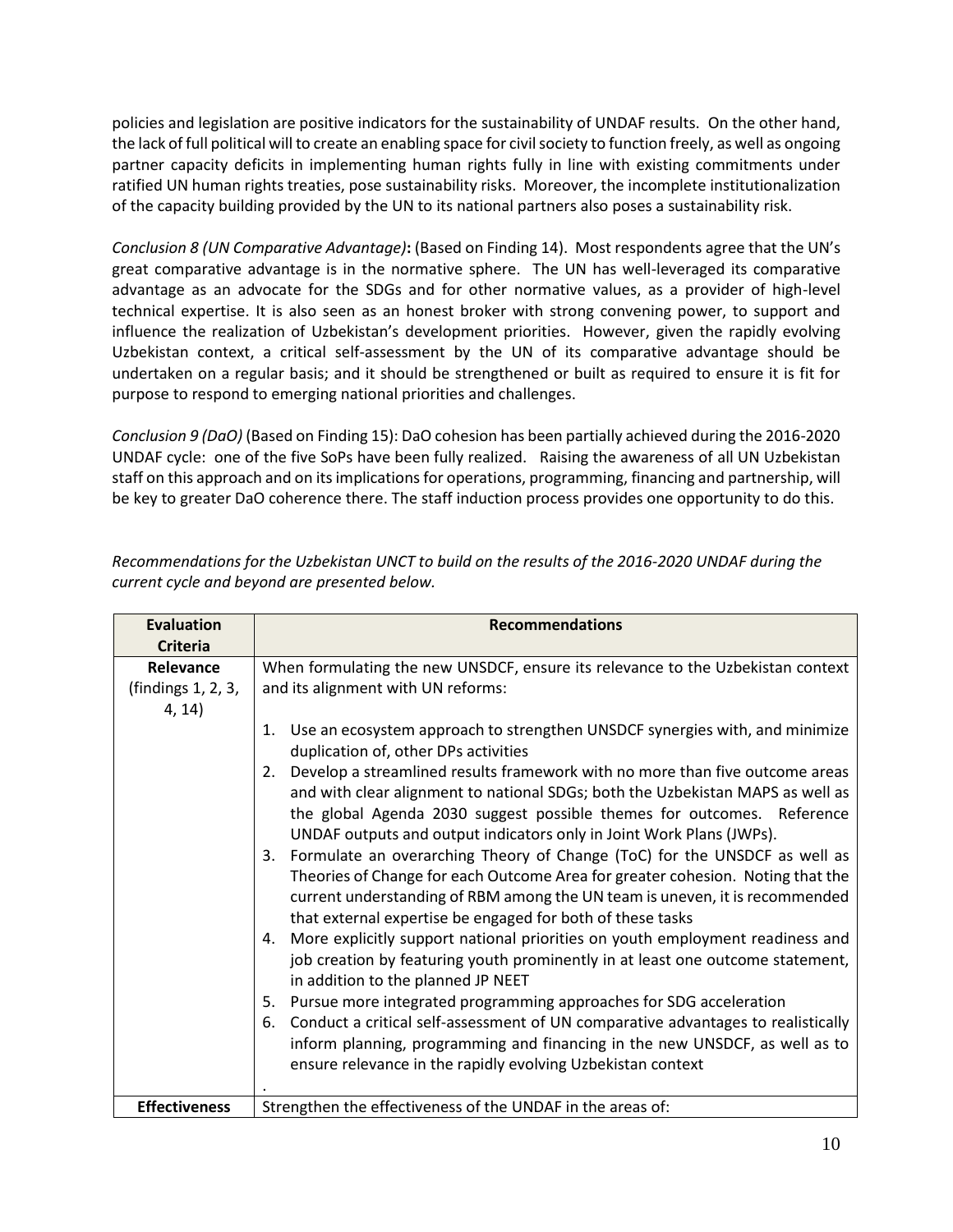| (Findings 6, 7, 8, |                                                                                                                                                                                                                                                                                                                                                                                                                                                                                                                                                                                                                                                    |
|--------------------|----------------------------------------------------------------------------------------------------------------------------------------------------------------------------------------------------------------------------------------------------------------------------------------------------------------------------------------------------------------------------------------------------------------------------------------------------------------------------------------------------------------------------------------------------------------------------------------------------------------------------------------------------|
| 9, 10, 15)         | <b>Financing and Partnership:</b>                                                                                                                                                                                                                                                                                                                                                                                                                                                                                                                                                                                                                  |
|                    | 1. Widen the UNDAF's resource base:                                                                                                                                                                                                                                                                                                                                                                                                                                                                                                                                                                                                                |
|                    | Increase the UNCT's level of understanding on innovative financing options and<br>$\bullet$<br>how they can support SDG, through guidance and training from a recognized UN<br>partnership authority such as the UN Global Compact, the UNOSSC or the UN<br>DESA Financing for Development Office, among others<br>After the 2019 DFA, co-create an UNDAF/UNSDCF financing strategy in<br>$\bullet$<br>collaboration with the GoU, including forms of development financing beyond<br>traditional multilateral aid such as non-DAC donor funding, SSC, domestic<br>revenue mobilization, private sector partnerships and blended financing options |
|                    | 2. Build closer interaction with the private sector:                                                                                                                                                                                                                                                                                                                                                                                                                                                                                                                                                                                               |
|                    | Map and explore community investment initiatives with local and international<br>$\bullet$<br>private sector actors<br>Consider initiating an informal private sector advisory committee under the<br>٠<br>leadership of the RC<br>Explore establishing a UN-led multi-stakeholder partnership platform such as an<br>$\bullet$<br>SDG Partnership Platform to catalyze and broker partnerships<br>Leverage current financial and non-financial private sector partnerships for<br>$\bullet$<br>additional financing                                                                                                                               |
|                    | 3. Continue to engage with Government and other relevant stakeholders for the<br>development of a regulatory framework for Islamic finance                                                                                                                                                                                                                                                                                                                                                                                                                                                                                                         |
|                    | 4. Further strengthen partnerships with IFIs, for example, through extension of<br>cross-cutting UNDAF thematic groups, such as extending the UN GTG into a cross-<br>sector GTG with other DPs                                                                                                                                                                                                                                                                                                                                                                                                                                                    |
|                    | 5. Pursue more pooled funding, including thematic trust funds such as the JP Aral<br>Sea MPHSTF                                                                                                                                                                                                                                                                                                                                                                                                                                                                                                                                                    |
|                    | <b>Budget Reporting</b>                                                                                                                                                                                                                                                                                                                                                                                                                                                                                                                                                                                                                            |
|                    | Agencies must continue to lobby their regional and headquarters offices for a<br>1.<br>harmonized approach to UNDAF budget reporting that is mutually-acceptable to<br>both agencies' HQs and to DCO                                                                                                                                                                                                                                                                                                                                                                                                                                               |
|                    | <b>Knowledge Management</b>                                                                                                                                                                                                                                                                                                                                                                                                                                                                                                                                                                                                                        |
|                    | 1. Strengthen UNDAF knowledge management and RCO's role as an UNDAF One<br>Stop Shop by archiving all UNDAF-related documents not included in the<br>UNINFO system, including RG minutes and joint monitoring reports, with RCO                                                                                                                                                                                                                                                                                                                                                                                                                    |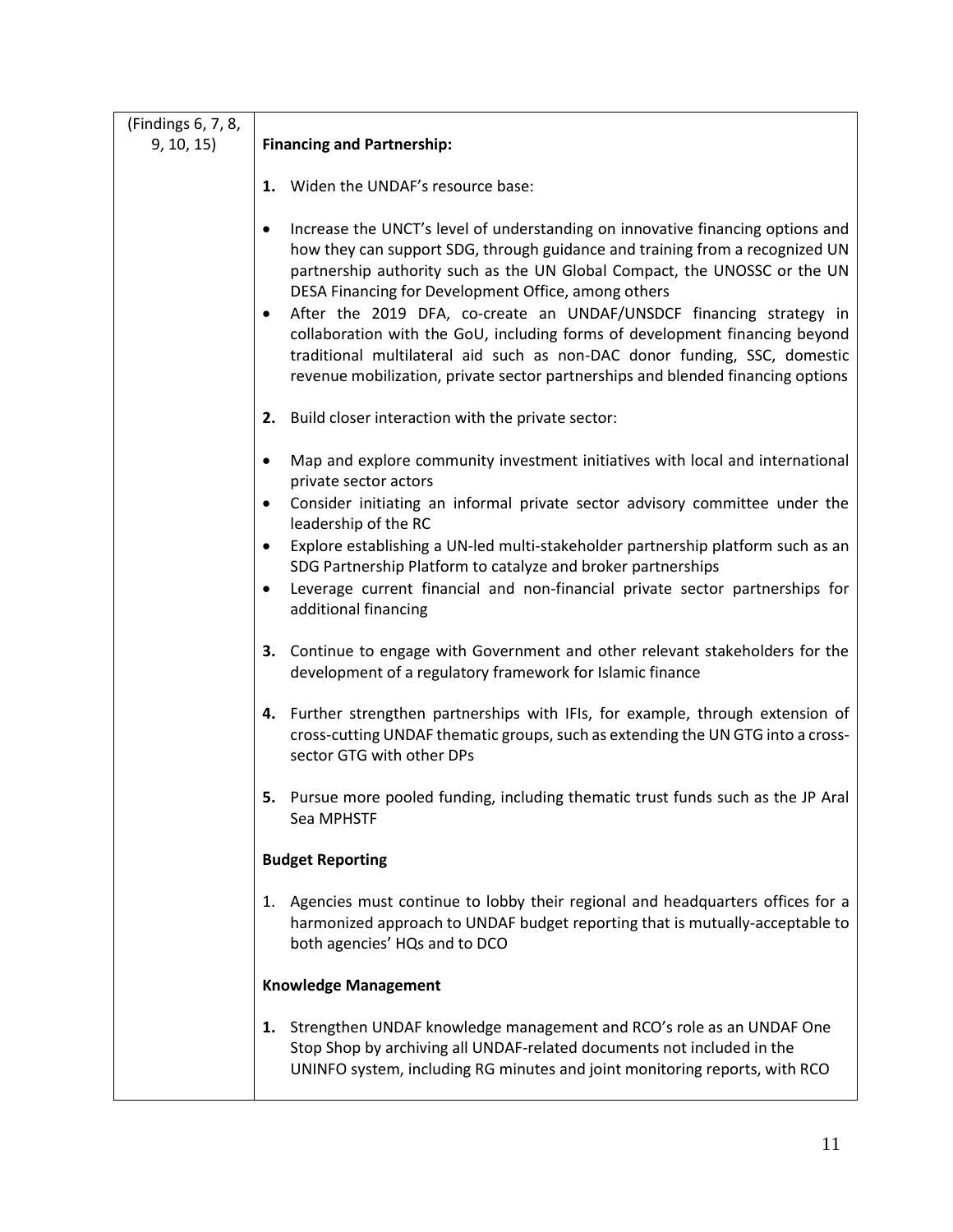|                                       | <b>Monitoring and Evaluation</b>                                                                                                                                                                                                                                                                                                                                                                                                        |  |  |  |  |  |
|---------------------------------------|-----------------------------------------------------------------------------------------------------------------------------------------------------------------------------------------------------------------------------------------------------------------------------------------------------------------------------------------------------------------------------------------------------------------------------------------|--|--|--|--|--|
|                                       | 1. Noting agency staff turnovers, provide annual RBM training to programme and<br>M&E staff to ensure that there are necessary competencies in this area<br>2. Recognizing that the current level of understanding of RBM principles among the<br>UN team is uneven, engage external expertise to guide the development of ToCs<br>for the UNSDCF and for each of its Outcome Areas (see also above, Relevance)                         |  |  |  |  |  |
|                                       | <b>Results Groups</b>                                                                                                                                                                                                                                                                                                                                                                                                                   |  |  |  |  |  |
|                                       | 1. Introduce co-chairs and rotating chairs for the RGs                                                                                                                                                                                                                                                                                                                                                                                  |  |  |  |  |  |
|                                       | DaO                                                                                                                                                                                                                                                                                                                                                                                                                                     |  |  |  |  |  |
|                                       | 1. Raise the awareness of all UN staff on this approach and on its implications for<br>operations, programming, financing and partnership through available<br>organizational windows such as the staff induction process                                                                                                                                                                                                               |  |  |  |  |  |
| <b>Efficiency</b><br>(Findings 11 and | Strengthen the UNDAF's operational efficiency in the areas of budget:                                                                                                                                                                                                                                                                                                                                                                   |  |  |  |  |  |
| 12)                                   | 1. Develop and implement a Common Budgetary Framework (CBF) which presents<br>transparent data on financial resources required, available, expected and to be<br>mobilized.                                                                                                                                                                                                                                                             |  |  |  |  |  |
| <b>Sustainability</b><br>(finding 13) | Mitigate sustainability risks:                                                                                                                                                                                                                                                                                                                                                                                                          |  |  |  |  |  |
|                                       | 1. Reduce the sustainability risks related to the ongoing restructuring of<br>Government ministries and high Government staff turnover by regularly<br>assessing capacity gaps and by providing capacity development based on<br>identified needs<br>2. Provide a brief explanation of UNDAF aims and coordination structures at the<br>commencement of each Joint RG meeting to ensure new members have a basic<br>understanding of it |  |  |  |  |  |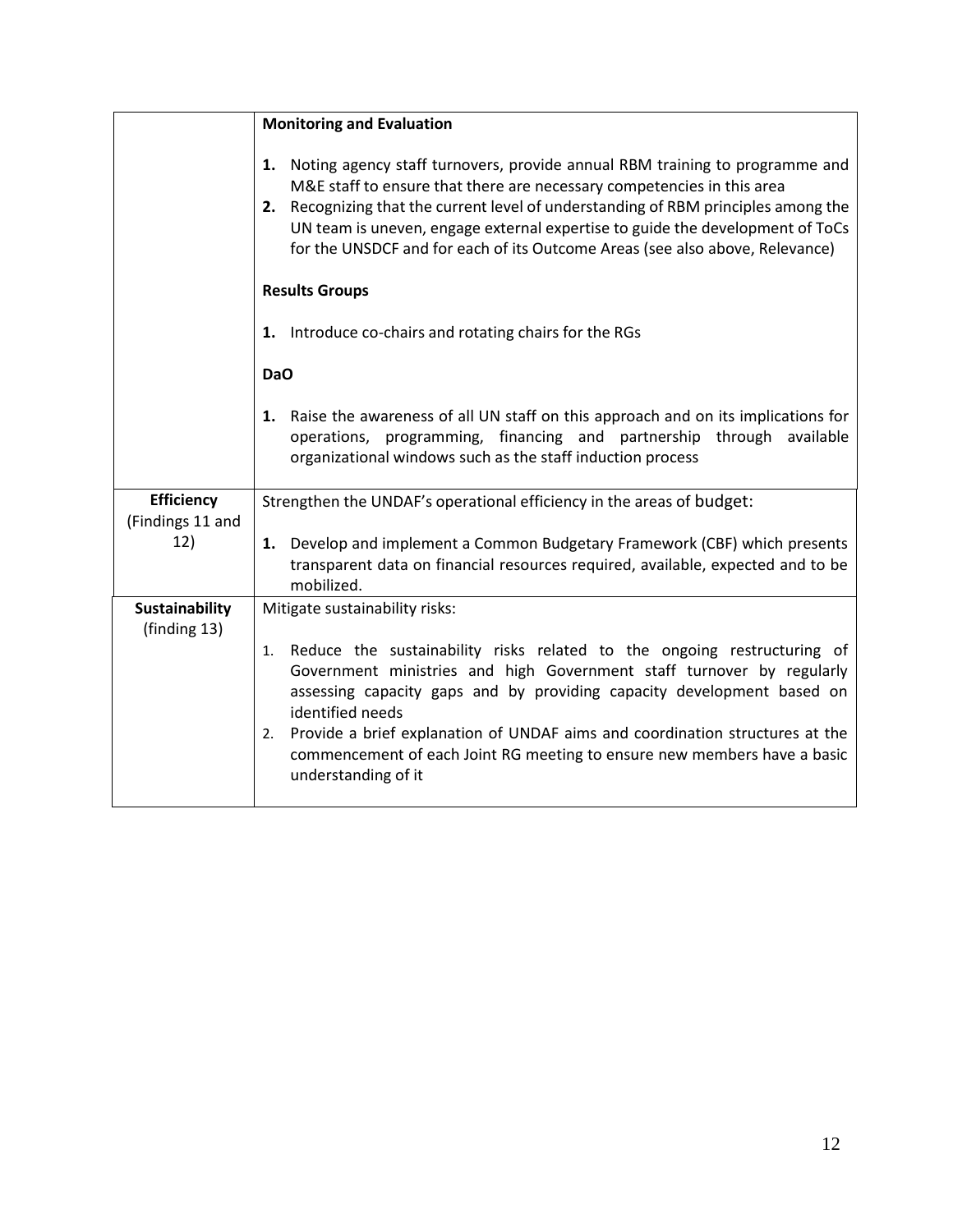# **1. INTRODUCTION**

The 2016-2020 Uzbekistan United Nations Development Assistance Framework (UNDAF) presents the United Nation System's intended areas of collaboration and partnership with the Government of the Republic of Uzbekistan for this period. It articulates how Government and the UN will jointly pursue the achievement of national development priorities, as well as the realization of the global Agenda 2030 and the country's commitments to other internationally agreed development goals and treaty obligations. It thus constitutes a mutual accountability framework between the Government of Uzbekistan (GoU) and the United Nations Country Team (UNCT).

This evaluation of the 2016-2020 Uzbekistan UNDAF was jointly commissioned by the UNCT and the Government of Uzbekistan. It was conducted according to the detailed terms of reference (ToR) presented in Annex 1.<sup>1</sup> The evaluation considered the relevance of the UNDAF, as well as its achievements against expected results. It also took into account the efficiency and sustainability of its results, as well as its effectiveness both as a coordination and partnership framework, and as a platform for financing.

The scope of this evaluation is the entire 2016-2020 Uzbekistan UNDAF portfolio. UN organizational structures and systems outside of the UNDAF, such as regional architecture, are beyond the scope of this evaluation, and they have been noted only where they are clearly involved in UNDAF implementation. Consideration of UN contributions to national development results through the UNDAF, as well as of the Delivering as One (DaO) approach and of UN comparative advantage, are within the scope of this evaluation.

The evaluation has considered both overall strategic issues related to the UNDAF and to the UN system in Uzbekistan, in addition to progress towards expected UNDAF results. It has two main components: the analysis of development results and the strategic positioning of the UNCT. The overall objectives of the evaluation were:

- To assess the relevance, effectiveness, organizational efficiency and sustainability of UNDAF contributions to development results;
- To provide lessons learned and actionable, forward-looking recommendations to the UNCT; and
- To inform the design and implementation of the UNDAF successor, the 2021-2025 United Nations Sustainable Development Cooperation Framework (UNSDCF).

The findings and recommendations from the UNDAF evaluation are therefore intended to inform institutional learning, including UN programming, coordination and financing in the remainder of the current UNDAF and in the forthcoming UNSDCF cycle. As the 2018 UNDAF *Consolidated Results Report*  (CRR) and the 2018 UNCT *Annual Report/Summary of Coordination Framework* provide recent information on UNDAF activities and outputs, this final evaluation is meant to be a macro-level, summative assessment with a light programme review.

The primary audiences for whom the evaluation is intended are the UNCT and key Government stakeholders, as well as Development Partners, NGOs, civil society and the private sector.

 $1$  The current UNDAF cycle will not be completed until December 2020. This evaluation of the 2016-2020 Uzbekistan UNDAF, which was conducted from September through October 2019, assesses activities only up to that period.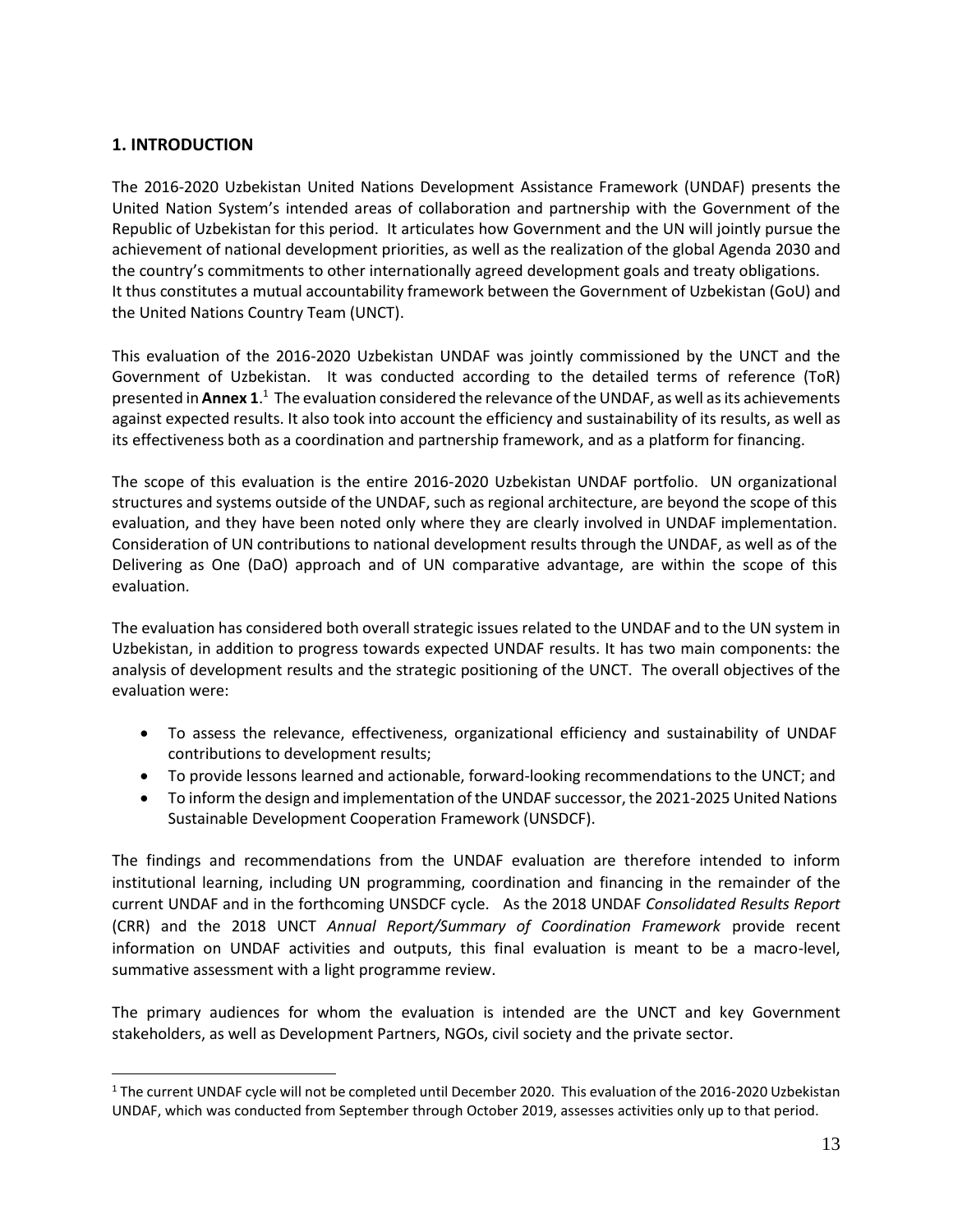# **1.1 Overview of the Uzbekistan Context and National Development Priorities**

The Republic of Uzbekistan has experienced a remarkable growth trajectory since its independence in 1991: between 2002 and 2016, its per capita Gross Domestic Product (GDP) increased by nearly 500 per cent from US \$471 to \$2,576,<sup>2</sup> primarily due to the rise in prices for its gold and natural gas exports<sup>3</sup>; and the rate of poverty in the country declined from 27.5 percent in 2001<sup>4</sup> to 11.4% in 2018.<sup>5</sup> Uzbekistan transitioned from a Low-Income Country (LIC) to a Lower Middle-Income Country (LMIC) in 2011.<sup>6</sup>

During this period, Uzbekistan also realized significant progress towards the achievement of the Millennium Development Goals (MDGs),<sup>7</sup> for example, on poverty reduction, as well as on universal primary and secondary education, and on reductions in maternal mortality*.* Between 2000 and 2018, Uzbekistan's human development index (HDI) value increased by 19.2 percent from 0.596 to 0.710, largely as a result of improvements in its education and health sectors, and in the overall standard of living.<sup>8</sup> Uzbekistan is currently classified as a high human development country, with a rating of 105 out of 189 countries globally in UNDP's 2018 human development index. 9

Uzbekistan has also confirmed its commitment to the achievement of the global 2030 Agenda and to its inclusive, multi-stakeholder partnership approach for the realization of the Sustainable Development Goals (SDGs). Moreover, it has indicated that its current medium-term plan, the 2017-2021 National Action Strategy, would serve as a pathway towards SDG implementation; and that it intends to align its development goals in health, education, gender equality and financial inclusion to the SDGs.<sup>10</sup>

In 2018, 28% of Uzbekistan's estimated 32.98 million population was under the age of  $14^{11}$ ; and the country's young population could play a key role in the achievement both of the SDGs and of the goals of its National Action Strategy. Given current population trends, Uzbekistan should be able to benefit from

8 [http://hdr.undp.org/sites/all/themes/hdr\\_theme/country-notes/UZB.pdf](http://hdr.undp.org/sites/all/themes/hdr_theme/country-notes/UZB.pdf)

<sup>2</sup> [https://countryeconomy.com/gdp/uzbekistan;](https://countryeconomy.com/gdp/uzbekistan) Although GDP fell to US \$1,810 in 2017 following the depreciation of the currency as well as economic slowdowns in Russia and China, it is projected to rise from 2019 onwards: IMF, p. 5.<br> $rac{3}{7}$ 

The country ranks  $16<sup>th</sup>$  globally in natural gas production, and  $18<sup>th</sup>$  in proven reserves: [https://photius.com/rankings/2019/energy/natural\\_gas\\_production\\_2019\\_0.html](https://photius.com/rankings/2019/energy/natural_gas_production_2019_0.html)

And https://photius.com/rankings/2019/energy/natural gas proved reserves 2019 0.html. It also ranks 12<sup>th</sup> globally for gold production: [https://www.gold.org/download/file/7593/Gold-Mining-Production-Volumes-](https://www.gold.org/download/file/7593/Gold-Mining-Production-Volumes-Data.xlsx)[Data.xlsx](https://www.gold.org/download/file/7593/Gold-Mining-Production-Volumes-Data.xlsx)

<sup>4</sup>[https://www.worldbank.org/en/results/2016/04/13/uzbekistan-on-the-path-to-high-middle-income-status-by-](https://www.worldbank.org/en/results/2016/04/13/uzbekistan-on-the-path-to-high-middle-income-status-by-2050)[2050](https://www.worldbank.org/en/results/2016/04/13/uzbekistan-on-the-path-to-high-middle-income-status-by-2050)

<sup>5</sup> Asian Development Bank, Basic Statistics 2019: ,<https://data.adb.org/dataset/basic-statistics-asia-and-pacific>

 $6$  Uzbekistan was reclassified as a lower middle-income country in 2011 when its per capita GDP was calculated to have reached US \$1,880, which is above the World Bank threshold for middle income status: World Bank

 $7$  The MDGs were eight anti-poverty targets which guided the global development agenda from 2000 – 2015. The MDGs were superseded by the SDGs with the adoption of the 2030 Agenda in 2015.

<sup>9</sup> UNDP, "Briefing Note: Uzbekistan", *Human Development Indices and Indicators: 2018 Statistical Update.*

<sup>10</sup> International Monetary Fund, *Republic of Uzbekistan: Staff Report For The 2019 Article IV Consultation* (IMF Country Report No. 19/129), May 2019, p. 19: https://imf.org>media>files>publications

<sup>&</sup>lt;sup>11</sup> See, "Population ages 0-14 (% of total population) – Uzbekistan", <https://data.worldbank.org/country/uzbekistan?view=chart> (2019). According to 2018 CIA figures, 23.6 % of the country's some 30,000,000 population is under the age of 14; and 17.8% is between the ages of 15-24: [https://www.cia.gov/library/publications/the-world-factbook/geos/uz.html#field-anchor-people-and-society-age](https://www.cia.gov/library/publications/the-world-factbook/geos/uz.html#field-anchor-people-and-society-age-structure)[structure](https://www.cia.gov/library/publications/the-world-factbook/geos/uz.html#field-anchor-people-and-society-age-structure)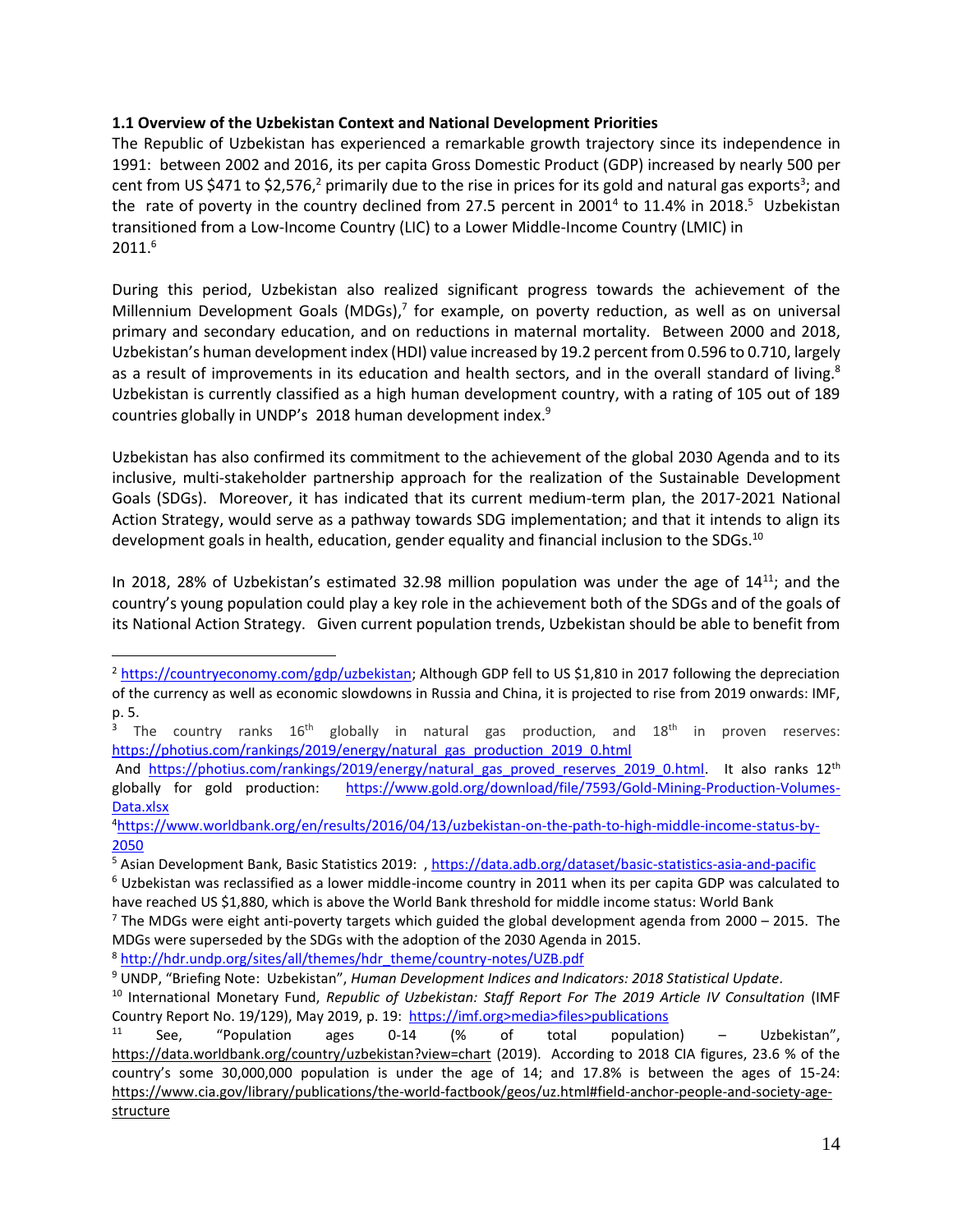its youth-based demographic dividend<sup>12</sup> until at least 2050,<sup>13</sup> if the skills which are taught in school align with those required in the marketplace.

Since the election of President Shavkat Mirziyoyev in 2016, the Government of Uzbekistan (GoU) has been undertaking ambitious economic and social reforms. Key reform themes and aims include: i) greater regional and sub-regional cooperation, particularly in trade, connectivity, preventing violent extremism and in the management of common water and energy resources; ii) economic transformation and market reforms in support of private sector growth and job creation; iii) judicial reforms and greater protection of human rights; and iv) bottom-up citizen feedback mechanisms to inform the reform efforts. However, the rapid pace and wide-ranging scope of Government reforms could negatively impact upon the country's current growth trajectory, resulting in further social exclusion challenges, if their implications are not well considered before their implementation

Uzbekistan's significant development gains could also be dramatically reversed by various internal as well as external threats, for instance, problems associated with corruption $14$  and weak governance, or environmental disasters such as the desiccation of the Aral Sea Region. Furthermore, there are other development concerns regarding the lack of inclusive economic growth, with estimates that 11.4% of the population still live below the poverty line<sup>15</sup>. Gender inequality is still widespread: women remain underrepresented in key political decision-making positions<sup>16</sup>; and women's income is on average only 56 percent of men's.<sup>17</sup> Consequently, Uzbekistan has a Gender Inequality Index rating of only 0.303<sup>18</sup>, with a ranking of just 64 out of 162 countries in 2018.<sup>19</sup>

An additional risk is that the country's potential demographic dividend could become a demographic disaster: sufficient jobs and income stream will need to be created for the youth workforce in order to compensate for their current unemployment rate that is already double that of the general population<sup>20</sup>, with approximately 500,000 young persons entering the job market annually. Furthermore, Uzbekistan's graduation to LMIC status also has implications for the amount and types of assistance it still receives, as

<sup>&</sup>lt;sup>12</sup> Rapid economic growth caused by an increase in the proportion of the working-age population relative to the dependent population; "Youth" is defined by the Government of Uzbekistan as 16-30.

<sup>13</sup> [http://www.demographicdividend.org/country\\_highlights/Uzbekistan/](http://www.demographicdividend.org/country_highlights/Uzbekistan/)

<sup>&</sup>lt;sup>14</sup> With a rating of 158 out of 180, Uzbekistan has been ranked as one of the most corrupt countries in the world, according to Transparency International's *Corruption Perception Index 2018:*  <https://www.transparency.org/country/UZB>

<sup>15</sup> Asian Development Bank, *Basis Statistics 2019:* <https://www.adb.org/countries/uzbekistan/poverty>

<sup>16</sup> For example, only 16.4% of the seats in Uzbekistan's parliament are held by women: UNDP, *Human* 

*Development Indices and Indicators: 2018 Statistical Update:* <http://www.hdr.undp.org/en/countries/profiles/UZB> <sup>17</sup> United Nations Development Programme, *Human Development Reports: 2018 Statistical Update – Uzbekistan:*  <http://hdr.undp.org/en/countries/profiles/UZB>

<sup>18</sup> United Nations Development Programme, *Human Development Reports: 2018 Statistical Update – Uzbekistan:*  <http://hdr.undp.org/en/countries/profiles/UZB>

<sup>19</sup> United Nations Development Programme, *Human Development Reports: 2018 Statistical Update – Uzbekistan* [http://hdr.undp.org/sites/all/themes/hdr\\_theme/country-notes/UZB.pdf](http://hdr.undp.org/sites/all/themes/hdr_theme/country-notes/UZB.pdf)

<sup>&</sup>lt;sup>20</sup> The unemployment rate for the total labour force is some 7.2%; for unemployed youth aged 15-24, it is 14.6.%: United Nations Development Programme, *Human Development Reports: 2018 Statistical Update – Uzbekistan:*  <http://hdr.undp.org/en/countries/profiles/UZB>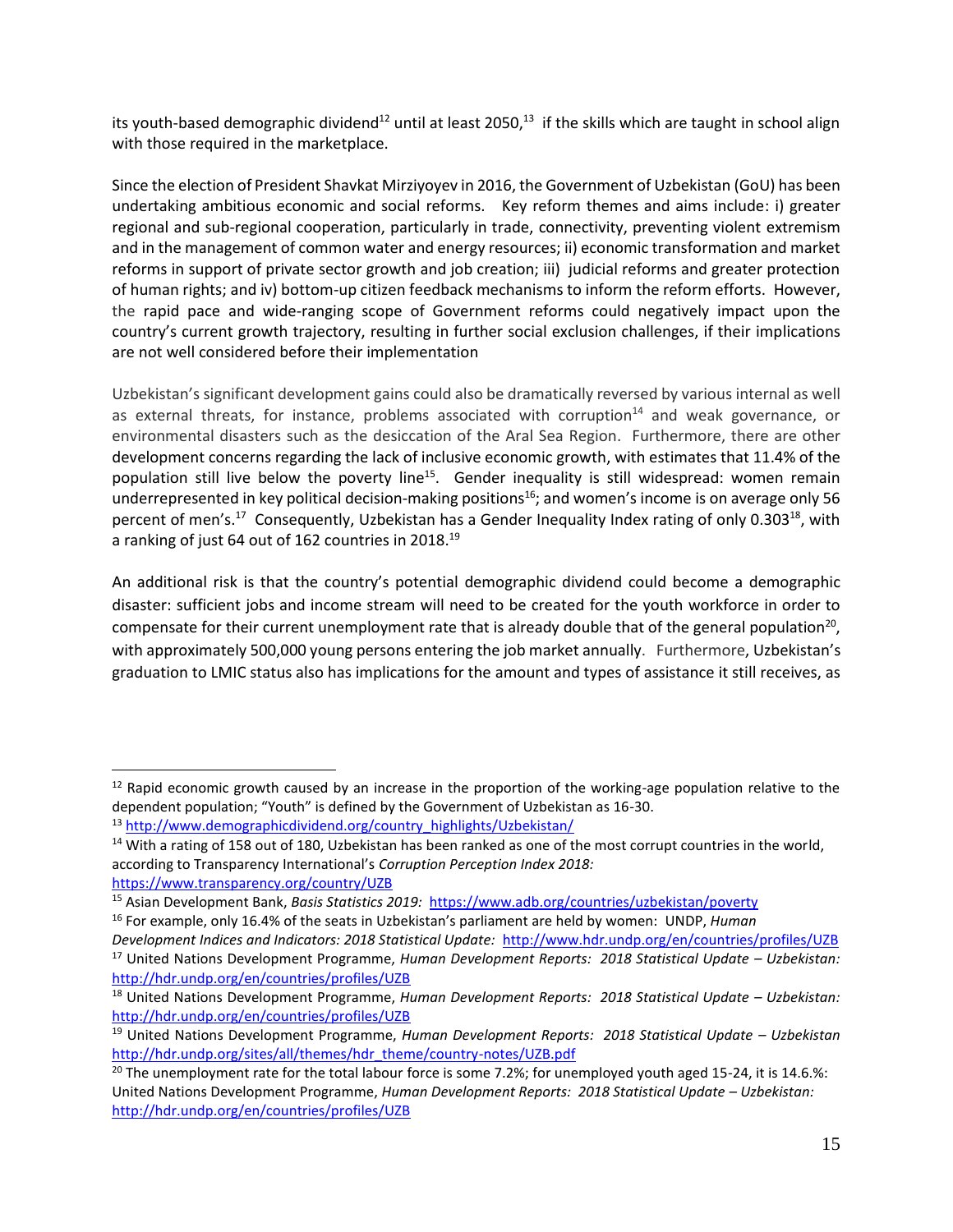it is assumed that middle income countries have the capacity to finance their own development priorities. 21

Uzbekistan's most urgent development priorities therefore focus on: sustainable, inclusive economic growth that includes increasing employment and livelihood solutions for youth, women and the disabled; strengthening effective and inclusive governance; and improved natural resource management and access.

# **1.2 The 2016-2020 UNDAF**

With the aim of supporting the achievement of national development priorities, the Government and the United Nations Country Team Uzbekistan (UNCT)<sup>22</sup> launched the 2016-2020 Uzbekistan United Nations Development Assistance Framework (UNDAF) in 2016. It is the third generation of UNDAF in Uzbekistan, and represents the first deliberate attempt to adopt elements of the Delivering as One (DaO) approach.<sup>23</sup>

The 2016-2020 Uzbekistan UNDAF was designed not only to align with the GoU's national development priorities, but also with the Sustainable Development Goals (SDGs), as well as other key internationally agreed development goals and principles. The Uzbekistan UNDAF provides a common operational framework for development activities upon which UN organisations can formulate their programmes, either as individual agencies or jointly. In addition, although the Uzbekistan UNDAF does not capture all resident and non-resident UN agencies' activities, <sup>24</sup> its results matrix includes most of the UN system's interventions there.<sup>25</sup> Finally, the UNDAF is also intended to serve as a marketing tool through which the UNCT can present its intended achievements to partners, including funders, in a clear, compelling and coherent way.

The 2016-2020 UNDAF presents four interrelated strategic thematic areas through which the UN system can respond most effectively to Uzbekistan's development priorities:

- 1. Inclusive economic development, with a focus on employment and social protection;
- 2. Quality health and education, to fully realize human potential;
- 3. Environmental protection, to ensure sustainable development; and
- 4. Effective governance, to enhance public service delivery and the protection of rights.

[en.pdf?expires=1576261651&id=id&accname=guest&checksum=B8A633F3A843035844F22F4108C50679](https://www.oecd-ilibrary.org/docserver/18ea27d8-en.pdf?expires=1576261651&id=id&accname=guest&checksum=B8A633F3A843035844F22F4108C50679)

<sup>&</sup>lt;sup>21</sup> Although bilateral ODA to Uzbekistan has decreased over the past ten years, the total volume of ODA that it receives continues to grow: the increased amount of total ODA that the country receives is due to a rise in multilateral aid, including both loans and grants: OECD, *Aid for Trade at a Glance 2019,* p. 440[: https://www.oecd](https://www.oecd-ilibrary.org/docserver/18ea27d8-en.pdf?expires=1576261651&id=id&accname=guest&checksum=B8A633F3A843035844F22F4108C50679)[ilibrary.org/docserver/18ea27d8-](https://www.oecd-ilibrary.org/docserver/18ea27d8-en.pdf?expires=1576261651&id=id&accname=guest&checksum=B8A633F3A843035844F22F4108C50679)

<sup>&</sup>lt;sup>22</sup> The fourteen resident and non-resident agencies currently represented in the Uzbekistan United Nations Country Team are: IAEA, FAO, ILO, UNCTAD, UNDP, UNECE, UNICEF, UNFPA, UN Women, UNESCO, UNODC, UNAIDS, WHO and UNV.

<sup>23</sup> *UNDAF 2016-2020,* pp. 6, 24, 46. DaO is not referenced in the 2010-2015 UNDAF, and Uzbekistan is not a DaO country.

<sup>&</sup>lt;sup>24</sup> For example, some agencies, including ILO and UNESCO, have undertaken activities in Uzbekistan both under the UNDAF as well as outside of it.

<sup>&</sup>lt;sup>25</sup> "The UNDAF results matrix should contain the majority of the UN system's interventions in a country, all of which *should contribute to the achievement of UNDAF strategic priorities in support of national sustainable development goals. When an organization undertakes specific activities that do not fit under any strategic priority, they should be detailed here only under exceptional circumstances. An example is the antimicrobial resistance work of the World Health Organization, Food and Agriculture Organization and the World Organization for Animal Health, which is not always possible to integrate under a specific outcome*." UNDG, *UNDAF Guidance 2017,* footnote 27.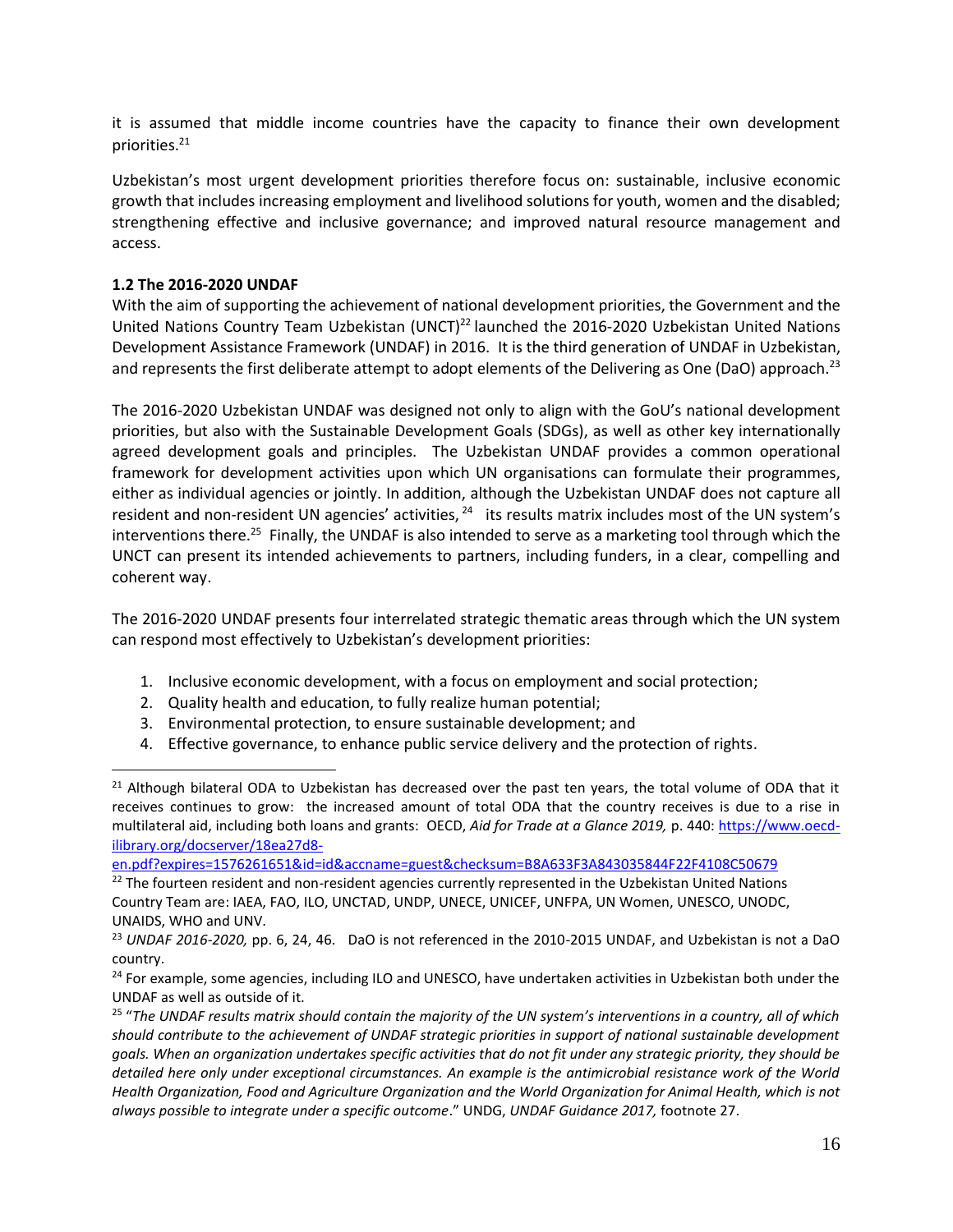These four thematic areas include eight outcomes and twenty-three outputs, with 47 outcome indicators and 184 output indicators.

The selection of the UNDAF thematic areas and outcomes was informed by the key contextual development challenges and root causes identified in the 2014 *Common Country Analysis (2014 CCA*). Cross-cutting themes identified in the report include: education, health, social protection, livelihoods and inclusive governance, and environment, resilience, capacity building, data, and human rights and gender equality.<sup>26</sup> Moreover, the report also suggests the comparative advantages of the UN's engagement in this process<sup>27</sup>. To ensure the alignment of UNDAF results areas with national policies and programmes and with the SDGs and other global mandates, the UNCT also held extensive consultations with donors, national partners and NGOs, as well as a Strategic Prioritization Retreat (SPR).<sup>28</sup>

Following the 2016 presidential election and the launch of the 2017-2021 National Action Strategy by the country's new leadership, the UNCT, in collaboration with the GoU, developed a detailed Roadmap to more explicitly link the activities under the 2016-2020 UNDAF to the different development priorities presented in the Action Strategy, <sup>29</sup> as tabled below:

| Table 1                                                                 |
|-------------------------------------------------------------------------|
| Priority Areas of Cooperation between Uzbekistan and the United Nations |
| Identified in the 2017 Roadmap                                          |

|               | <b>Priority Areas of Cooperation</b>                       | Supportive UNDAF Outcomes <sup>30</sup> |  |  |
|---------------|------------------------------------------------------------|-----------------------------------------|--|--|
|               | Enhancing cooperation to implement the Action Strategy and | Outcome 1, "Livelihoods"                |  |  |
|               | the Sustainable Development Goals                          | Outcome 2, "Social Protection-1"        |  |  |
|               |                                                            | Outcome 3, "Social Protection-2"        |  |  |
|               |                                                            | Outcome 4, "Health"                     |  |  |
|               |                                                            | Outcome 5, "Education"                  |  |  |
|               |                                                            | Outcome 6, "Environment"                |  |  |
|               |                                                            | Outcome 7, "Governance-1"               |  |  |
|               |                                                            | Outcome 8, "Governance-2"               |  |  |
| $\mathbf{II}$ | Strengthening regional cooperation and partnerships on     | Outcome 1, "Livelihoods"                |  |  |
|               | cultural and humanitarian affairs                          | Outcome 4, "Health"                     |  |  |
|               |                                                            | Outcome 6, "Environment"                |  |  |

<sup>26</sup> UNCT Uzbekistan, *Common Country Analysis Final 2014*, 2014, pp. 19-126. The objective of the 2014 CCA was to identify areas upon which the UNCT could focus and prioritize its interventions in Uzbekistan, based on its Comparative Advantages, and to thereby provide the evidence base for the 2016-2020 UNDAF formulation.

<sup>27</sup> *CCA 2014*, pp. 17-18; 29-30; 51-2; 65-66; 78-79; 98-99; 115-6; 126-7.

 $28$  Beyond the UNCT, participants in the SPR included representatives from government ministries and agencies, research centres, NGOs, the Supreme Court, the Prosecutor General's office and the Academy of Public Administration.

<sup>&</sup>lt;sup>29</sup> The five priority areas of the National Action Strategy are 1) improvement of state and public structures ; 2) rule of law and reform of the judicial system, 3) development and economic liberalization, 4) social development and 5) security, inter-ethnic harmony and religious tolerance, and foreign policy: [http://uzsm.uz/en/press\\_center/uzb\\_news/on-the-strategy-for-the-further-development-of-the-republic-of](http://uzsm.uz/en/press_center/uzb_news/on-the-strategy-for-the-further-development-of-the-republic-of-uzbekistan/)[uzbekistan/](http://uzsm.uz/en/press_center/uzb_news/on-the-strategy-for-the-further-development-of-the-republic-of-uzbekistan/)

<sup>&</sup>lt;sup>30</sup> As noted in the Roadmap.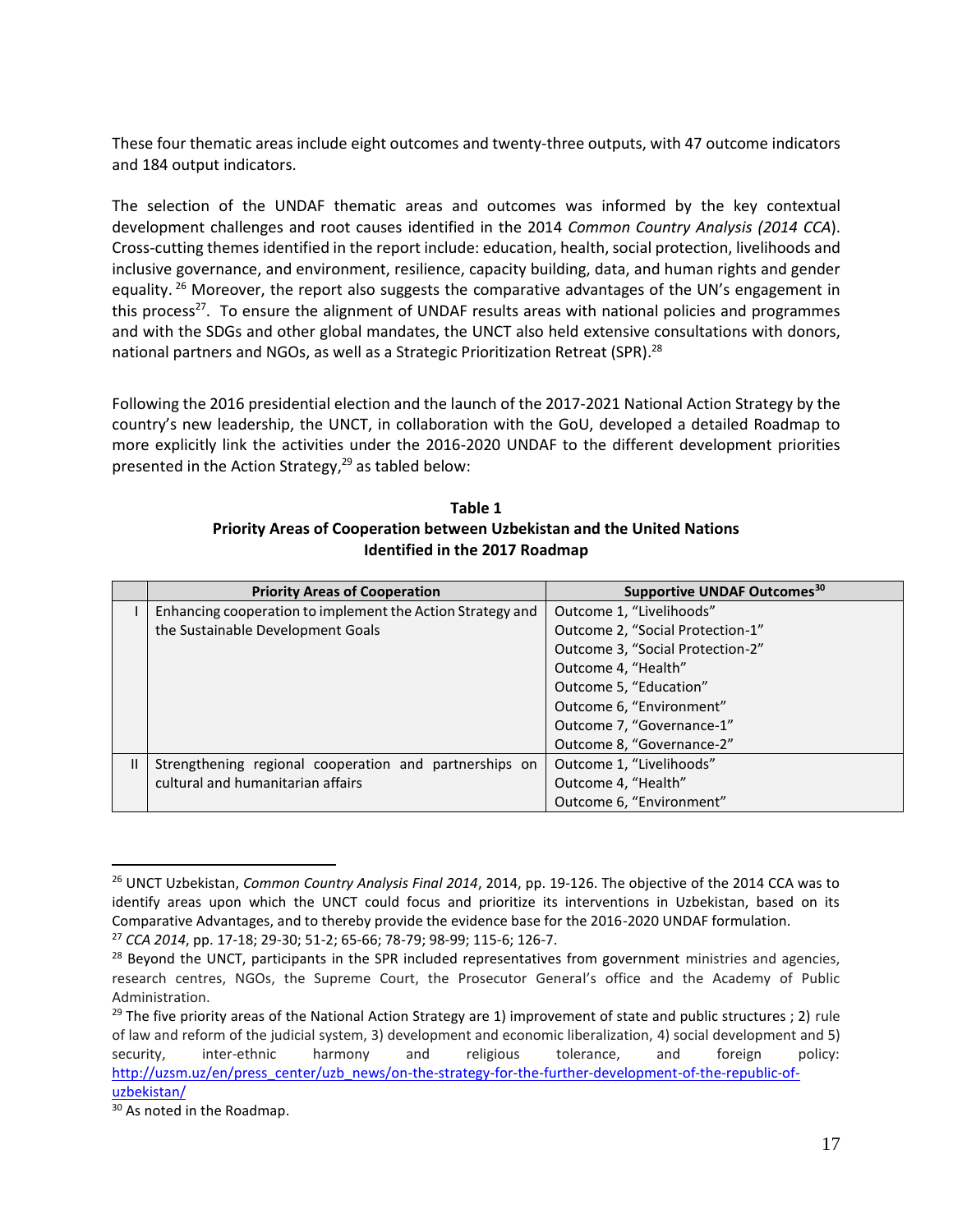| Ш  | environmental challenges |                          |                                               |                                                 |  |  |  |  | Cooperation to mitigate the Aral Sea disaster and Outcome 6, "Environment" |
|----|--------------------------|--------------------------|-----------------------------------------------|-------------------------------------------------|--|--|--|--|----------------------------------------------------------------------------|
| IV | Human rights cooperation |                          |                                               | Outcome 8, "Governance-Legal, Judicial Reforms" |  |  |  |  |                                                                            |
|    |                          | Outcome 1, "Livelihoods" |                                               |                                                 |  |  |  |  |                                                                            |
|    |                          |                          | Outcome 7, "Governance-Public Administration" |                                                 |  |  |  |  |                                                                            |

The extent to which the UNDAF addressed the challenges presented in the *2014 CCA* is considered below, under 2.2.2, "Key Achievements by Outcome Area". The UN's comparative advantage is discussed further under 2.5, "UN Comparative Advantage". The extent to which the UNDAF is aligned with national development priorities, proving its flexibility and responsiveness to contextual changes, is considered in 2.1, "Relevance."

A Results Group (RG) was established for each of the UNDAF outcome areas. Each RG is co-chaired by the lead UN agency's Head of Agency (HoA) and by a Ministerial level representative of the lead GoU ministry for that outcome, as tabled below:

|    | <b>Outcome Area</b>     | <b>Government Co-Chair</b>          | <b>UN Co-Chair</b>                         |  |
|----|-------------------------|-------------------------------------|--------------------------------------------|--|
|    | Livelihoods             | Representative, Ministry of Economy | <b>UNDP Deputy Resident Representative</b> |  |
| 2  | Social Protection 1 and | Minister of Employment and Labour   | <b>UNICEF Representative</b>               |  |
| 3  | Social Protection 2     | Relations <sup>31</sup>             |                                            |  |
| 4. | Health                  | Minister of Health                  | <b>WHO Representative</b>                  |  |
| 5. | Education               | Minister of Public Education        | <b>UNESCO Representative</b>               |  |
|    |                         | Chairperson, State Committee for    | <b>UNDP Resident Representative</b>        |  |
| 6. | Environment             | <b>Ecology and Environmental</b>    |                                            |  |
|    |                         | Protection                          |                                            |  |
|    | 7. Governance 1 and     | Minister for Development of         | UN Resident Coordinator/UNDP               |  |
| 8. | Governance 2            | Information Technologies and        | Resident Representative                    |  |
|    |                         | Communications                      |                                            |  |

**Table 2 UNDAF Results Groups and Government/UN Agency Co-chairs**

The RGs are responsible for the operationalization of the UNDAF. They report to the UNCT, which has overall responsibility for the delivery of UNDAF results through their respective UN agency co-chairs. The implementation of the UNDAF is guided by rolling joint work plans (JWPs), which outline the detailed activities, budgets and agencies responsible for implementation. The current JWPs cover the period from 2018-2020.

The resources required for the 2016-2020 UNDAF were originally estimated at US \$144.9 million.<sup>32</sup>

# **1.3 The 2016-2020 Uzbekistan UNDAF Evaluation**

# **1.3.1 Evaluation objectives and scope**

This evaluation of the 2016-2020 Uzbekistan UNDAF was jointly commissioned by the UNCT and the Government of Uzbekistan. It was conducted according to the detailed terms of reference (ToR)

<sup>&</sup>lt;sup>31</sup> These ministries have since been re-structured into the Ministry of Labour and the Ministry of Employment.

<sup>32</sup> *2016-2020 UNDAF,* p. 90.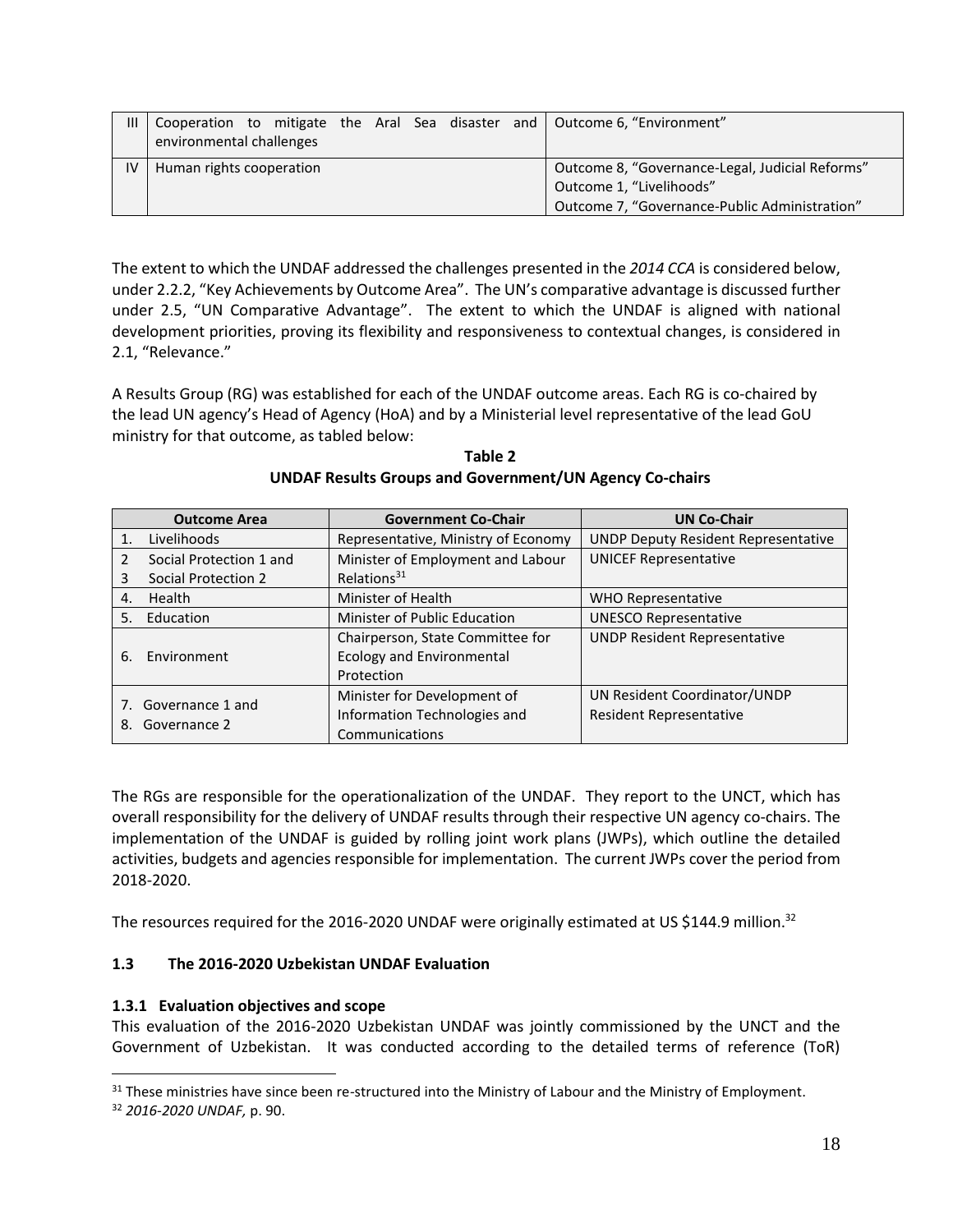presented in Annex 1.<sup>33</sup> The evaluation considered the relevance of the UNDAF and its achievements against expected results, including the efficiency and sustainability of these results. The evaluation also considered the UNDAF's effectiveness, both as a coordination and partnership framework and as a platform for financing.

The evaluation has taken into account both overall strategic issues related to the UNDAF and to the UN system in Uzbekistan, in addition to progress towards expected UNDAF results. It has two main components: the analysis of development results and the strategic positioning of the UNCT. The overall objectives of the evaluation were:

- To assess the relevance, effectiveness, organizational efficiency and sustainability of UNDAF contributions to development results;
- To provide lessons learned and actionable, forward-looking recommendations to the UNCT; and
- To inform the design and implementation of the UNDAF successor, the 2021-2025 United Nations Sustainable Development Cooperation Framework (UNSDCF).

The findings and recommendations from the UNDAF evaluation are therefore intended to inform institutional learning, including UN programming, coordination and financing, in the remainder of the current UNDAF and in the forthcoming UNSDCF cycle. As the 2018 UNDAF *Consolidated Results Report*  (CRR) and the 2018 UNCT *Annual Report/Summary of Coordination Framework* provide recent information on UNDAF activities and outputs, this final evaluation is meant to be a macro-level, summative assessment with a light programme review.

# **1,3.2 Evaluation Methodologies – Document Reviews, Key Informant Interviews, Focus Group Discussions, UN Debriefing and Stakeholder Preliminary Findings Presentation**

The evaluation has been informed by a literature review, key informant interviews, focus group discussions (FGDs) and an in-house debriefing for the UNCT, as well as a presentation of preliminary findings to the Joint UN-Government UNDAF Steering Committee. Additional stakeholder validation of the evaluation has been undertaken through comments received on the draft evaluation report. This mixed methodological approach has allowed triangulation of qualitative and quantitative data.

The consultants conducted interviews and focus group discussions (FGDs) with 173 persons for the 2016- 2020 UNDAF final evaluation. The list of UN, GoU, donor and civil society stakeholders interviewed, including participants in the focus group discussions with RGs, is presented below in **Annex 3, "List of Persons Interviewed".** 

Respondents were selected through a systematic purposive sampling approach. The selection was based on the stakeholder mapping undertaken during the evaluation inception phase by the consultants (see below, **Annex 5, "The UNDAF's Main Stakeholders**"; and it was further refined during the course of the evaluation, according to respondents' accessibility and availability. Furthermore, all interviews were prefaced with an explanation on the objective of the evaluation and how information from the interviews would be used. All respondents were assured of their anonymity. Moreover, the evaluation has followed a human rights-based approach through consultations with both duty bearers and rights holders; these stakeholders are included in the mapping presented in **Annex 5**, below. The evaluation thus follows the United Nations Development Group's (UNDG) *Guidelines for UNDAF Evaluations* as well as the OECD/DAC

<sup>&</sup>lt;sup>33</sup> The current UNDAF cycle will not be completed until December 2020. This evaluation of the 2016-2020 Uzbekistan UNDAF, which was conducted from September through October 2019, assesses activities only up to that period.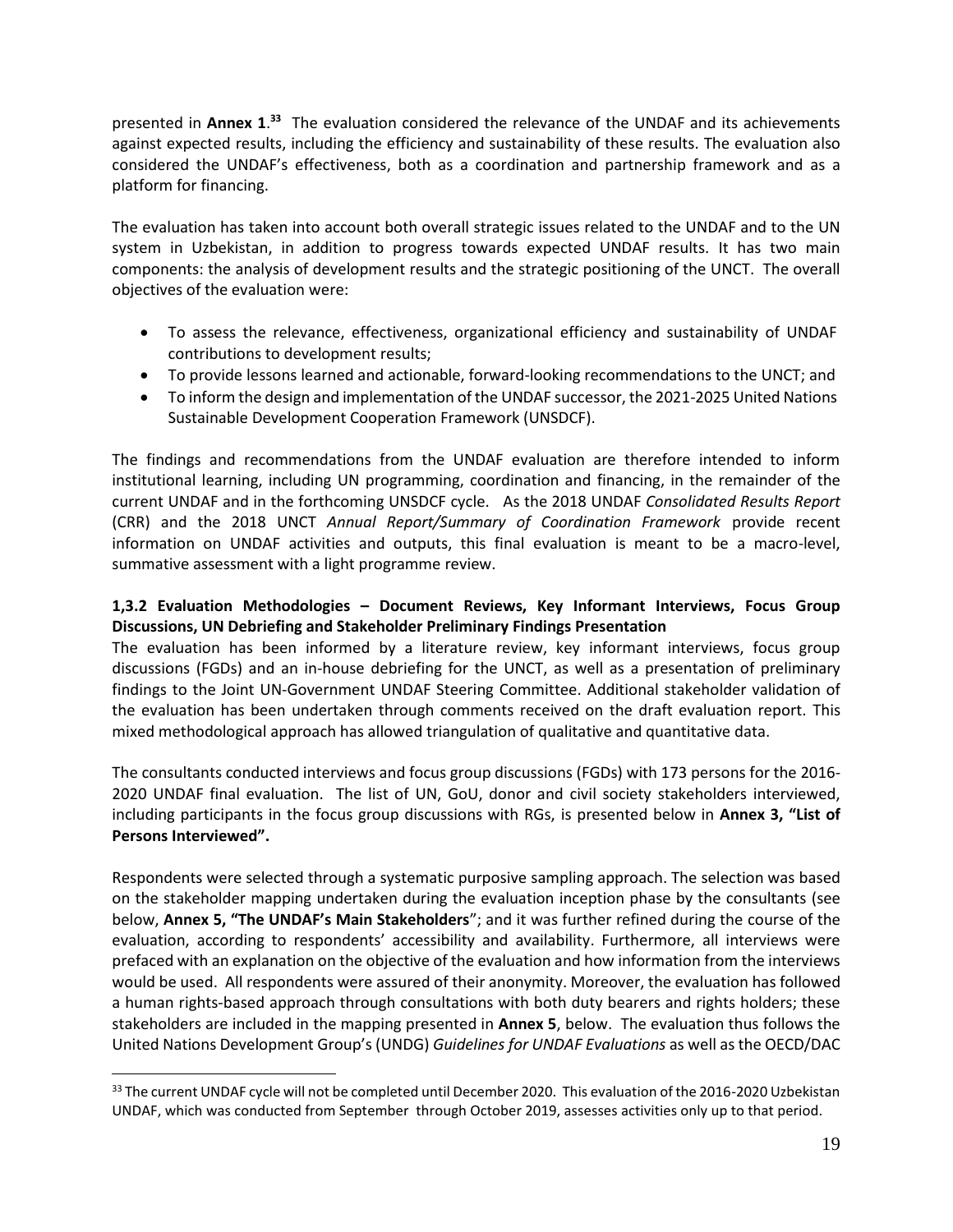evaluation criteria. It also complies with the United Nations Evaluation Group's *Ethical Guidelines for Evaluation* principles<sup>34</sup> and its guidance on *Integrating Human Rights and Gender Equality in Evaluations.* 35

Interviews and FGDs with UN staff and GoU respondents, Development Partners and civil society stakeholders were facilitated by the UN Uzbekistan Resident Coordinator Office (RCO). The RCO further supported the evaluation through the provision of UNDAF-related documentation and through the English-Russian translation of questionnaire frameworks and of the evaluators' stakeholder presentation.

#### **1.3.3 Evaluation Limitations**

The turnover of staff in both UN agencies and in GoU offices, as well as the restructuring of Government ministries since the inception of the current UNDAF, hindered the collection of background information on its formulation and early implementation phase. In addition, the assessment of UNDAF's current progress against plan was hampered by the fact that some 56% of the outcome indicators and 7% of the output indicators in its results framework were either poorly defined or lacked baseline data. Consequently, these factors were unmeasurable (see below, Table 3, "Progress on Outcomes"; 2.2.6, "Monitoring and Evaluation"). Moreover, the data provided by the UNCT on UNDAF financing and funding gaps was incomplete (see below, 2.2.5, "Financing").

There were also logistical challenges, including delays in obtaining UNDAF-related documentation, as well as the necessity of scheduling particular key informant interviews after the data collection phase of the evaluation.<sup>36</sup> Furthermore, there was an incomplete understanding of "evaluation" among all groups of stakeholders: many respondents were unfamiliar with the concept of an evaluation as an analytical, constructively critical exercise intended to inform institutional learning, and which follows UN standards of ethics and confidentiality. Unfortunately, this may have constrained interview responses.

Finally, the direct attribution of UNDAF interventions to development outcomesis complicated by the fact that it captures only initiatives conducted by or on behalf of the UN; it excludes activities carried out by other development partners which may have also contributed to results. The UNDAF also does not include all UN agency activities. In addition, there is a lack of counterfactual evidence that would indicate what development results might have been achieved in the absence of the UNDAF. The assessment of UNDAF results is therefore based on contribution analysis.<sup>37</sup>

# **2. MAJOR FINDINGS OF THE UNDAF EVALUATION**

<sup>34</sup> United Nations Evaluation Group, *Ethical Guidelines for Evaluation-Foundation Document,* New York, 2008: [www.uneval.org/document/download/548](http://www.uneval.org/document/download/548)

<sup>35</sup> United Nations Evaluation Group, *Integrating Human Rights and Gender Equality in Evaluations-Guidance Document, New York,* August 2014: [www.uneval.org/document/download/1294](http://www.uneval.org/document/download/1294)

<sup>&</sup>lt;sup>36</sup> Some key Development Partners were not available during the data collection phase of the evaluation and, although those interviews were intended to inform the evaluators' stakeholder validation presentation, they could only be conducted afterwards.

<sup>37</sup> *"Contribution Analysis …offers an approach designed to reduce uncertainty about the contribution (an) intervention is making to the observed results through an increased understanding of why the observed results have occurred (or not!) and the roles played by the intervention and other internal and external factors…Contribution analysis ….helps to confirm or revise a theory of change…(and to provide) evidence (for) a plausible conclusion that, within some level of confidence, (a) program has made an important contribution to the documented results."*  [https://www.betterevaluation.org/en/plan/approach/contribution\\_analysis](https://www.betterevaluation.org/en/plan/approach/contribution_analysis)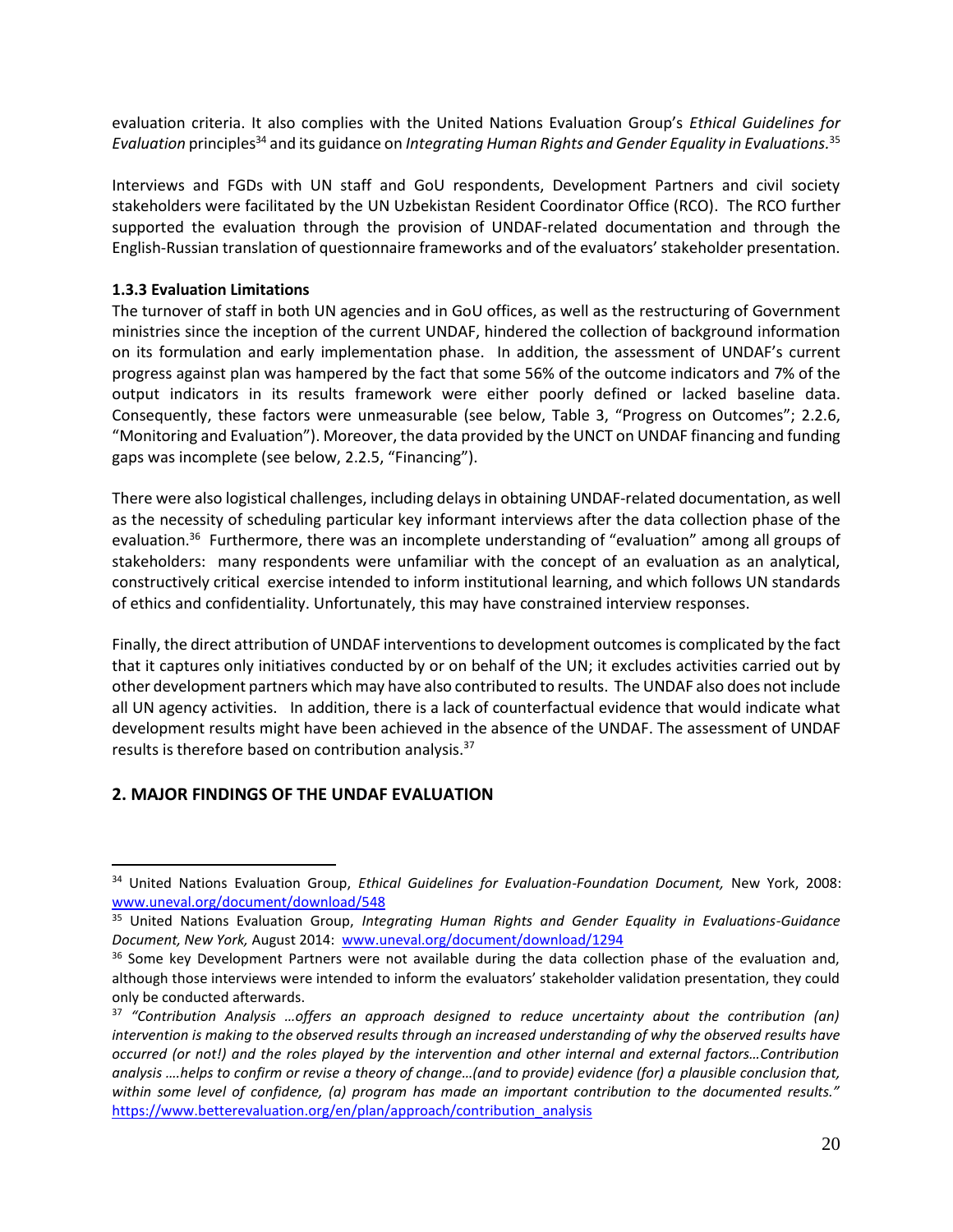### **2.1 Relevance<sup>38</sup>**

In this section, the evaluation considers:

- How well is the UNDAF aligned to National Development Priorities and to international treaties and goals?<sup>39</sup>
- To what extent are the SDGs, the Programming Principles and other cross-cutting issues integrated into UNDAF programming?
- Was the design of the UNDAF adequate to properly address the issues envisaged in its formulation?

### **2.1.1 UNDAF alignment to National Development Priorities and International Treaties and Goals**

**Finding 1: The UNDAF is broadly relevant to and supports the achievement of Uzbekistan's national development priorities, despite significant changes in the country context during the UNDAF cycle; and it is well-aligned with international treaties and goals, including the Agenda 2030.**

The UNDAF's relevance is linked to its alignment with and support to the national development priorities and policies identified at the time of its formulation, as well as to its responsiveness to changes in the country context since then. Moreover, the UNDAF outcomes also reflect all of the development focus areas proposed, and address many of the contextual development challenges identified, in the 2014  $CCA<sup>40</sup>$ .

The UNDAF Outcome Areas also support the priorities presented in the subsequent 2017-2021 National Action Strategy (see above, Table 1), primarily because major development challenges such as poverty, exclusion and natural resource management have not changed during this UNDAF cycle. The 2016-2020 UNDAF has thus remained broadly relevant to the Uzbekistan context.

Moreover, the UNDAF aligns with and supports the realization of several key international human rights norms, standards and commitments. This includes recommendations on UN human rights mechanisms, such as: CEDAW; the Beijing Declaration and Platform for Action; the Convention on the Rights of the Child; the Universal Periodic Review; the Concluding Observations of UN Treaty Bodies and UN Special Rapporteur on Freedom of Religion or Belief; and the 2030 Agenda and its SDGs.

#### **2.1.2 Integration of the SDGs in the UNDAF**

### **Finding 2: The SDGs are well integrated into UNDAF programming and integrated programming under the UNDAF's support of SDG acceleration.**

The SDGs and their achievement are well-referenced in each of the 2016-2020 UNDAF Results Areas, and SDGstargets are also noted in the 2018-2020 JWPs. Moreover, integrated programmes under this UNDAF,

<sup>&</sup>lt;sup>38</sup> Relevance refers to "the extent to which the aid activity is suited to the priorities and policies of the target group, recipient and donor".: Organization for Economic Co-operation and Development - Development Assistance Committee*, Criteria for Evaluating Development Assistance.*

<sup>&</sup>lt;sup>39</sup> These questions, and those which preface the following sections, have been extracted from the Evaluation Matrix of the evaluation's inception report.

 $40$  The focus areas broadly identified in the CCA were education; health; social protection; livelihoods; and inclusive governance; environment is proposed as cross-cutting issue: see above, footnote 13.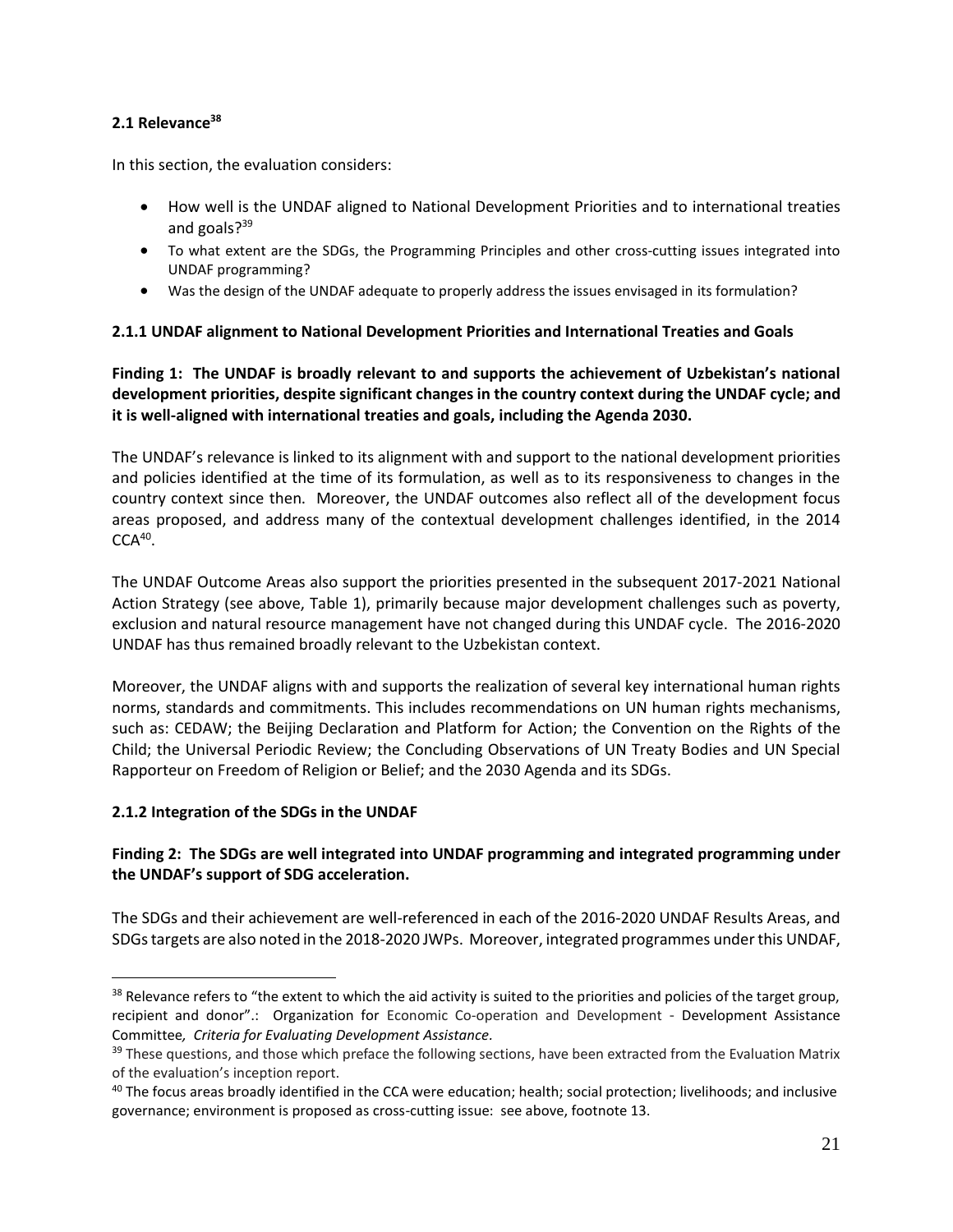such as the Aral Sea Joint Programme (JP), serve as SDG accelerators through which multiple agencies can address several Goals through one programme. $^{41}$ 

Support towards SDG domestication was also provided through the UNDAF, for example, the UNDAF RGs and the UN SDG Working Group (WG) supported Government in developing its 2018 road map for SDG achievement, including SDG localization and integration into national development plans. Sixteen national SDGs with 125 targets were subsequently approved in October 2018. Moreover, 206 national SDG indicators proposed by the six SDG/RGs were approved by Government in March 2018, including the launch of a national SDG portal.

# **2.1.3 Integration of UN Programming Principles and Other Cross-cutting Issues into the UNDAF**

**Finding 3: The Programming Principles of capacity building, gender, HRBA and LNOB are wellintegrated into the UNDAF, although the measurement of their results is problematic due to the lack of SMART indicators. Youth is a cross-cutting issue which is well integrated into the UNDAF, and data is a cross-cutting UNDAF concern.**

The UN Programming Principles are intended to guide UNDAF planning, implementation and monitoring and evaluation (M&E), as well as to focus the UN's support to national development priorities. Pre-2015 UNDAFs featured the five Programming Principles of Capacity Development, Results-based Management (RBM), Environmental Sustainability, Gender Equality and Human Rights-Based Approach (HRBA). These have been modified into four Integrated Programming Principles in post-2015 UNDAFs.<sup>42</sup> The 2016-2020 UNDAF, which was designed before the introduction of the Agenda 2030, but launched shortly after it, is a transitional UNDAF which features both pre- and post-2015 Programming Principles. However, only the five pre-2015 principles are explicitly mentioned in it.<sup>43</sup>

The Programming Principles which feature most prominently in the 2016-2020 UNDAF are capacity building, gender equality and HRBA, and leave no one behind (LNOB). LNOB is referenced in each outcome statement<sup>44</sup>; and capacity building, gender equality and HRBA are referenced in each outcome at the enabling environment level, through support to the development of legislation and policies, and at the individual level, through training and other activities. Capacity building is also highly visible at the organizational level. However, although capacity building is considered to be the key UNDAF implementing principle,<sup>45</sup> the current UNDAF does not include an explicit capacity building strategy with well-defined objectives, targets or indicators, which would allow an assessment of progress towards national management and ownership.

<sup>&</sup>lt;sup>41</sup> In the Joint Programme for the Aral Sea, these are SDGs 1, 2, 3, 5, 8, 15, 16, and 17.

 $42$  The four Integrated Programming Principles are leave no one behind; human rights, gender equality and women's empowerment; sustainability and resilience; and accountability. Capacity building is included in post-2015 UNDAFs as one of the approaches for delivering the Integrated Programming Principles, which remains an important UNDAF theme.

<sup>43</sup> UNDAF, p. 15.

<sup>&</sup>lt;sup>44</sup> Through the references to "all" and "all people".

<sup>45</sup> UNDAF, p. 46.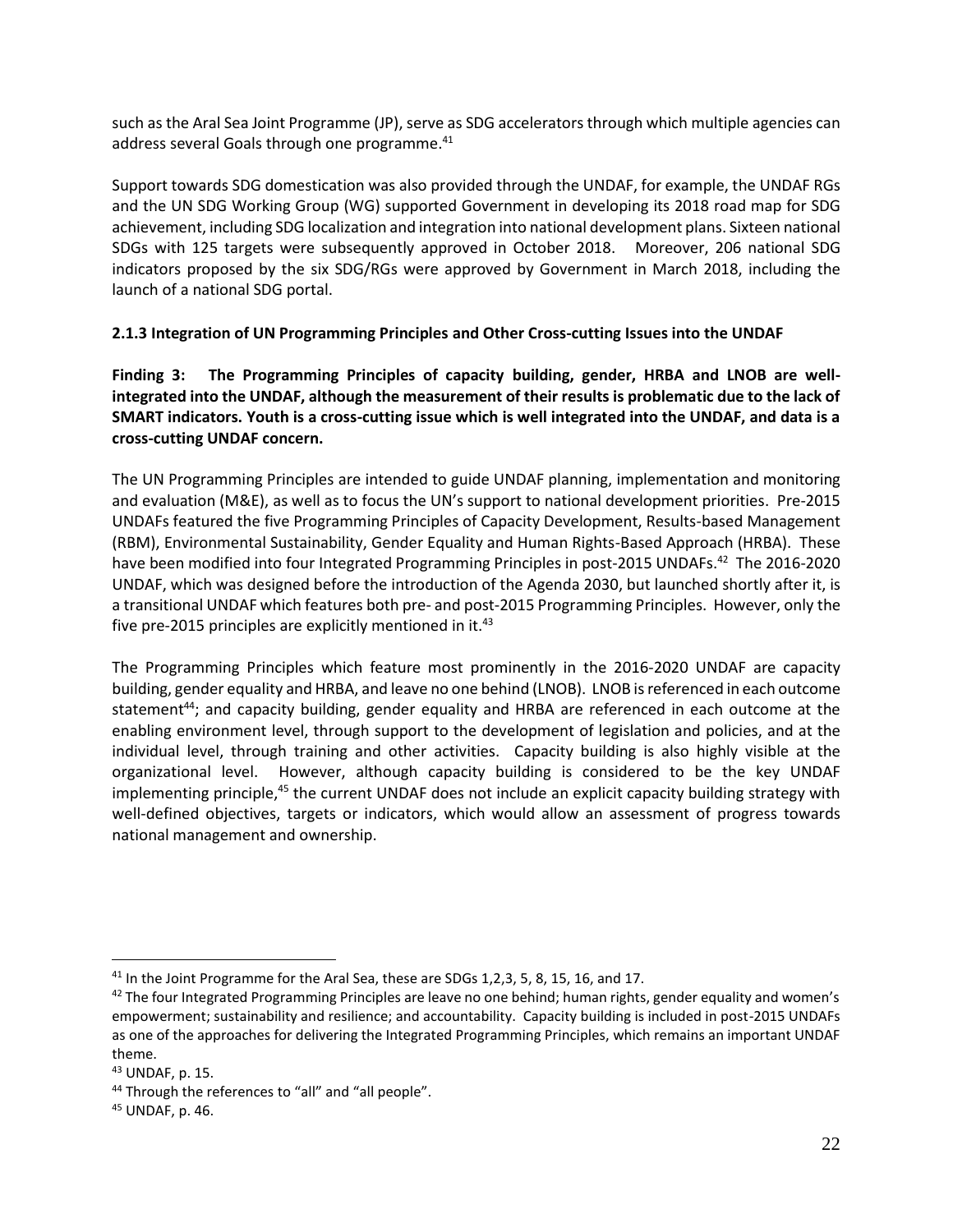Gender and human rights also feature in UNDAF outcome statements, <sup>46</sup> although the current UNDAF does not feature a gender-focused intervention. Furthermore, the GTG has been well-integrated into the UNDAF's implementation structures, and it is also exploring the possibilities of evolving into a cross-sector group with other DPs.

Finally, although the Environmental Sustainability and Resilience Programming Principles feature prominently in Outcome 6, they are less visible elsewhere in the UNDAF. RBM is the Programming Principle that is least visible in the UNDAF (see also below, section 5. "Monitoring and Evaluation").

It is difficult to measure the results of these Programming Principles across the outcome areas due to the lack of SMART indicators through which the degree of the improvements anticipated from their integration could be assessed.<sup>47</sup> Furthermore, how they synergized with, or were complementary to, capacity building, gender equality or rights-focused initiatives by other DPs, for example, the institutional capacity building support offered by both the World Bank and the Asia Development Bank, has also not yet been assessed.

A thorough review of the forthcoming 2021-2025 UNSDCF document by the GTG, SDG WG, M&EDG, and the OHCHR, as well as other relevant subject specialists, would support both the mainstreaming and measurement of the results of its Integrated Programming Principles.

Beyond the Programming Principles, another cross-cutting theme in the UNDAF is youth. However, although youth feature as beneficiaries in interventions under each of the Outcome areas, and there are agency-specific youth engagement frameworks,<sup>48</sup> there is no overt strategy for mainstreaming youth employment readiness and/or job creation, which are currently national priorities, <sup>49</sup> in the 2016-2020 UNDAF. It is notable that at the time of the UNDAF's 2015 formulation, youth was not an area of focus for donors or other development partners.<sup>50</sup> However, since the change in government leadership in 2016, youth inclusion and employment have become stated national priorities. Consequently, there are now concentrated efforts by Government and other development partners to ensure that Uzbekistan's youth bulge provides a demographic dividend. Among these efforts is a Joint Programme focused on young people who are Not in Employment, Education or Training (NEET), which the UN intends to launch in 2020.

An additional cross-cutting theme in the current UNDAF is data. There is a critical requirement for timely, accurate data<sup>51</sup> to inform evidence-based policy and development programming, as well as to track and document SDG progress. The gaps in national statistical capacity at the time of the UNDAF formulation

<sup>&</sup>lt;sup>46</sup> Although the Gender Swap Scorecard found gender sensitive indicators lacking in outcomes 7 and 8, the outcomes were subsequently revised in the 2018-20 JWPs with supervision from the UN GTG: see Andrea Lee Esser, *UNCT SWAP Scorecard: Assessment Results and Action Plan (for the) United Nations Country Team Uzbekistan,* December 2017, p 8 and the 2018-2020 JWPs for Outcomes 7 and 8.

<sup>&</sup>lt;sup>47</sup> For example, one of the SWAP Scorecard recommendations was "...to consider adding/adjusting indicators to allow monitoring of progress of GEWE."

<sup>48</sup> For example, UNICEF's Adolescents and Youth Engagement Strategic Framework and UNESCO's 2014-2021 Operational Strategy on Youth, among others.

<sup>49</sup> For example, the 2016 Law on State Youth Policy; see also 2017 *Roadmap,* activities 37-40.

 $50$  This was during the tenure of the previous president, and the social barriers to youth inclusion, such as patriarchy and other cultural norms, are noted in the 2014 CCA, p. 97.

<sup>&</sup>lt;sup>51</sup> For example, the most recent census in Uzbekistan was conducted in 1989; the most recent MICS was undertaken in 2006.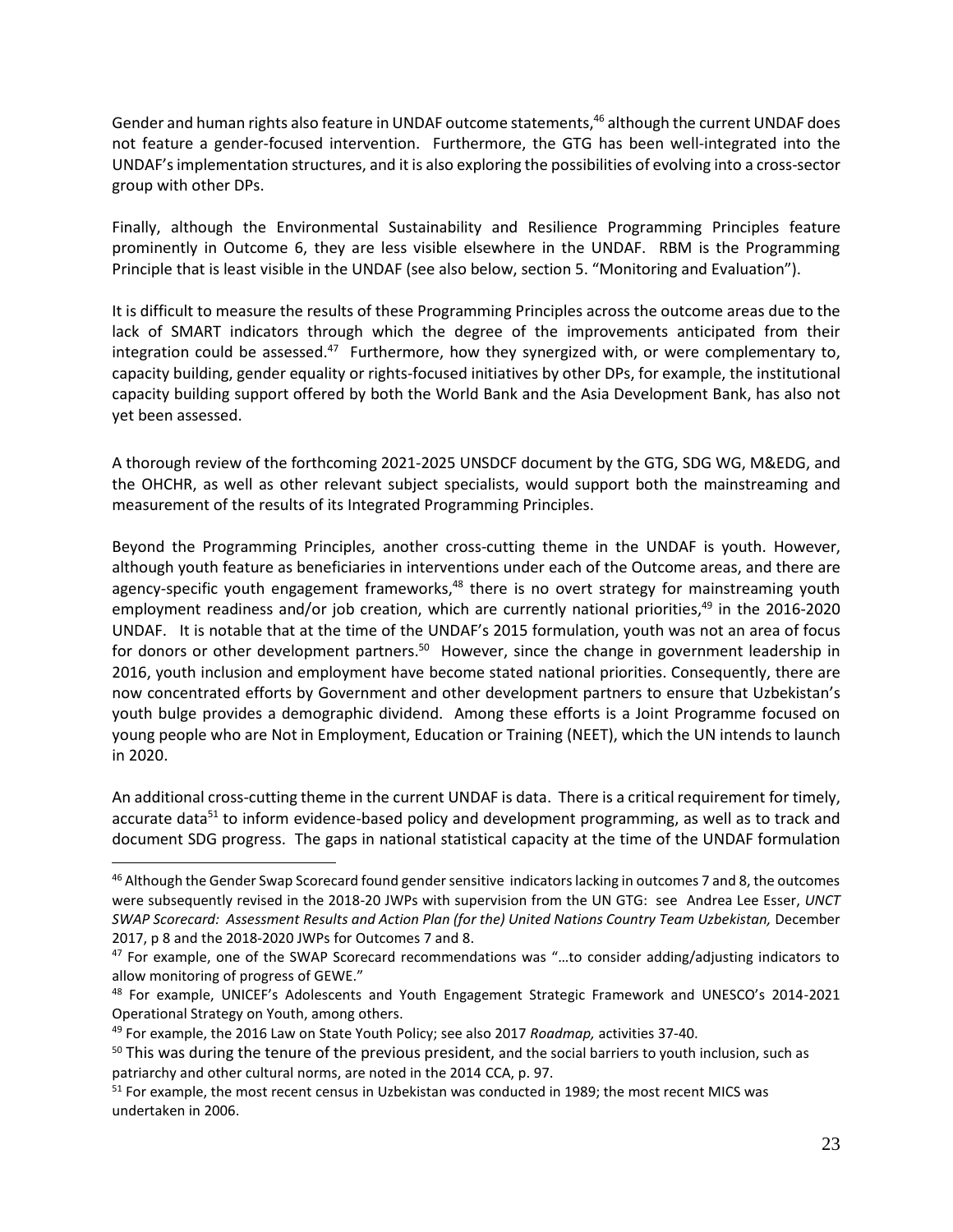are reflected in, among others, the paucity of baseline data for many of the indicators in its Results Matrix. Since then, significant efforts have been undertaken by the State Statistics Committee to implement international standards. Further strengthening of this unit by the UN and other development partners is both ongoing as well as planned in advance of the national census scheduled for 2022.<sup>52</sup> Data will therefore continue to be a crucial cross-cutting concern for the remainder of this UNDAF period and into the UNSDCF cycle.

# **2.1.4 UNDAF Design**

**Finding 4: The design of the 2016-2020 UNDAF appears fragmented: it features eight outcome areas which are more reflective of agency mandates rather than of how the UN will collectively work together; and there is no overarching Theory of Change which would provide greater cohesiveness. Furthermore, the large number of outcomes and outputs challenge UNDAF coordination and monitoring, limiting the flexibility of the UNDAF to respond to post-design issues.**

Although the UNDAF results framework is nominally outcome-based, it features a very large number of outcomes and outputs<sup>53</sup>; and this hinders both coordination and monitoring. In addition, the eight UNDAF outcome areas are more reflective of agency mandates rather than of how the UN will collectively work together. Moreover, some of the outcomes, particularly Governance, encompass a broad range of activities, some of which are only tenuously linked. Furthermore, neither the UNDAF, nor any of its Outcome Areas, has a Theory of Change (ToC)<sup>54</sup> which could provide greater cohesiveness.

A large percentage of both UNDAF outcome and output indicators lack baselines or are poorly defined, making it problematic to measure actual results (see below, 2.2, "Effectiveness" and 2.2.5, "Monitoring and Evaluation"). The large number of UNDAF outputs also limits programmatic flexibility. As a result, following the 2016 change in national leadership and the introduction of the reform agenda, the UNDAF was somewhat constrained in its ability to respond to these changes. Consequently, the UN prepared a Roadmap jointly with Government to more explicitly link UNDAF activities to the Strategy's priority areas.<sup>55</sup>

A more streamlined UNDAF results framework would permit greater programmatic flexibility and the adjustment of activities in the event of post-design emergent issues. Moreover, alternatives to agencyspecific outcomes should be considered, especially given that SDG achievement is a corporate priority for the UN, specifically in aligning outcomes with domestic SDGs and support of SDG acceleration. For example, these considerations could be informed by the 2018 Uzbekistan MAPS or, more broadly, with the 2030 Vision themes of People, Planet and Prosperity. 56

<sup>52</sup> The last national census in Uzbekistan was conducted in 1989.

<sup>&</sup>lt;sup>53</sup> UNDG guidelines recommend no more than five outcome areas in order to allow effective coordination.

<sup>&</sup>lt;sup>54</sup> A TOC ".... describes the interdependent changes necessary for the country to achieve the 2030 Agenda. The theory of change is a comprehensive articulation of different pathways and choices that illustrate how and why the desired change is expected to happen, and the risks and bottlenecks to be addressed. " UNSDG, *United Nations Sustainable Development Cooperation Framework Internal Guidance*, June, 2019, p. 17.

<sup>&</sup>lt;sup>55</sup> The National Action Strategy features five priority areas: (i) governance and public administration, (ii) the rule of law and the judicial system, (iii) economic development and liberalization, (iv) social development and (v) security, tolerance, and foreign policy.

<sup>&</sup>lt;sup>56</sup> See, for example, the 2017-2020 Bangladesh UNDAF, which has three outcomes linked to the People, Planet and Prosperity themes, and also the 2019-2023 Cambodia UNDAF, which has five outcomes linked to People, Planet,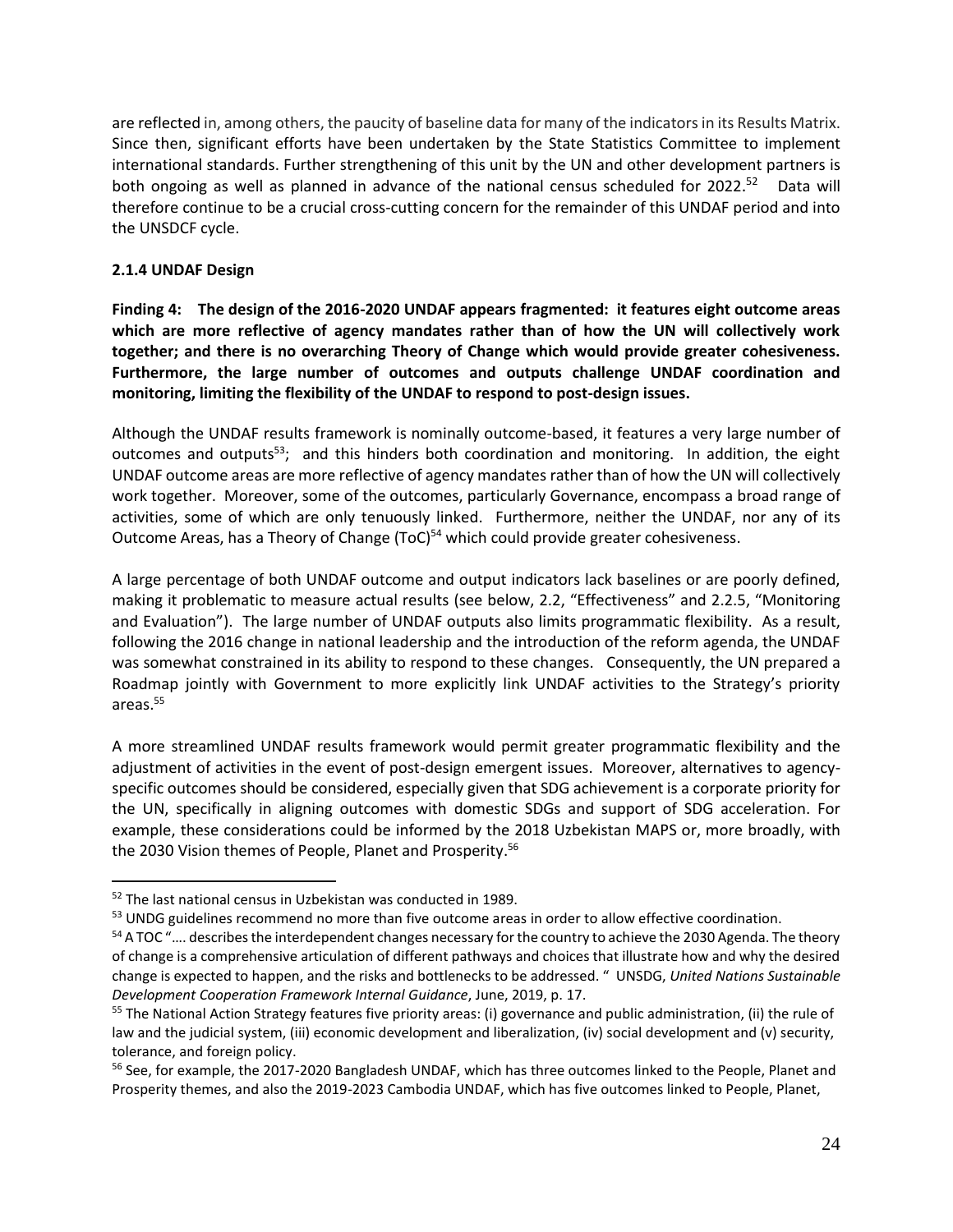Furthermore, as the blueprint for the UN's work in Uzbekistan, the UNDAF should also acknowledge and complement the programme strategies of other DPs working there, such as the country partnership strategies of the Asian Development Bank and the World Bank, <sup>57</sup> among others. However, overlap of some interventions by the UN with those of other DPs, for example, in the area of capacity building,<sup>58</sup> indicates that an ecosystem approach was not fully applied in the formulation of the 2016-2020 UNDAF.

# **2.2 Effectiveness of the UNDAF**

- The extent to which planned UNDAF outcomes have been achieved; and
- To what extent has the UNDAF supported National Development Priorities.

### **2.2.1 Overall Assessment**

**Finding 5: The UN's technical and policy advice, advocacy and capacity building interventions have contributed to significant development gains in Uzbekistan in the areas of inclusive economic development, effective governance, environmental sustainability and social development. However, when considered through the lens of its results framework, not all of the UNDAF's achievements are visible, due to the large percentage of indicators which cannot be measured.** 

In the last year of the 2016-2020 UNDAF cycle, the UN'stechnical and policy advice, advocacy and capacity building interventions have contributed to significant development gains in Uzbekistan in the areas of inclusive economic development, effective governance, environmental sustainability and social development. However, as discussed above in section 2.1.1, "UNDAF Design and Its Alignment with National Priorities", progress towards planned outcomes presented in the UNDAF results framework is mixed: 4% have been achieved, and 40% have been partially achieved. Some 56% have not been achieved or are unmeasurable, due in part to numerous indicators which were either not well-defined or which lacked baselines. Consequently, the UNDAF's actual achievements have been under-reported due to a results matrix which incompletely captures outcomes.

UNDAF outcomes' progress is summarized in **Table 3**, below.

Funding gaps were most frequently cited by UN agencies in constraining achievements; as well as the paucity of current, accurate data; high Government staff turnover; and the re-structuring of government architecture. Funding shortfalls are considered below, in 2.2.6, "Financing"; data quality issues are discussed in 2.2.4, "Monitoring and Evaluation"; and "Coordination" in 2.2.4.

- [https://issuu.com/unitednationsbangladesh/docs/bangladesh\\_undaf\\_2017-2020](https://issuu.com/unitednationsbangladesh/docs/bangladesh_undaf_2017-2020) and [https://www.unicef.org/about/execboard/files/Cambodia\\_UNDAF\\_2019-2023.pdf](https://www.unicef.org/about/execboard/files/Cambodia_UNDAF_2019-2023.pdf)
- 57 The World Bank Uzbekistan programme includes 22 projects totaling US \$4.08 billion. The programme focuses on economic and institutional reforms, agriculture, health, education, water supply and sanitation, energy, transport, social protection system, and urban development.

58 For example, the World Bank's "Institutional Capacity Building Project" in Uzbekistan: [http://documents.worldbank.org/curated/en/708081559008894254/Uzbekistan-Institutional-Capacity-Building-](http://documents.worldbank.org/curated/en/708081559008894254/Uzbekistan-Institutional-Capacity-Building-Project)**[Project](http://documents.worldbank.org/curated/en/708081559008894254/Uzbekistan-Institutional-Capacity-Building-Project)** 

Prosperity and Peace; the fifth links to urbanization: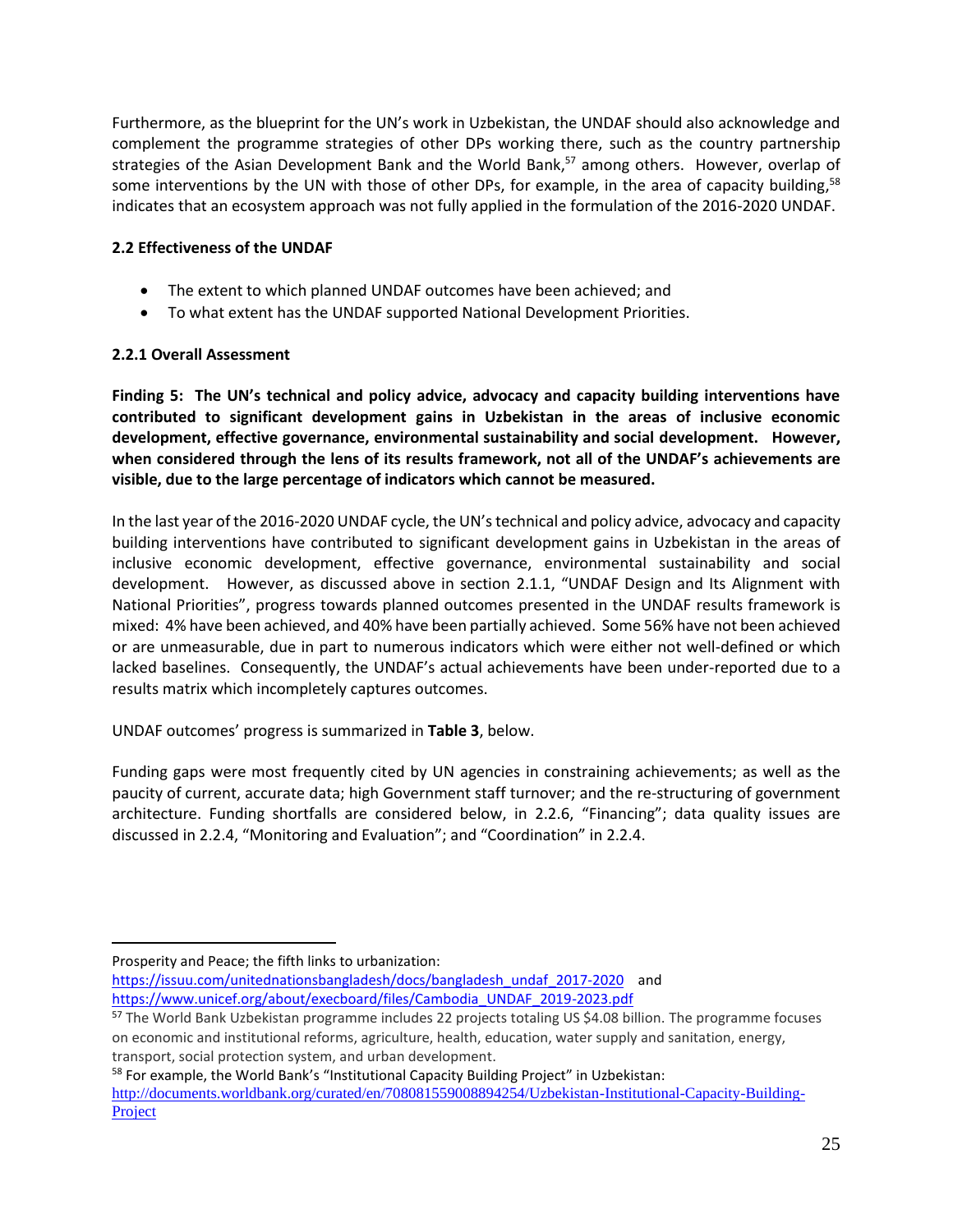#### **2.2.2 Key Achievements by Outcome Areas<sup>59</sup>**

Percentages are based primarily on analysis of output indicators and findings, as well as progress reports and Focus Group Discussions (FGDs) on outcome progress with Joint UN-GoU RGs during the field mission. A total of eight outcome areas and 47 outcome indicators were assessed. The results are presented in **Table 3**, below.

<sup>59</sup> I appreciate the efforts of Ms. Regina Safarova, the National Consultant, for her production of Section 2.2.2, "Key Achievements by Outcome Areas", including Table 3, "Progress of Outcome Indicators", on pp. 25-34: Annette Ittig, Team Leader, Uzbekistan UNDAF evaluation.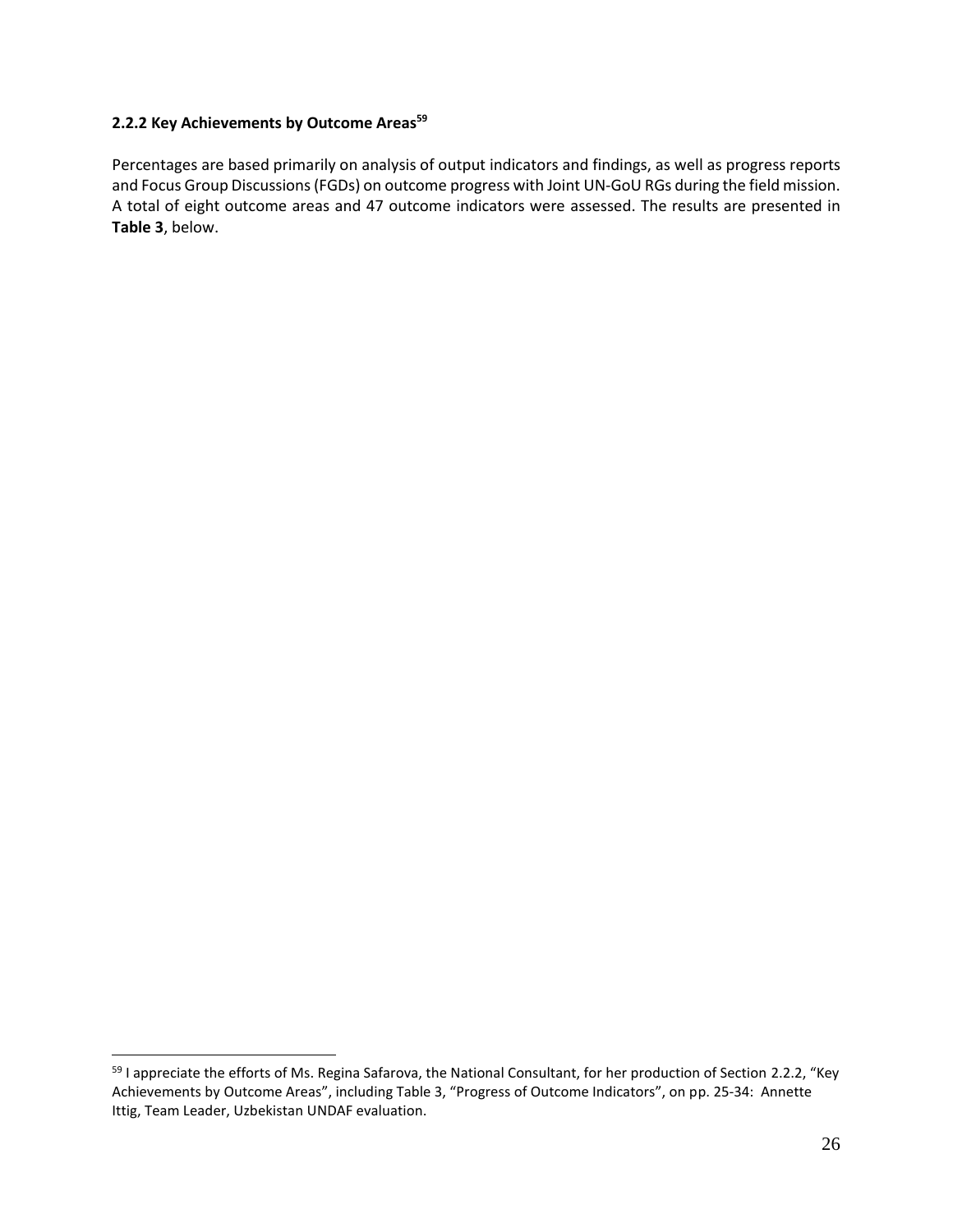| <b>Outcomes</b>             |                            | %<br><b>Achieved</b> | %                         | %<br>Not used in                  |
|-----------------------------|----------------------------|----------------------|---------------------------|-----------------------------------|
|                             |                            |                      | <b>Partially Achieved</b> | Assessment <sup>61</sup>          |
| $\mathbf{1}$                | Livelihoods                |                      |                           |                                   |
|                             | (7 outcome indicators)     | 0 indicators (0%)    | 0 indicators (0%)         | 7 indicators (100%) <sup>62</sup> |
|                             | (18 output indicators)     | 8 indicators (44%)   | 8 indicators (44%)        | 2 indicators (12%)                |
| $\overline{2}$              | Social Protection 1        |                      |                           |                                   |
|                             | (5 outcome indicators)     | 1 indicator (20%)    | 2 indicators (40%)        | 2 indicators (40%) <sup>63</sup>  |
|                             | (18 output indicators)     | 12 indicators (67%)  | 6 indicators (33%)        | 0 indicators (0%)                 |
| $\overline{3}$              | Social Protection 2        |                      |                           |                                   |
|                             | (3 outcome indicators)     | 0 indicators (0%)    | 3 indicators (100%)       | 0 indicators (0%)                 |
|                             | (12 output indicators)     | 3 indicators (25%)   | 8 indicators (67%)        | 1 indicator (8%)                  |
| 4                           | Health                     |                      |                           |                                   |
|                             | (5 outcome indicators)     | 0 indicators (0%)    | 1 indicator (20%)         | 4 indicators (80%) <sup>64</sup>  |
|                             | (30 output indicators)     | 15 indicators (50%)  | 12 indicators (40%)       | 3 indicators (10%)                |
| 5                           | Education                  |                      |                           |                                   |
|                             | (6 outcome indicators)     | 1 indicator (17%)    | 1 indicator (17%)         | 4 indicators (66%) <sup>65</sup>  |
|                             | (28 output indicators)     | 13 indicators (46%)  | 15 indicators (54%)       | 0 indicators (0%)                 |
| 6                           | Environment                |                      |                           |                                   |
|                             | (9 outcome indicators)     | 0 indicators (0%)    | 0 indicators (0%)         | 9 indicators (100%) <sup>66</sup> |
|                             | (36 output indicators)     | 22 indicators (61%)  | 8 indicators (22%)        | 6 indicators (17%)                |
| $\overline{7}$              | Governance 1               |                      |                           |                                   |
|                             | (7 outcome indicators)     | 0 indicators (0%)    | 7 indicators (100%)       | 0 indicators (0%)                 |
|                             | (21 output indicators)     | 10 indicators (48%)  | 10 indicators (48%)       | 1 indicator (4%)                  |
| 8                           | Governance 2               |                      |                           |                                   |
|                             | (5 outcome indicators      | 0 indicators (0%)    | 5 indicators (100%)       | 0 indicators (0%)                 |
|                             | (21 output indicators)     | 5 indicators (24%)   | 15 indicators (71%)       | 1 indicator (5%)                  |
|                             |                            |                      |                           |                                   |
|                             |                            |                      |                           |                                   |
| Overall outcome achievement |                            |                      |                           |                                   |
|                             | (47 indicators)            | 2 indicators (4%)    | 19 indicators (40%)       | 26 indicators (56%)               |
|                             | Overall output achievement |                      |                           |                                   |
| (184 indicators)            |                            | 88 indicators (48%)  | 82 indicators (45%)       | 14 indicators (7%)                |

**Table 3 Progress of Outcome indicators<sup>60</sup>**

<sup>&</sup>lt;sup>60</sup> In the 2018-2020 JWPs, the eight UNDAF outcomes have 45 outcome indicators and 219 output indicators.

 $61$  Not measurable due to the lack of baseline, target or type of data sought.

<sup>62</sup> 1.1; 1.2; 1.3; 1.4; 1.5; 1.6; 1.7.

 $63$  2.2; 2.3.

 $64$  4.2; 4.3; 4.4; 4.5.

 $65$  5.1; 5.4; 5.5; 5.6.

<sup>66</sup> 6.1; 6.2; 6.3; 6.4; 6.5; 6.6; 6.7; 6.8; 6.9.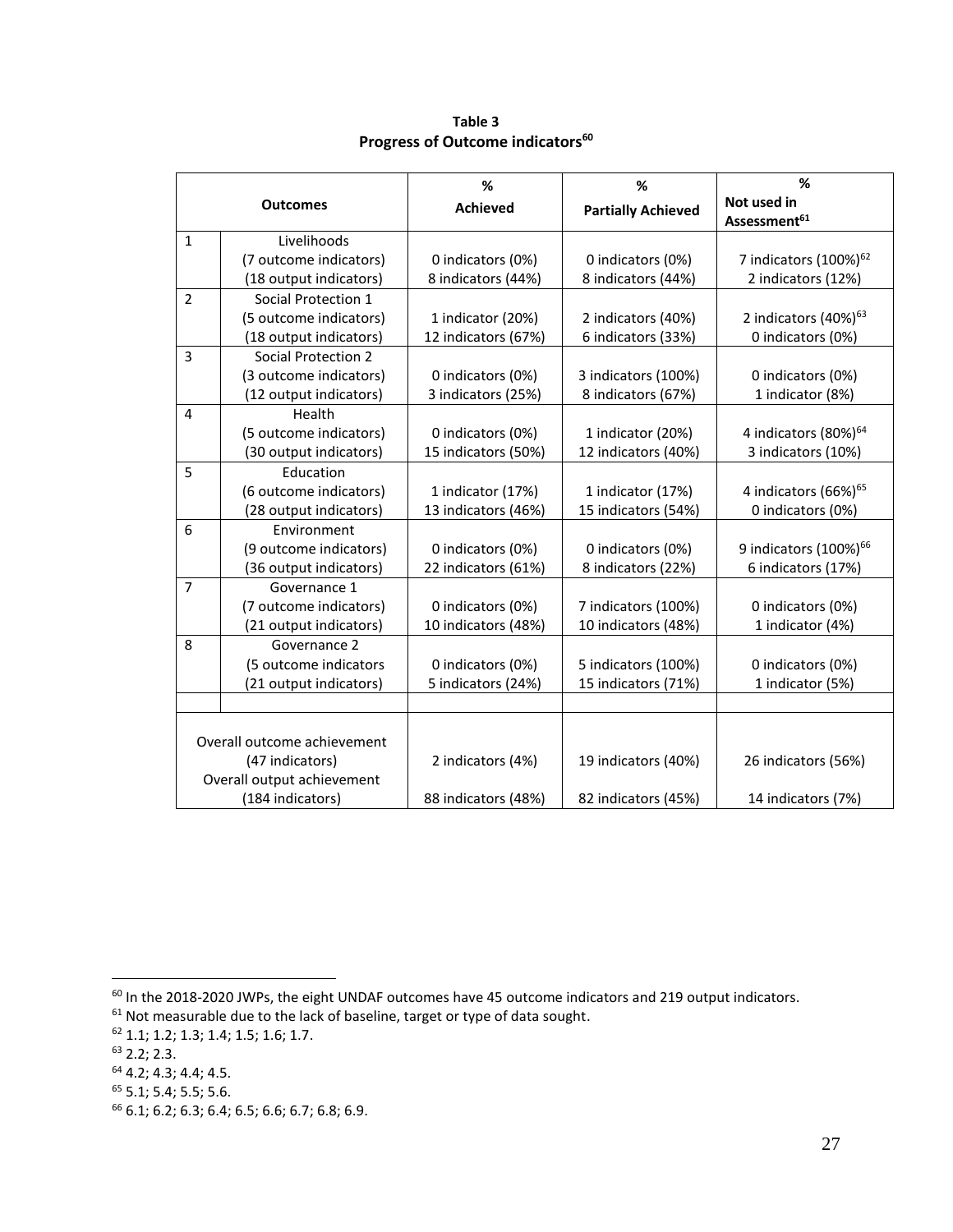# **Outcome 1 LIVELIHOODS (Government Lead: Ministry of Economy; Lead UN Agency: UNDP) 1. SUPPORT TO SDGs LOCALIZATION AND IMPLEMENTATION**

Analytical and consultative support provided to the adoption of national SDG targets and indicators by the resolution "On measures to Implement the National Goals and Targets in the Field of Sustainable Development for the Period Until 2030" (16 national SDGs and 125 targets, and setting oversight, monitoring and data mechanisms). The assessment and recommendations of SDG MAPS mission (April 23-27, 2018) done and national web-portal on SDG monitoring launched at [www.nsdg.stat.uz](http://www.nsdg.stat.uz/)

### **2. PUBLIC FINANCE REFORMS AND FISCAL TRANSPARENCY**

Citizens Budget and a series of infographics on budget and extra budgetary funds indicators published, Draft Strategy of Reforms of Public Finance Management for 2017-2025 submitted for consideration. Draft Concept of transition to medium-term budgeting, as well as strengthening the internal control system developed and submitted to MoF. Analytical support provided to the Concept of the Pension System Reform with assessment of the revenue and expenditure scenarios of the State Pension Fund.

### **3. SUPPORT TO ENABLING BUSINESS ENVIRONMENT**

Legislation on Authorized Economic Operators aimed at simplification of foreign trade procedures drafted, also National Global G.A.P. (good agricultural practices) standards, which are prerequisite for access to foreign markets, adopted. Legal gap analysis on WTO requirements conducted with trainings on tariff offer on goods and obligations on services implemented and support to export contracts worth more than 250 mln USD (international exhibitions Fruit Logistica, World Food Moscow, etc.) provided. Investment guides for select regions developed and investment forums facilitated. Support in developing and introducing of "single window" system for rendering public services to businesses resulted in 194 Single Window Centers in regions set up, public services offered on 'single window' principle from 16 to 34 increased. Building on their positive impact, the "Single window" centers for businesses have been transformed into Public Service Centers providing more than 100 services (up from 33 in 2017). New online business registration service developed and launched and Uzbekistan is placed at  $12<sup>th</sup>$  position in Doing Business 2019 ranking for this indicator.

# **4. ENHANCING LIVELIHOODS IN RURAL AREAS**

Comprehensive Needs Assessment of the population in the Aral Sea region conducted and additional resources of more than USD 2 mln. mobilized to support the Aral Sea region with Government inputs of USD 500,000 and Donor funds of USD 520,000, and parallel financing of USD 1.075 mln. directed by UNICEF. 33 small infrastructure projects are finalized (7 projects underway) to benefit 21,191 rural people (51,3% women) in 33 communities to improve access to safe drinking water, electricity and improved schools and pre-school facilities with 22 inclusive business projects launched, creating over 96 (51 females) new jobs in such areas as bee farming, sewing and crafts development, food and milk processing, bakery, etc. In total 18,000 rural people directly and indirectly benefit from business projects, and an online population database of the Aral Sea Region developed (Republic of Karakalpakstan, Khoresm and Bukhara regions). Investment Guide to Karakalpakstan published and Multi-Partner Human Security Trust Fund for the Aral Sea region in Uzbekistan successfully established.

- 4. The Government has intensified its cooperation with the ILO in the areas of employment, informal economy and labour inspection. Formulation of National Employment Strategy 2025 launched.
- 5. The ILO and the Government have initiated and are implementing a comprehensive training and capacity building program for the national Public Employment Services (PES). A functional analysis of PES, provided by the ILO, supports the program. The vision is to reform the PES so it provides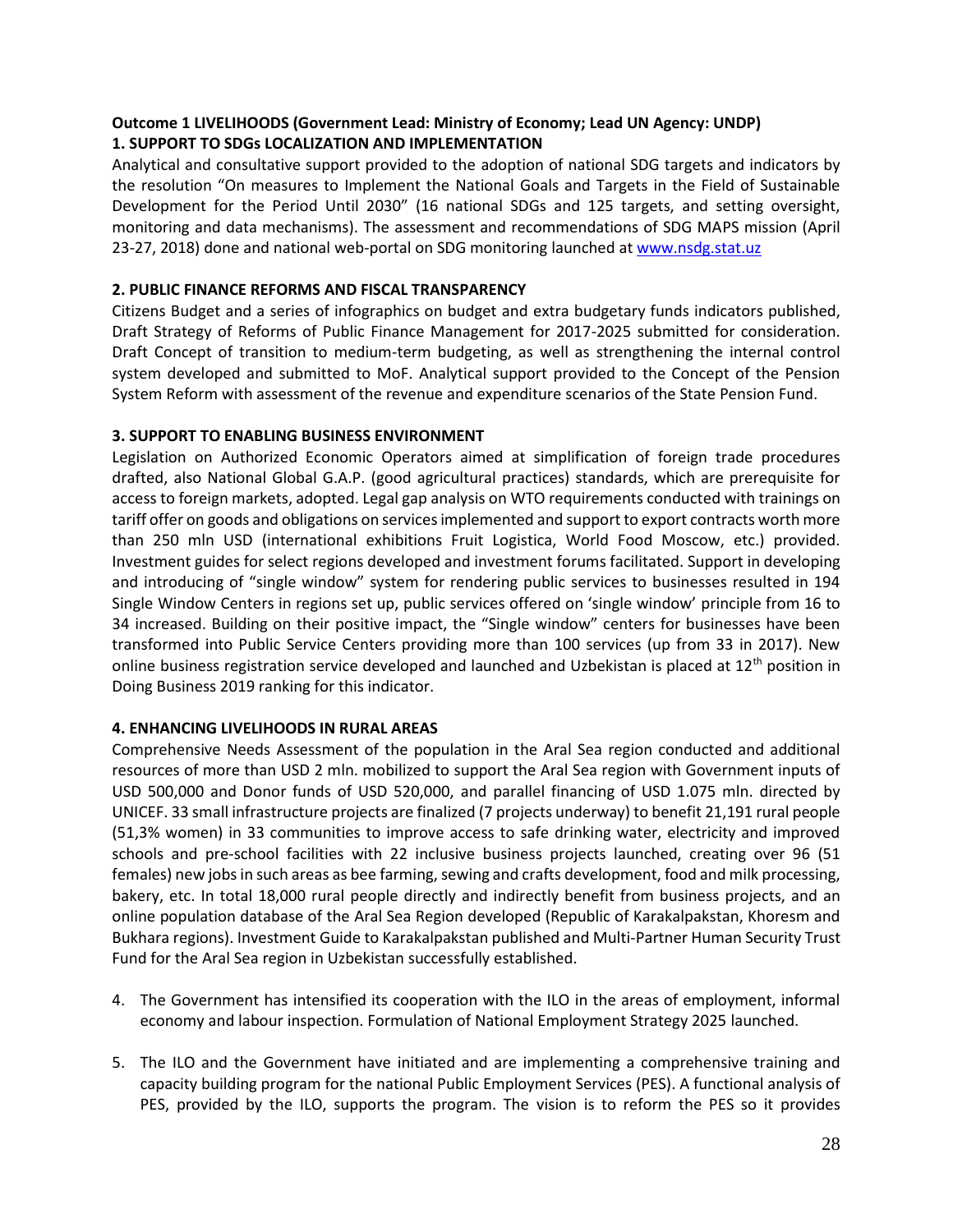innovative and inclusive services to the population, in strong and effective partnerships with employers and workers organisations and educational institutions.

7. Addressing position of women in the labour market is high in the Government's agenda is supported by ILO through legal, policy and assessment of institutional practices vis-à-vis gender equality in labour market and social protection.

Constraints to the achievements of results under this outcome include reorganization of key national partners and the lack of disaggregated data<sup>67</sup>.

Table "Progress of outcome indicators" (based on JWP 2018 – 2020) shows that all 7 outcome indicators have baseline information but don't have targets' information. That's why 100% of them are considered as not measurable. At the same time only 12% of outputs' indicators are considered not measurable.

The cause is that the State Statistics Committee (SSC) doesn't have needed data. There is important to integrate UN data base with the local data base. It's important to build institutional capacity of SSC, including through improving skills of employees.

The local banks provide small quantity of services and it also blocks opportunities for developing finance sector<sup>68</sup>.

# **Outcomes 2 and 3 SOCIAL PROTECTION (Government Lead: Ministry of Employment and Labour Relations (previous Ministry of Labour and Social Protection of the Population)/Ministry of Finance; Lead UN Agency: UNICEF)**

The 2013 CCA identified lack of inclusive and secure components as well as guarantees of rights of social protection – social assistance benefits, social insurance, and social services.

Comprehensive social protection assessment has been conducted by UNICEF, ILO and World Bank to analyze these issues and more. In addition, UN(ICEF) has done extensive quantitative analysis of the impacts of social protection system on children and young people.

The UN completed a comprehensive situations analysis on People with Disabilities.

A number of analysis done is helpful and should be continued to be on track on social protection issues which are very sensitive.

Related to this, child care reform, particularly deinstitutionalization of children with disabilities and children without parental care, is paramount. There is no a comprehensive approach on the issue of gender-based violence (trafficking, early marriages, and domestic violence) with relevant missing legislative gaps. A demand exists for substantial development of the social work profession. A clear need also exists to invest in relevant delivery mechanisms, institutional capacity, and information management systems. Without this, the efficiency and delivery of social protection benefits and services will be weak.

Key results and achievements include Social protection system assessed and recommendations done on social allowances for children, institutional reform of the social protection system, single registry (an MIS pilot digitizing end-to-end processes in administering means-tested social assistance benefits)**,** child care

<sup>67</sup>Livelihoods Results Group meeting 20 September 2019.

<sup>68</sup> SDG Working Group and Data and M&E Group Focus Group Discussion 12 September 2019.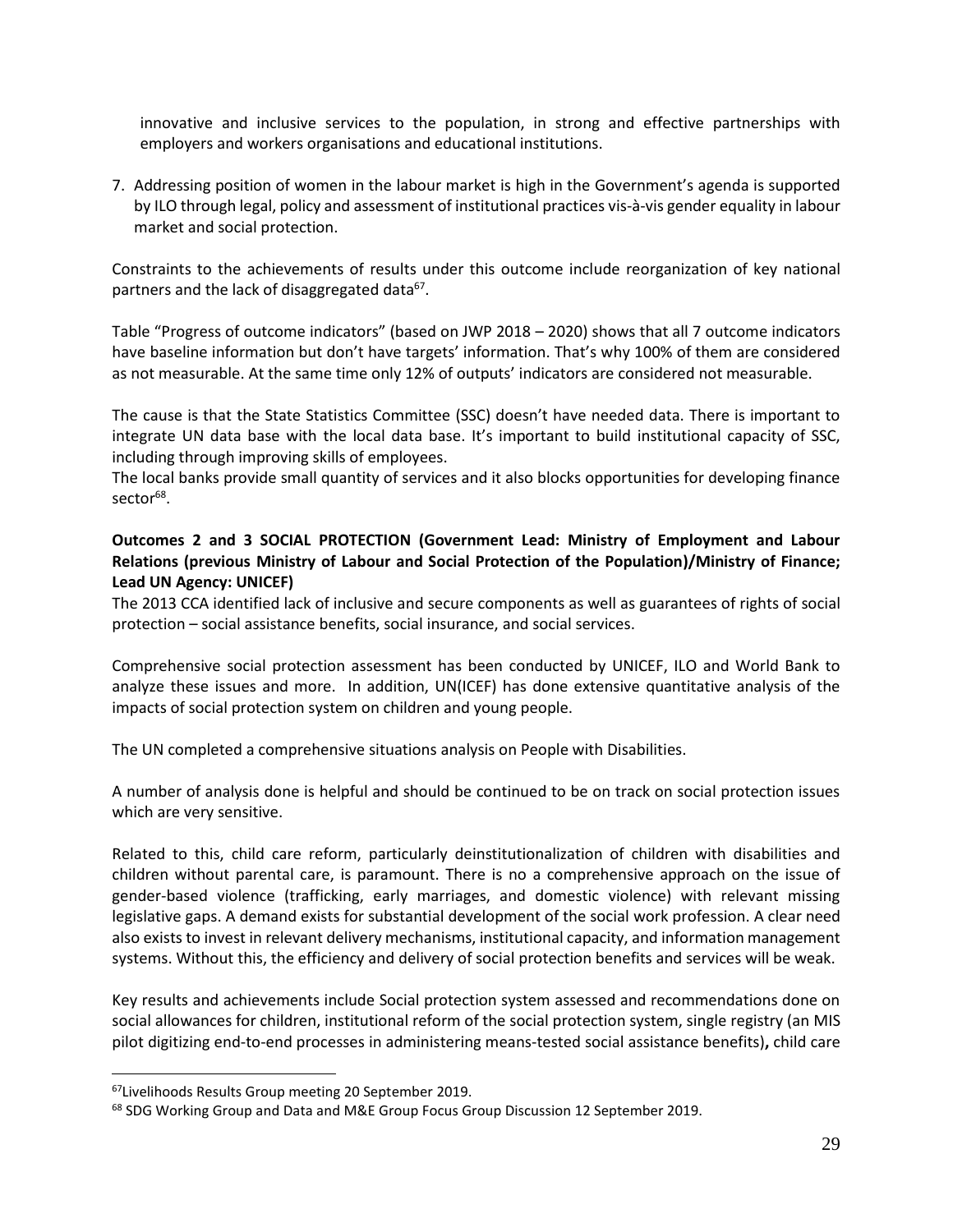reform proposals developed, deinstitutionalization of child care launched, U-report - digital platform for youth engagement applied (an integrated youth participation platform with about 27000 U-reporters), social work strengthened, study on children affected by migration conducted, violence prevention and response and pension system reforms supported. The single registry project should become a foundation and enabler for further restructuring and reforms in this area. The laws on children rights and women's rights are accepted<sup>69</sup>.

Comprehensive study/assessment of the national social protection system of Uzbekistan (CODI) is seen as a major evidence generation as well as a nationwide household survey "Listening to Citizens of Uzbekistan".

Due to advocacy through UNDAF SP RG, 2019 State Programme includes an item on creating a specialized state agency on social protection. UNICEF is supporting the Government in designing the concept of the agency and identifying its structure, main functions and responsibilities. Funding was mobilized from Joint SDG Fund to support the work in this area.

Besides, the UN Joint Programme on Social Protection and securing funding from SDG Fund developed (UNICEF, ILO and UNDP), the UN Joint Programme on Youth for further resource mobilization also was developed, and nationally representative survey on youth aspirations, needs and risks to inform UN Joint Programme on Youth and government policies and programmes prepared.

Constraints to the achievements of results under this outcome include the absence of one responsible state body to work on social protection and/or lack of common vision/strategy.

Table "Progress of outcome indicators" (based on JWP 2018 – 2020) shows that Social Protection 1 and Social Protection 2 have 8 outcome indicators all together with 2 indicators considered as not measurable (25%). At the same time only one from 30 outputs' indicators is considered not measurable (about 3%).

Critical changes in Social Protection are possible because of political will of the GoU, good and strong partnership relations between UN Agencies and the state bodies, and dedication of UN Agencies' staff to their work. The civil society organizations are not well included into the work on social protection<sup>70</sup>. This situation happens because of weak capacities of civil society $71$  in Uzbekistan.

# **Outcome 4 HEALTH (Government Lead: Ministry of Health; Lead UN Agency: UNFPA)**

The 2013 CCA identified quality improvement a priority challenge for the health system. The lack of a strategic vision on quality improvement, together with weak capacity for quality management and tackling issues connected with health statistics, are addressed in this outcome.

New National Health Agenda launched: NATIONAL HEALTH CONCEPT 2019-2025 on the Decree of the President of the Republic of Uzbekistan on Measures for Cardinal Improvement of the Healthcare and Social Security System of the Republic of Uzbekistan Concept On Development Of The Health System. High Level Policy Forum on Health Financing conducted to discuss National Health financing strategy and road map, NCD prevention and control Concept and Action plan prepared, the New Law on restricting water-pipe and electronic nicotine delivery devices adopted, the National State Programme on Mental

<sup>69</sup> Social Protection Results Group Meeting September 17, 2019

 $70$  ibid

 $71$  ibid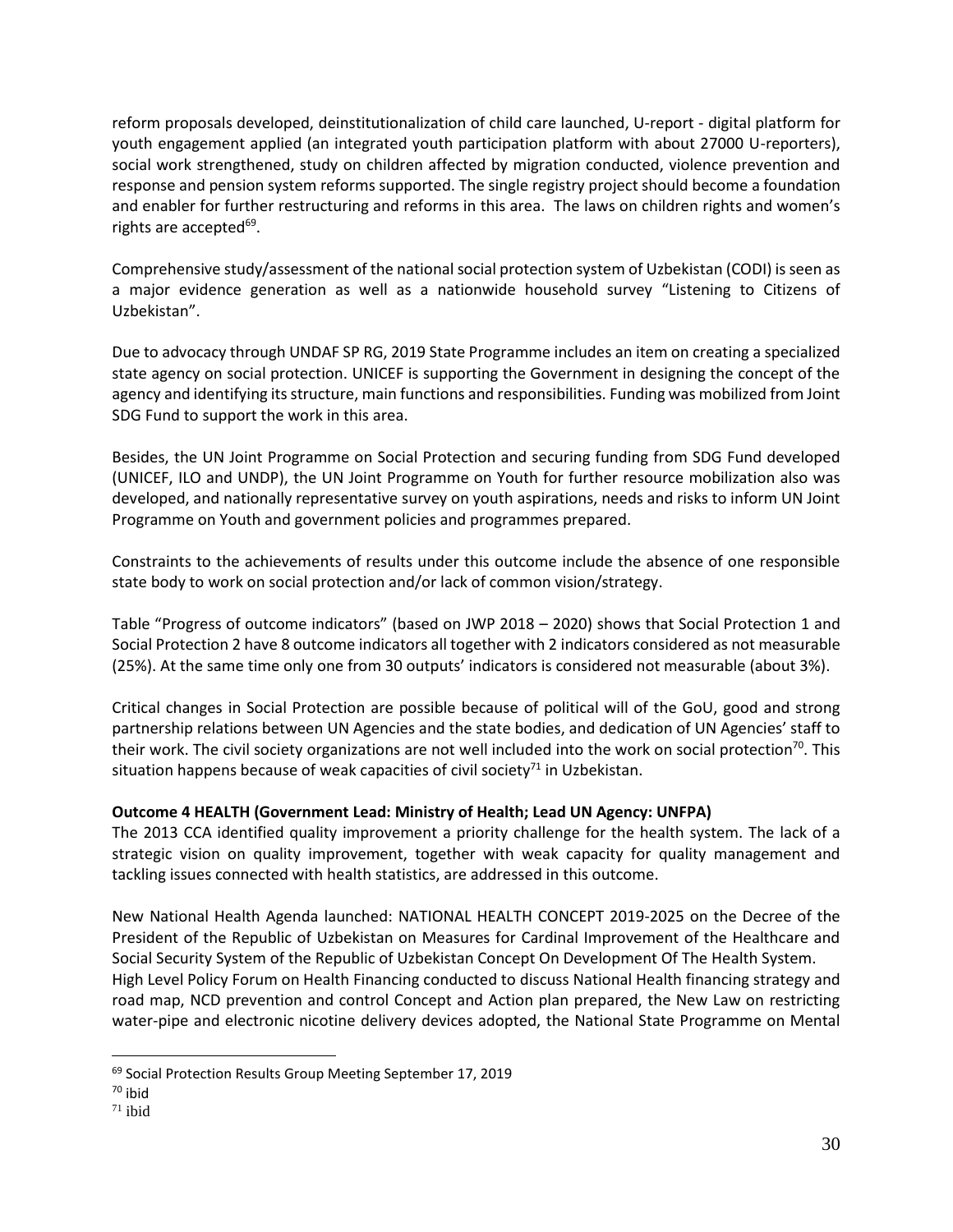Health and Suicide Prevention and Management adopted and started, cervical cancer prevention and control started with HPV immunization, piloting screening programmes, further diagnostics, treatment and palliative care. Since 2002, TB case notification two times and mortality to three times decreased, malaria free certification2018 received, special focus on newborn care<sup>72</sup>, early child development and adolescent health applied. The cold chain infrastructure and cold chain capacity at regional and district levels and cold chain equipment upgraded comprehensively. UNODC-WHO "International Standards for the Treatment of Drug Use Disorders" and "International Standards on Drug Use Prevention" introduced, Health Supportive Environment in schools implementation started, focus on regions to reduce disparities and quality improvement applied.

Changes to the Law on AIDS included, the Decree on TB prepared, +\$3 mln were attracted additionally. Besides, \$10 mln will be added from the GoU<sup>73</sup>.

The quantity of outcome indicators was reconsidered and decreased from 11 in 2017 to 5 in 2018-2020. Table "Progress of outcome indicators" (based on JWP 2018 – 2020) shows that 80% of outcome indicators are not measurable for now<sup>74</sup> and only 10% of outputs' indicators are considered not measurable either.

Constraints to the achievements of results under this outcome include obsolete statistics data and the lack of reliable data and thus too ambitious achievements were planned<sup>75</sup>. Uzbekistan is at the first place on the death because of heart attack. One of the causes of the problem is smoking. The problem can't be resolved only by social advertisement on healthy life-style (as Uzbekistan does). More strong and sustainable partnership between the GoU and civil society organizations will lead to early identification of people infected with AIDs. Not enough attention is paid at the unhealthy products<sup>76</sup>. More explanatory work for population, support for cardiologic centers can be resulted in behavior corrections of population.

#### **Outcome 5 EDUCATION (Government Lead: Ministry of Public Education; Lead UN Agency: UNESCO)**

The 2013 CCA identified unsatisfactory access and quality to inclusive early childhood education, and to robust and regular data and statistics for planning. There is a need for strong management policy, code of ethics, and improvement of teachers' training. Further improvement of the school environment for healthy and equitable learning opportunities in mainstream education at all levels will need to cover children and young people with particular vulnerabilities, such as children with disabilities and those living with HIV. There exists a need for further improvement of monitoring and evaluation at all levels of education. This may include enhancing the standardization of education statistics and the capacities of policymakers to develop indicators for decision making. The process for enhancing the national capacities on education data collection and analysis, including set-up of the sector-wide Education Management Information System (EMIS) for evidence-based education policy making in the public education sector has been initiated starting with the scoping mission in November 2019 with the goal of designing costed technical documentation for further improvement of the EMIS.

 $72$  Helping baby breath skill has been scaled up nationwide and lead to a big reduction of newborn death caused by asphyxia. District health system strengthen approach is piloted in the country. This approach is not only applied in maternal and child survival interventions, but also in other health areas. Validation of elimination mother to child transmission of HIV/syphilis starts. The largest National Nutrition Survey is completed which is the first time to provide regional-representative data.

<sup>&</sup>lt;sup>73</sup> Health Results Group meeting 17 September 2019.

 $74$  Though the Health Results Group declared that at least 4 from 5 outcome indicators are realistic to be achieved within this UNDAF period

 $75$  ibid

<sup>76</sup> ibid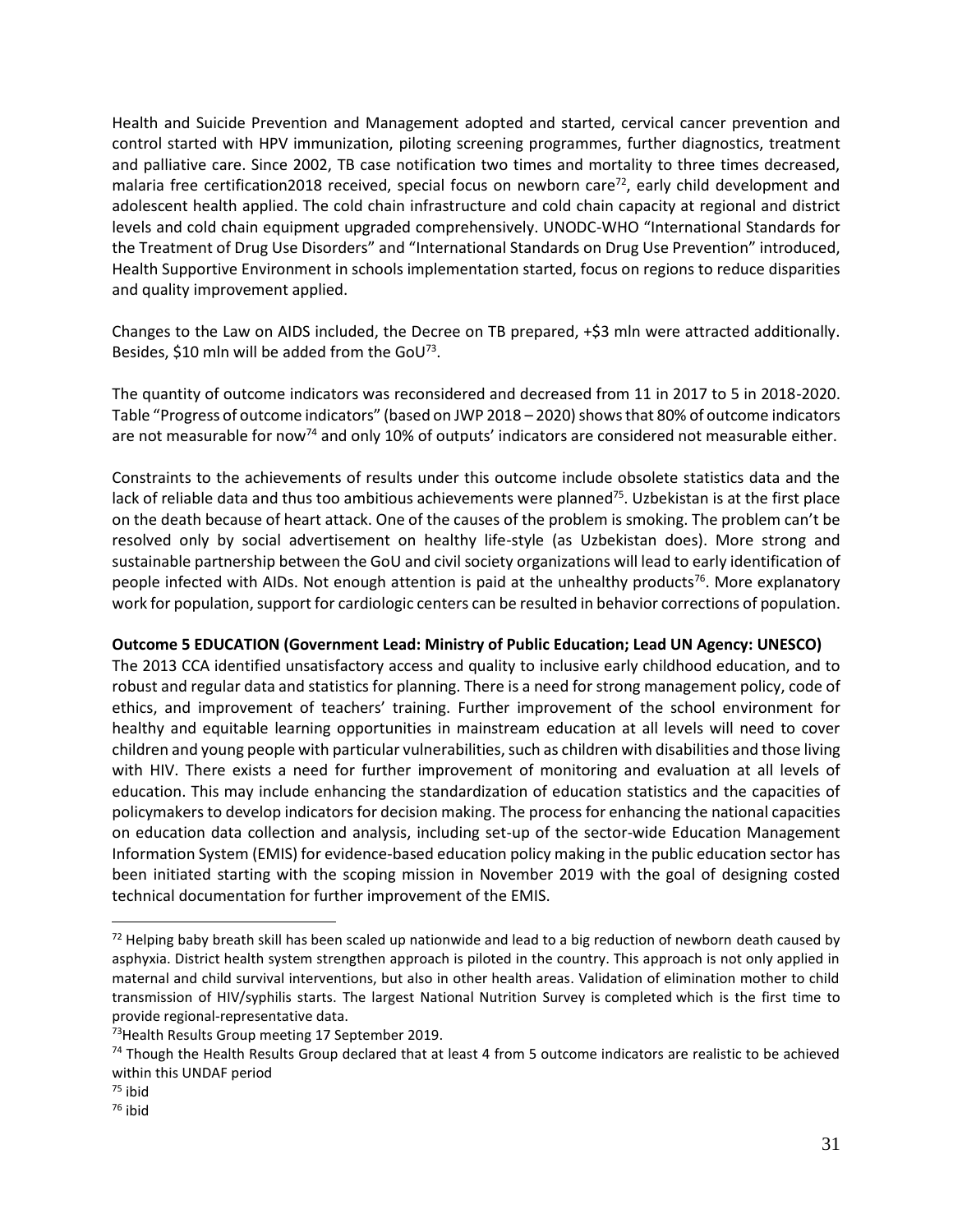### **1. EDUCATION POLICIES**

Education Sectoral Plan of Uzbekistan for 2019-2023 endorsed, Law on Education reviewed and updated, in-depth TVET Review conducted with actionable strategies for further improvement of the TVET System, review on "Employment issues in Uzbekistan: current situation, problems and possible solutions" conducted. Thematic studies and policy reviews on Inclusive Education Policy Review, International experiences on Public-Private Partnership (PPP)models for expanding preschool education; and mobilizing additional resources for expanding quality pre-school education, National Assessment Study on Learning levels of children conducted.

# **2. EDUCATION PROGRAMMES AND TEACHERS**

A process of curriculum review and update towards competency development, including early Learning Development Standards (ELDS) launched, Gender mainstreaming in teacher education focused, Programmes related to life-skills, healthy lifestyle, disaster preparedness and response, skills for global citizenship and sustainable development, prevention drug-use, crime, violence and bullying promoted, teacher policy review conducted, and development of teacher professional standard in process, the launch of a robust data collection system, Education Management Information System (EMIS) supported, Guide on ICT competency assessment of teachers developed.

The results achieved with advance, other finances more than \$11 mln attracted, standards of preschool education, alternative models of education, obligatory preschool preparation, and development of evaluation indicator under development<sup>77</sup>.

Table "Progress of outcome indicators" (based on JWP 2018 – 2020) shows that Education has 6 outcome indicators with 4 (66%) considered as not measurable. At the same time none of 28 outputs' indicators is considered as not measurable. Constraints for achievements in the education are no publicly available data on access to education for children living with HIV, the lack of an integrated functional Education Management and Information System, the closure of the organizations of national partners.

# **Outcome 6 ENVIRONMENT (Government Lead: State Nature Protection Committee; Lead UN Agency: UNDP)**

The 2013 CCA identified needs in a comprehensive natural resource management policy; the principles of sustainable natural resource use, particularly climate change and biodiversity concerns, should be integrated into policymaking, legislation and institutions, to ensure water, energy and food security. Lack of inter-sectoral coordination and policymaking further hampers effectiveness of natural resource management policies. Particular attention will need to be given to issues of rapid urbanization (housing and transport), and industrial development growth, which are bringing about challenges of increasing atmospheric air pollution in cities that will affect the urban population. Agriculture development also brings high risks of environment challenges' aggravation

# **1. LAND AND WATER MANAGEMENT**

Efficient use of water resources in reduction of water loss in pilot Water User Associations in Fergana, Syrdarya, Samarkand, Kashkadarya, Surkhandarya and Khorezm regions by 30% (to 10,000 m3/ha/year from 12,500 m3/per/ha/year) due to improved water distribution and metering, reconstruction/renovation of 10 canals, 3 pump stations, use of drip irrigation on 5 hectares by 35 households and one farmer. Tree training centers, two at basin level and another one at WUA level are created and equipped. The material and technical base of pilot water management organizations in 6

<sup>77</sup>Education Results Group meeting 18 September 2019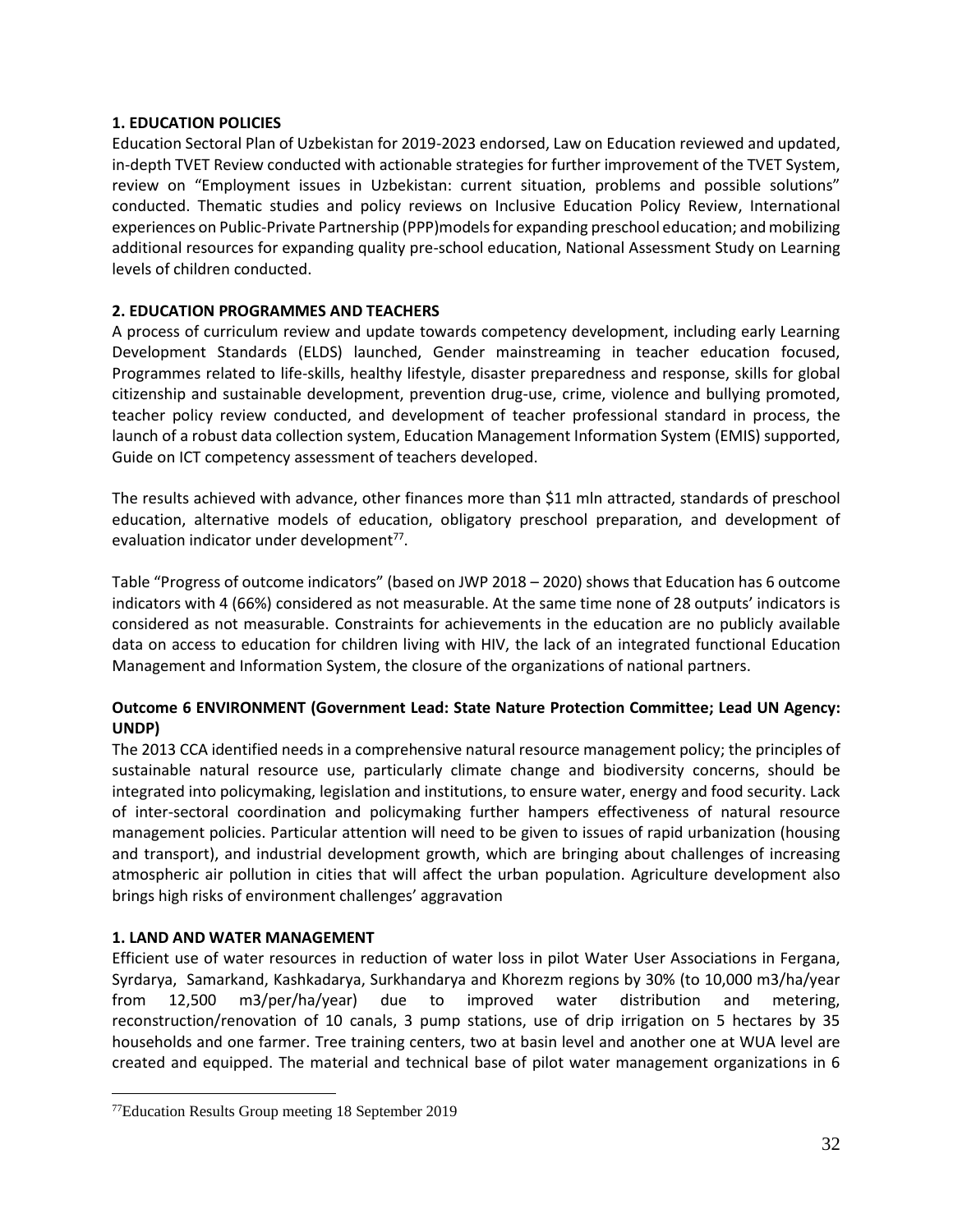regions, 2 water educational and 1 research institutions has been improved by provision of modern water measuring and lysimetric equipment. A training polygon on water-saving technologies based on the Institute of Irrigation located in Tashkent region is under development for improved education and capacity development of water specialists. Water sector capacity building Programme drafted, 9 training modules developed, 3,615 water specialists and water users (165 women), and 122 community members enhanced knowledge on water management/planning skills. 104 trainers were prepared. 14 International standards on water metering and accounting were developed and implemented. The normative acts have been developed on the introduction of water-saving technologies. Regulatory legal acts on contractual relations between water users and water consumers have been developed and endorsed by the national authority. Three instructions on drip irrigation, water accounting and water management were developed. Policy Briefs on development WUAs and systematic training of senior water managers and specialists, and as well as Recommendations on the transition to the volume-area method of payment for irrigation services of WUAs were prepared.

**Sustainable Land and Pasture use**. Integrated Land Use Management Planning piloted in Bukhara and Jizzakh (on 3,600 ha), 32,000 ha of pasture vegetation cover in arid zones improved, 10 desert wells renovated and allowed the rehabilitation of 67,000 ha of pastures, Draft Law "On pastures" developed and discussions supported (Law adopted in May 2019), Formulation of Uzbekistan's Agriculture development Strategy supported.

#### **2. BIODIVERSITY CONSERVATION.**

Finalization of the National Biodiversity Strategy and Action Plan (NBSAP) for 2019-2028 supported and adopted in June 2019, Programme and Action Plan for Snow Leopard Conservation and Snow Leopard Research and Monitoring Programme drafted, 3 nurseries (4 ha) in western Tian-Shan and Pamir Alai mountain ecosystems for restoration of forests established, process for designation of the Lower Amudarya State Biosphere Reserve (NABR) to the World Network of Biosphere Reserve is in progress.

#### **3. SUPPORT FOR IMPLEMENTATION OF THE MULTILATERAL ENVIRONMENTAL AGREEMENTS**

Environmental Performance review of Uzbekistan undertaken, National Expert Group meeting organized to enhance capacity for assessing industrial safety and develop national action plans to access the Industrial Accidents Convention with following a joint workshop in Tashkent, the draft Law on environmental impact assessment prepared, Uzbekistan's signing to the Stockholm Convention on Persistent Organic Pollutants (POPs) supported<sup>78</sup>.

# **4. MITIGATION OF THE CONSEQUENCES OF THE ARAL SEA DISASTER.**

Multi-Partner Human Security Trust Fund for the Aral Sea region in Uzbekistan (MPHSTF) launched (73rd session of UN GA on 27.11.2018), capitalized and is operational Network of 10 meteo stations in Karakalpakstan automated, Drought Early Warning System (DEWS) in Karakalpakstan launched to increase the climate resilience of 5,963 people (20% women)in rural communities of 5 pilot districts through realtime weather monitoring and water availability forecast (with lead-time of 3 months and 70-100% validity), 10 pasture cooperatives (43.5 ths people) established in 4 pilot districts with female-focus community groups (15,918 women) dealing with pasture rehabilitation and management at 15,507 h, Technical capacity of the Karakalpakstan regional Department of Forestry strengthened through supply of tractors and forest plantation equipment.

<sup>78</sup> President of Uzbekistan Shavkat Mirziyoyev signed a Law "On ratification of the Stockholm Convention on Persistent Organic Pollutants" ([http://www.uzdaily.com/en/post/49656\)](http://www.uzdaily.com/en/post/49656). The Convention is signed and ratified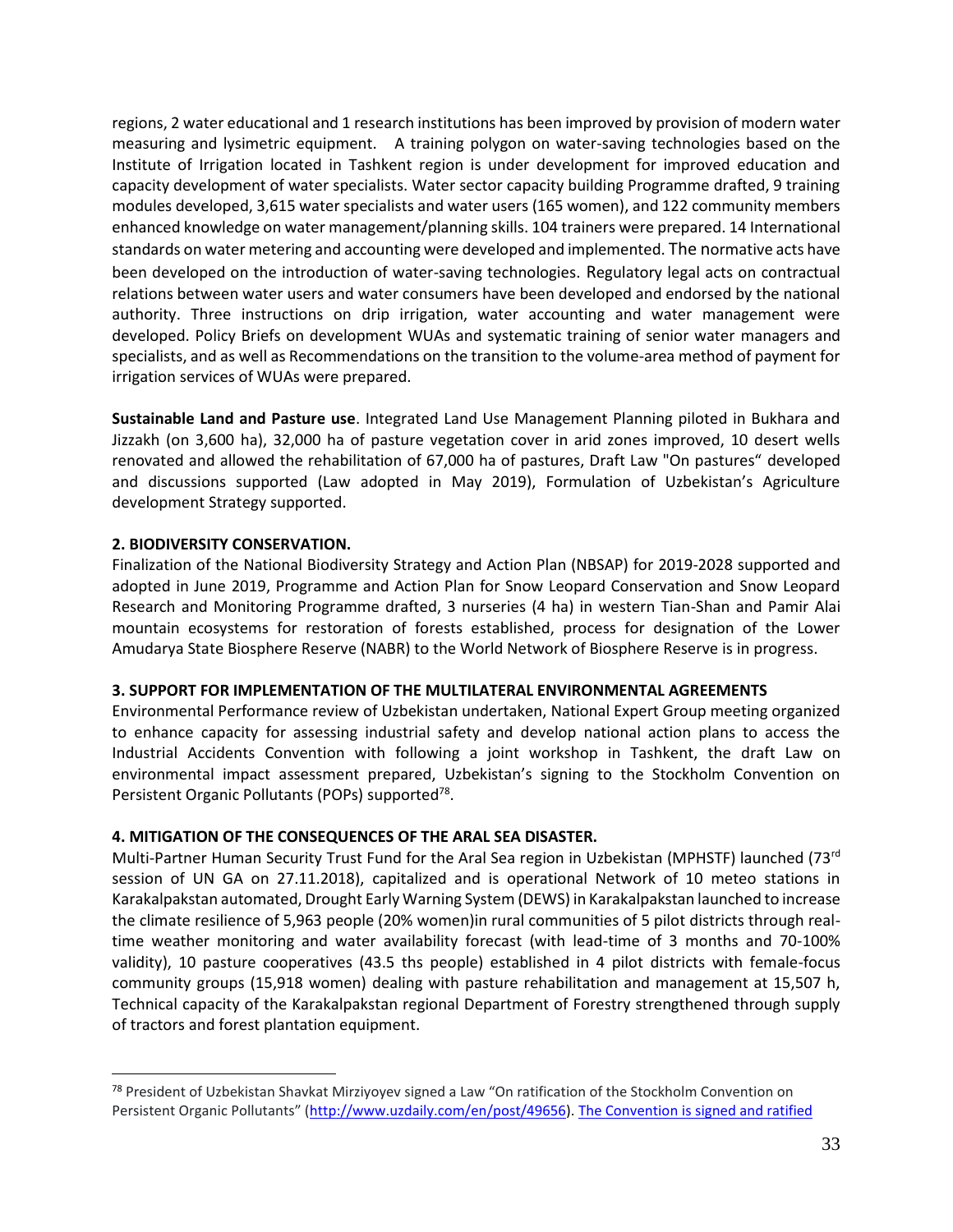UN Joint Programme "Building the resilience of communities affected by the Aral Sea disaster through a Multi-Partner Human Security Fund for the Aral Sea" (2019-2019, donor: UNTFHS, 180,000 USD for UNESCO). Aimed at mitigating the inter-connected risks to Human Security and Building the resilience of communities affected by the Aral Sea Disaster through an integrated and multi-level approach and ensuring sustainable support through the establishment of a Multi-Partner Human security Fund for the Aral Sea. It was also aimed to strengthen the livelihoods and increase the income generating opportunities through the development of sustainable tourism and traditional craftsmanship in Karakalpakstan as well as use and management of natural resources of the region.

# **5. CLIMATE CHANGE MITIGATION AND DISASTER RISK REDUCTION**

21 energy efficient and low-carbon housing designs adopted for construction under the national Affordable Rural Housing Programme for 2019-2021, 3 building codes with stricter thermal performance requirements (by 30%) developed, adopted and are mandatory effective since 2 January 2019, a sound ground for the Presidential Decree in 2018 mandating energy efficiency and use of renewable energy in new housing construction in Uzbekistan.

Addressing the urgent human insecurities in the Aral Sea region through promoting sustainable rural development (2020 – 2021, donor: Governments of Uzbekistan and Norway, 150,000 USD for UNESCO). It aims to address environmental, social and economic insecurities in the most vulnerable communities of the Aral Sea region through bringing comprehensive solutions in addressing the environmental issues, promoting access to basic services, improving the living standards and sustainable tourism development. UN Joint Programme on Sustaining Livelihoods Affected by the Aral Sea Disaster (2012 – 2015, donor: UNTFHS, USD 347,322 for UNESCO). Within the programme UNESCO contributes to improving the economic and social well-being of the communities through the crafts industries and sustainable tourism based on cultural and natural assets in Karakalpakstan. In particular, the project promoted tourism itineraries, overnight accommodation, production and sale of handicrafts, development of guidebooks and capacity building of tourism professionals. One feature was the development of yurt camps demonstrating effective energy use via solar panels and innovative water purification techniques.

Drafting of the Cabinet of Ministers Resolution on Strategy for the implementation of the Sendai Framework on Disaster Risk Reduction for 2019-2030 in the Republic of Uzbekistan supported, National level training on implementation of the Sendai Action Plan provided to the members of the State Emergency Response System, Incorporation of Disaster Risk Reduction and Safe Behavior into school curriculum is being discussed with the Ministries of public of education and of emergency situations.

An Agricultural Strategy of FAO for the whole country exists, the volume of water for flowing from 12500 per hectare till 10000 decreased, water management projects supported. A law on renewed energy adopted, private business attracted to this sphere, a new Atomic Electricity Station is to be built, a center to inform population about coming natural disaster established, extra \$11 mln for safeguard and preserving natural and cultural heritage mobilized from Islamic Bank as well<sup>79</sup>.

Constraints to the outcome on Environment are the lack of accurate and precise information (reflected at the outcome 6.4 defining non-irrigated land as 30% while in reality it was 35 – 40%) and reorganization in the state bodies (recent establishment of the Ministry of Energy).

<sup>79</sup> Environment Results Group meeting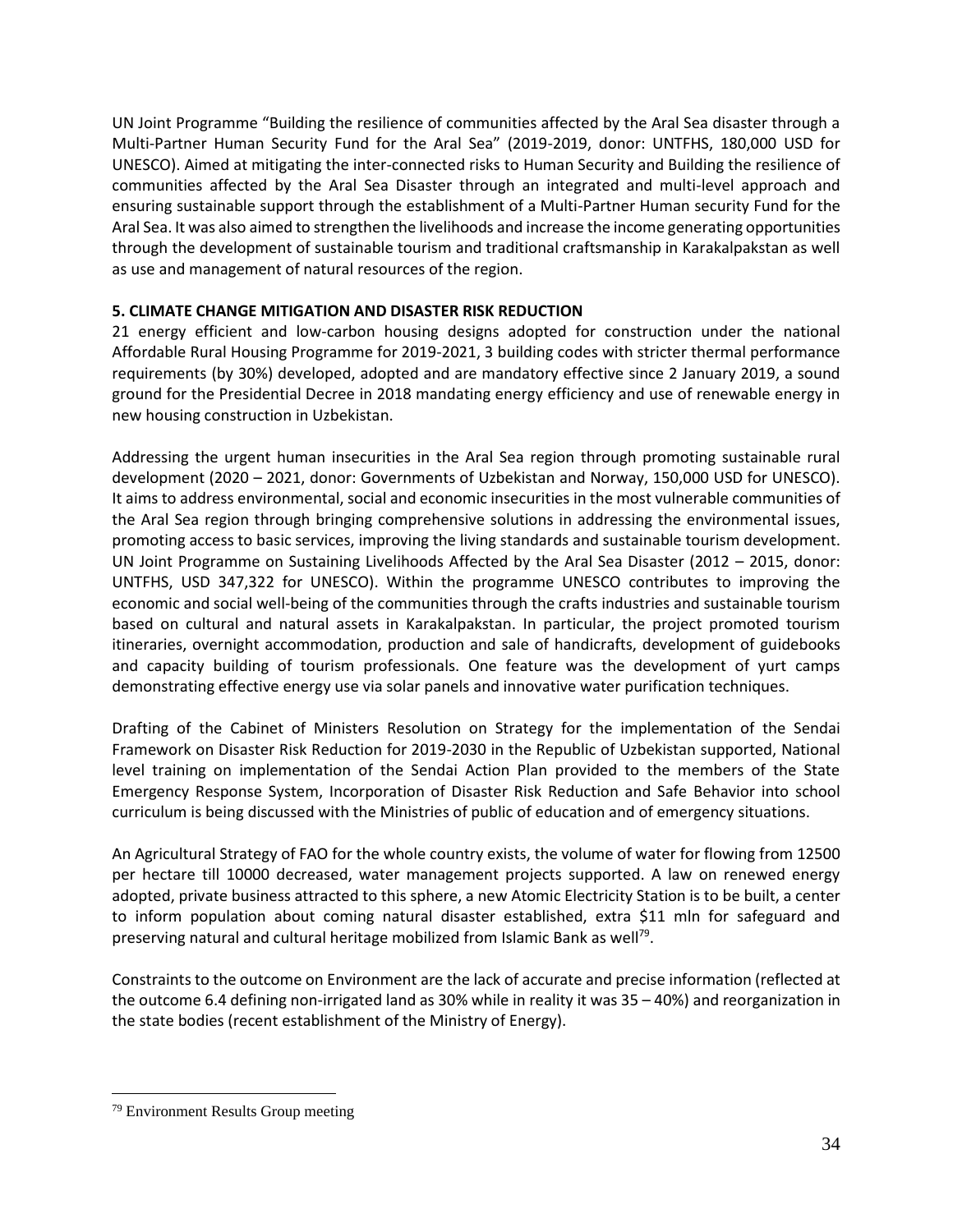Rapid changes in Uzbekistan (adoption of the law on renewed energy, plans of the GoU to attract private business to this sphere and to build a new Atomic Electricity Station) urge the UNDAF to be more flexible and dedicated simultaneously.

Again the table "Progress of outcome indicators" (based on JWP 2018 – 2020) shows that all Environment outcomes' indicators (100%) are not considered as measurable. Along with this only 17% of outputs' indicators (6 from 36) are not considered as measurable. At the same time participants of the Results Group meeting declared about accessibility of almost all outcomes' indicators.

# **Outcomes 7 and 8 GOVERNANCE (Government Lead: Ministry of Development of Information Technologies and communications of the Republic of Uzbekistan; Lead UN Agency: UNDP)**

The 2013 CCA identified Uzbekistan's needs in public administration reform (including e-governance); civil society development; promotion of child-sensitive justice systems and evidence-based, equitable decision making for child interests at all levels; HIV prevention and treatment; and social inclusion of persons with disabilities and marginalized groups. Also media self-regulation, media-related policies and legislation, and capacities of journalists in quality reporting should be strengthened. r. In addition, it is required to strengthen national law enforcement capacities to gather and analyze drug-related data.

Besides, methodology of conducting user satisfaction developed and conducted in civil courts; e-justice system has been rolled out throughout country; methodology on use of UN human rights instruments in court decisions developed.

Key results and achievements include Draft Law on Civil Service and policy advice on public administration and public services developed, joint advocacy on e-governance reform and technical assistance in digitization of public services conducted, "Citizens' Budget 2018" and "Citizens' Budget – draft Budget 2019" issued, capacity building of journalists and mass media strengthened, 12 STEM events organized, MICS 6 in order to fill the existing data gaps and provide an update on the key indicators on situation of children and women initiated, capacity building on population census and the Population forecasts for Uzbekistan 2018-2050 activated, innovative programmes to engage youth into development activities (DIGIGIRLZ UZBEKISTAN, Women Techmakers IWD Tashkent 2018, Google DevFest 2018, Open Data Challenge 2018, SDG Innovations and Governance Lab under the Ministry of Innovative Development) implemented. Besides, Concept of administrative reform, law "On mediation", Laws on gender equality and on gender-based violence, the e-court system in all civil courts of Uzbekistan were introduced as well as the State program on anticorruption was adopted.

Also recommendations to the Draft Law "On prevention of domestic violence" and Law On equal rights of men and women developed, joint advocacy with the national authorities in ratifying outstanding human rights treaties (the Convention on the Rights of Persons with Disabilities (CRPD), the Optional Protocol to the Convention against Torture - OPCAT conducted, a long-term Strategy of Juvenile Justice System Reform in Uzbekistan drafted, technical support to national counterparts in drafting new civil and economic procedural codes, justice sector legislation, "On Mediation", on drug control provided, a specialized approach to child victims and witnesses of crimes provided, support for adoption of the draft law on Children Ombudsperson provided, extended meeting to oversee the progress of implementation of the National Plan of Actions to address key CRC recommendations facilitated, a CEDAW NAP implementation monitoring exercise organized, and public consultations on the 6-th Periodic Report to CEDAW held; public consultations on the UPR action plan organized and inputs from UNCT provided; comments to the draft law on Free Legal Aid provided, and public consultations on the draft law supported jointly with the Chamber of Lawyers; capacity assessment of the Ombudsman office carried out and public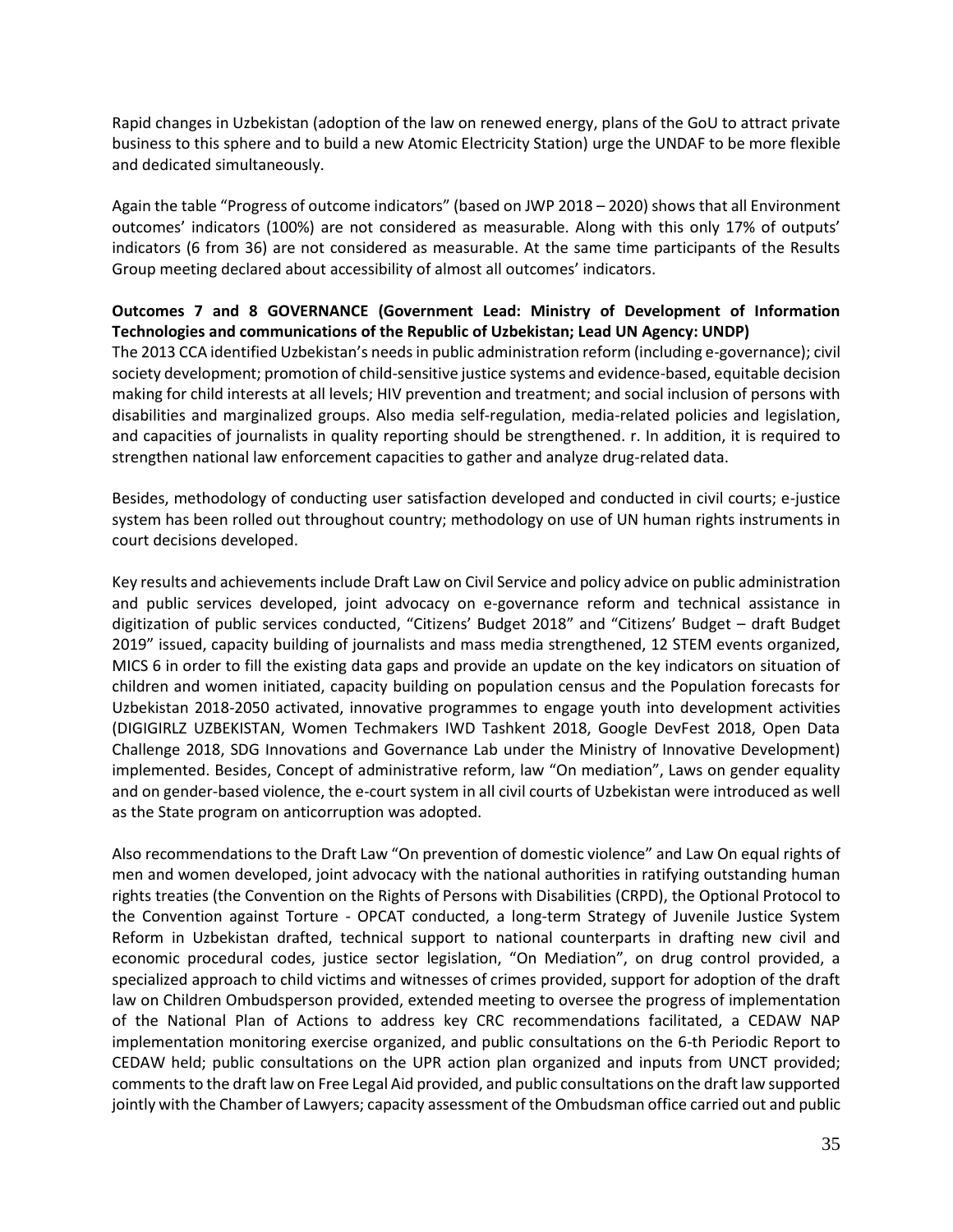report launched, with several recommendations from the report eventually implemented in law and in practice, including vesting the Ombuds Office with torture prevention mandate and clear steps towards establishing a national preventive mechanism; Comments on the draft law on rallies, meetings and demonstrations were shared with the Government highlighting concerns with regard to restrictive draft provisions; policy support to the Interagency Commission on Combatting Corruption provided and a series of public awareness raising events on anti-corruption co-organized. The UNCT provided support to two visits of the UN Special Procedures: the SR on FORB in 2017 and the SR on the Independence of Judges and Lawyers in 2019. UN supported holding of the Samarkand Asian Human Rights Forum which was an important breakthrough in terms in terms of providing access to Uzbekistan to human rights defenders from all Central Asian countries and international human rights NGOs. Promoting of the HRBA to data collection and awareness raising about human rights indicators and their important role in monitoring and reporting on human rights in the country were conducted.

The ILO has been monitoring the cotton harvest for child labour since 2013. In 2015, it began monitoring the harvest for forced labour and child labour as part of an agreement with the World Bank.

The ILO Third-Party Monitoring project facilitates dialogue between human rights activists and the Ministry of Employment and Labour and social partners. The dialogue process began in 2017 and has continued to evolve in 2018-2019. Today, the civil society activists are monitoring alongside ILO experts and participate actively in government processes<sup>80</sup>.

National commission on combating human trafficking and forced labor established in 2019.

Constraints to the achievements of results under these outcomes include the lack of regular, reliable and disaggregated official data across sectors and levels, weak capacity of officials to analyze data in line with internationally accepted standards and norms, and high level of turnover.

Table 3 "Progress of outcome indicators" (based on JWP 2018 – 2020) shows that Governance 1 and Governance 2 have 12 outcome indicators all together with zero indicators considered not measurable. And only 2 from 42 outputs' indicators (5%) are considered not measurable. It demonstrates the importance of these spheres for the GoU and its willingness and capacities to deal with it.

In the whole national partners trust to UN Agencies and are willing to continue joint work. International partners value the UN contacts and partnerships with the GoU.

Along with this more responsibility and ownership should be transferred to the GoU.

# **2.2.3 Coordination**

• How effectively has the UNDAF been managed?

### **Finding 6: Although the UNCT has put in place the requisite UNDAF coordination architecture, these structures vary in their effectiveness and efficiency.**

# **2.2.3.1 High Level UNDAF Governance and Coordination Structures**

<sup>80</sup> [https://www.ilo.org/wcmsp5/groups/public/---ed\\_norm/---ipec/documents/publication/wcms\\_681372.pdf](https://www.ilo.org/wcmsp5/groups/public/---ed_norm/---ipec/documents/publication/wcms_681372.pdf)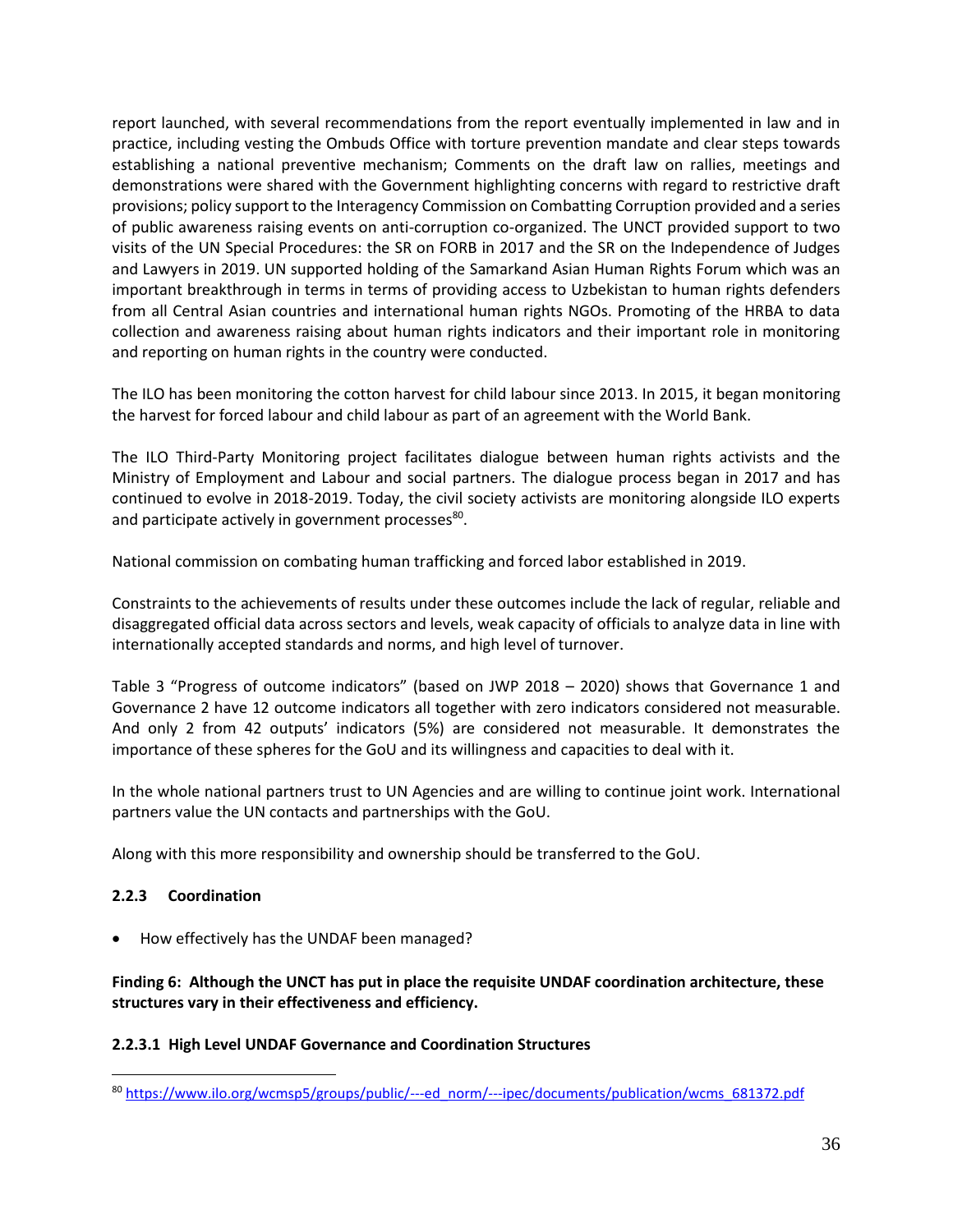Strategic decisions on UNDAF-related issues are made at the highest level jointly by the UNDAF Steering Committee (SC), which is co-chaired by the MoE and the UNCT, which is led by the UN Resident Coordinator (UN RC).

The SC was established to provide overall coordination between the UN system and the GoU for the realization of the UNDAF. The general membership of the SC is comprised of representatives from Government and the UN; no other national stakeholders are included in the SC. The full SC membership meets on an annual basis.

#### **2.2.3.2 UN System Support to the UNDAF**

Within the UN system, the UNCT has overall responsibility for the delivery of UNDAF results. The Operations Management Team (OMT) and the UN Communications Group (UNCG) also support UNDAF coordination and cohesion. Both of these groups report directly to the UNCT. The OMT and UNCG provide the foundations for the "One Office" and "One Voice" Standard Operating Procedures (SOPs) of the DaO, respectively, and they are therefore both intended to be UNDAF enablers.<sup>81</sup>

The table below summarizes the membership and meeting frequency of the UNCT, OMT and UNCG:

| <b>Management Tier</b> | Membership                            | <b>Meeting Frequency</b> |
|------------------------|---------------------------------------|--------------------------|
|                        |                                       |                          |
| <b>UNCT</b>            | Heads of UN Agencies, Funds and       | Monthly                  |
|                        | Programmes accredited in Uzbekistan   |                          |
| <b>OMT</b>             | Heads of Administration Operations    | Quarterly                |
|                        | and/or alternatives designated by the |                          |
|                        | HoAs of the UN Agencies resident in   |                          |
|                        | Uzbekistan                            |                          |
| <b>UNCG</b>            | Communication Officers of UN agencies | Monthly                  |

#### **Table 4**

**The OMT** was established in November 2017 by the UNCT with the aim of increasing the efficiency and reducing the operational and transaction costs associated with the implementation of the UNDAF. It aims to achieve this by leveraging economies of scale in negotiation power, including the preparation of the Business Operations Strategy (BOS) which was developed and launched in 2018.<sup>82</sup> The OMT has since realized cost savings in a number of support service areas, such as: ICT through the use of a common data server; events coordination; and translation services through the creation of a common roster. Currently, the OMT is exploring options for a common UN premises. The current lack of a common UN premises that would help achieve efficiency gains made through shared services limits the possibility to harmonize

<sup>&</sup>lt;sup>81</sup> The GTG, SDG TG, M&EDG support activities under the UNDAF in Uzbekistan, but are not specifically part of the global DaO SOPs/UNDAF enablers. These groups are therefore referenced separately under sections 2.1.3. "Programming Principles", 2.1.4, "Crosscutting Issues", and 2.2.4, "Monitoring and Evaluation".

<sup>82</sup> United Nations Uzbekistan, *Operations Management Team Terms of Reference*, p. 1.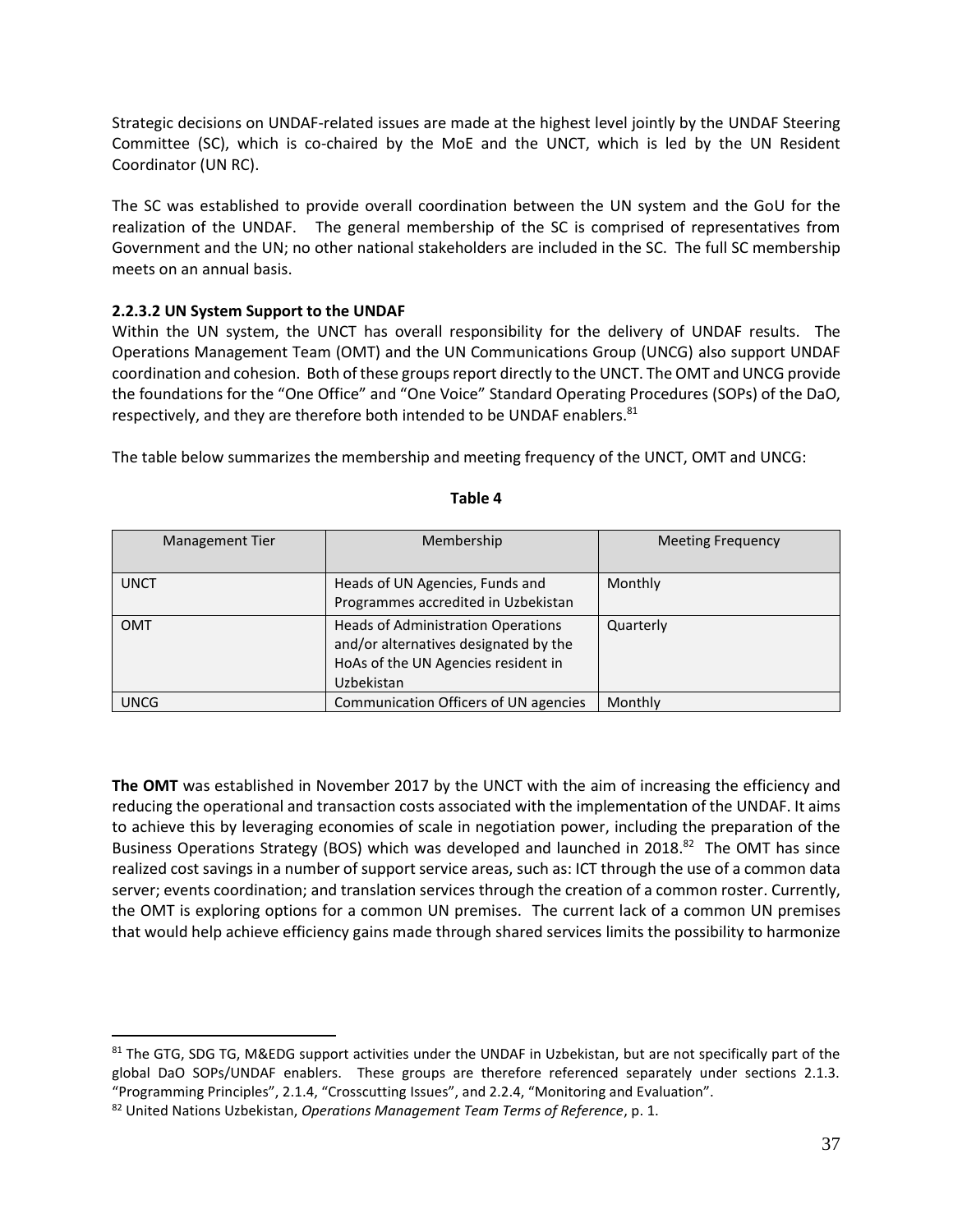all business operations. The OMT, in collaboration with the RGs and the UNCG, is expected to contribute to the development of the UNDAF's Common Budgetary Framework (CBF).<sup>83</sup>

**The UNCG** is intended to act as the focal point for communication within the UN system. Through its Communications Strategy, it is also intended to facilitate "One Voice" for the UN and UNDAF results to Government and other external partners, thereby supporting financing and partnership efforts. Moreover, the UNCG is mandated to raise public awareness regarding the UN and its support to Uzbekistan's development priorities. A key focus of the UNCG activities is raising awareness among both national stakeholders and the general public on the SDGs.<sup>84</sup>

Towards these objectives, the UNCG has effectively leveraged both traditional and innovative social media platforms; the latter efforts resulted in a 28% increase in the number of subscribers of Facebook and 10% increase in the number of followers on the Twitter page of the UN in Uzbekistan. 85 The UNCG has also worked with non-traditional partners, for example, with local religious leaders, to raise awareness on issues which are still considered to be somewhat sensitive, such as domestic violence $86$ ; and it has extended its efforts beyond Uzbekistan in its collaborations with international media.<sup>87</sup> Moreover, although some agencies have dedicated communications officers or focal points, who focus on agencyspecific areas of interest and who are also UNCG members, the collaborative support offered by the UNCG to communication on the UN Aral Sea JP, including its MPHSTF, has demonstrated its credibility as the UN's One Voice.

**The UNRCO** is intended to serve as a "one stop shop" for information about the UNDAF, as well as support the functions of the RC. It also supports UNDAF coordination as the liaison between the UNCT, the GoU, civil society and funders. UNRCO staffing currently consists of: an acting interim Head of Office; an analyst; a communications officer; an administrative assistant; and an international UN Volunteer (UNV). As of this writing, the RCO is not fully staffed, which has strained efforts to fulfil expected duties. For example, the RCO is unable to fully support the strengthened resource mobilization role envisaged of the RC, as the Development Coordination Officer role is vacant.

The UNRCO chairs the UN M&EDG, as well as co-chairs the Joint UN – Government UNDAF Monitoring and Evaluation Working Group. It conducts various UNDAF-related M&E activities, such as providing oversight to this evaluation of the UNDAF. UNRCO support to UNDAF knowledge management (KM) includes recording and archiving the minutes of meetings of the UNCT. However, it does not record or archive the minutes of the RGs; these are produced by the RGs' co-chairs. Collecting these and other UNDAF-related documents which are not stored in the UNINFO system would strengthen RCO's KM role.

## **2.2.3.3 Meso-Level UNDAF Coordination Structures**

 $83$  The CBF provides an all-inclusive overview of the UNDAF's required, available and anticipated financing, as well as any funding gaps. It is an integral element of the UNDAF JWPs. In the new UNSDCF, the CBF will be replaced by a broader, more holistic Funding Framework, although the means of calculating the cooperation framework budget and funding gaps appears to essentially remain the same: *Guide UNSDCF, pp.*22-23*, 2019.*

<sup>84</sup> National stakeholders also indicated to the evaluators that they expected that the UN would raise awareness of the SDGs in regions of the country beyond Tashkent: stakeholder FGDs.

<sup>85</sup> UNCT Annual Report 2018, p. 26

<sup>86</sup> UNCT Annual Report 2018, p. 13; evaluation FGD with UNCG, 20 September.

<sup>87</sup> Evaluation FGD with UNCG, 20 September; see also UNCT Annual Report 2018, op. cit., ibid.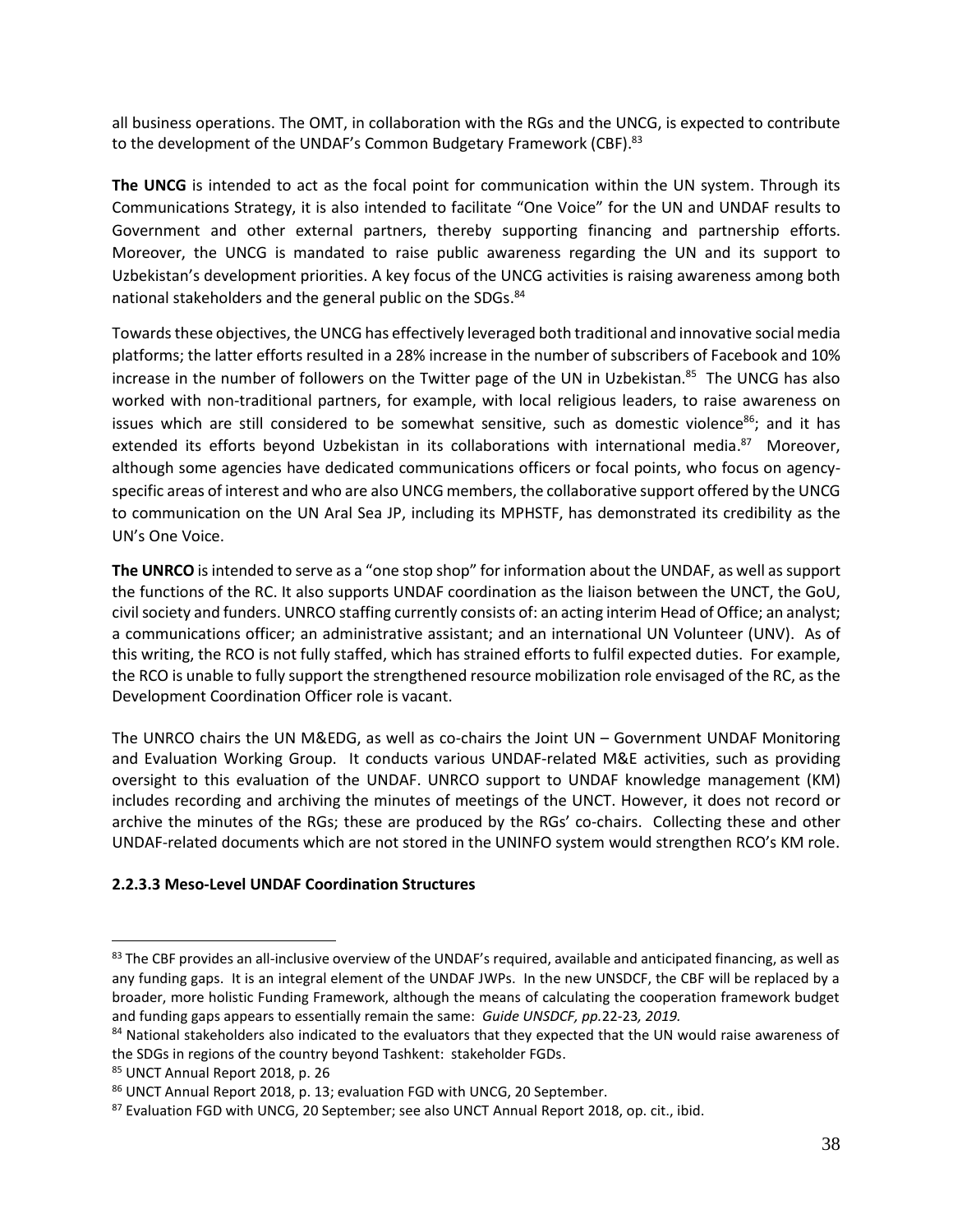At the implementation level, a Results Group (RG) was established for each UNDAF results areas. The RGs are intended to be responsible for the operationalization of the UNDAF. Each RG is co-chaired by the lead UN agency's Head of Agency (HoA) and by a ministerial level official from the lead Government body for that outcome (see above, **Table 1, "UNDAF Results Groups and their UN/Government Co-chairs"**). The RGs report to the UNCT through their respective UN agency co-chairs.

It is notable that UNDP co-chairs three RGs. The evaluators were advised that UNDP is increasingly stretched to meet its growing RG responsibilities. At present, UNDP does not share its RG tasks with any other UN agency co-chairs, nor are there any rotating co-chairs.

According to their ToRs, the Joint RGs are intended to meet quarterly.<sup>88</sup> The evaluators were advised that the RGs meet less frequently for UNDAF-related matters, but that they now convene more often on SDGrelated work, for example, for the identification of SDG indicators relevant to their specific RGs.

The RGs confirmed to the evaluators that they record the minutes of their meetings. However, those minutes are not automatically shared with the RCO, although the RCO is intended to be a repository for UNDAF-related documentation as part of its knowledge management function. Consequently, the evaluators did not receive any RG minutes, which were intended to inform their stakeholder KIIs and FGDs, before those discussions.<sup>89</sup>

The evaluators also found that while the understanding of UNDAF mechanisms and processes was good among national Steering Committee members and some of the other macro level stakeholders interviewed, it was uneven among the Government line-ministry staff who participated in the evaluation's Joint RG focus group discussions. National counterparts' variable understanding of and participation in UNDAF-related activities is at least partially due to a high rate of Government staff turnover. This issue has been compounded by UN counterparts having not provided summary briefings for GoU staff on UNDAF processes at the beginning of each RG meeting. Such briefings could also increase UNDAF ownership by national stakeholders.

## **2.2.4 Monitoring and Evaluation**

## **Finding 7: The absence of a ToC and the high percentage of unmeasurable indictors in the UNDAF results framework reflects an incomplete understanding of results-based management among programme and M&E staff.**

A UN inter-agency M&E and Data Group (M&EDG) was established to develop the M&E strategy for this UNDAF. Among its other tasks, the M&EDG led the process of successfully incorporating SDG targets into the UNDAF results framework. However, the evaluation found an incomplete understanding of RBM principles among UN respondents, which is reflected in the UNDAF results matrix. As examples, there is a lack of an overarching UNDAF ToC $90$  and a high percentage of unmeasurable indicators. It is understood that UN staff had previously received RBM training through the Peer Support Group (PSG) but, noting agency staff turnovers, such training should be offered on a regular, annual basis. Moreover, the

<sup>88</sup> ToR for Joint Results Groups, July 2018.

<sup>&</sup>lt;sup>89</sup> Two sets of RG minutes were subsequently sent to the evaluation team.

 $90$  There was, for example, some lack of clarity about the difference between a ToC, or "transformation strategy", and a programme objective: FGDs.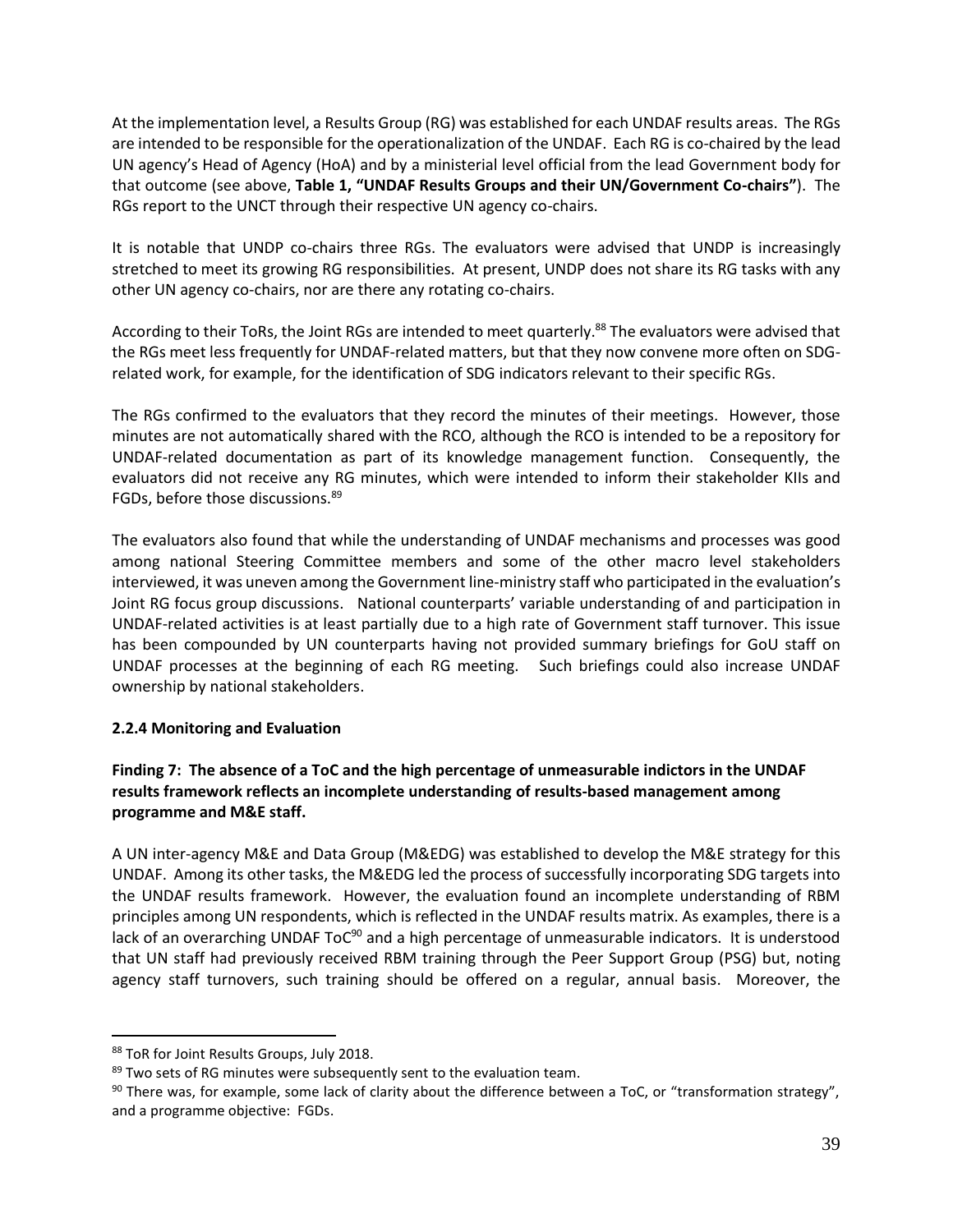development of a complex, multi-layered UNDAF ToC which reflects joined up approaches, rather than agency mandates, will require guidance from an external expert.

## **2.2.5 Partnerships**

**Finding 8: The UN has a strong, long-standing relationship with Government. It has effectively leveraged this partnership to successfully advocate for, among others, SDG localization and the social protection single unit. However, its alliances with other expected UNDAF partners, including civil society and the private sector, should be strengthened to further ensure national ownership.**

*.* Partners in the UNDAF process in Uzbekistan include the UN, the GoU, DPs, Civil Society Organizations (CSOs) and media, with the private sector represented by the Chamber of Commerce and Industry. According to the UNDG *Guidelines,* it is expected that national ownership in the UNDAF will be ensured during its formulation through the inclusion and participation of all of these stakeholders.

The UN's long-standing partnership with Government is one of its comparative strengths. GoU and other DP respondents interviewed for this evaluation concurred that the UN is highly respected by Government, particularly for its neutrality and strong technical expertise, especially on normative issues. Moreover, the UN has effectively leveraged its partnership with Government to successfully advocate for, among others, SDG localization and the social protection single unit, and there high likelihood for the UN to further leverage its partnership with Government to catalyze other partnerships in, for example, South-South cooperation (see 5.2.7, "Financing"). (The partnership between the UN and the GoU is also referenced above, in 2.2.4, "Coordination").

However, the UN's partnership with other expected local partners in the UNDAF could be strengthened. For example, it appears that the involvement of civil society in the formulation of the current UNDAF was nominal.<sup>91</sup> It also does not appear that any private sector actors, such as workers and employers' organizations, were consulted<sup>92</sup>; nor is there currently a UNDAF-wide strategy for partnering with the private sector (see also below, 2.2.7, "Financing"). However, it is understood that the UNCT will convene consultation workshops with both CSO/NGOs and business during the forthcoming UNSDCF formulation.<sup>93</sup>

Local partnership in, and ownership of, the UNDAF might also be improved through the inclusion of representatives from both the private sector and from civil society in relevant RGs, either as permanent or as ad hoc RG members, in the upcoming UNSDCF.

## **2.2.6 Financing**

**Finding 9: Due to the lack of harmonization of the business processes followed by different UN agencies, there are inconsistencies in the items included in their budget reporting. This hinders the precise calculation of UNDAF budget gaps and of non-executed funds. Harmonization is an issue which requires resolution at the headquarters level.**

 $91$  NGO FGD.

 $92$  The Chamber of Commerce and Industry of Uzbekistan (CCI) is not itself a private sector entity, but a government organization which represents private sector interests at the national level.

<sup>93</sup> Uzbekistan UNRCO, *New Sustainable Development Cooperation Framework (SDCF) Roadmap* September 2019.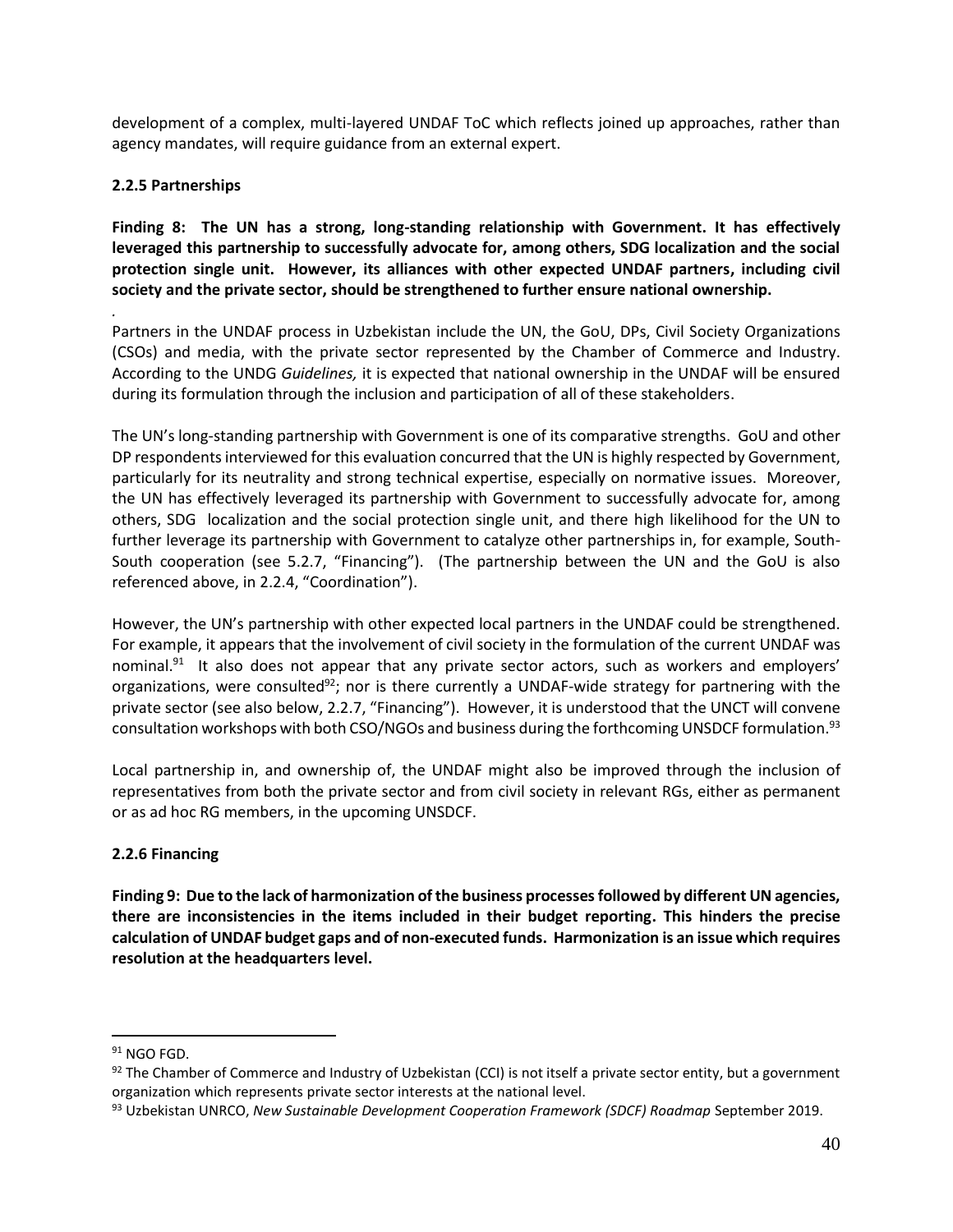**Finding 10: The resource gaps in most of the UNDAF outcome areas, save in Health and Governance, appear significant. It is both timely and relevant for the UN to explore additional financing for the remaining UNDAF cycle and the forthcoming UNSDCF beyond its traditional donors, through nontraditional donors, South-South Cooperation, Islamic finance, the private sector and other forms of multi-stakeholder partnerships.**

The original funding requirement for the 2016-2020 UNDAF was US \$144.9 million.<sup>94</sup> The current UNDAF document does not include details on its financing, nor is there an explicit Resource Mobilization Strategy for the 2016-2020 UNDAF.

The current UNDAF's effectiveness as a financing platform has been mixed. On the one hand, it has been effective in the mobilization of funds towards, among others, the Joint UN Aral Sea Programme, including its MPHSTF, which includes support from Norway, Japan and the GoU, as well as for the development of the UN Joint Programme on Social Protection from the SDG Fund. Additional funding through the UNDAF includes support from the Global Alliance for Vaccine and Immunization (GAVI) for UNICEF and WHO to jointly support the Ministry of Health in implementing the GAVI Health System Strengthening (HSS) Grant;<sup>95</sup> as well as a US \$2.6 million grant for AVRs from the GFATM.

On the other hand, beyond joint programming, much of the financing for other activities under the UNDAF has been agency-driven, and the evaluators were informed by respondents that the UN agencies often do not present "as One" when meeting with DPs about resource mobilization.<sup>96</sup>

During the 2016-2020 UNDAF cycle, the budget information for UN programming was collected by individual agencies, as per the UN Development Cooperation Office (DCO) guidance for UN country teams. This information was subsequently consolidated by the RCO through the UNDAF outcome area. However, due to the lack of harmonization of the business processes followed by different UN agencies, there are inconsistencies in the items included in their budget reporting. For instance, some agencies' reports may include operational costs and others not. As DCO does not currently provide any agency-specific advice,<sup>97</sup> agencies are referred to their regional and HQ offices for guidance on UNDAF budget reporting. However, as the harmonization of business processes has not yet been realized, the issue of inconsistency in agencies' UNDAF budget reporting is yet to resolved.

While it is understood that the Uzbekistan UNCT intends to address this issue in the upcoming UNSDCF cycle, the mechanics of financial data collection should be agreed upon and actioned at the HQ level in order to avoid the challenges of consolidation at the country level.

The table below summarizes the UNDAF budget, funds disbursed and apparent funding gaps by outcome, based on information provided to the evaluators. The amounts mobilized or secured are uncertain.

<sup>94</sup> 2016-2020 UNDAF, p. 90.

 $95$  This intervention aims to strengthen cold chain capacity by improving infrastructure, upgrading equipment and training staff.

<sup>&</sup>lt;sup>96</sup> DP interviews.

<sup>97</sup> Email, Frederik Matthys, DCO to Annette Ittig, 18 November 2019.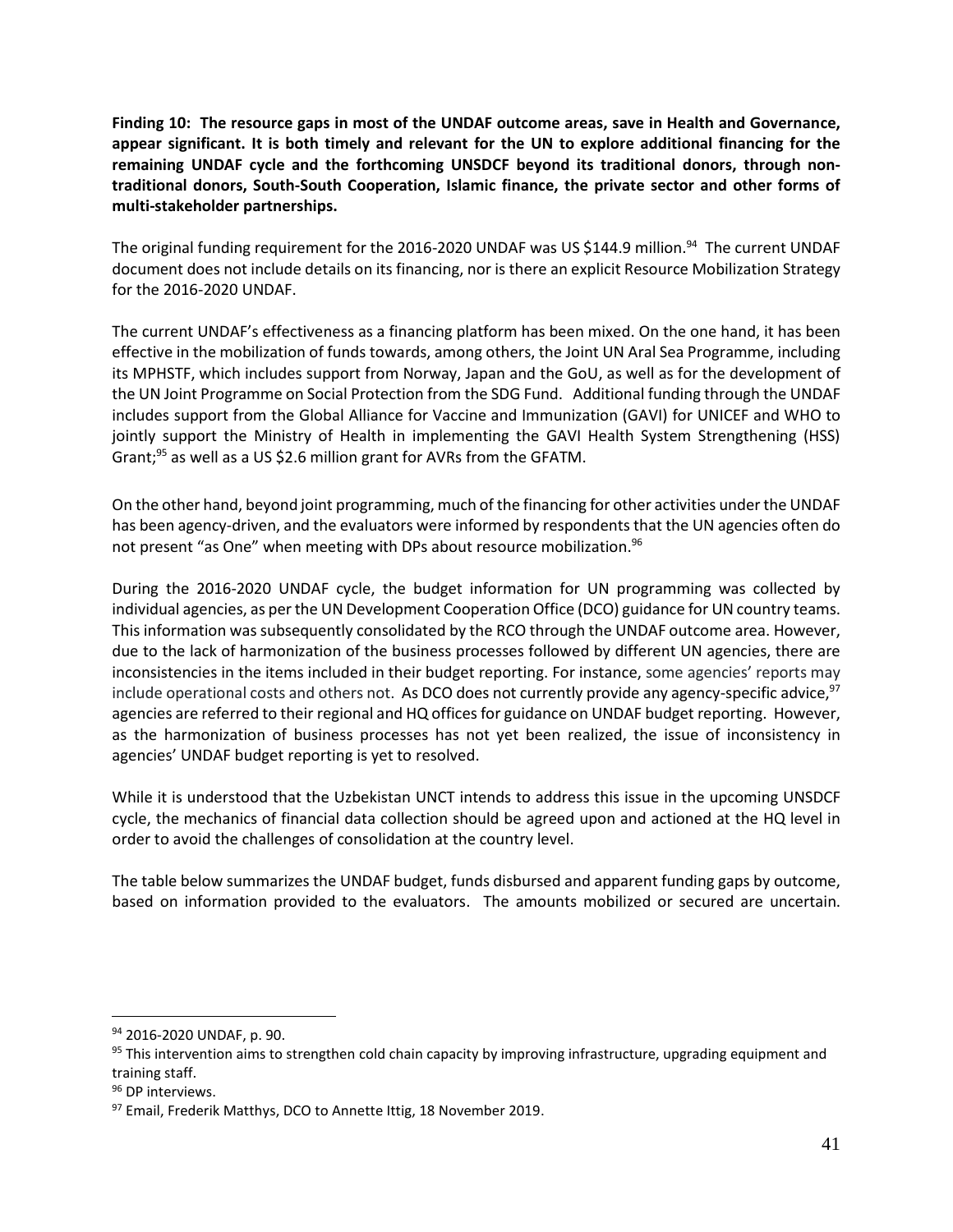Furthermore, it is also not clear if the total planned delivery columns include carried over, or nonexecuted, funds.<sup>98</sup>

|                  | Original<br><b>UNDAF</b><br><b>Budget</b> | <b>Total planned</b><br>delivery<br>2016-2018 | <b>Total actual</b><br>delivery<br>2016-2018 | <b>Total planned</b><br>delivery<br>2016-2019 | <b>Estimated</b><br>Gap as % of<br><b>Budget</b> |
|------------------|-------------------------------------------|-----------------------------------------------|----------------------------------------------|-----------------------------------------------|--------------------------------------------------|
| <b>UNDAF</b>     | <b>USD</b>                                |                                               |                                              |                                               | As of end                                        |
| <b>Outcome</b>   |                                           |                                               |                                              |                                               | 2019                                             |
| Outcome 1        | 26,735,000                                | 6,498,735.00                                  | 3,809,286.00                                 | 5,177,546.00                                  | 80.7%                                            |
| Outcome 2        | 5,800,000                                 | 1,008,640.25                                  | 890,759.75                                   | 1,397,054.50                                  | 76.0%                                            |
| Outcome 3        | 4,750,000                                 | 369,523.20                                    | 840,476.80                                   | 1,131,429.60                                  | 76.2%                                            |
| Outcome 4        | 22,195,000                                | (9,828,794.54)                                | 27,085,475.54                                | 35,678,978.35                                 | (62.2%)                                          |
| Outcome 5        | 11,200,000                                | 2,073,075.60                                  | 1,728,924.40                                 | 2,645,379.80                                  | 76.4%                                            |
| Outcome 6        | 49,260,000                                | 5,105,541.00                                  | 7,798,895.00                                 | 10,710,841.00                                 | 78.3%                                            |
| Outcome 7        | 13,125,000                                | (3,083,357.00)                                | 7,204,721.91                                 | 11,380,972.91                                 | 13.3%                                            |
| Outcome 8        | 11,875,000                                | 1,023,636.66                                  | 3,884,192.00                                 | 5,791,507.00                                  | 51.3%                                            |
| <b>TOTAL USD</b> | 144,940,000                               | 3,167,000.13                                  | 53,242,731.40                                | 73,913,709.16                                 | 49.0%                                            |

## **Budget and Estimated Funding Gaps as of July 2019 (In USD)<sup>99</sup>**

According to these figures, as of this writing the estimated funding gap for the UNDAF is approximately 49%. As noted above, (2.2 "Effectiveness"), one of the major constraints to implementation cited by UN respondents was insufficient financing. The large shortfall for Outcome 1, "Livelihoods", is of particular concern, and it underscores the urgency for the UNCT to widen its financing base beyond traditional multilateral project grants.

The amount of funding available to the UN in Uzbekistan has been negatively affected by the country's graduation to LMIC status and the consequent decrease in ODA from DAC donors.<sup>100</sup> It has also been affected by the greater number of actors who have entered, or re-entered, the country's aid ecosystem since the launch of the reform agenda in 2017. There are now more IFIs and donors present who focus primarily upon budget support programmes, rather than on multi-lateral funding. Moreover, there are also now more implementors with whom funders can partner.<sup>101</sup>

<sup>&</sup>lt;sup>98</sup> The RGs informed the evaluators that they had sought advice from their agencies on UNDAF budget calculations. The UNCT admits that the incomplete budget reporting for the 2016-2020 UNDAF is not best practice and it is understood that these financial reporting issues will be addressed in the new UNSDCF Funding Framework. <sup>99</sup> The evaluators acknowledge the assistance of UNRCO in providing the figures for this table; the estimated budget gap percentages have been calculated by the evaluators.

<sup>100</sup> See above, footnote 21.

<sup>&</sup>lt;sup>101</sup> At least some of the UN's traditional donors have begun to engage their own vetted contractors and consultants, rather than UN agencies, for project implementation. Prior to 2017, the UN was one of the few development organizations in the country.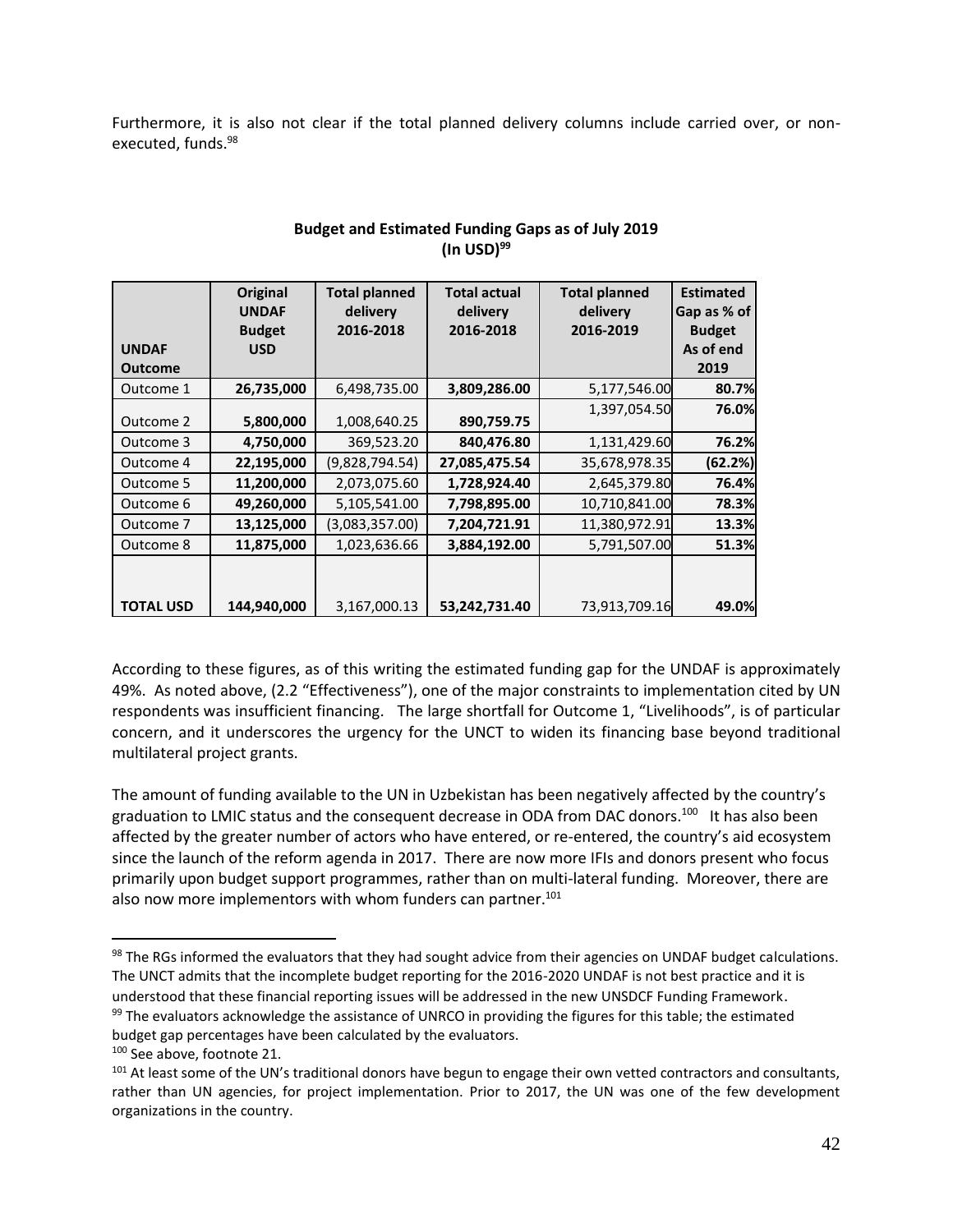Noting the general decrease in funding from traditional donors and the significant budget gaps in the current UNDAF, the evaluators asked UN respondents about the sources from whom they anticipated securing financing for the new UNSDCF. Their responses included Government co-financing, nontraditional donors and the private sector, as well as the multi-lateral donors and IFIs from whom the UN already receives financing.

The concept of co-financing, which is new to Uzbekistan, is not yet well-understood by either the UN agencies there or by Government. It may be premature to consider co-financing in a country in which there are still significant areas of poverty. Moreover, some DPs also thought it was unlikely that any of the loans that the GoU receives from IFIs would be diverted into cost-sharing on UN projects.<sup>102</sup> Thematic or programmatic trust funds, such as the MPHSTF for the JP Aral Sea, are more traditional vehicles through which host governments can support UN interventions, as well as offering greater visibility.

Moreover, there is a great potential for the UNCT to further develop partnerships with non-traditional funders, including in South-South cooperation and in Islamic finance.<sup>103</sup> The latter is an area already under consideration by the UNCT,<sup>104</sup> and lessons learned from the use of Islamic finance in support of SDG achievement elsewhere suggest ways in which it might be utilized in Uzbekistan, both as a vehicle for foreign investment, $^{105}$  as well as for domestic resource mobilization (DRM). $^{106}$ 

Partnership with both international and national private sector actors in Uzbekistan is another area which the UN has not yet fully explored. Although the concept of corporate community investment is relatively recent in Uzbekistan, there are already several global business partners of the UN present in the country for whom it is an established way of doing business and with whom it might consider local alliances.<sup>107</sup> Several agencies already have private sector engagement strategies,<sup>108</sup> although there is not yet a UNDAFwide strategy. It is notable that some UN agencies in Uzbekistan are already engaged in both financial

<sup>102</sup> FGD with DPs.

<sup>103</sup> While there is as yet no regulatory framework there for Islamic banking or other forms of Islamic corporate finance and investment in Uzbekistan, the Government did issue a draft resolution to create infrastructure for Islamic banking and finance in May 2019. Traditional forms of Islamic social finance, including *zakat,* a wealth tax used for charitable purposes,and *waqf,* or endowments, already exist in Uzbekistan, for example, the Public Charity Foundation Vaqf: [https://vaqf.uz/en/pages/view/function.](https://vaqf.uz/en/pages/view/function) <sup>104</sup> See, e.g. [https://www.uz.undp.org/content/uzbekistan/en/home/presscenter/articles/2019/09/30/islamic-](https://www.uz.undp.org/content/uzbekistan/en/home/presscenter/articles/2019/09/30/islamic-finances-discussion-took-place-in-tashkent-.html)

[finances-discussion-took-place-in-tashkent-.html](https://www.uz.undp.org/content/uzbekistan/en/home/presscenter/articles/2019/09/30/islamic-finances-discussion-took-place-in-tashkent-.html)

<sup>105</sup>For example, Indonesia's US \$1.25 billion green *sukuk (*bond): [https://www.id.undp.org/content/indonesia/en/home/presscenter/pressreleases/2018/4/indonesia-tackles](https://www.id.undp.org/content/indonesia/en/home/presscenter/pressreleases/2018/4/indonesia-tackles-climate-change-through-the-issuance-of-green-s.html)[climate-change-through-the-issuance-of-green-s.html](https://www.id.undp.org/content/indonesia/en/home/presscenter/pressreleases/2018/4/indonesia-tackles-climate-change-through-the-issuance-of-green-s.html)

<sup>106</sup> See, for example, the partnership between UNDP Indonesia and BAZNAS, the national *zakat* collection agency, for the renewable the energy the energinalized communities: [https://www.id.undp.org/content/indonesia/en/home/presscenter/pressreleases/2017/07/19/indonesia-s](https://www.id.undp.org/content/indonesia/en/home/presscenter/pressreleases/2017/07/19/indonesia-s-national-zakat-body-extends-first-contribution-to-support-sdgs/)[national-zakat-body-extends-first-contribution-to-support-sdgs/](https://www.id.undp.org/content/indonesia/en/home/presscenter/pressreleases/2017/07/19/indonesia-s-national-zakat-body-extends-first-contribution-to-support-sdgs/) See also the UN Kenya SDG Partnership Platform's scoping study on Islamic financing in Kenya, including for DRM: Annette Ittig, *SDG Partnership Platform: Islamic Finance Rapid Scoping Study,* Nairobi 2019: [https://kenya.un.org/sites/default/files/2019-](https://kenya.un.org/sites/default/files/2019-09/SDGPP%20IF%20Scoping%20Study_final.pdf) [09/SDGPP%20IF%20Scoping%20Study\\_final.pdf](https://kenya.un.org/sites/default/files/2019-09/SDGPP%20IF%20Scoping%20Study_final.pdf)

<sup>&</sup>lt;sup>107</sup> These include, among others, Cisco, DHL, Fedex, TNT, PWC, Deloitte and KPMG.

<sup>108</sup> For example, UNDP, ILO and UNICEF, among others.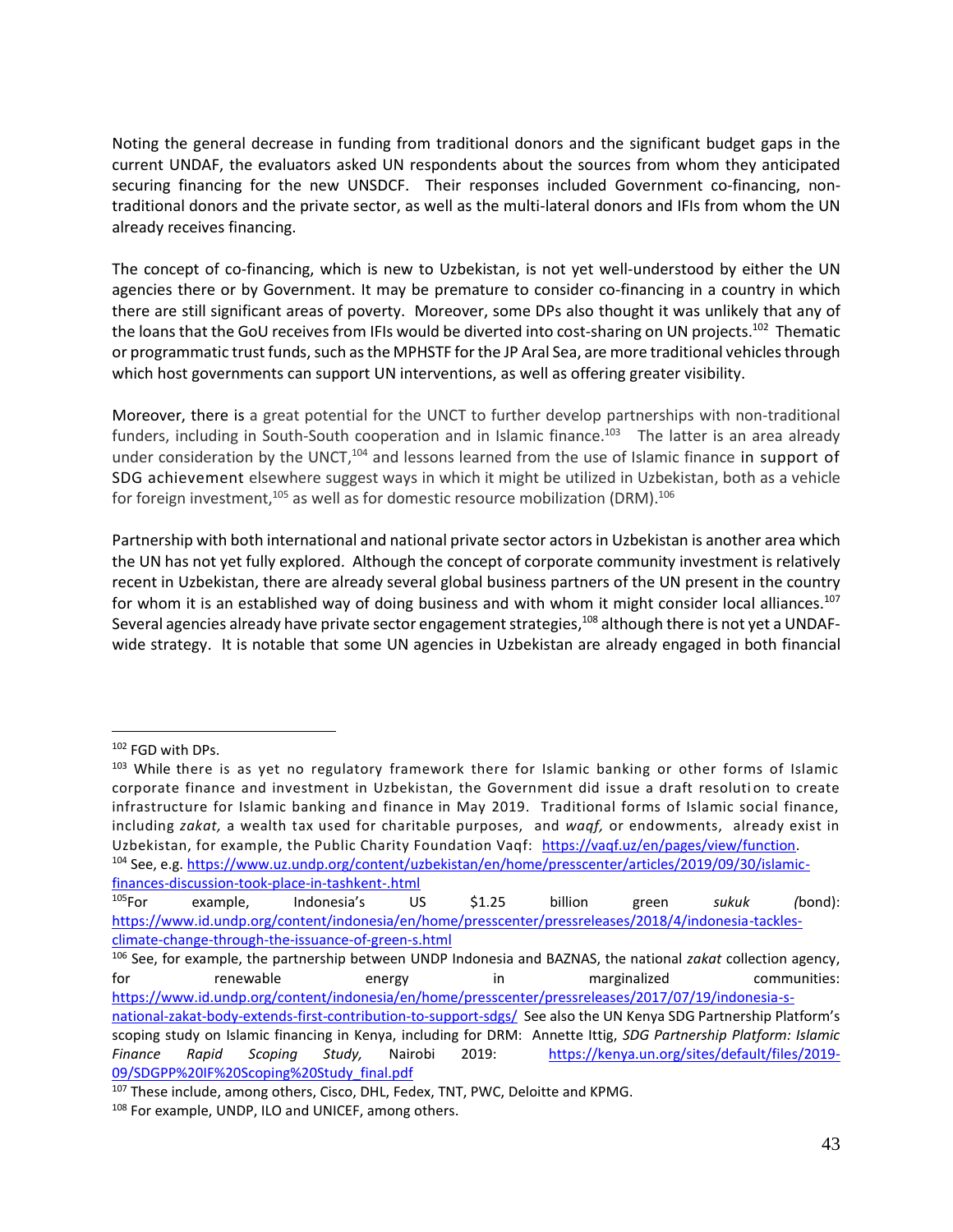and non-financial partnerships with the private sector.<sup>109</sup> However, this is still an area which is relatively new to many of the UN Uzbekistan team. These teams would benefit from increasing their level of understanding on private sector and other innovative financing options, as well as how this can support SDG achievement. Guidance for UNCTs on innovative financing and partnerships is available through, among others, the UN Global Compact, the UNOSSC, and the UN DESA Financing for Development Office.<sup>110</sup>

UN / multi-stakeholder financing platforms elsewhere, including the UN Kenya SDG Partnership Platform,<sup>111</sup> the Innovative Financing Lab in Indonesia<sup>112</sup> and the UNEP-convened International Network of Financial Centres for Sustainability (FC4S)<sup>113</sup> also suggest ways in which alliances between the UN, Uzbekistan and the private sector could be catalyzed, brokered and managed. Furthermore, in Uzbekistan, the World Bank's Education Social Impact Bond for early childhood education presents another type of multi-stakeholder partnership<sup>114</sup> which could also be considered.

The UNDP-supported Development Finance Assessment (DFA)<sup>115</sup> for Uzbekistan, which is planned for late 2019, and which will map and analyze the country's financial landscape, should also identify potential funding sources which would be appropriate for the UN to explore when developing its 2021-2025 UNSDCF Funding Framework.

<sup>&</sup>lt;sup>109</sup> For instance, ILO's (financial) partnership with the Russian company LUKOIL in the "Partnerships for Youth Employment in the Commonwealth of Independent States" initiative, focuses upon improving the effectiveness of youth employment policies and programmes in the CIS, including Uzbekistan. This programme is implemented outside of the UNDAF:

[https://www.ilo.org/wcmsp5/groups/public/---ed\\_emp/documents/publication/wcms\\_630796.pdf](https://www.ilo.org/wcmsp5/groups/public/---ed_emp/documents/publication/wcms_630796.pdf) An example of a non-financial partnership which is included in the UNDAF is the collaboration between UNICEF and UCell, the telecommunications operator, in support of the agency's global programme "U Report" in Uzbekistan. As the official corporate sponsor of the U Report in Uzbekistan, UCell provides in-kind support, including the platform, as part of its corporate community investment in the country: [https://www.unicef.org/innovation/U-Report/unicef](https://www.unicef.org/innovation/U-Report/unicef-partners-launch-digital-platform-uzbekistan)[partners-launch-digital-platform-uzbekistan](https://www.unicef.org/innovation/U-Report/unicef-partners-launch-digital-platform-uzbekistan)

<sup>110</sup> For example, the 2030 Agenda Partnership Accelerator, a project by the Division for Sustainable Development Goals (DSDG) of United Nations Department of Economic and Social Affairs (UN DESA), in collaboration with United Nations Office for Sustainable Development (UNOSD), United Nations Office for Partnerships (UNOP), UN Global Compact, UN Development Coordination Office, implemented together with The Partnering Initiative, will provide training on developing new partnership platforms and partnership engagements to member States as well as UN country teams and other stakeholders:<https://sustainabledevelopment.un.org/PartnershipAccelerator>

<sup>&</sup>lt;sup>111</sup> An initiative under the UNRCO Kenya: <http://mptf.undp.org/factsheet/fund/KEN00>

<sup>112</sup> A UNDP-Government of Indonesia partnership with the private sector, among others: [https://www.id.undp.org/content/indonesia/en/home/presscenter/pressreleases/2018/9/inauguration-of-the](https://www.id.undp.org/content/indonesia/en/home/presscenter/pressreleases/2018/9/inauguration-of-the-undp-innovative-financing-lab-in-indonesia--.html)[undp-innovative-financing-lab-in-indonesia--.html](https://www.id.undp.org/content/indonesia/en/home/presscenter/pressreleases/2018/9/inauguration-of-the-undp-innovative-financing-lab-in-indonesia--.html)

<sup>113</sup> <https://www.fc4s.org/>

<sup>114</sup> [https://www.worldbank.org/en/news/press-release/2019/05/29/new-project-aims-to-strengthen-the-quality](https://www.worldbank.org/en/news/press-release/2019/05/29/new-project-aims-to-strengthen-the-quality-and-access-to-early-childhood-education-in-uzbekistan)[and-access-to-early-childhood-education-in-uzbekistan](https://www.worldbank.org/en/news/press-release/2019/05/29/new-project-aims-to-strengthen-the-quality-and-access-to-early-childhood-education-in-uzbekistan)

<sup>&</sup>lt;sup>115</sup> For additional information on DFAs, see [https://www.undp.org/content/dam/rbap/docs/meetTheSDGs/Achieving%20the%20Sustainable%20Development](https://www.undp.org/content/dam/rbap/docs/meetTheSDGs/Achieving%20the%20Sustainable%20Development%20Goals%20in%20the%20Era%20of%20the%20AAAA%20-%20DFAs%20as%20a%20tool%20for%20Linking%20Finance%20with%20Results.pdf) [%20Goals%20in%20the%20Era%20of%20the%20AAAA%20-](https://www.undp.org/content/dam/rbap/docs/meetTheSDGs/Achieving%20the%20Sustainable%20Development%20Goals%20in%20the%20Era%20of%20the%20AAAA%20-%20DFAs%20as%20a%20tool%20for%20Linking%20Finance%20with%20Results.pdf)

[<sup>%20</sup>DFAs%20as%20a%20tool%20for%20Linking%20Finance%20with%20Results.pdf](https://www.undp.org/content/dam/rbap/docs/meetTheSDGs/Achieving%20the%20Sustainable%20Development%20Goals%20in%20the%20Era%20of%20the%20AAAA%20-%20DFAs%20as%20a%20tool%20for%20Linking%20Finance%20with%20Results.pdf)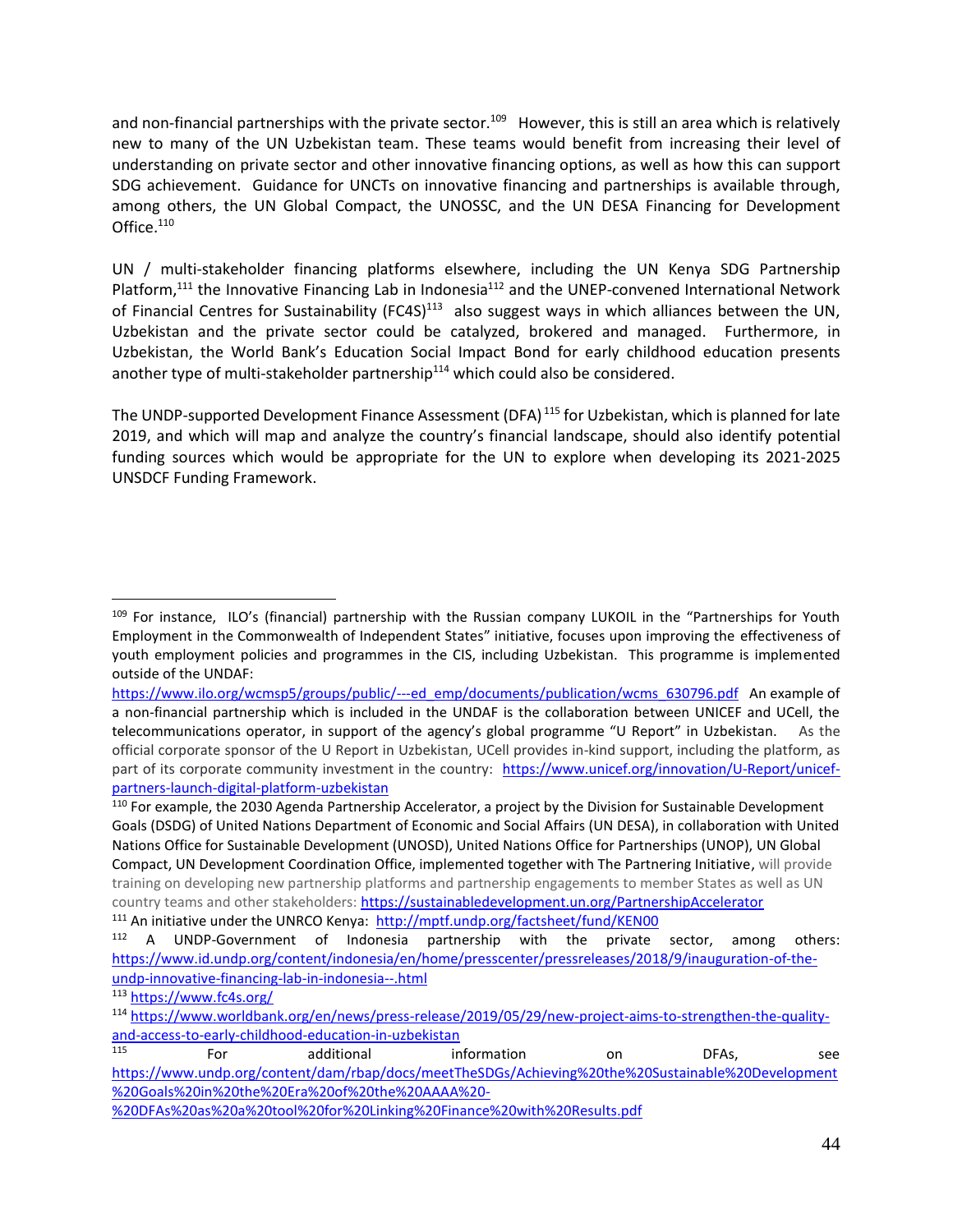#### **2.3 Efficiency**

- To what extent has the UNDAF reduced transaction costs?<sup>116</sup>
- How well has the UNDAF promoted joint programming between UN agencies?

**Finding 11: Transaction costs for UN agencies do not appear to have been reduced in terms of the staff time required for UNDAF-related work, as resource mobilization and programme implementation were carried out primarily as agency-specific activities rather than as DaO.**

## **Finding 12: The lack of harmonization of different agencies' business processes hinders the efficiency of integrated programming.**

During the 2016-2020 UNDAF cycle, resource mobilization and programme implementation were primarily conducted as agency-specific activities and not as DaO. Transaction costs for UN agencies do not therefore appear to have been reduced in terms of the staff time required for UNDAF-related work.<sup>117</sup> With regard to joint programming, the lack of harmonization of different agencies' business processes may have not only reduced efficiency, but also increased transaction costs. However, as noted above (**2.1.5, "Financing")**, harmonization is a headquarters-related issue, and until it is resolved at that level, it will remain a major constraint to the efficiency of integrated programming under the UNDAF.

As also noted above, the OMT has already realized cost savings in a number of support service areas. The use of economies of scale in procurement negotiation may result in financial savings greater than those that can be realistically achieved in reducing other transaction costs. Beyond the Business Operations Strategy launched by the OMT in 2018, a further step towards increasing operational efficiency and the overall DaO approach in the forthcoming UNSDCF cycle will be to develop and implement a Common Budgetary Framework (CBF) which presents transparent data on financial resources required, available, expected and to be mobilized. Although a significant investment of staff time will be required for its development, it should subsequently reduce transaction costs by freeing agencies from engaging in a complex matrix reporting structure that provides little practical benefit.

## **2.4 Sustainability**

• How sustainable are UNDAF-supported results and strategies as a contribution to national development?

## **Finding 13: Sustainability indicators for the current UNDAF are mixed: while some of its results have been institutionalized, their operationalization and the monitoring of their implementation will be key to ensuring their sustainability. Moreover, although the UN has undertaken extensive capacity building**

[https://undg.org/wp-content/uploads/2014/06/UNDG\\_incountry\\_transaction\\_costs\\_FINAL3.pdf](https://undg.org/wp-content/uploads/2014/06/UNDG_incountry_transaction_costs_FINAL3.pdf)

<sup>&</sup>lt;sup>116</sup> Transaction costs are defined as "...the cost associated with the processes and activities that the UN development system engages in, to deliver its programmes at the country level, and which are internal to the UN agencies, as well as those that are incurred by its national partners and donors when interacting with the UN development system: United Nations Development Group, *Definition, Identification and Measurement of In-country Transaction Costs in the Context of 'Delivering as One' Pilot Countries*, New York, 3 October 2010, p. 17:

<sup>&</sup>lt;sup>117</sup> However, transaction costs have been reduced by agency specific initiatives such as the creation of global service centers by UNICEF and by UNDP, as well as the 'you cannot have two bites of the cherry' protocol.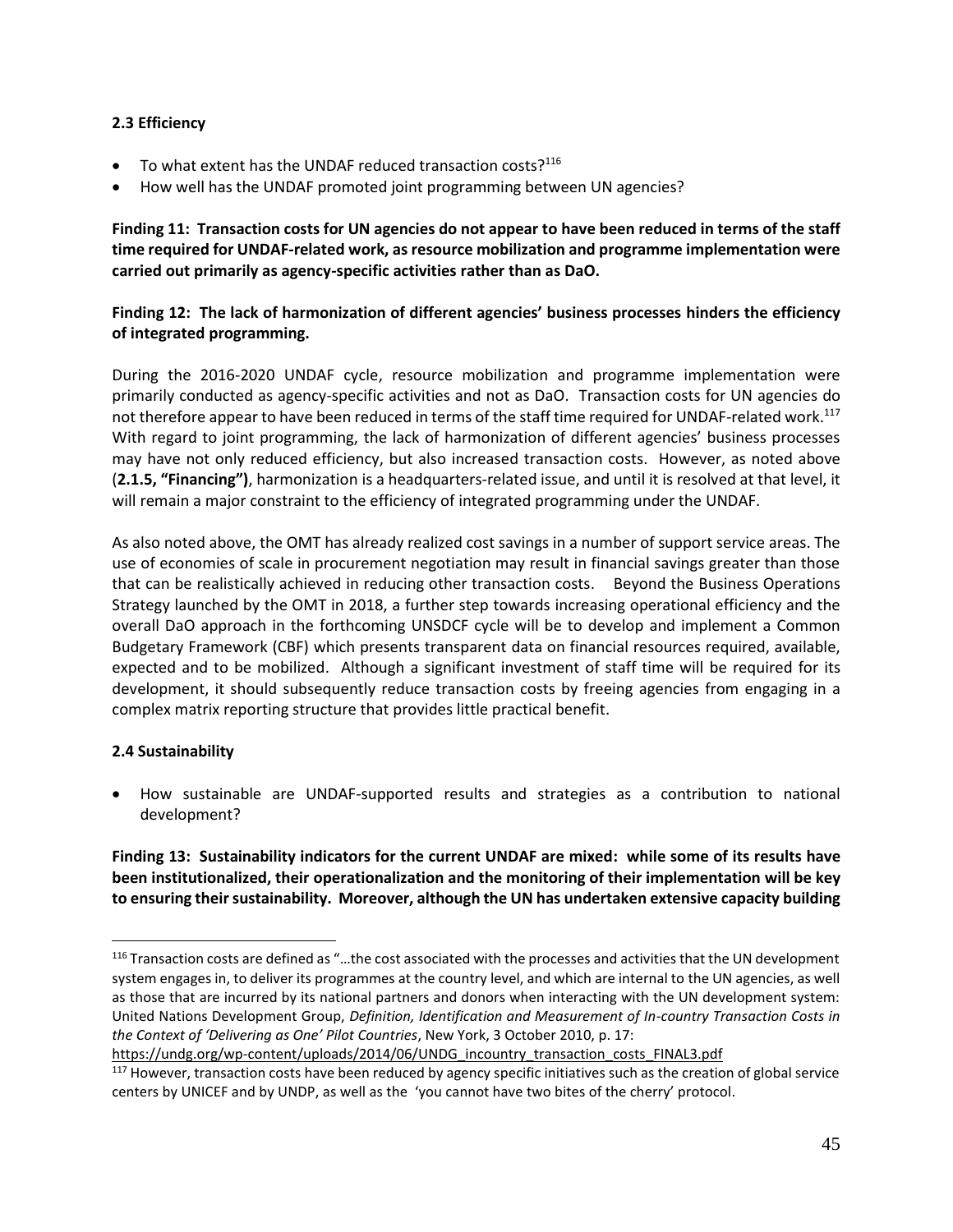## **of its national partners in each of the UNDAF Outcome areas, and this may have strengthened individuals' competencies, it has not been fully institutionalized. This potentially constitutes a risk to the sustainability of UNDAF results.**

UNDAF results could be sustained where they align with GoU priorities and policies, and where counterpart organizations have the staff and institutional capacities required. The fact that UN advocacy for human rights, access to justice, gender equality and other issues has been institutionalized through the drafting, or sometimes, enactment of relevant national policies and legislation (see above, section 5.2, "Key Outcomes") also suggests that UNDAF outcomes in those areas will be maintained.

Moreover, significant institutional and human capacity building has also been undertaken by UN agencies in each of the UNDAF results areas in order to increase the sustainability of results.

However, UN respondents advised the evaluators that it was necessary to provide ongoing capacity development and training to their national partners, due to the high Government staff turnover. While there is anecdotal evidence that these capacity building efforts have resulted in increased individual competencies, it also indicates that it has not been institutionalized, posing as potential sustainability risk. Furthermore, there is no evidence that capacity building under the UNDAF has been informed by a systematic assessment of capacity gaps and assets. Furthermore, there is no explicit UNDAF-wide capacity building strategy, or baseline indicators or targets in the UNDAF results matrix, which would allow a structured assessment of progress of these activities towards national ownership (see also above, 2.1. 3, "Relevance: Programming Principles").

#### **2.5 UN Comparative Advantages<sup>118</sup>**

• How valid are the stated comparative advantages of the UN System?

**Finding 14: Most evaluation respondents agreed that the UN has its greatest comparative advantage in the normative sphere. However, in the rapidly evolving Uzbekistan context, the UN's technical expertise should be assessed on a regular basis, and it should be strengthened or built as required in order to respond to emerging national priorities and challenges.**

Prior to the formulation of the 2016-2020 UNDAF, the 2014 CCA undertaken for the UNCT noted several comparative advantages (CAs) of the UN in Uzbekistan.<sup>119</sup> This evaluation of the 2016-2020 UNDAF identified the four CAs described below, based on discussions with non-UN respondents.

#### • **Technical Expertise and Policy Support**

The wide-ranging, high level technical expertise of the UN, including input from agencies outside of the Uzbekistan UNCT, is evident in each of the UNDAF results areas, as noted above in section 2.2, "Key Achievements". The UN has also introduced international best practices into the Government's reform agenda, for example, the social protection single unit. Moreover, throughout the 2016-2020 UNDAF cycle,

<sup>118</sup> "*Comparative advantage includes the mandate to act, the capacity to act and the positioning to act*", UNDG, *UNDAF Guidance 2017,* p. 25.

<sup>&</sup>lt;sup>119</sup> "The United Nations is viewed as an impartial, competent and reliable partner, uniquely equipped to promote *and support nationally-owned and -led responses. The United Nations is also in a unique position to conduct joint advocacy on particularly sensitive issues and to facilitate a dialogue between duty bearers and right holders*", CCA 2014, pp. 17-18.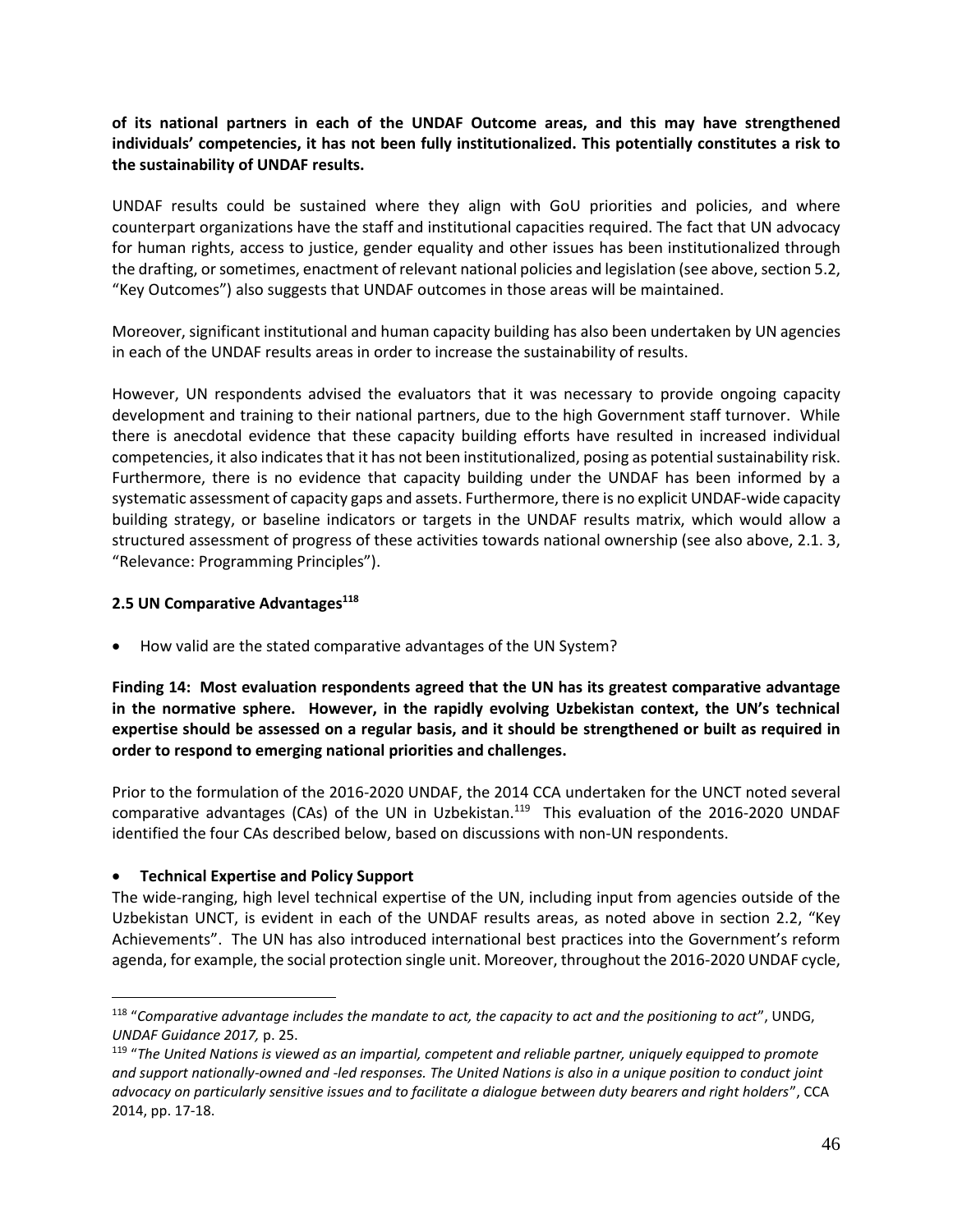UN agencies have supported the strengthening of institutional as well as individual capacities across all of the outcome areas at both the policy and service delivery levels.

However, in the rapidly evolving Uzbekistan context, the UN's technical expertise should be assessed on a regular basis, and it should be strengthened or built as required in order to respond to emerging national priorities and challenges. The UNSDCF formulation process during late 2019-early 2020 offers an opportunity for the UNCT to re-assess its technical expertise and other comparative advantages, as well as to determine if there are areas where additional agencies or other development actors might be better placed to deliver results.

### • **Advocacy for and Support to the Achievement of the SDGs**

The SDGs are a corporate priority for the UN, and it has effectively leveraged its comparative advantage in this area in support of the 2030 Agenda in Uzbekistan, for example, in the localization of the SDGs, including human rights-based approaches, and in their integration into national development plans (see also above, **2.1.3, "Relevance-Integration of the SDGs",** p. 13). However, it must be noted that further work will be required to ensure that the national SDG framework includes human rights indicators relevant to the country context.

### • **Advocacy on sensitive issues**

The UN has proven its ability to advocate strongly and consistently on sensitive issues like human rights and GEWE. This has contributed to the enactment of several new policies and pieces of legislation, including the National Action Plan on the implementation of CEDAW recommendations, amendments to the Law on the Ombudsman, and implementation of six UPR recommendations related to the independence of National Human Rights Institution, i.e. the Ombuds Office (NHRI). Moreover, UN policy recommendations also influenced the development and endorsement of the State Programme on the support of Persons with Disabilities (PWD) in 2017, as well as the development of the draft Law on the Rights of Persons with Disabilities.

## • **As an honest broker and convener**

The UN is considered by Government stakeholders to be an honest broker with strong convening power. Under the current UNDAF, the UN has effectively leveraged its convening role to engage and bring together a broad range of stakeholders to support programming planning, implementation and financing. For example, the UN helped establish and launch the Multi-Partner Human Security Trust Fund for the Aral Sea Joint Programme, and supported the Government's establishment of a social protection single unit, among others (see also above, "Effectiveness").

#### **2.6 DaO Coherence**

**Finding 15: DaO coherence has been partially realized under the current UNDAF: one of the five DaO SOPs has been fully achieved. Increasing DaO cohesion will require raising the understanding of all UN staff about this approach**.

The Delivering as One (DaO) approach is an integral part of the UN reform agenda.<sup>120</sup> DaO is intended to ensure Government ownership and to facilitate coherence and cohesion between agencies, as well as to

<sup>&</sup>lt;sup>120</sup> "Delivering as One" refers to a concept at the core of the UN reform process: coordinating different agencies to exploit their competitive advantages.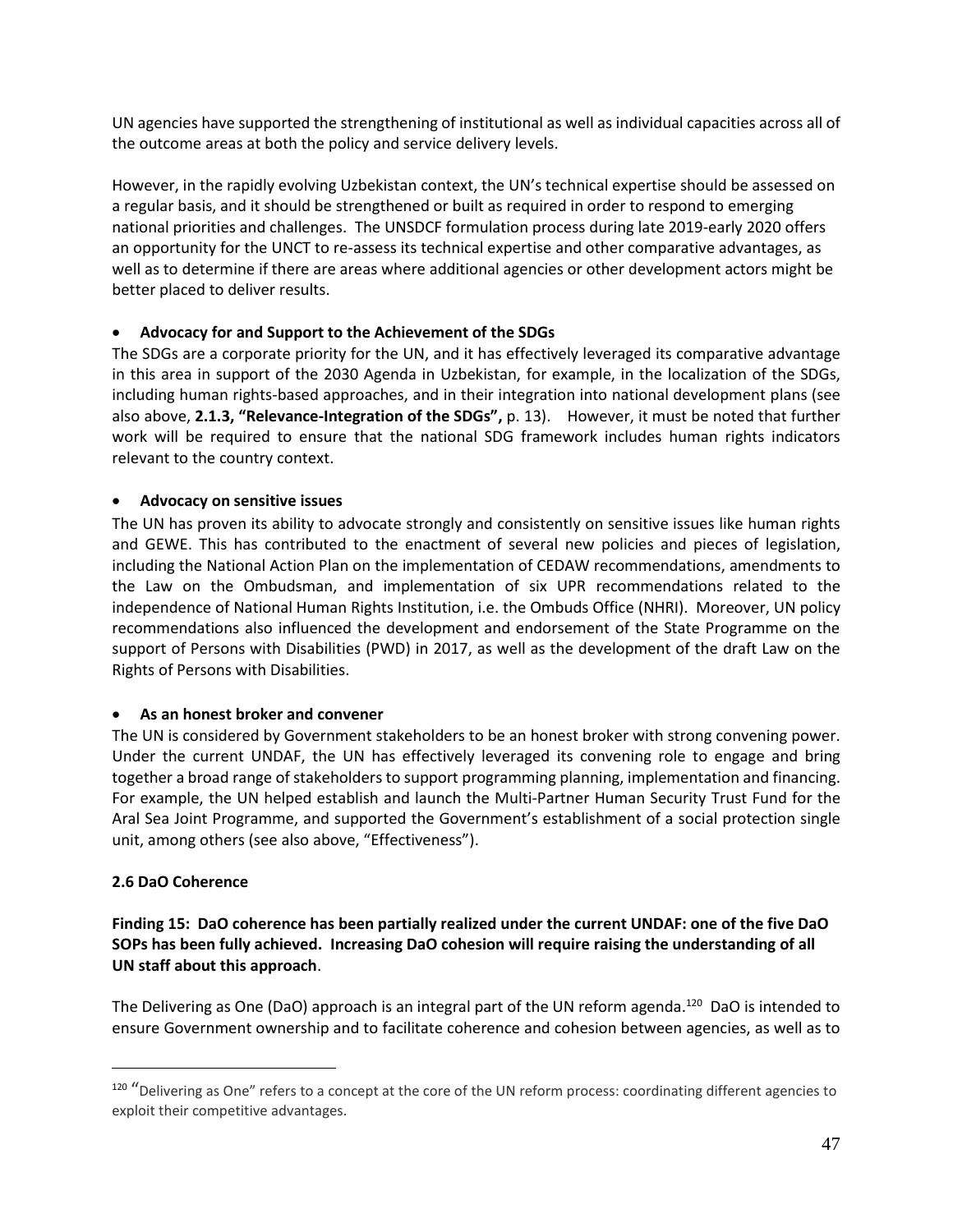reduce transaction costs for governments and development partners. The five DaO components, or Standard Operating Procedures (SOPs), are One Leader, One Programme, One Common Premise, One Budgetary Framework (including One Fund) and One Voice.

In accordance with the global UN reform process, the UNCT in Uzbekistan follows the DaO approach,<sup>121</sup> although Uzbekistan has not yet formally requested to become a UN DaO country. In the scorecard below, the evaluation has revisited the UNCT's 2016 self-assessment of DaO.<sup>122</sup> As the scorecard indicates, DaO has been partially realized by the Uzbekistan UNCT under the current UNDAF:

| Pillar                                        | No.                                              | <b>SOPs Core Element</b>                                  |     | Achieved  |           |
|-----------------------------------------------|--------------------------------------------------|-----------------------------------------------------------|-----|-----------|-----------|
|                                               |                                                  |                                                           | Yes | <b>No</b> | Partial   |
| <b>Overarching Prerequisite</b>               | 1                                                | oversight and<br>ownership<br>agreed<br>Joint<br>between  | X   |           |           |
| for DaO: Government                           |                                                  | Government and UN and outlined in agreed terms of         |     |           |           |
| Ownership                                     |                                                  | reference for a National/UN joint steering committee      |     |           |           |
|                                               | $\overline{2}$                                   | Annual reporting on joint UN results in the UN country    | X   |           |           |
|                                               |                                                  | results report                                            |     |           |           |
| One Progamme                                  | 1                                                | Signed UNDAF at the outcome level with legal text as      | X   |           |           |
|                                               |                                                  | appropriate                                               |     |           |           |
|                                               | $\overline{2}$                                   | Joint Work Plans (of results groups) aligned with the     | X   |           |           |
|                                               |                                                  | UNDAF and signed by UN entities involved                  |     |           |           |
|                                               | 3                                                | Results groups (chaired by Heads of Agencies) focused on  |     |           | $X^{124}$ |
|                                               |                                                  | strategic policy and Programme content established and    |     |           |           |
| aligned with national coordination mechanisms |                                                  |                                                           |     |           |           |
| Budgetary<br>Common                           | 4                                                | A medium term Common Budgetary Framework aligned          |     | X         |           |
| (including)<br>Framework                      | to the UNDAF/one programme as a results-oriented |                                                           |     |           |           |
| One Fund)                                     |                                                  | resourcing framework for UN resources                     |     |           |           |
|                                               | 5                                                | Annual Common Budgetary Frameworks (as a part of the      |     |           | $X^{125}$ |
|                                               |                                                  | joint frameworks) updated annually with transparent       |     |           |           |
|                                               |                                                  | data on financial resources required, available, expected |     |           |           |
|                                               |                                                  | and to be mobilized                                       |     |           |           |

### **Delivering as One Scorecard for the Uzbekistan UNCT**<sup>123</sup>

<sup>121</sup> "*UNDAF Outcomes will be achieved through a practical application of key elements of a Delivering as One approach to joint and complementary programming and implementation. A major element of this approach centres on having an Outcome-level UNDAF, with inter-Agency results groups responsible for joint planning, implementation, monitoring and reporting with national partners. A Joint Steering Committee, including Government representatives, will provide formal oversight and management direction throughout the UNDAF cycle",* 2016-2020 UNDAF, p. 6; "*The United Nations System will pay particular attention to accelerating implementation of the standard operating procedures for Delivering as One in order to achieve greater results",* op.cit., p. 24.

<sup>122</sup> Uzbekistan UNCT, *Summary of Coordination Results*, 2016, p. 6; at that time, the Uzbekistan team concluded that "*Significant progress was made on implementation of the DaO SOP, with the majority of SOPs elements being fully or partially implemented (10 fully and 1 partially out of 15)."*

<sup>&</sup>lt;sup>123</sup> This scorecard is based on the model DaO scorecard in United Nations Development Operations Coordination Office, *'Delivering as One' and the UNDG Standard Operating Procedures*, p. 2: Annette Ittig, Team Leader, UNDAF evaluation.

<sup>&</sup>lt;sup>124</sup> RGs which are co-chaired by UN HoAs and GoU ministerial level officials have been established, but national coordination mechanisms are not clear.

 $125$  There is an annual CBF integrated into the JWPs, but the data on financial resources required, available, expected and to be mobilized is inconsistent and unclear.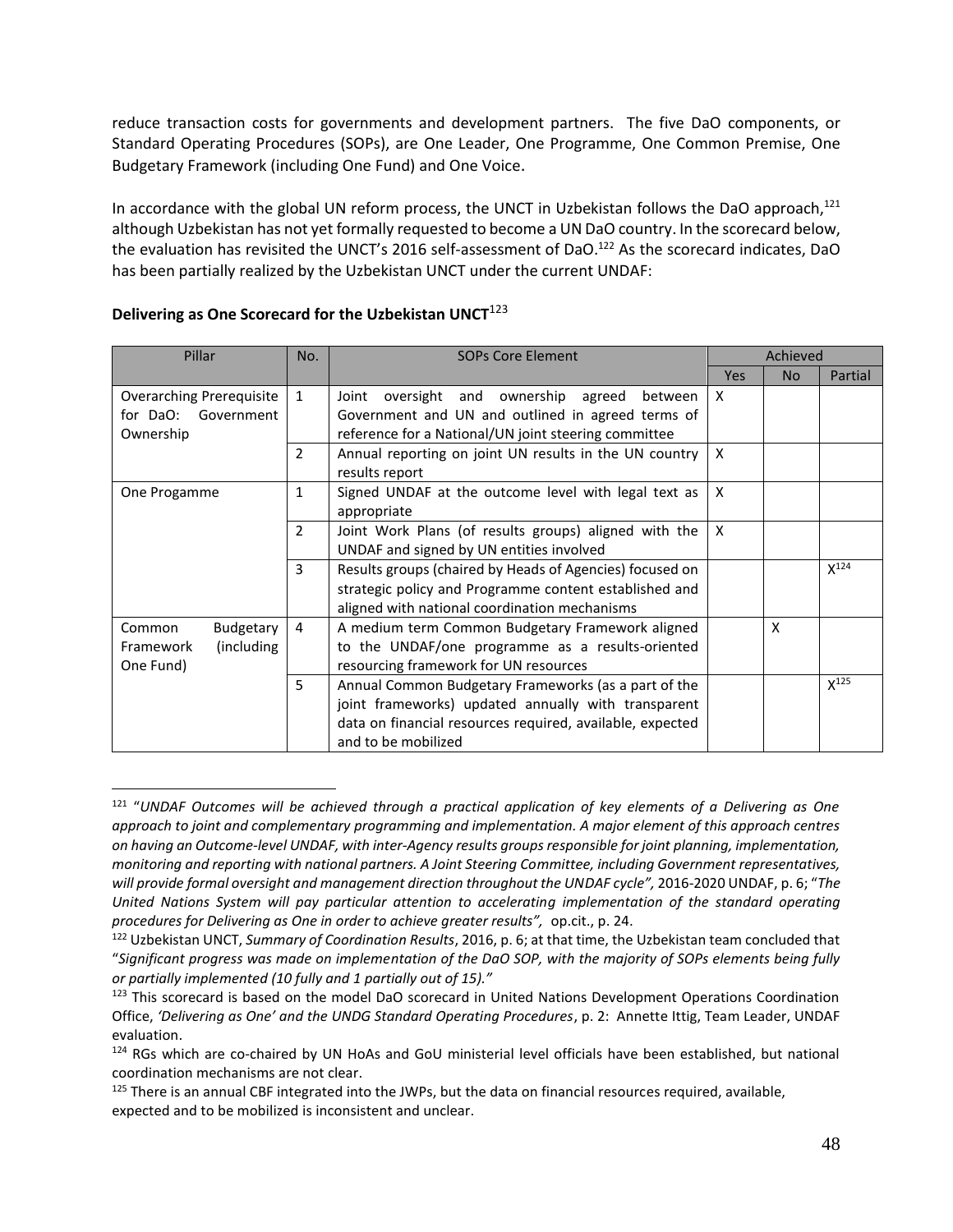|                                     | 6              | A joint Resource Mobilization Strategy as appropriate to<br>the country context (with the option of one fund duly<br>considered) approved by UNCT and monitored and<br>reported against, within the UN country Results Report                                        |              | X         |                |
|-------------------------------------|----------------|----------------------------------------------------------------------------------------------------------------------------------------------------------------------------------------------------------------------------------------------------------------------|--------------|-----------|----------------|
| One Leader                          | $\overline{7}$ | Strong commitments and incentives of the UNCT to work  <br>towards common results and accountability through full<br>implementation of the management and accountability<br>system and the UNCT conduct and working arrangements                                     | $\mathsf{x}$ |           |                |
|                                     | 8              | Empowered UNCT to make joint decisions relating to<br>programming activities and financial matters                                                                                                                                                                   | $\mathsf{x}$ |           |                |
| Operating as One (One<br>Office)    | 9              | Business Operations Strategy endorsed by UNCT is highly<br>recommended, adapted to local needs and capacities to<br>enhance operational oneness processes eliminating<br>duplication of common processes to leverage efficiencies<br>and maximize economies of scale |              |           | $X^{126}$      |
|                                     | 10             | Empowered operations management team (chaired by a<br>Head of Agency)                                                                                                                                                                                                |              | $X^{127}$ |                |
|                                     | 11             | Operations Cost and Budget integrated in the medium-<br>term Common Budgetary Framework                                                                                                                                                                              |              | $X^{128}$ |                |
| Communicating as One<br>(One Voice) | 12             | A Joint Communication Strategy appropriate to the<br>country context approved by the UNCT and monitored<br>and reported against, within the UN Country Results<br>Framework                                                                                          | X            |           |                |
|                                     | 13             | Country Communications Group (Chaired by a Head of<br>Agency) and supported by regional and HQ levels, as<br>necessary                                                                                                                                               |              |           | $X^{129}$      |
| Total (out of a possible<br>13)     |                |                                                                                                                                                                                                                                                                      | 5            | 4         | $\overline{4}$ |

Accordingly, only one of the five DaO SoPs have been fully achieved.

Although harmonization measures at the operational level have contributed to greater efficiency and cost savings (see above, section.5.3. "Coordination - OMT"), business processes have not been harmonized across all agencies, and multiple reporting requirements – to agencies' headquarters, to donors and to the Uzbekistan Ministry of Finance, beyond the UNDAF – increase transaction costs. As noted above, harmonization is an issue which requires resolution at the headquarters, rather than at the country level; and it is one of the areas currently under consideration as part of the UN's global reform.

<sup>126</sup>The BOS was launched in 2018; and savings have been made in a number of support service areas. However, it has not yet been possible to harmonize all business operations; and the current lack of UN common premises somewhat limits the efficiency gains made through shared services. See also above, 2.2.3.2, "Coordination - OMT".

 $127$  "Empowered' in this context refers to the elevation in stature (and corresponding accountability) of the Operations Management Team in the "Delivering as One" context to the equivalent of a One Programme Results Group, to be chaired by one of the UN Country Team members (who must be a Head of Agency), and ensuring that sufficient financial, political and human resources are available to effectively implement the Business Operations Strategy.": United Nations Development Group, *Standard Operating Procedures For Countries Adopting The "Delivering As One" Approach,* August 2014, footnote 33. The OMT is not chaired by a HoA.

<sup>&</sup>lt;sup>128</sup> Operations costs do not appear to be consistently incorporated into the common budgetary framework: evaluators' interviews. It was also observed that, for the preparation of their UNDAF-related budgets, agencies were seeking guidance from their respective headquarters, and not from UNDCO: FGD with UN agency staff. 129 The UNCG is not chaired by a HoA.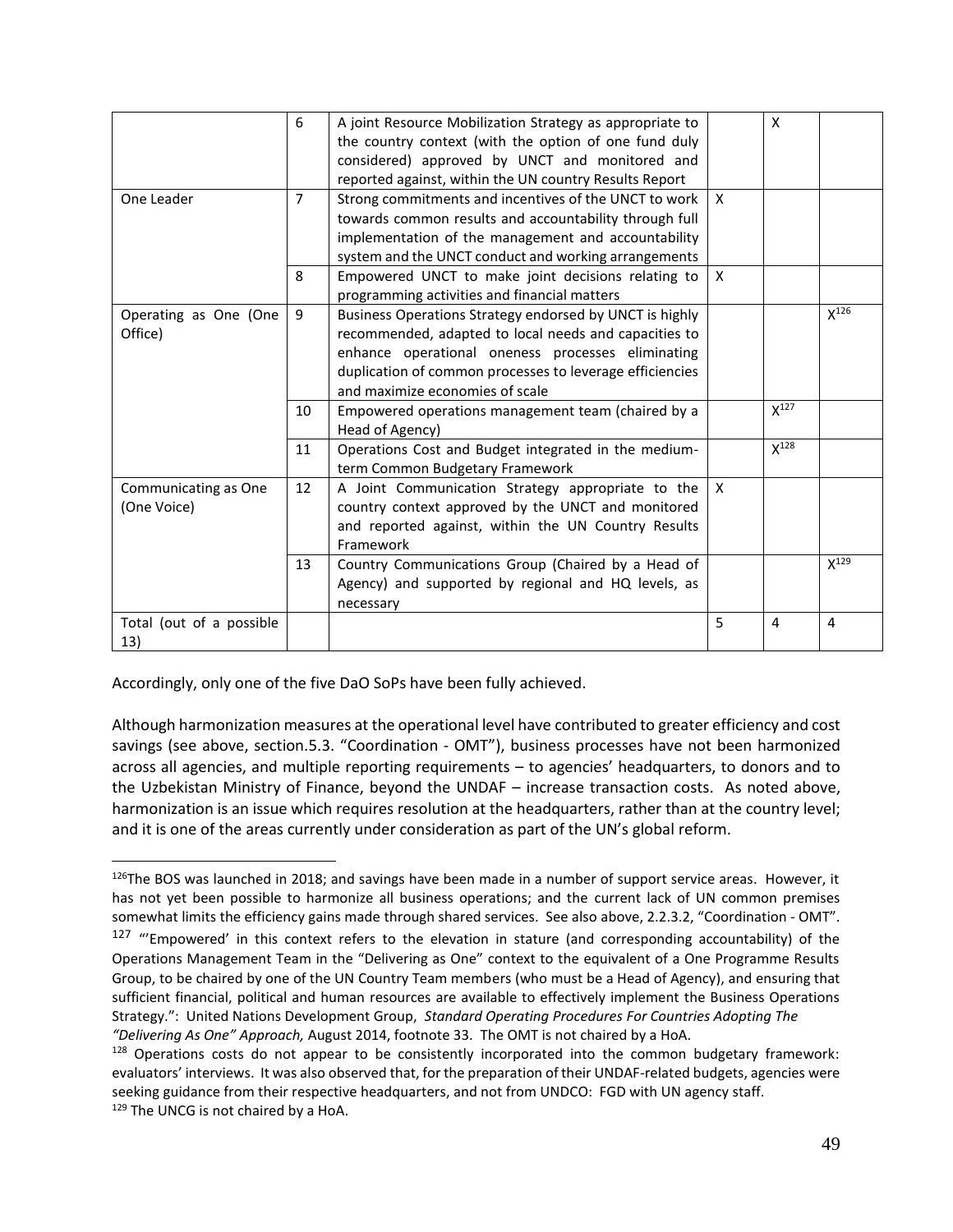Much of the funding under the UNDAF was agency-driven rather than DaO, and individual agency financing may be the greatest challenge to DaO. Since funds are generally disbursed according to individual agency mandates, agencies are challenged to balance their headquarters' resource mobilization requirements with the DaO approach. An essential step towards further realizing DaO by the Uzbekistan UNCT will therefore be to develop and implement a fully transparent Common Budget Framework/Funding Framework.

The evaluators also found that UN respondents' understanding of DaO and its implications for programming, financing and partnership was uneven. Increasing DaO cohesion will also require raising the understanding of all of the UN team – including programme, operations and administrative staff – about this approach. The staff induction process could provide one opportunity to do so.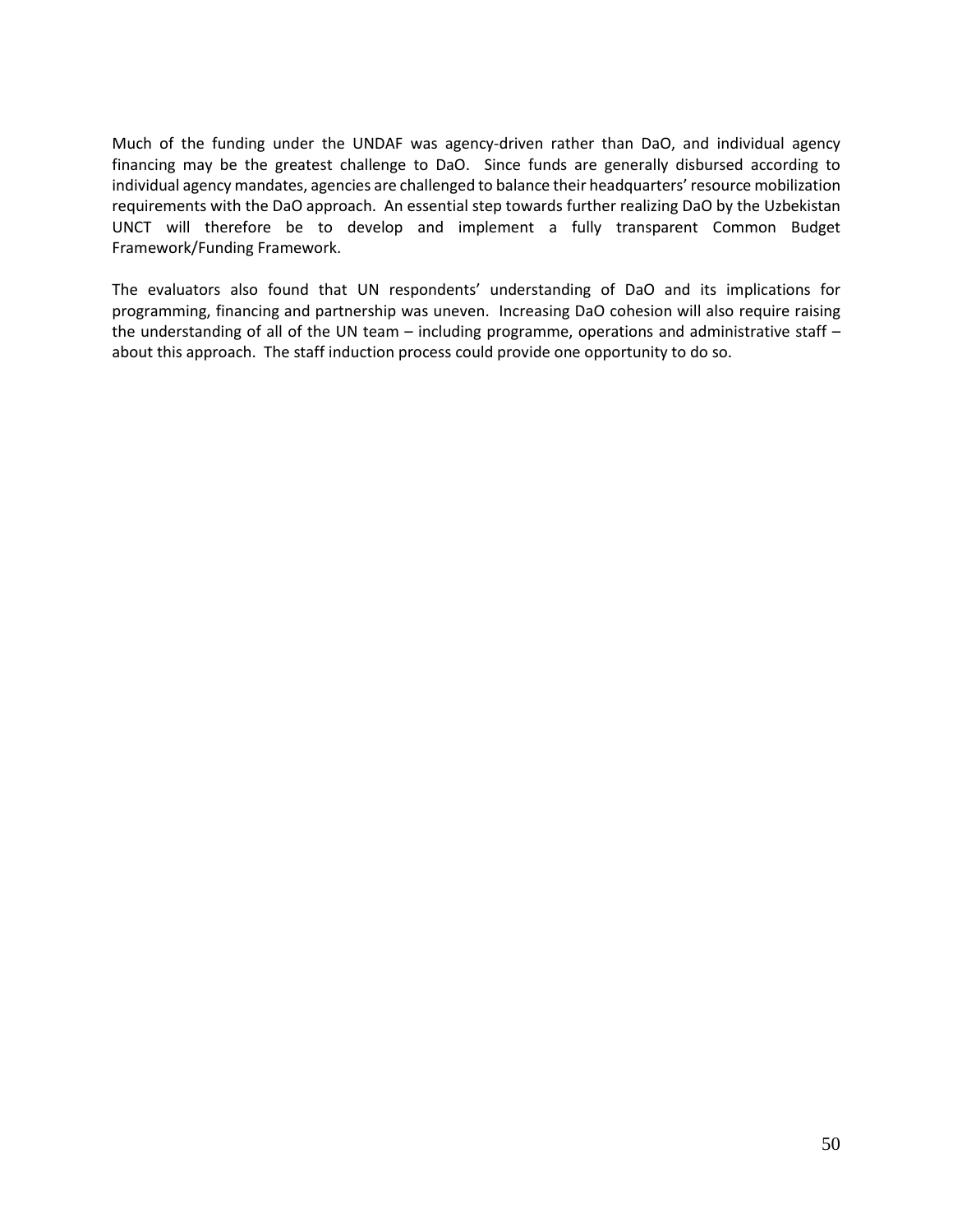## **3. GOOD PRACTICES AND LESSONS LEARNED**

There are several good practices and key lessons learned from the 2016-2020 UNDAF which can inform programme planning, coordination, partnerships and implementation in the forthcoming UNSDCF. These include:

**3.1 SDG Integration.** Although the 2016-2020 UNDAF is a transitional UNDAF which was formulated prior to the launch of the Agenda 2030, the M&EDG and RGs have well-integrated the SDGs into the UNDAF JWPs and results framework. The recent identification of national SDGs should lead to even greater integration of the Goals into the forthcoming UNSDCF.

**3.2 Gender.** Based on the findings of the Gender Swap Scorecard, and with guidance from the UN GTG, gender has been clearly mainstreamed across all of the UNDAF outcomes, including a recent revision of indicators in outcomes 7 and 8.

**3.3 Integrated Programming.** Integrated programming under this UNDAF, such as the JP Aral Sea, is an example of good practice in SDG acceleration, as it provides a vehicle through which multiple agencies can address several Goals through one programme.

**3.4 Harmonization.** The lack of harmonization of agencies' business practices results in inconsistencies in UNDAF budget reporting. Therefore, it is not possible to precisely calculate UNDAF budget gaps and or non-executed funds. Harmonization is an issue which requires resolution at the headquarters level**.**  Agencies must continue to lobby their regional and headquarters offices for a harmonized approach to UNDAF budget reporting that is mutually-acceptable to both agencies' HQs and to DCO.

## **4. CONCLUSIONS**

The evaluation findings and its conclusions are summarized below.

## **Conclusion 1 (Relevance):** (Based on Findings 1, 2, 3 and 4)

The 2016-2020 UNDAF is broadly relevant to the Uzbekistan context: the UNDAF outcomes were aligned with national development priorities identified in the UNCT's extensive stakeholder consultations during the UNDAF formulation phase. They also addressed several contextual development challenges identified in the 2014 *CCA.* Additionally, they broadly aligned with the priorities presented in the subsequent medium-term reform plan, the 2017-2021 National Action Strategy, primarily because major development challenges such as poverty, exclusion and natural resource management remained the same throughout this UNDAF cycle. The SDGs and other international norms and standards which guide the UN's work have been well-integrated into the UNDAF. The Programming Principles of LNOB, capacity development, human rights and gender equality feature in UNDAF outcome statements and are mainstreamed across them, although the lack of SMART indicators hinders the assessment of the results of their integration.

Given the country's "youth bulge" and the urgency of creating jobs and other income streams for the ever-growing numbers of young people entering the employment market annually in Uzbekistan, youth employment readiness and job creation has become a national priority. Youth should therefore also feature as a priority intervention area in the next UNSDCF cycle. Data has been a cross-cutting concern in this UNDAF, and it will remain so in the forthcoming UNSDCF.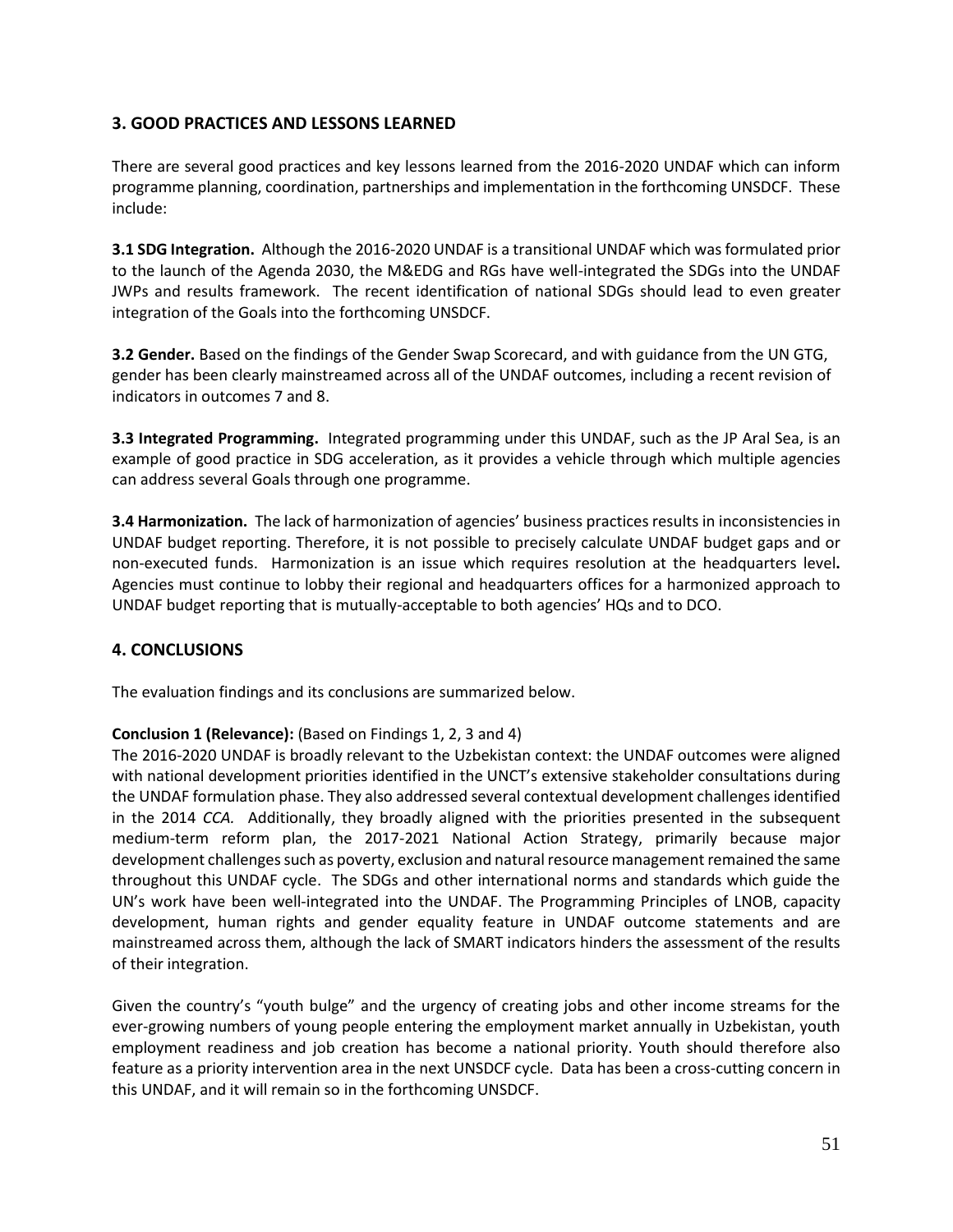#### **Conclusion 2 (Effectiveness – Outcome Progress):** (based on Finding 5)

Under the UNDAF, the UN's strong normative role and high-level technical expertise has been demonstrated in each outcome area at both the service delivery and policy levels. However, UNDAF achievements have been under-reported due to a results framework which incompletely captures outcomes. As a result, progress against plan assessed through it is mixed: 4% of outcomes have been achieved; 40% have been partially achieved; and 56% are not measurable.

#### **Conclusion 3 (Effectiveness – Partnership):** (based on Finding 8)

The UN's long-standing partnership with Government is one of its comparative strengths, and it has wellleveraged this partnership to successfully advocate for, among others, SDG localization and the social protection single unit. There is also a good potential for the UN to further leverage its partnership with Government to catalyze other partnerships in, for example, South-South cooperation. However, the UN's partnership with other expected local partners in the UNDAF, including civil society and the private sector, could be strengthened. It is understood that the UNCT intends to more actively pursue linkages with CSOs and business in the forthcoming UNSDCF, including convening consultation workshops with both groups during its formulation period. Although partnership with the private sector is expected to be more visible in the forthcoming UNSDCF (see 5.2.7, "Financing"), there is currently no UNDAF-wide private sector strategy to provide guidance in this area.

#### **Conclusion 4 (Effectiveness – Financing):** (based on Findings 9 and 10)

The UNDAF's effectiveness as a financing platform has been uneven. Significant amounts have been mobilized for large joint programme initiatives such as the Aral Sea JP as well as through agencies' global programmes. However, it appears that nearly 50% of the 2016-2020 UNDAF remains unfunded, noting that the figures provided to the evaluation were inconsistent, due to the lack of harmonization of the business processes followed by different UN agencies. Nonetheless, the current budget gaps indicate that traditional resource mobilization is no longer sufficient to fund the UNDAF. UN respondents concurred that additional funding sources, beyond the customary multi-lateral donors, will be needed to finance the new UNSDCF. However, Financing for Development (FfD), including SSC, Islamic finance, and private sector and other innovative development financing, is a relatively new area for many of the UN Uzbekistan team, although currently there is no UNDAF-wide strategy to guide them. It will therefore be necessary to increase their level of understanding on innovative financing options and how they can support SDG achievement, as well as to formulate a UNDAF/UNSDCF strategy to provide guidance on how to engage with the private sector and other actors in this area. Advice on innovative financing and partnerships is available through, among others, the UN Global Compact, the UNOSSC, and the UN DESA Financing for Development Office.

#### **Conclusion 5 (Efficiency):** (Based on Findings 11 and 12)

Beyond the cost-saving measures achieved under the OMT, there is little evidence that the UNDAF has decreased transaction costs for the UN agencies. Additionally, it is difficult to assess the UNDAF's value for money and the efficiency of its delivery, due to incomplete budget information.

#### **Conclusion 6** (**Sustainability):** (Based on Finding 13)

Sustainability indicators for the UNDAF's results to date are mixed. On the one hand, the fact that UN advocacy for human rights, GEWE and other issues has been institutionalized through the drafting and, sometimes, enactment of several relevant national policies and legislation are positive indicators for the sustainability of UNDAF results. On the other hand, the lack of full political will to create an enabling space for civil society to function freely, as well as ongoing partner capacity deficits in implementing human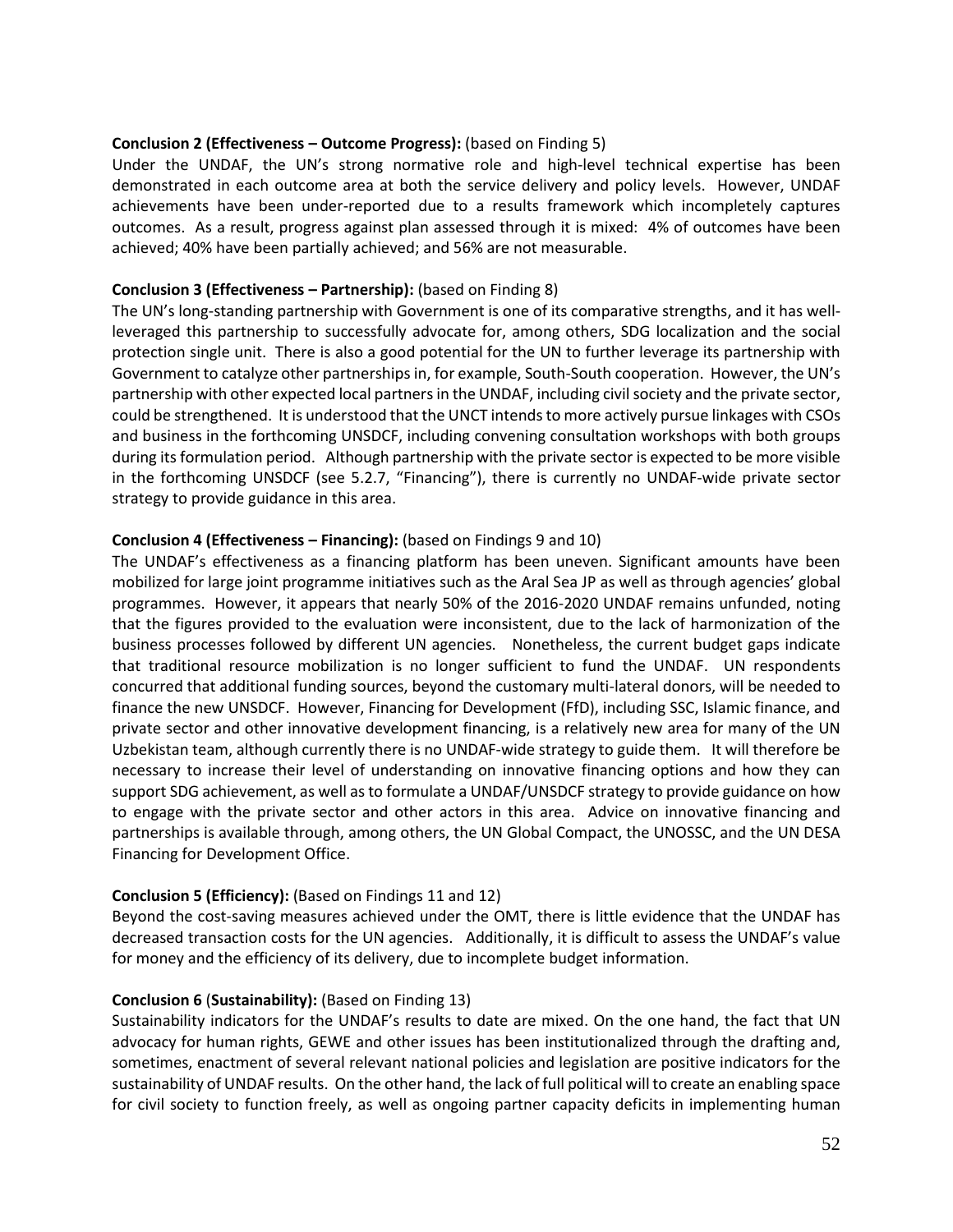rights fully in line with existing commitments under ratified UN human rights treaties, pose sustainability risks. Moreover, the incomplete institutionalization of the capacity building provided by the UN to its national partners also poses a sustainability risk.

## **Conclusion 7 (UN Comparative Advantage):** (Based on Finding 14)

Most respondents agree that the UN's great comparative advantage is in the normative sphere. The UN has well-leveraged its comparative advantage as an advocate for the SDGs and for other normative values, as well as a provider of high-level technical expertise. Moreover, it has been an honest broker with strong convening power, to support and influence the realization of Uzbekistan's development priorities. However, given the rapidly evolving Uzbekistan context, a critical self-assessment by the UN of its comparative advantage should be undertaken on a regular basis. It should be strengthened or built as required to ensure it is fit for purpose to respond to emerging national priorities and challenges.

## **Conclusion 8 (DaO):** (Based on Finding 15)

DaO cohesion has been partially achieved during the 2016-2020 UNDAF cycle: one of the five SoPs have been fully realized. Raising the awareness of all UN Uzbekistan staff on this approach and on its implications for operations, programming, financing and partnership, will be key to greater DaO coherence there; and the staff induction process provides one opportunity to do this.

#### . **8. RECOMMENDATIONS**

The 2016-2020 UNDAF offers several emerging results which can inform coordination, financing and implementation during its remaining period and in the forthcoming UNSDCF. Recommendations for Uzbekistan UNCT to build on the results of the 2016-2020 UNDAF during the current cycle and beyond are presented below.

| <b>Evaluation Criteria</b> | <b>Recommendations</b>                                                                                                                                                                                                                                                                       |  |  |  |  |  |
|----------------------------|----------------------------------------------------------------------------------------------------------------------------------------------------------------------------------------------------------------------------------------------------------------------------------------------|--|--|--|--|--|
| Relevance                  | When formulating the new UNSDCF, ensure its relevance to the Uzbekistan context                                                                                                                                                                                                              |  |  |  |  |  |
| (findings 1, 2, 3, 4,      | and its alignment with UN reforms:                                                                                                                                                                                                                                                           |  |  |  |  |  |
| 14)                        |                                                                                                                                                                                                                                                                                              |  |  |  |  |  |
|                            | Use an ecosystem approach to strengthen UNSDCF synergies with, and<br>minimize duplication of, other DPs activities                                                                                                                                                                          |  |  |  |  |  |
|                            | Develop a streamlined results framework with no more than five outcome<br>areas and with clear alignment to national SDGs; both the Uzbekistan MAPS as<br>well as the global Agenda 2030 suggest possible themes for outcomes.<br>Reference UNDAF outputs and output indicators only in JWPs |  |  |  |  |  |
|                            | Formulate an overarching ToC for the UNSDCF, as well as Theories of Change<br>for each Outcome Area for greater cohesion. Noting that the current<br>understanding of RBM among the UN team is uneven, it is recommended that<br>external expertise be engaged for both of these tasks       |  |  |  |  |  |
|                            | More explicitly support national priorities on youth employment readiness and<br>٠<br>job creation by featuring youth prominently in at least one outcome statement,<br>in addition to the planned JP NEET                                                                                   |  |  |  |  |  |
|                            | Pursue more integrated programming approaches for SDG acceleration<br>٠                                                                                                                                                                                                                      |  |  |  |  |  |
|                            | Conduct a critical self-assessment of UN comparative advantages to realistically                                                                                                                                                                                                             |  |  |  |  |  |
|                            | inform planning, programming and financing in the new UNSDCF, as well as to<br>ensure relevance in the rapidly evolving Uzbekistan context                                                                                                                                                   |  |  |  |  |  |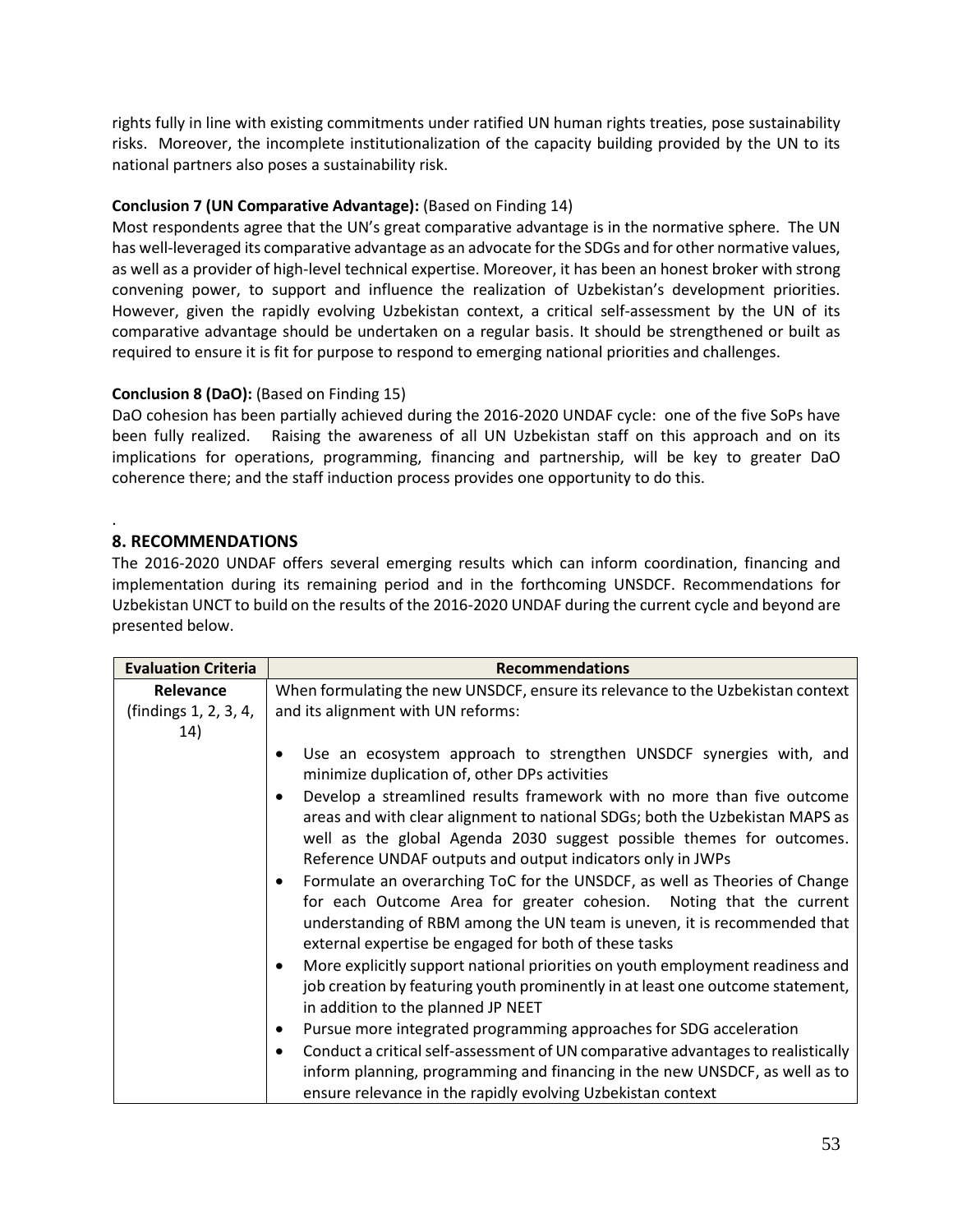| <b>Effectiveness</b>             | Strengthen the effectiveness of the UNDAF in the areas of:                                                                                                                                                                                                                                                                                                                                                                                                                                                                                                                                                                   |  |  |  |
|----------------------------------|------------------------------------------------------------------------------------------------------------------------------------------------------------------------------------------------------------------------------------------------------------------------------------------------------------------------------------------------------------------------------------------------------------------------------------------------------------------------------------------------------------------------------------------------------------------------------------------------------------------------------|--|--|--|
| (Findings 6, 7, 8, 9,<br>10, 15) | <b>Financing and Partnership:</b>                                                                                                                                                                                                                                                                                                                                                                                                                                                                                                                                                                                            |  |  |  |
|                                  | Widen the UNDAF's resource base:                                                                                                                                                                                                                                                                                                                                                                                                                                                                                                                                                                                             |  |  |  |
|                                  | Increase the UNCT's level of understanding on innovative financing options and<br>how they can support SDGs, through guidance and training from a recognized<br>UN partnership authority such as the UN Global Compact, the UNOSSC or the<br>UN DESA Financing for Development Office, among others<br>After the 2019 DFA, co-create an UNDAF/UNSDCF financing strategy in<br>collaboration with the GoU, including forms of development financing beyond<br>traditional multilateral aid such as non-DAC donor funding, SSC, domestic<br>revenue mobilization, private sector partnerships and blended financing<br>options |  |  |  |
|                                  | Build closer interaction with the private sector:                                                                                                                                                                                                                                                                                                                                                                                                                                                                                                                                                                            |  |  |  |
|                                  | Map and explore community investment initiatives with local and international<br>private sector actors<br>Consider initiating an informal private sector advisory committee under the<br>$\bullet$<br>leadership of the RC<br>Explore establishing a UN-led multi-stakeholder partnership platform such as<br>an SDG Partnership Platform to catalyze and broker partnerships<br>Leverage current financial and non-financial private sector partnerships for<br>$\bullet$                                                                                                                                                   |  |  |  |
|                                  | additional financing<br>Continue to engage with Government and other relevant stakeholders for the<br>development of a regulatory framework for Islamic finance                                                                                                                                                                                                                                                                                                                                                                                                                                                              |  |  |  |
|                                  | Further strengthen partnerships with IFIs, for example, through extension of cross-<br>cutting UNDAF thematic groups, such as extending the UN GTG into a cross-sector<br>GTG with other DPs                                                                                                                                                                                                                                                                                                                                                                                                                                 |  |  |  |
|                                  | Pursue more pooled funding, including thematic trust funds such as the JP Aral Sea<br><b>MPHSTF</b>                                                                                                                                                                                                                                                                                                                                                                                                                                                                                                                          |  |  |  |
|                                  | <b>Budget Reporting</b>                                                                                                                                                                                                                                                                                                                                                                                                                                                                                                                                                                                                      |  |  |  |
|                                  | Agencies must continue to lobby their regional and headquarters offices for a<br>harmonized approach to UNDAF budget reporting that is mutually-acceptable<br>to both agencies' HQs and to DCO                                                                                                                                                                                                                                                                                                                                                                                                                               |  |  |  |
|                                  | <b>Knowledge Management</b>                                                                                                                                                                                                                                                                                                                                                                                                                                                                                                                                                                                                  |  |  |  |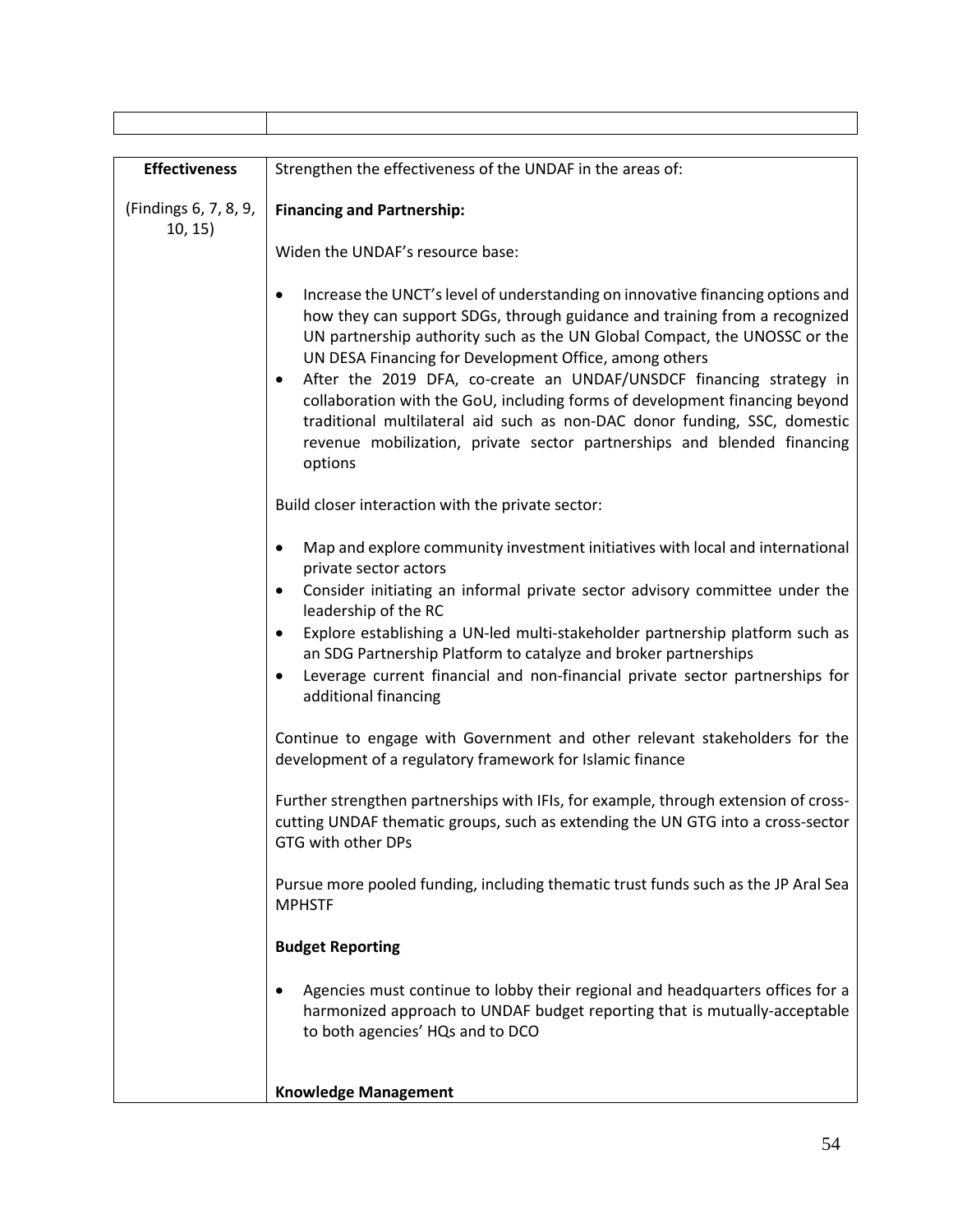| Strengthen UNDAF knowledge management and RCO's role as a UNDAF One<br>Stop Shop by archiving all UNDAF-related documents not included in the<br>UNINFO system, including RG minutes and joint monitoring reports, with RCO<br><b>Monitoring and Evaluation</b>                                                                                                                                                           |  |  |
|---------------------------------------------------------------------------------------------------------------------------------------------------------------------------------------------------------------------------------------------------------------------------------------------------------------------------------------------------------------------------------------------------------------------------|--|--|
| Noting agency staff turnovers, provide annual RBM training to programme and<br>M&E staff to ensure that there are necessary competencies in this area<br>Recognizing that the current level of understanding of RBM principles among<br>$\bullet$<br>the UN team is uneven, engage external expertise to guide the development of<br>ToCs for the UNSDCF and for each of its Outcome Areas (see also above,<br>Relevance) |  |  |
| <b>Results Groups</b>                                                                                                                                                                                                                                                                                                                                                                                                     |  |  |
| Introduce co-chairs and rotating chairs for the RGs                                                                                                                                                                                                                                                                                                                                                                       |  |  |
| DaO                                                                                                                                                                                                                                                                                                                                                                                                                       |  |  |
| Raise the awareness of all UN staff on this approach and on its implications for<br>operations, programming, financing and partnership through available<br>organizational windows such as the staff induction process                                                                                                                                                                                                    |  |  |

| <b>Efficiency</b><br>(Findings 11 and<br>12)    | Strengthen the UNDAF's operational efficiency in the areas of:<br><b>Budget</b><br>Develop and implement a Common Budgetary Framework (CBF) which<br>presents transparent data on financial resources required, available, expected<br>and to be mobilized                                                                                                                                                                                                                            |  |  |  |
|-------------------------------------------------|---------------------------------------------------------------------------------------------------------------------------------------------------------------------------------------------------------------------------------------------------------------------------------------------------------------------------------------------------------------------------------------------------------------------------------------------------------------------------------------|--|--|--|
| <b>Sustainability</b><br>$(\text{finding } 13)$ | Mitigate sustainability risks:<br>Reduce the sustainability risks related to the ongoing restructuring of<br>$\bullet$<br>Government ministries and high Government staff turnover by regularly<br>assessing capacity gaps and by providing capacity development based on<br>identified needs<br>Provide a brief explanation of UNDAF aims and coordination structures at the<br>٠<br>commencement of each Joint RG meeting to ensure new members have a basic<br>understanding of it |  |  |  |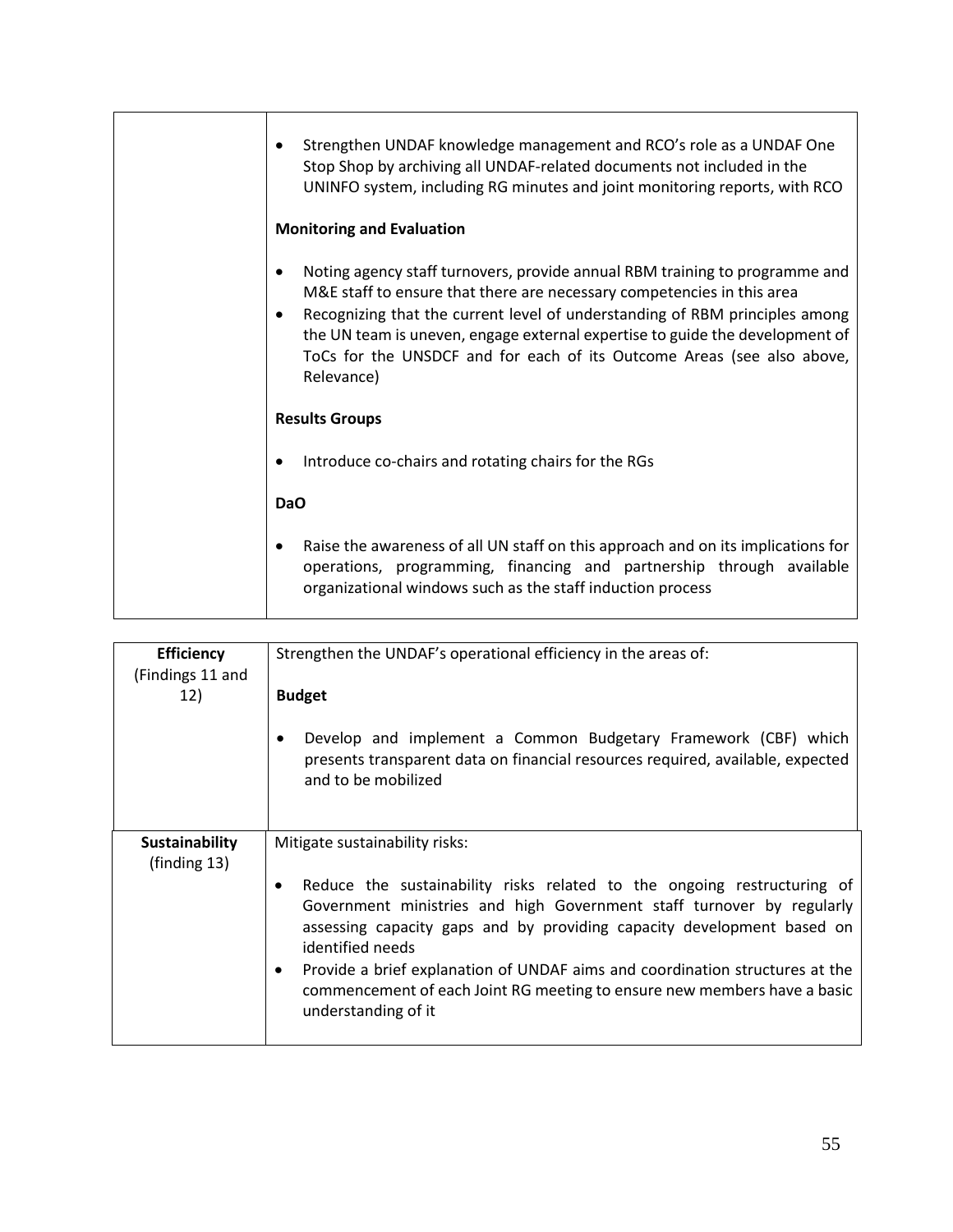### **SELECT BIBLIOGRAPHY**

#### Unpublished Sources

Bugnion de Moreta, Christian, *Final External Evaluation of the (2010-2015) United Nations Development Assistance Framework – "UNDAF"- In Uzbekistan*, October 2014.

Esser, Andrea Lee, *UNCT SWAP Scorecard: Assessment Results and Action Plan (for the) United Nations Country Team Uzbekistan,* December 2017.

United Nations Development Programme Uzbekistan*, Country Programme Document (CPD) for Uzbekistan (2016-2020),* New York, 1 to 4 September 2015.

United Nations Development Programme Uzbekistan*, Results Oriented Annual Report (ROAR) Uzbekistan 2016,* 13 November 2018.

United Nations Development Programme Uzbekistan*, Results Oriented Annual Report (ROAR) Uzbekistan 2017,* 13 November 2018.

United Nations Development Programme Uzbekistan*, Results Oriented Annual Report (ROAR) Uzbekistan 2018.*

United Nations Children's Fund (UNICEF) Uzbekistan, *Country Office Annual Report (COAR) 2016, Republic of Uzbekistan.*

United Nations Children's Fund (UNICEF) Uzbekistan, *Country Office Annual Report (COAR) 2017, Republic of Uzbekistan.*

United Nations Children's Fund (UNICEF) Uzbekistan, *Country Office Annual Report (COAR) 2018, Republic of Uzbekistan.*

United Nations Children's Fund (UNICEF) Uzbekistan, *Country Office Annual Report (COAR) 2018, Republic of Uzbekistan.*

United Nations Children's Fund (UNICEF) Uzbekistan, *Country Programme Action Plan (CPAP) 2016 – 2020, Programme of Cooperation between The Government of the Republic of Uzbekistan and The United Nations Children's Fund,* Tashkent, 2016.

United Nations Children's Fund (UNICEF) Uzbekistan, *Draft Country Programme Document (CPD) 2016 – 2020,* 8-11 September 2015.

United Nations Development Assistance Framework for the Republic of Uzbekistan (UNDAF) 2016-2020, *Education Joint Work Plan for the Years 2016-2017.* 

United Nations Development Assistance Framework for the Republic of Uzbekistan (UNDAF) 2016-2020, *Environment Joint Work Plan for the Years 2016-2017.* 

United Nations Development Assistance Framework for the Republic of Uzbekistan (UNDAF) 2016-2020,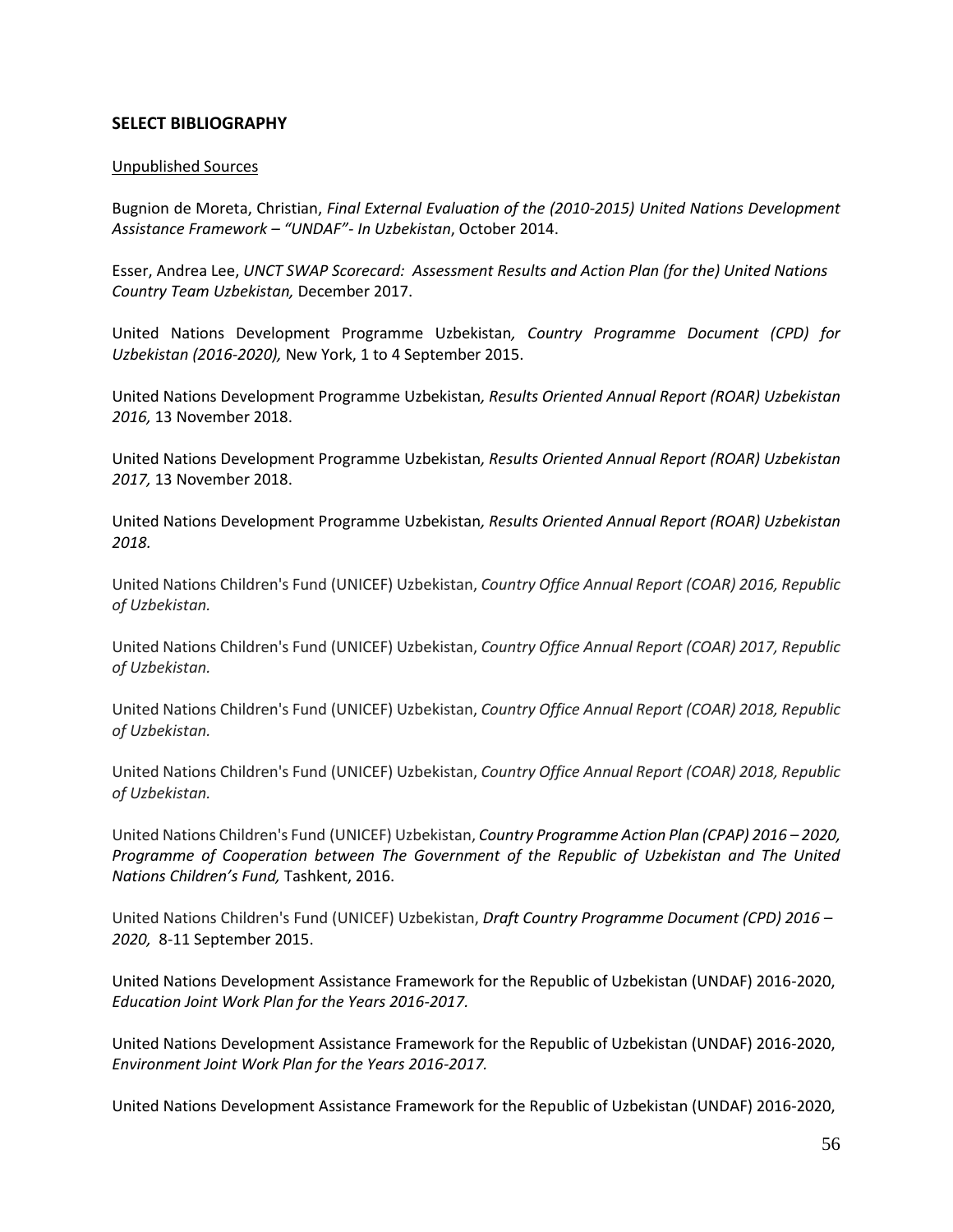*Governance Joint Work Plan for the Years 2016-2017.* 

United Nations Development Assistance Framework for the Republic of Uzbekistan (UNDAF) 2016-2020, *Health Joint Work Plan for the Years 2016-2017.* 

United Nations Development Assistance Framework for the Republic of Uzbekistan (UNDAF) 2016-2020, *Livelihoods Joint Work Plan for the Years 2016-2017.* 

United Nations Development Assistance Framework for the Republic of Uzbekistan (UNDAF) 2016-2020, *Social Protection Joint Work Plan for the Years 2016-2017.* 

United Nations Development Assistance Framework for the Republic of Uzbekistan (UNDAF) 2016-2020, *Environment Joint Work Plan for the Years 2016-2017.* 

United Nations Development Assistance Framework for the Republic of Uzbekistan (UNDAF) 2016-2020, *Education Joint Work Plan for the Years 2018-2020.* 

United Nations Development Assistance Framework for the Republic of Uzbekistan (UNDAF) 2016-2020, *Environment Joint Work Plan for the Years 2018-2020.* 

United Nations Development Assistance Framework for the Republic of Uzbekistan (UNDAF) 2016-2020, *Governance Joint Work Plan for the Years 2018-2020.* 

United Nations Development Assistance Framework for the Republic of Uzbekistan (UNDAF) 2016-2020, *Health Joint Work Plan for the Years 2018-2020.* 

United Nations Development Assistance Framework for the Republic of Uzbekistan (UNDAF) 2016-2020, *Livelihoods Joint Work Plan for the Years 2018-2020.* 

United Nations Development Assistance Framework for the Republic of Uzbekistan (UNDAF) 2016-2020, *Social Protection Joint Work Plan for the Years 2018-2020.* 

United Nations Uzbekistan, *Terms of Reference for the Joint UN-Government Results Groups on the implementation of United Nations Development Assistance Framework for the Republic of Uzbekistan 2016-2020 (UNDAF)*, 31 July 2018

United Nations Uzbekistan Communications Group, *Terms of Reference*.

United Nations Uzbekistan Operational Management Team, *Terms of Reference,*28 November 2017.

United Nations Uzbekistan, *Terms of Reference for the Joint Un-Government Results Groups on the implementation of United Nations Development Assistance Framework for the Republic of Uzbekistan 2016-2020 (UNDAF),* 31 July 2017.

United Nations Uzbekistan, *Terms of Reference of Results Group on Education.*  United Nations Uzbekistan, *Terms of Reference of Results Group on Environment.*

United Nations Uzbekistan, *Terms of Reference of Results Group on Governance.*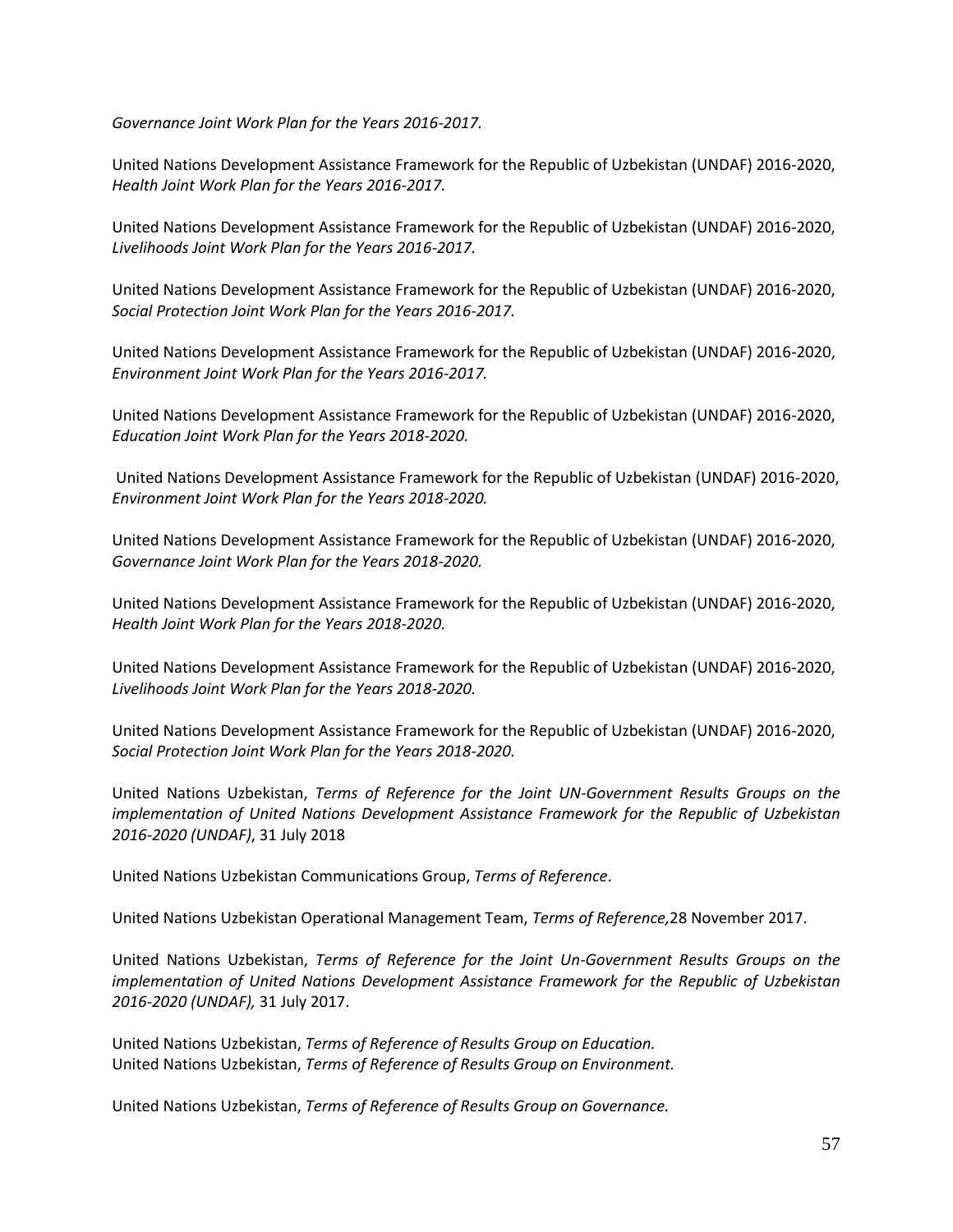United Nations Uzbekistan, *Terms of Reference of Results Group on Health.* 

United Nations Uzbekistan, *Terms of Reference of Results Group on Livelihoods.*

United Nations Uzbekistan, *Terms of Reference of Results Group on Social Protection.*

United Nations Uzbekistan, *Terms of References of United Nations Development Assistance Framework for the Republic of Uzbekistan (UNDAF), Monitoring and Evaluation and Data Group.*

United Nations Uzbekistan, *Terms of Reference of Joint United Nations-Government of Uzbekistan United Nations Development Assistance Framework for the Republic of Uzbekistan (UNDAF), Monitoring and Evaluation Group.*

Published Sources

Asian Development Bank, *Member Factsheet: Uzbekistan,* July 2019

Asian Development Bank, *Basic Statistics 2019*: [https://data.adb.org/dataset/basic-statistics-asia-and](https://data.adb.org/dataset/basic-statistics-asia-and-pacific)[pacific](https://data.adb.org/dataset/basic-statistics-asia-and-pacific)

Cabinet of Ministers of the Republic of Uzbekistan, *"On measures for implementing National Sustainable Development Goals and Targets for the period up to 2030" 20 October 2018 #841*, Tashkent, October 20 2018.

Coordination Council on the implementation of National Sustainable Development Goals and targets in the field of sustainable development for the period up to 2030, *Protocol of the Meetings of the Coordination Council on the implementation of National Sustainable Development Goals and targets in the field of sustainable development for the period up to 2030 on* the organization of measures to implement the National Sustainable Development Goals for the period up to 2030, Tashkent, December 24 2018.

Government of Uzbekistan, *National Action Strategy 2017-2021*

Government of Uzbekistan, *National Innovative Development Strategy 2019-2021*, Decree No. UP-5544, 21September 2018: <http://lex.uz/ru/docs/3913186> (English)

International Monetary Fund, *Republic of Uzbekistan: Staff Report for the 2019 Article IV Consultation*  (IMF Country Report No. 19/129), May 2019: https://imf.org>media>files>publications

Ittig, Annette, *United Nations Kenya SDG Partnership Platform: Islamic Finance Rapid Scoping Study,*  Nairobi 2019: [https://kenya.un.org/sites/default/files/2019-](https://kenya.un.org/sites/default/files/2019-09/SDGPP%20IF%20Scoping%20Study_final.pdf) [09/SDGPP%20IF%20Scoping%20Study\\_final.pdf](https://kenya.un.org/sites/default/files/2019-09/SDGPP%20IF%20Scoping%20Study_final.pdf)

Organization for Economic Cooperation and Development, *Aid for Trade at a Glance 2019:* [https://www.oecd-ilibrary.org/docserver/18ea27d8](https://www.oecd-ilibrary.org/docserver/18ea27d8-en.pdf?expires=1576261651&id=id&accname=guest&checksum=B8A633F3A843035844F22F4108C50679) [en.pdf?expires=1576261651&id=id&accname=guest&checksum=B8A633F3A843035844F22F4108C5067](https://www.oecd-ilibrary.org/docserver/18ea27d8-en.pdf?expires=1576261651&id=id&accname=guest&checksum=B8A633F3A843035844F22F4108C50679) [9](https://www.oecd-ilibrary.org/docserver/18ea27d8-en.pdf?expires=1576261651&id=id&accname=guest&checksum=B8A633F3A843035844F22F4108C50679)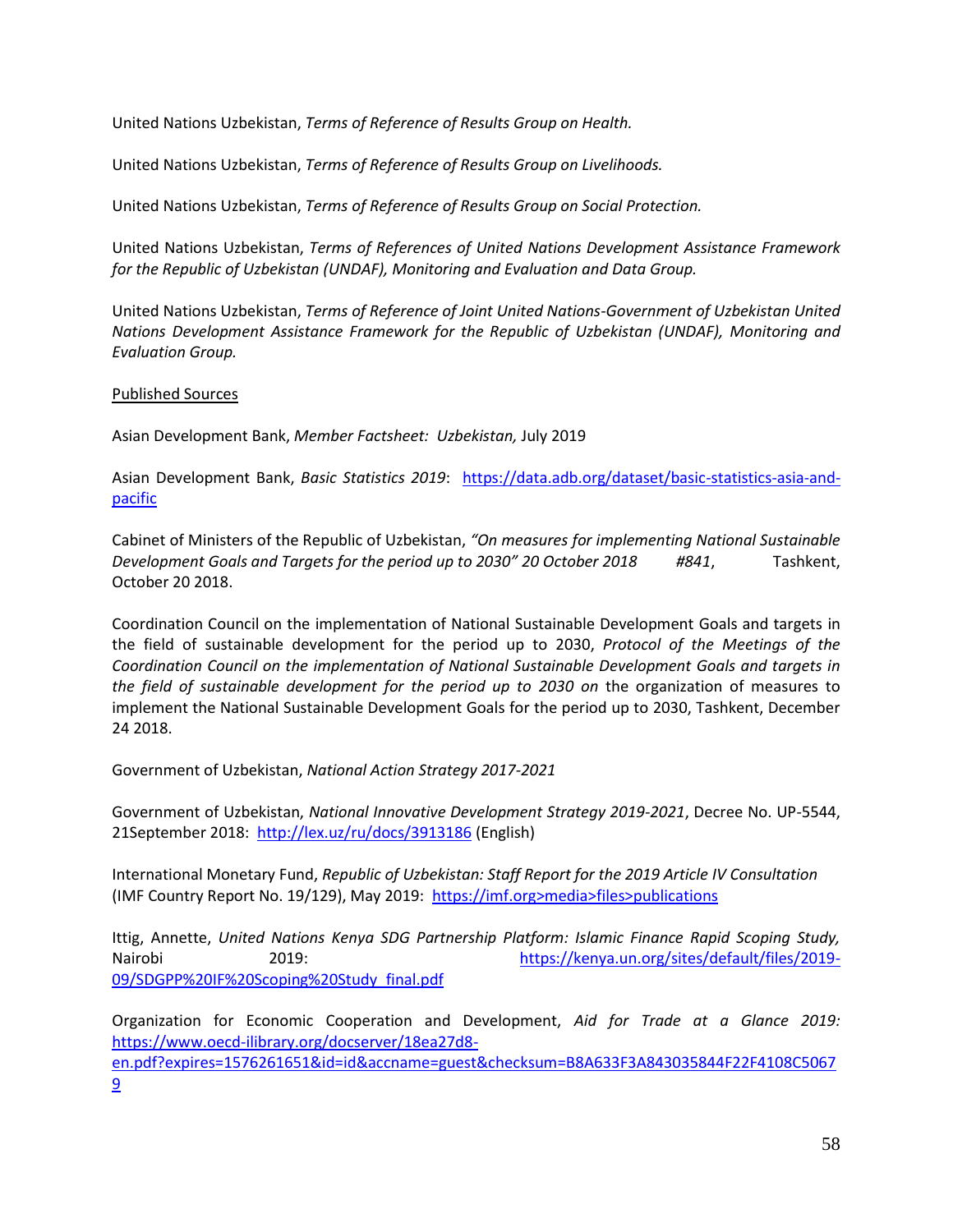Transparency International, *Corruption Perception Index 2018:*  <https://www.transparency.org/country/UZB>

United Nations Country Team Bangladesh, *Bangladesh 2017-2020 United Nations Development Assistance Framework:* [https://issuu.com/unitednationsbangladesh/docs/bangladesh\\_undaf\\_2017-2020](https://issuu.com/unitednationsbangladesh/docs/bangladesh_undaf_2017-2020)

United Nations Country Team Cambodia, *Cambodia 2019-2023 United Nations Development Assistance Framework:* [https://www.unicef.org/about/execboard/files/Cambodia\\_UNDAF\\_2019-2023.pdf](https://www.unicef.org/about/execboard/files/Cambodia_UNDAF_2019-2023.pdf)

United Nations Country Team Uzbekistan, *2016-2020 Uzbekistan United Nations Development Assistance Framework*, Tashkent, 2016.

United Nations Country Team Uzbekistan, *Common Country Assessment 2014 Final,* 2014

United Nations Development Group, *Funding to Financing: UNDAF Companion Guidance,* New York, 2017: <https://undg.org/document/funding-to-financing-undaf-companion-guidance/>

United Nations Development Group, *United Nations Development Assistance Guidance*, New York, May 2017: [https://undg.org/wp-content/uploads/2017/05/2017-UNDAF\\_Guidance\\_01-May-2017.pdf](https://undg.org/wp-content/uploads/2017/05/2017-UNDAF_Guidance_01-May-2017.pdf) United Nations Development Programme, *Human Development Report 2016,* New York, 2016

United Nations Development Programme Indonesia and Badan Amil Zakat Nasional, *Unlocking the Potential of Zakat and Other Forms of Islamic Finance to Achieve the SDGs in Indonesia,* Jakarta, 2018: [https://www.undp.org/content/dam/indonesia/2018/Doc/INS-](https://www.undp.org/content/dam/indonesia/2018/Doc/INS-Unlocking%20the%20Potential%20of%20Zakat%20and%20Other%20Forms%20of%20Islamic%20Finance%20to%20Achieve%20SDGs%20in%20Indonesia.pdf)[Unlocking%20the%20Potential%20of%20Zakat%20and%20Other%20Forms%20of%20Islamic%20Finance%20to%2](https://www.undp.org/content/dam/indonesia/2018/Doc/INS-Unlocking%20the%20Potential%20of%20Zakat%20and%20Other%20Forms%20of%20Islamic%20Finance%20to%20Achieve%20SDGs%20in%20Indonesia.pdf) [0Achieve%20SDGs%20in%20Indonesia.pdf](https://www.undp.org/content/dam/indonesia/2018/Doc/INS-Unlocking%20the%20Potential%20of%20Zakat%20and%20Other%20Forms%20of%20Islamic%20Finance%20to%20Achieve%20SDGs%20in%20Indonesia.pdf)

United Nations Development Programme, *Human Development Reports: 2018 Statistical Update – Uzbekistan:* <http://hdr.undp.org/en/countries/profiles/UZB>

United Nations Evaluation Group, *Ethical Guidelines for Evaluation-Foundation Document,,* New York, 2008: [www.uneval.org/document/download/548](http://www.uneval.org/document/download/548)

United Nations Evaluation Group, *Integrating Human Rights and Gender Equality in Evaluations-Guidance Document, New York,* August 2014: [www.uneval.org/document/download/1294](http://www.uneval.org/document/download/1294)

United Nations Evaluation Group, G*uidance Note on the Application of Programming Principles to the UNDAF*, 2010

United Nations Evaluation Group, *Norms and Standards for Evaluation,* New York, 2016: <http://www.unevaluation.org/document/detail/1914>

United Nations General Assembly, A *life of dignity for all: accelerating progress towards the Millennium Development Goals and advancing the United Nations Development agenda beyond 2015, A report by the Secretary-General*, 26 July 2013

United Nations General Assembly - Economic and Social Council, *Funding Compact*, *A report by the Secretary-General*, 2019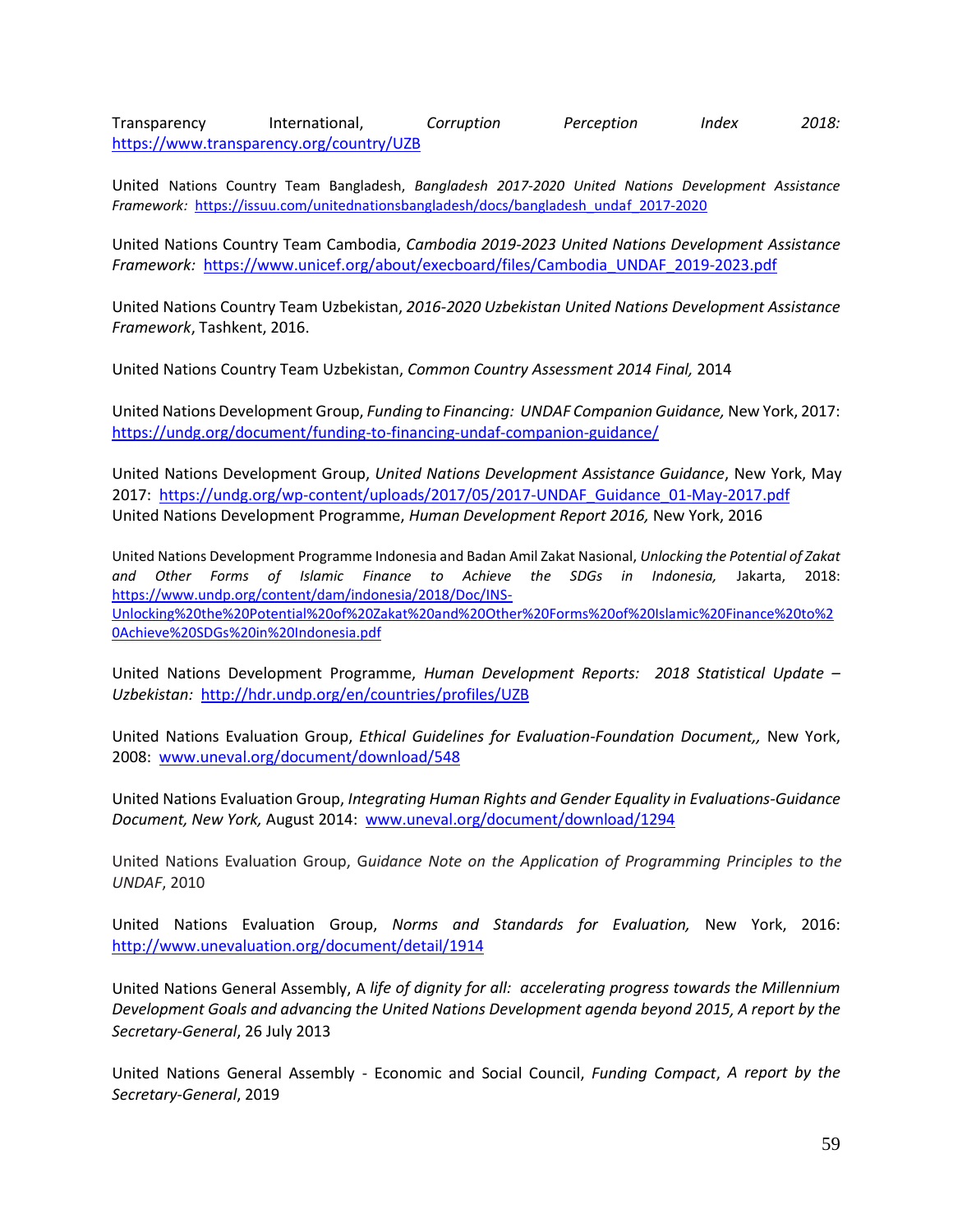United Nations Uzbekistan and World Bank, *Mainstreaming, Acceleration and Policy Support (MAPS) for Achieving the Sustainable Development Goals in Uzbekistan,* Tashkent, 2018

United Nations Uzbekistan, *National Sustainable Development Goals (SDG) Indicators* (draft) April 12 2019

United Nations Uzbekistan, *United Nations Proposals relevant to the forthcoming Resolution on national Sustainable Development Goals (SDGs) based on preliminary observations of the Sustainable Development Goals (SDG) Mainstreaming, Acceleration and Policy Support (MAPS) Mission.* (2018)

United Nations Uzbekistan, *United Nations Country Team Action Plan to follow up on the Government's Resolution on National Sustainable Development Goals (SDGs) and Mainstreaming, Acceleration and Policy Support (MAPS)*, February 25 2019.

World Bank, *Uzbekistan Country Snapshot*, April 2019: <http://pubdocs.worldbank.org/en/388901555362919729/Uzbekistan-Snapshot-April2019.pdf>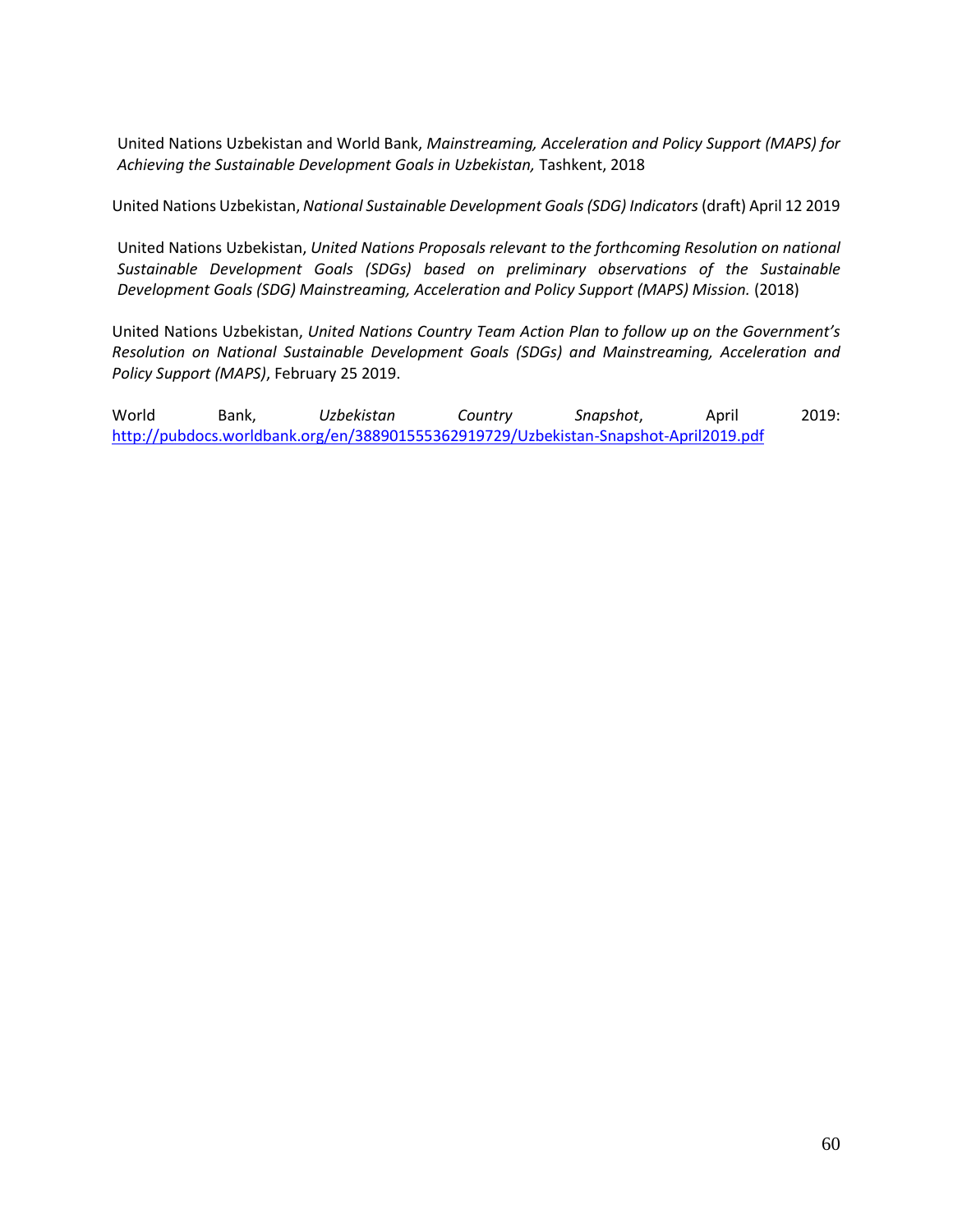## **ANNEX 1 TERMS OF REFERENCE**

| I. Job Information         |                                                                                   |
|----------------------------|-----------------------------------------------------------------------------------|
| Job title:                 | International Consultant on UNDAF 2016-2020 Evaluation                            |
| Type of Contract:          | Individual Contract                                                               |
| Project Title/Department:  | UN RC Office in Uzbekistan                                                        |
| Duration of the service:   | August - November 2019 (35 working days, including 10-day mission to<br>Tashkent) |
| Work Status:               | Full time                                                                         |
| Duty station:              | Home based and Tashkent city, Uzbekistan                                          |
| Expected places of travel: | Tashkent, Uzbekistan                                                              |
| Reports to:                | UN Development Coordination Officer on Data and Monitoring/Reporting              |

## **II. Background Information**

The UN system in Uzbekistan is entering the final stage of implementation of the United Nations Development Assistance Framework (UNDAF) cycle which covers the period of 2016-2020. The current UNDAF is the result of a consultative process to analyse how the United Nations (UN) can most effectively respond to Uzbekistan's national priorities and needs and draws on the full range of knowledge and resources of the United Nations system to deliver development results.

Being the strategic programme framework the UNDAF represents a joint commitment by the Government of Uzbekistan and the UN System to work together and a shared intention to promote progress in human development of all people living in the country, especially the most vulnerable and disadvantaged, and is linked to Uzbekistan's obligations under its ratification of various international human rights instruments. The UNDAF 2016-2020 has become the central planning document of the UN system in the country, while its implementation architecture is expected to advance UN system cooperation towards Delivering as One in the country.

Through an intensive consultation process with the Government and key national stakeholders, eight UNDAF Outcomes in four strategic focus areas that respond to national needs and make use of United Nations' comparative advantages have been selected. The focus areas were identified through an intensive consultation process with the Government and other implementing national partners, and include (i) Inclusive economic development, with a focus on employment and social protection; (ii) Quality health and education, to fully realize human potential; (iii) Environmental protection, to ensure sustainable development; and (iv) Effective governance, to enhance public service delivery and the protection of rights.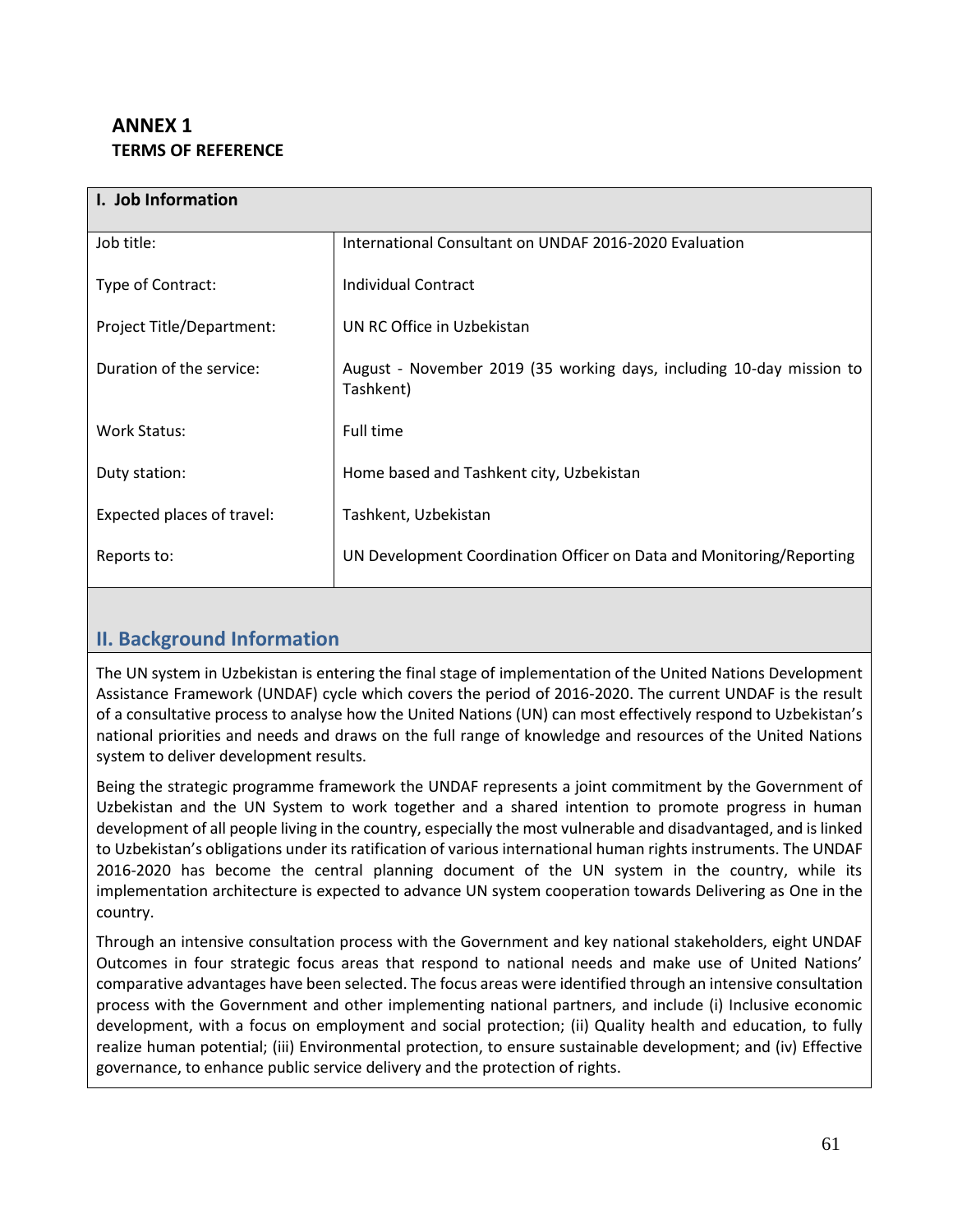The UNDAF is fully aligned with Sustainable Development Goals and national development priorities. It does largely correspond to the Government's Actions Strategy for 2017-2021 that was adopted by the Government in February 2017, on the second year of the UNDAF implementation.

The UNDAF is operationalized through Joint Work Plans (JWPs) that define output-level results and contribution of United Nations Agencies to overall UNDAF Outcomes and, hence, to national priorities. The joint work plans have been developed for each Outcome area consecutively, starting with the biennial workplans for 2016-2017 and followed by the roll-out JWPs for 2018-2020.

Refinements and adjustments to the UNDAF are made in discussion with the Government and national partners, based on UNDAF annual reviews and taking into account changes in the country context and progress of the UN system programmes. The UNDAF annual reviews help ensure continuing relevance of the UNDAF and keep it as a living framework. The UNDAF annual review is conducted through the UNDAF Results Groups, with engagement of national counterparts, and with substantive support by the UN M&E and Data Group. The M&ED group is established as a quality assurance group assigned with responsibilities to provide technical advice and support on all aspects of Results Based Management to the UN Country Team and to Results Groups.

Pursuant to the UNDAF Monitoring and Evaluation plan, the UNCT Uzbekistan has agreed on to carry out a final independent UNDAF Evaluation in 2019 in order to assess the overall achievement of the expected UNDAF results in terms of relevance, efficiency, effectiveness and sustainability.

The UNDAF evaluation serves as the central independent assessment of the UN system at country level to support accountability, learning and decision-making towards the achievement of the 2030 Agenda and the SDGs, using the Common Country Analysis as a benchmark. UNDAF evaluations provide important information for strengthening programming and results at the country level, specifically informing the planning and decision-making for the next UNDAF programme cycle and for improving United Nations (UN) coordination at the country level.

The **overall purposes** of the UNDAF evaluation are:

- To support greater institutional learning, about what works, what doesn't and why in the context of an UNDAF
- To promote greater accountability of the UNCT to UNDAF stakeholders

The specific **objectives** of the evaluation are:

- Assess the contribution made by the UNCT in the framework of the UNDAF to national development results in the context of the SDGs through making judgements using evaluation criteria based on evidence (accountability).
- Identify the factors that have affected the UNCT's contribution, answering the question of why the performance is as it is and explaining the enabling factors and bottlenecks (learning).
- Evaluate the results of the cross-cutting programming and "leave no one behind" principles in the current UNDAF: assess the differential progress on vulnerable groups (women, children, persons with disabilities, Roma community, youth, older persons, low income families, etc).
- Assess the extent to which the UNDAF and coordination mechanisms have contributed to advance and streamline Results-based Management, Gender Equality and Human Rights Based Approach in UN agencies' programming.
- Advise on the suitability of indicators and other verification tools used to measure progress towards outcomes and outputs.
- Reach conclusions concerning the UN's contribution across the scope being examined.
- Provide actionable recommendations for improving the UNCT's contribution, especially for incorporation into the new Sustainable Development Cooperation Framework (the new name of the UNDAF). These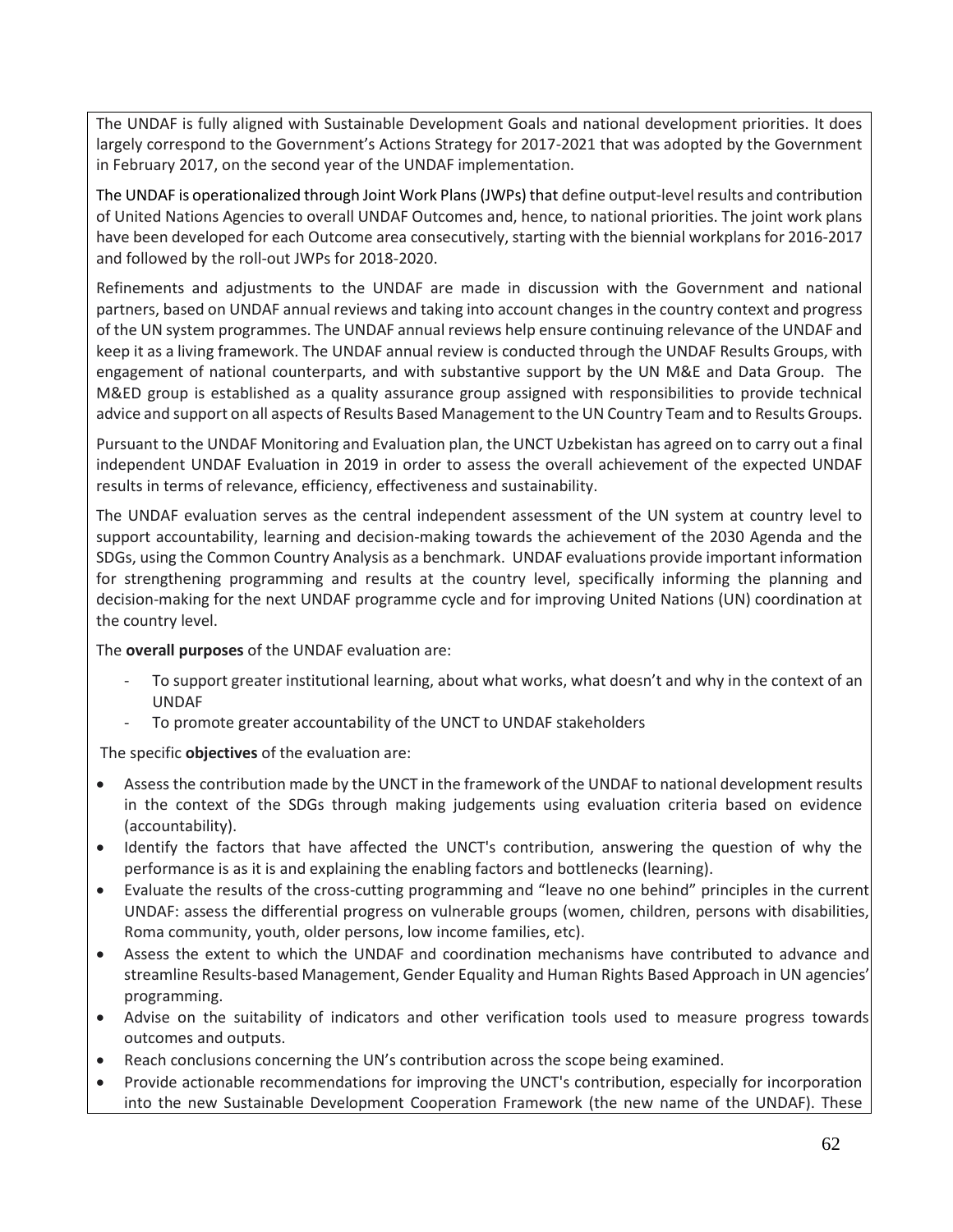recommendations should be logically linked to the conclusions and draw upon lessons learned identified through the evaluation.

Evaluation-based evidence and recommendations will be also used for resource leveraging and partnerships. The primary users of the evaluations will be the decision-makers within the UNCT, including non-resident UN agencies, key government counterparts, civil society and respective executive boards. In addition, bilateral and multilateral donors in programme countries, and the broader development partners are also seen as important audience of the evaluation.

The **scope** covered by the UNDAF evaluation should include the overall results framework of the UNDAF 2016- 2020 and its implementation instruments, specifically the Joint Work Plans 2016-2017 and 2018-2020. The evaluation should pay special attention to the systemic and intersectional assessment of the mainstreaming the UNDAF programming principles and the key cross-cutting issues of the 2030 Agenda. Leave no one behind (LNOB) is at the core, and underpinned by three other programming principles: human rights, gender equality and women's empowerment; sustainability and resilience; and accountability. These principles are grounded in the norms and standards that the United Nations.

The UNDAF Evaluation will be undertaken by an Evaluation Team to consist of one International Expert as a Team leader and one national consultant as a team member. The Evaluation Team will have to work in full independence from the evaluation commissioners in line with below responsibilities.

## **III. Functions / Scope of work**

Under overall supervision of the Development Coordination Officer on Data and Monitoring/Reporting the **evaluation team leader** will lead the entire evaluation process, working closely with all the UNDAF Evaluation Management Team.

He/she will conduct the evaluation process in a timely manner and communicate with the Evaluation Management Group on a regular basis and highlight progress made/challenges encountered. The team leader will be responsible for the following:

- Review the Terms of Reference for the UNDAF Evaluation, including an Evaluation work plan, and all relevant materials and documents, including the UNEG Evaluation Norms and Standards for Evaluation, UNEG Ethical Guidelines for Evaluation and UNEG Code of Conduct for Evaluation in the UN System, UNEG Guidance on *Integrating Human Rights and Gender Equality in Evaluation*.
- Refine the overall evaluation scope, approach, design and timeframe, and provide a detailed outline of the evaluation methodology.
- Prepare an inception report and present to the UN Country Team and EMG to clarify the understanding and expectations of how the evaluation will be undertaken. The report should include the results of desk review, description of evaluation methodology/methodological approach, data collection tools, data analysis methods, key informants, evaluation questions, performance criteria, issues to be studied, work plan and reporting requirements.
- Conduct desk review focusing on UNDAF planning documents, annual UNDAF progress reviews and annual reports, agencies' evaluation reports (including those on projects and small-scale initiatives), strategy papers, national plans and policies and related programme and project documents. These should include reports on the progress against national and international commitments.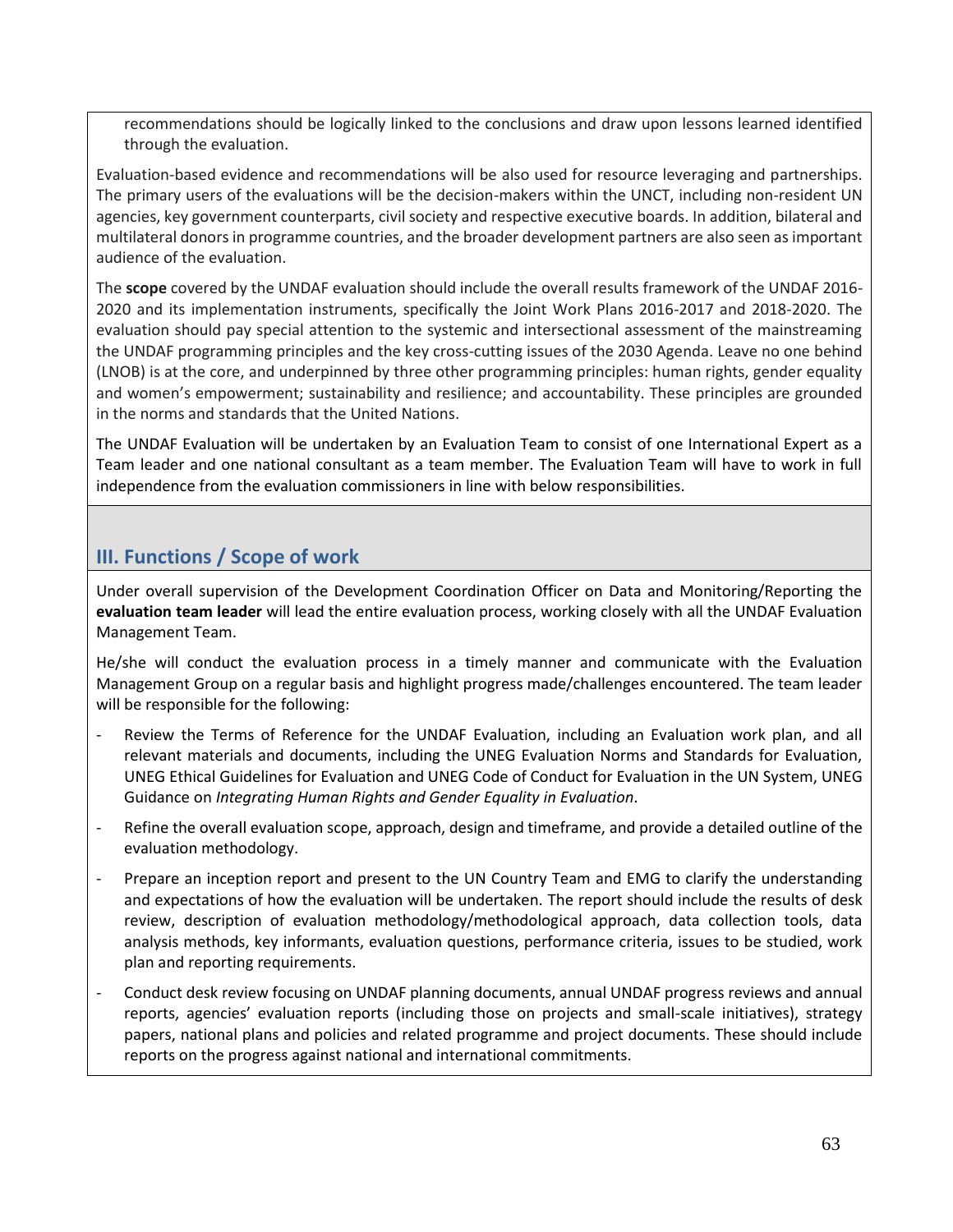- Undertake data collection mission to the country to collect data linked to the evaluation criteria and evaluation questions that are included within the scope of the evaluation. This exercise will employ various data collection methods agreed upon in the Inception Report.
- Based on the desk review and professional knowledge of the issues, conduct a stakeholder analysis.
- Analyze the data, prepare a draft report and deliver a presentation on the evaluation preliminary findings to the UNCT and EMG and refine the report based on the feedback.
- Prepare the final report in accordance with the UNEG Norms and Standards, in line with the agreed-on structure outlined in the ToR for the UNDFA Evaluation. The report has to be logically structured, containing evidence-based findings, conclusions, lessons and recommendations.
- Assist UNCT in developing a Follow-up plan002E

The final report will include an Executive Summary and must be kept short (50-75 pages maximum excluding annexes). More detailed information on the context, the programme or the comprehensive aspects of the methodology and of the analysis will be placed in the annexes. The report will be prepared in accordance with UNEG guidance (Quality Checklist for Evaluation Reports). The UNDAF evaluation report will be publicly disclosed documents and therefore should adhere to ethical norms and standards for data protection.

## **IV. Deliverables and Deadlines**

- An Evaluation Work Plan, which defines the specific evaluation design, tools and procedures, outlining specific dates for key deliverables;
- An inception report outlining the evaluation team's understanding of the issues under review including a review framework and a detailed work plan. It further refines the overall evaluation scope, approach, design and timeframe, provides a detailed outline of the evaluation methodology;
- A presentation with preliminary findings to be shared with the ESC/UNCT and The UNDAF Result groups;
- A draft report for circulation and identification of factual corrections from stakeholders and for quality assurance;
- A final review report and presentation.
- Inputs to the Evaluation Follow-up plan.

## *Structure of the Evaluation Report*

The results of the UNDAF Evaluation will be presented in the UNDAF Evaluation Report as per a below standard outline.

- Chapter 1: Introduction (objectives, scope and methodology, limitations)
- Chapter 2: National development context
- Chapter 3: Evaluation Findings (corresponding to the UNDAF outcomes with each analysed by evaluation criteria)
- Chapter 4: Conclusions and Recommendations

This outline should be considered during the inception phase and taking account of the specific scope and focus of the evaluation, a detailed outline of the UNDAF evaluation report should be included in the inception report.

| <b>Activity</b>                                   | <b>Tentative</b><br>Timeframe | <b>Place</b> | <b>Expected output</b> |
|---------------------------------------------------|-------------------------------|--------------|------------------------|
| Desk review (home-based): August - September 2019 |                               |              |                        |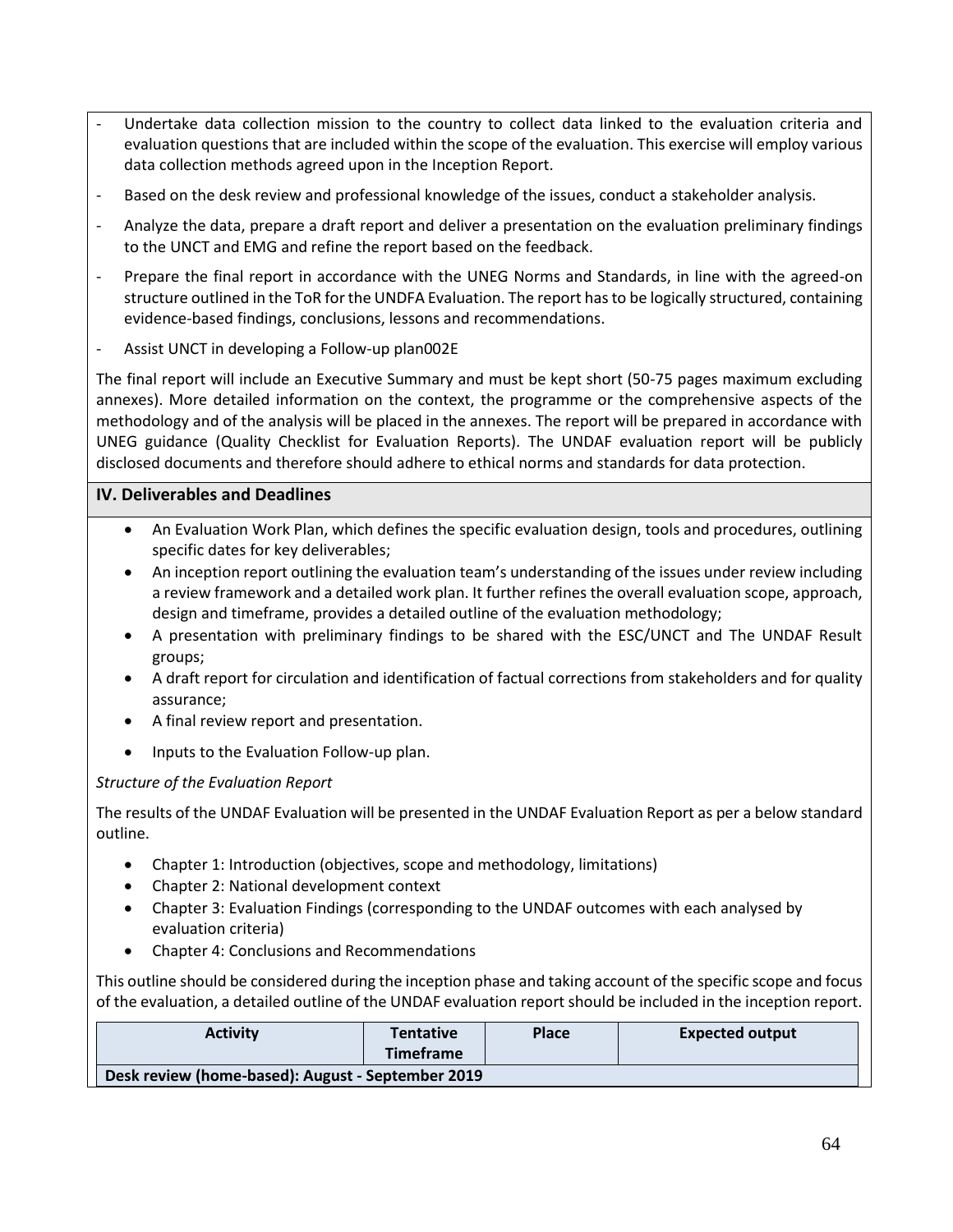| Initial Desk review of reference<br>documents                                        | 3 <sup>rd</sup><br>week of<br>August 2019 | Home-based | Reference documents reviewed         |  |
|--------------------------------------------------------------------------------------|-------------------------------------------|------------|--------------------------------------|--|
|                                                                                      |                                           |            |                                      |  |
| Development of an evaluation work                                                    | $4^{\text{th}}$<br>week<br>of             | Home-based | Operational plan developed           |  |
| plan                                                                                 | August 2019                               |            |                                      |  |
| finalizing<br>Drafting/<br>Inception                                                 | 1 <sup>st</sup><br>week<br>of             | Home-based | Inception<br>Report<br>draft         |  |
| Report, outlining evaluation design,                                                 | September                                 |            | presented                            |  |
| synthesis<br>and<br>initial<br>detailed                                              | 2019                                      |            |                                      |  |
| additional data collection plan                                                      |                                           |            |                                      |  |
| Mission to Tashkent/Uzbekistan for data collection: September 2019 (10 working days) |                                           |            |                                      |  |
| Meeting with RC and the UNCT,                                                        | 2 <sup>nd</sup><br>week<br>of             | Tashkent,  | Results of the desk review           |  |
| presenting Final Inception Report                                                    | September                                 | Uzbekistan | Final<br>Inception<br>discussed,     |  |
|                                                                                      | 2019                                      |            | Report presented                     |  |
| Meetings with UNDAF<br>Results                                                       | 2 <sup>nd</sup><br>3 <sup>rd</sup><br>and | Tashkent,  | Qualitative data collected           |  |
| groups, key national partners and                                                    | weeks<br>of                               | Uzbekistan |                                      |  |
| donors, focus group discussions                                                      | September                                 |            |                                      |  |
|                                                                                      | 2019                                      |            |                                      |  |
| Preparation of the<br>debriefing                                                     | 3 <sup>rd</sup><br>week<br>of             | Tashkent,  | Debriefing<br>presentation           |  |
| presentation<br>document<br>on                                                       | September                                 | Uzbekistan | documents (Power Point and 2-        |  |
| preliminary findings for the exit                                                    | 2019                                      |            | 3 pages overview) prepared           |  |
| meeting                                                                              |                                           |            |                                      |  |
| Exit meeting with key national                                                       | 3 <sup>rd</sup><br>week<br>of             | Tashkent,  | Feedback of the stakeholders on      |  |
| partners and donors to discuss the                                                   | September                                 | Uzbekistan | findings<br>the<br>preliminary       |  |
| preliminary findings and obtain                                                      | 2019                                      |            | obtained                             |  |
| feedback from the stakeholders                                                       |                                           |            |                                      |  |
| Desk-review (home-based): September - October 2019                                   |                                           |            |                                      |  |
| Further data analysis based on all                                                   | By the end of                             | Home-based | <b>Draft</b><br>evaluation<br>report |  |
| information collected, including the                                                 | September                                 |            | prepared                             |  |
| elaboration on feedback obtained in                                                  | 2019                                      |            |                                      |  |
| exit meetings,                                                                       |                                           |            |                                      |  |
| Preparation of the draft evaluation                                                  | 2 <sup>nd</sup><br>week of                | Home-based | Draft report reviewed by the         |  |
| report and submission to the UNCT                                                    | October 2019                              |            | UNCT, comments made                  |  |
| for factual corrections and feedback                                                 |                                           |            |                                      |  |
| Consolidating the UNCT comments                                                      | By the end of                             | Home-based | UNCT comments incorporated           |  |
| and preparation of the final draft of                                                | October 2019                              |            | into the report;                     |  |
|                                                                                      |                                           |            |                                      |  |
| the report                                                                           |                                           |            | Evaluation report prepared           |  |

## **Duration of the work and duty station**

The initial length of the assignment for the International Consultant is 10 working days onsite and 25 working days offsite. The consultancy will start in July 2019 and must be completed before end of September 2019 with the submission of a final report

| Deliverables/Output                        | <b>Installment</b> | <b>Deadlines</b> |
|--------------------------------------------|--------------------|------------------|
| Inception Report                           | 25%                | August 2019      |
| Presentation of preliminary findings       | 25%                | September 2019   |
| First draft of the UNDAF evaluation report | 25%                | October 2019     |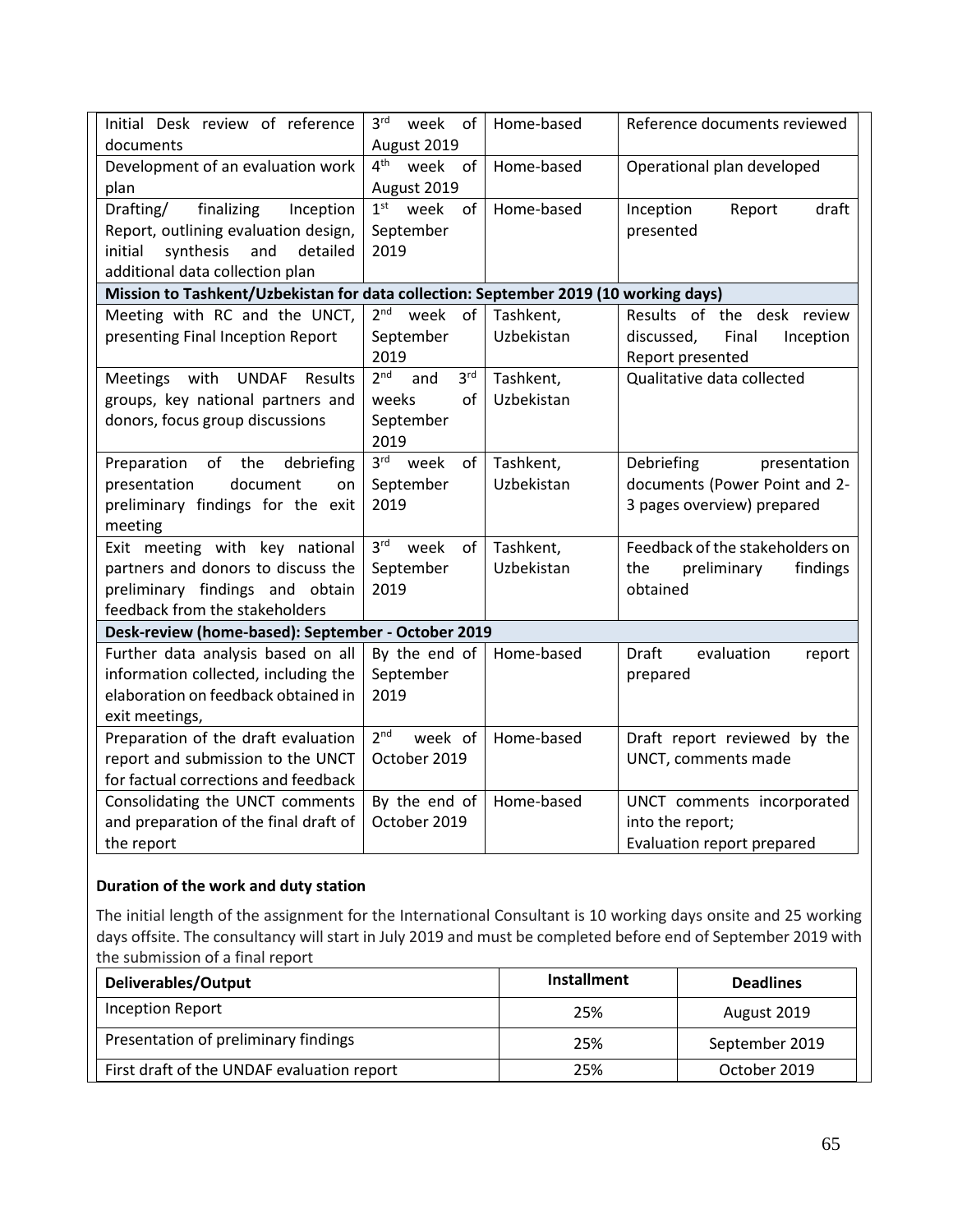| Final report on UNDAF evaluation that takes into | 25% | November 2019 |
|--------------------------------------------------|-----|---------------|
| account UNCT's feedback and comments             |     |               |

The output should be submitted by the Consultant to supervisor and to be considered as accepted upon written confirmation from the UN Resident Coordinator.

This is a lump sum contract that should include costs of consultancy; payment will be released upon satisfactory provision of respective output and acceptance by the Supervisor and Resident Coordinator.

**The USD lump sum amount will be paid in four installments upon completion and acceptance by the UN Coordination Officer of the above indicated outputs by the due dates.**

### **V. Monitoring and control**

Activities and progress will be monitored through regular contacts and review of the deliverable by UNCT, EMG and other relevant partners. Consultant is requested to inform UN RCO on progress by e-mail every week.

In case the deliverable is deemed to have been completed to a standard that does not fully satisfy UN performance criteria, the UN reserves the right to withhold the payment in part or in full. No interim payments will be executed.

| <b>VI. Qualification Requirements</b> |                                                                                                                                                                                                                                                                                                                                                                                                                                                                                                                                                                                                                                                                                                                                                                                                                                               |
|---------------------------------------|-----------------------------------------------------------------------------------------------------------------------------------------------------------------------------------------------------------------------------------------------------------------------------------------------------------------------------------------------------------------------------------------------------------------------------------------------------------------------------------------------------------------------------------------------------------------------------------------------------------------------------------------------------------------------------------------------------------------------------------------------------------------------------------------------------------------------------------------------|
| <b>Education:</b>                     | Advanced degree in social sciences, preferably economics,<br>political science, international development, public or business                                                                                                                                                                                                                                                                                                                                                                                                                                                                                                                                                                                                                                                                                                                 |
|                                       | administration, human rights or similar;                                                                                                                                                                                                                                                                                                                                                                                                                                                                                                                                                                                                                                                                                                                                                                                                      |
| <b>Experience:</b>                    | • 10 years of professional experience in evaluation of UN's<br>strategic documents and UN agency country programmes;<br>Previous experience in conducting UNDAF evaluations<br>$\bullet$<br>required;<br>Knowledge of country context is highly desirable;<br>Experience in M&E systems and joint programmes within the<br>UN an advantage.                                                                                                                                                                                                                                                                                                                                                                                                                                                                                                   |
| <b>Language Requirements:</b>         | Excellent knowledge of the English language, spoken and<br>written. Knowledge of Russian is an advantage                                                                                                                                                                                                                                                                                                                                                                                                                                                                                                                                                                                                                                                                                                                                      |
| <b>Competencies:</b>                  | Proven experience with organization, facilitation and<br>$\bullet$<br>engagement of multiple partners in consultative processes;<br>Knowledge and experience in monitoring and evaluation<br>$\bullet$<br>programs;<br>Familiarity with UNDAF processes and UN inter-agency<br>٠<br>coordination processes;<br>Experience working with UN and other international<br>$\bullet$<br>development agencies is an asset;<br>Knowledge of relevant human rights issues and ability to<br>٠<br>identify related problems in their political, ethnic, racial,<br>gender equality and socio-economic dimensions<br>Ability to evaluate and integrate information from a variety<br>٠<br>of sources and assess impact on the human rights and<br>gender equality. Ability to incorporate gender perspectives<br>in all aspects of the evaluation report |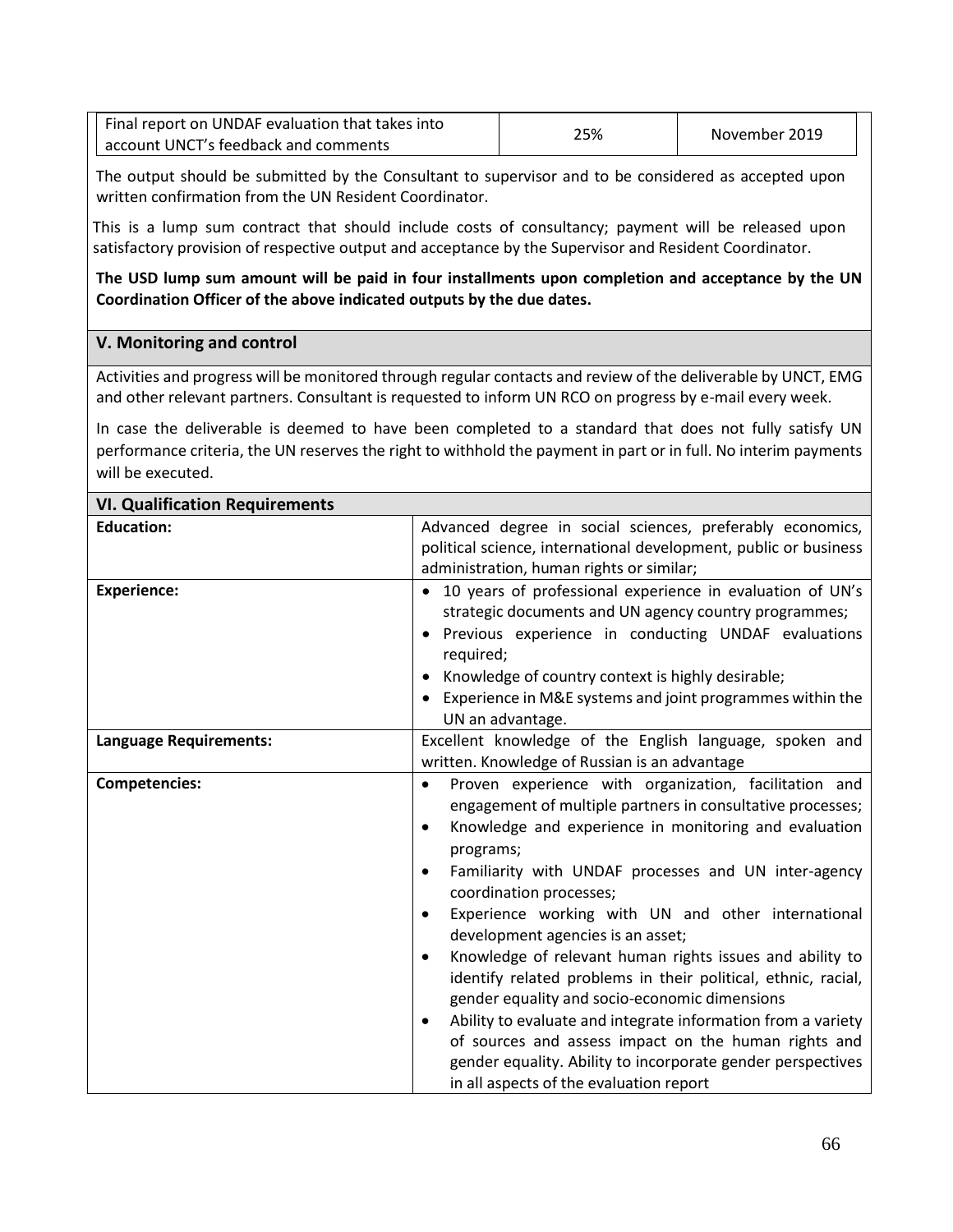|                                                                                                              |  | Proven experience as an evaluation team leader with ability<br>to lead and work with other evaluation experts.<br>Excellent analytical, writing and communication skills;<br>Ability to work independently as well as part of a team;<br>Initiative, sound judgment and demonstrated ability to<br>work harmoniously with staff members of different national<br>and cultural backgrounds. |  |
|--------------------------------------------------------------------------------------------------------------|--|--------------------------------------------------------------------------------------------------------------------------------------------------------------------------------------------------------------------------------------------------------------------------------------------------------------------------------------------------------------------------------------------|--|
| UNDP is an equal opportunity employer. Qualified female candidates, people with disabilities, and minorities |  |                                                                                                                                                                                                                                                                                                                                                                                            |  |

are highly encouraged to apply. UNDP Gender Balance in Management Policy promotes achievement of gender balance among its staff at all levels.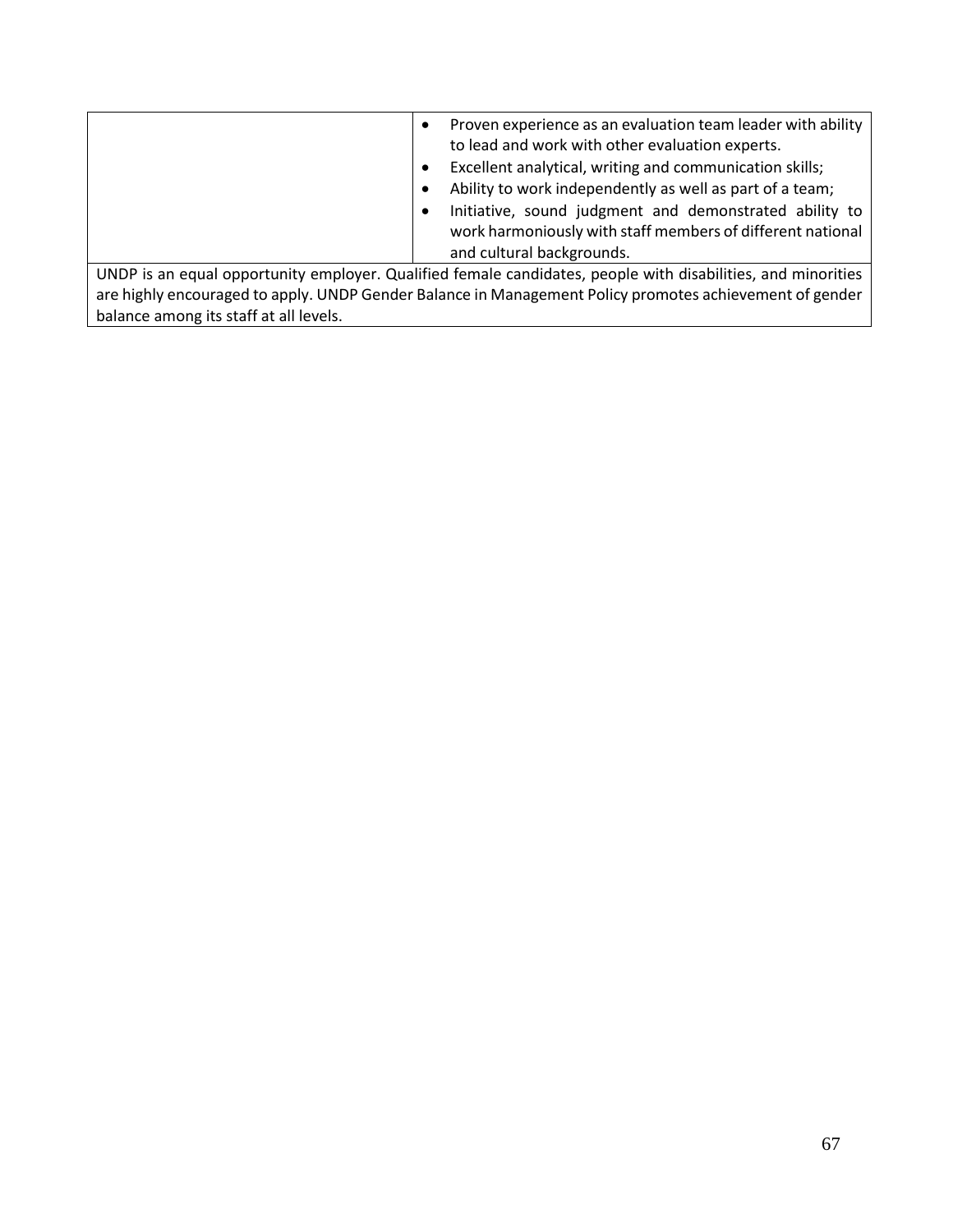# **ANNEX 2 FIELDWORK SCHEDULE**

| <b>Date</b>                | <b>Time</b>                                  |              | Name/Group/In                  | <b>Location</b>                | <b>Persons Met</b>                                                               |
|----------------------------|----------------------------------------------|--------------|--------------------------------|--------------------------------|----------------------------------------------------------------------------------|
|                            | stitution                                    |              |                                |                                |                                                                                  |
| Wednesday, 11<br>September | International Consultant arrives in Tashkent |              |                                |                                |                                                                                  |
|                            | 5.30-7.30                                    |              | the<br>Planning<br>evaluation  | Grand<br>Capital Hotel         | Team Leader Annette Ittig,<br>Team<br>Member Regina Safarova                     |
|                            | 9.45                                         |              | Briefing with the RC           | <b>RC</b> office               | Helena Fraser, Annette Ittig, Matluba                                            |
|                            | 11.00                                        |              |                                |                                | Umurzakova                                                                       |
|                            |                                              |              | FGD with UNCT                  | <b>UNDP</b> office             | Helena Fraser,<br>Sasha<br>Graumann,                                             |
|                            |                                              |              |                                |                                | Matlyuba<br>Umurzakova,<br>Zulfiya                                               |
|                            | 14:30<br>16:30                               |              |                                |                                | Gafurova, Bakhtiyor Namazov, Sherzod<br>Zarif                                    |
|                            |                                              |              |                                |                                | Hoshimov,<br>Jumaev,<br>Doina<br>Munteanu, Hurshid Rustamov.                     |
| 12<br>Thursday,            |                                              |              |                                |                                | Annette Ittig, Regina Safarova.                                                  |
| September                  |                                              |              | Meeting with M&E               | <b>UNDP</b> office             | Matlyuba<br>Umurzakova,<br>Zulfiya                                               |
|                            |                                              |              | and SDG<br>Working             |                                | Gafurova, Bakhtiyor Namazov, Sherzod                                             |
|                            |                                              |              | Groups                         |                                | Hoshimov,<br>Zarif<br>Jumaev,<br>Doina                                           |
|                            | 16:30                                        |              |                                |                                | Munteanu, Hurshid Rustamov, Zokir                                                |
|                            | 17:30                                        |              |                                |                                | Nazarov.                                                                         |
|                            |                                              |              |                                |                                | Participants of M&E and SDG Working                                              |
|                            |                                              |              |                                |                                | Groups.                                                                          |
|                            |                                              |              | with<br>the<br><b>Meeting</b>  | <b>UNFPA office</b>            | Annette Ittig, Regina Safarova.<br>Sherzod Hoshimov, UNODC; Guljakhon            |
|                            |                                              |              | Gender theme group             |                                | OHCHR;<br>Kamolkhon<br>Amanova,                                                  |
|                            | 9:30                                         |              |                                |                                | Inomkhodjaev, UNFPA; Pedro Pablo                                                 |
|                            | 11:00                                        |              |                                |                                | Villanueva, UNFPA<br>RR; Abdugani                                                |
|                            |                                              |              |                                |                                | Bazarov, UNESCO; Liya Khalikova, RCO.                                            |
|                            |                                              |              |                                |                                | Annette Ittig, Regina Safarova.                                                  |
|                            | 11:30                                        |              | Meeting with UNFPA             | <b>UNFPA office</b>            | Pedro Pablo Villanueva, Kamolkhon                                                |
|                            | 12:30                                        | Rep          |                                |                                | Inomkhodjaev.                                                                    |
| Friday,<br>13              |                                              |              | with<br>Meeting                | Ministry<br>of                 | Annette Ittig, Regina Safarova.<br>Yadgar Fayzullaev,                            |
| September                  |                                              |              | Representatives<br>οf          | Economy                        | Yulduz Abduganieva.                                                              |
|                            | 14:30                                        |              | Ministry of Economy            |                                | Annette Ittig, Regina Safarova.                                                  |
|                            | 15:30                                        |              | and Industry, UNDAF            |                                |                                                                                  |
|                            |                                              | focal        | point<br>from                  |                                |                                                                                  |
|                            |                                              |              | Government team                |                                |                                                                                  |
|                            |                                              |              | with<br><b>Meeting</b><br>the  | State                          | Odiljon<br>Mamadaliev,<br>Habibilla                                              |
|                            | 16:00                                        | <b>State</b> | <b>Statistics</b><br>Committee | <b>Statistics</b><br>Committee | Murodhujaev,<br>Jahongir<br>Yuldashev,<br>Akrom Sultanov, Kobil Berdikulov, Olga |
|                            | 17:30                                        |              |                                | Office                         | Aleshunina.                                                                      |
|                            |                                              |              |                                |                                | Annette Ittig, Regina Safarova.                                                  |
| Monday,<br>16              | 10:00                                        | <b>NHRC</b>  |                                | UN office                      | Abdulhai Muminov.                                                                |
| September                  | 11:00                                        |              |                                |                                | Annette Ittig, Regina Safarova.                                                  |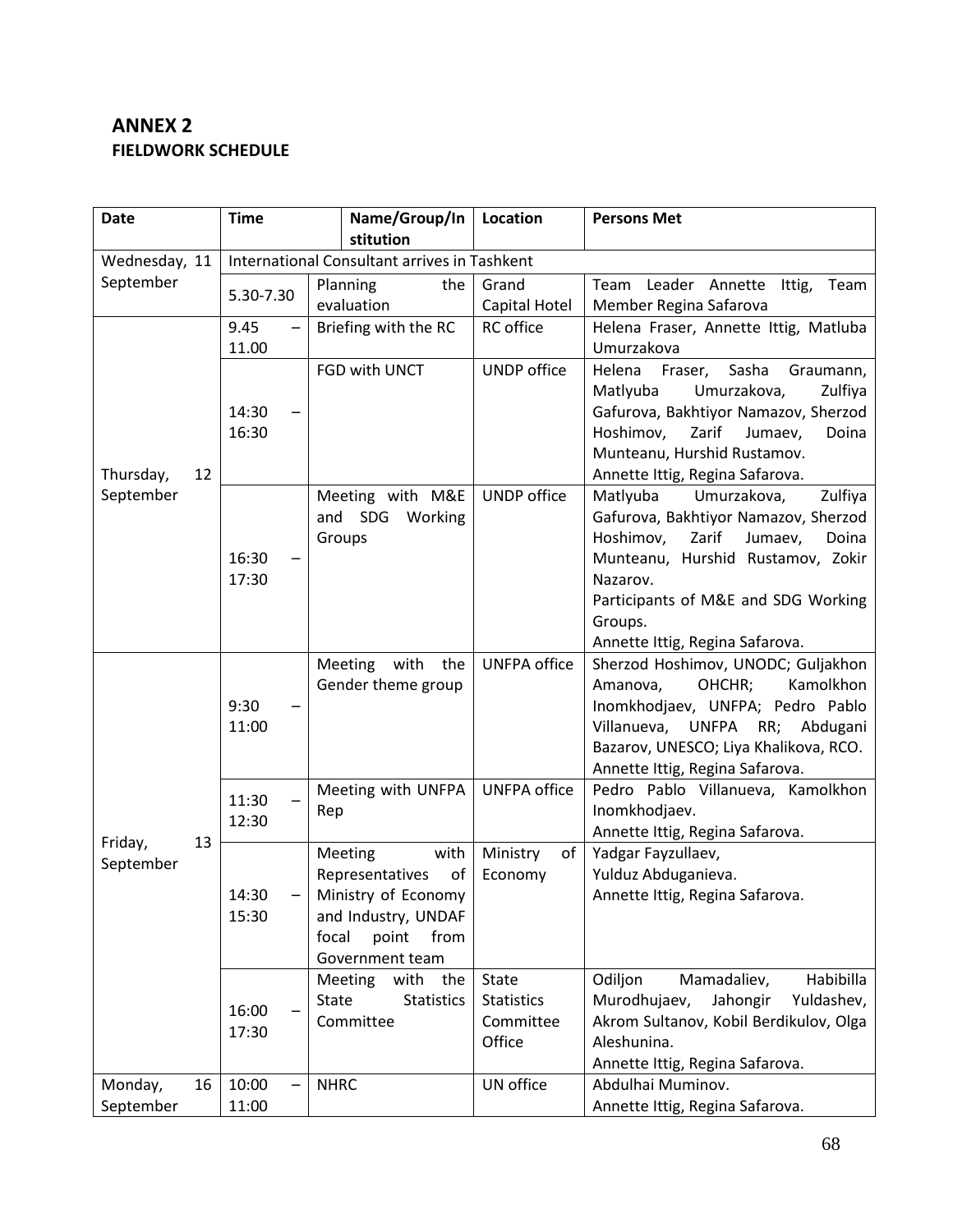|                             | 11:30<br>13:00          | Meeting with NGOs,<br>Civil society                                                                                                   | Yuksalish<br>center                                                          | Representatives from Civil Society.<br>Annette Ittig, Regina Safarova.                                                     |
|-----------------------------|-------------------------|---------------------------------------------------------------------------------------------------------------------------------------|------------------------------------------------------------------------------|----------------------------------------------------------------------------------------------------------------------------|
|                             | 14:00<br>16:00          | Interview with UNDP<br>Co-chair<br>RR,<br>of<br><b>UNDAF</b><br><b>RGs</b><br>on<br>Livelihoods,<br>Environment<br>and<br>Governance  | <b>UNDP</b> office                                                           | Matilda<br>Dimovska,<br>Kamila<br>Mukhamedkhanova, Doina Munteanu,<br>Hurshid Rustamov.<br>Annette Ittig, Regina Safarova. |
|                             | 9:00<br>10:00           | of<br>Ministry<br>Investments<br>and<br><b>International Trade</b>                                                                    | Ministry<br>of<br>Investments<br>and<br>International<br><b>Trade Office</b> | Hurram Teshabaev, Badriddin Abidov.<br>Annette Ittig, Regina Safarova.                                                     |
| Tuesday,<br>17<br>September | 11:30<br>13:00          | Meeting with Social<br>Protection RG and<br><b>Disability Task Force</b>                                                              | Yuksalish<br>center                                                          | Participants of Social Protection RG and<br>Disability Task Force.<br>Annette Ittig, Regina Safarova.                      |
|                             | 14:00<br>16:00          | Meeting with Health<br><b>RG</b>                                                                                                      | <b>WHO Office</b>                                                            | Participants of Health RG. Annette Ittig,<br>Regina Safarova.                                                              |
|                             | 16:30<br>17:30          | with<br>Meeting<br>Minister<br>of<br>Health/Deputy<br>Minister                                                                        | Ministry<br>of<br><b>Health Office</b>                                       | DPM Bakhodir Nizomov.<br>Annette Ittig, Regina Safarova.                                                                   |
|                             | 9:15<br>10:15           | with<br>Interview<br><b>UNICEF</b><br>Representative                                                                                  | <b>UNICEF</b><br>Office                                                      | Sasha Graumann.<br>Annette Ittig, Regina Safarova.                                                                         |
|                             | 10:30<br>12:30          | Meeting<br>with<br><b>Education RG</b>                                                                                                | <b>UNICEF</b><br>Office                                                      | Participants of Education RG.<br>Annette Ittig, Regina Safarova.                                                           |
| Wednesday, 18<br>September  | 14:00<br>16:30          | with<br>Meeting<br>Environment<br><b>RG</b><br>together with State<br>Committee<br>for<br>Ecology<br>and<br>Environment<br>Protection | <b>UNDP Office</b>                                                           | Participants of Environment RG.<br>Annette Ittig, Regina Safarova.                                                         |
|                             | 10:00                   | with<br>Meeting                                                                                                                       | <b>UNDP Office</b>                                                           | Participants<br>of<br>Governance<br>RG;                                                                                    |
| Thursday,<br>19             | 11:30<br>14:30<br>15:30 | Governance RG<br><b>Women Committee</b>                                                                                               | Women<br>Committee<br>Office                                                 | Annette; Regina<br>Gulnara Marufova.<br>Regina Safarova.                                                                   |
| September                   | 16.30<br>17.30          | Republican Training<br>Center on the Basis<br>оf<br>Entrepreneurial<br>Activity                                                       | UN office.                                                                   | Djahongir Imamnazarov.<br>Regina Safarova.                                                                                 |
| Friday,<br>20<br>September  | 10:00<br>12:00          | Meeting with donors<br>development<br>and<br>partners                                                                                 | <b>UNDP Office</b>                                                           | Abdukakhkhor<br>Kodirov<br>(Islamic<br>Development Bank), Goran Klemencic,<br>dialogue),<br>Petra<br>Gorjup<br>(Regional   |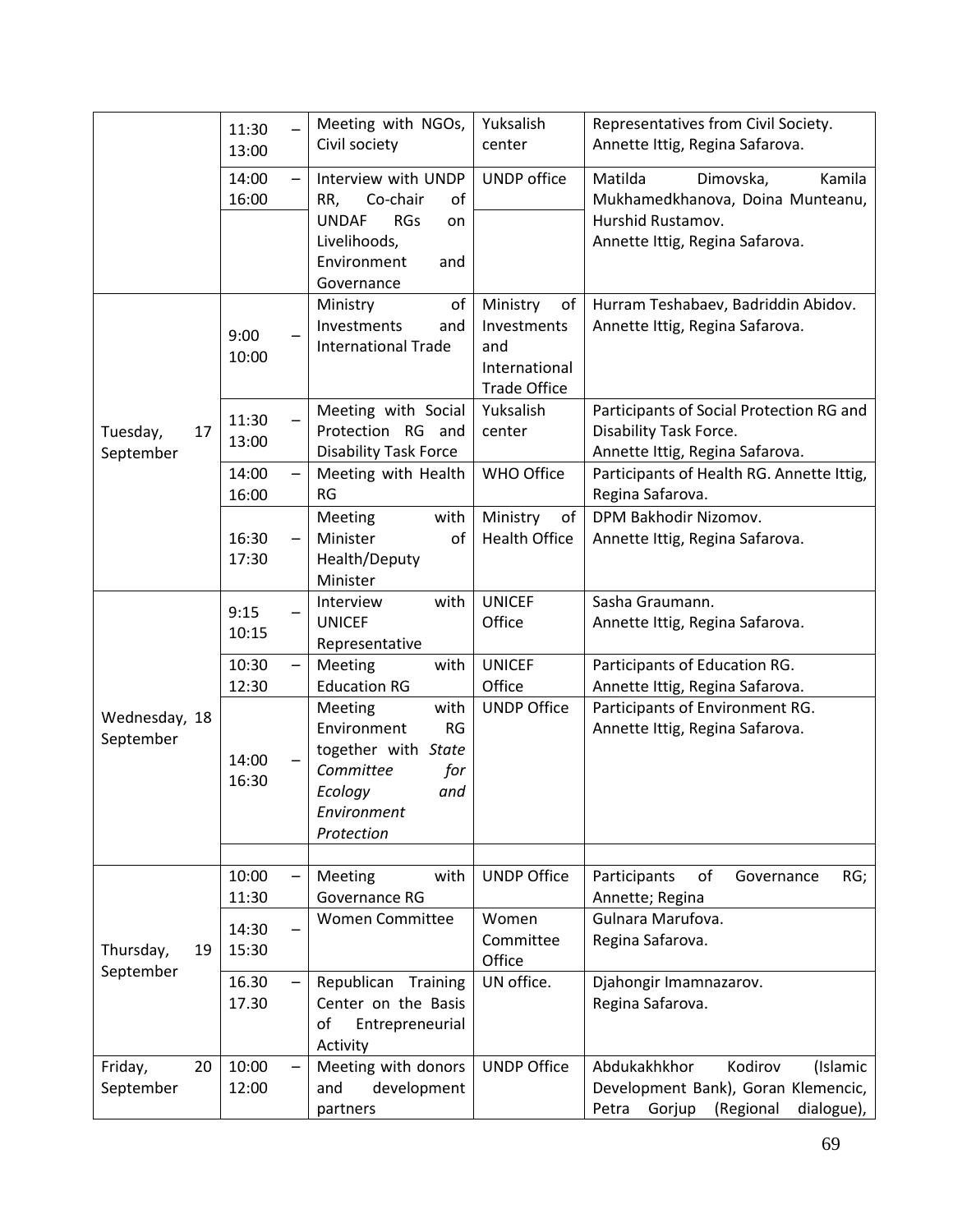|                              | 14:30           | with<br><b>Meeting</b>                                         | <b>UNDP Office</b>                            | Mehmet Kaan Bakkalbaşı<br>(Turkish<br>Embassy),<br>Begzod<br>Djalilov<br>(Asian<br>Development<br>Bank),<br>Alessandro<br>Liamine<br>(European<br>Union),<br>Ildar<br>Fayzullin (OSCE), Ms. Mi Park, Ms. Kim<br>Heejin (KOICA), Kristine Kore-Perkone<br>(GIZ), David Genzel (German Embassy).<br>Annette Ittig, Regina Safarova.<br>Participants of Livelihoods RG. |
|------------------------------|-----------------|----------------------------------------------------------------|-----------------------------------------------|----------------------------------------------------------------------------------------------------------------------------------------------------------------------------------------------------------------------------------------------------------------------------------------------------------------------------------------------------------------------|
|                              | 16:00           | Livelihoods RG (also<br>invite UN JP on Aral<br>Sea)           |                                               | Annette Ittig, Regina Safarova.                                                                                                                                                                                                                                                                                                                                      |
|                              | 17:00<br>18:00  | Meeting with UNCG                                              | <b>UNDP Office</b>                            | Anvar Meliboev, Feruza Nomozova,<br>Atul Kumar, Doniyor Umarkhujaev,<br>Alisher Shukurov.<br>Annette Ittig, Regina Safarova.                                                                                                                                                                                                                                         |
| Saturday,<br>21<br>September | 18.00<br>19.00  | Debrief to RC                                                  | Tashkent,<br><b>New</b><br>York<br>(Skype)    | Helena Fraser, Annette Ittig.                                                                                                                                                                                                                                                                                                                                        |
| Monday,<br>23<br>September   | 11:00<br>12:00  | Meeting<br>with<br>General Prosecutor's<br>Office.             | GPO                                           | Sh Zufarova, D. Ogay.<br>Annette Ittig, Regina Safarova.                                                                                                                                                                                                                                                                                                             |
|                              | 14:30<br>15:30  | Informal<br><b>UNCT</b><br>debrief                             | <b>UNDP</b>                                   | UNCT members.<br>Annette Ittig, Regina Safarova.                                                                                                                                                                                                                                                                                                                     |
|                              | 16:30<br>17:30  | <b>OMT</b>                                                     | <b>UNDP</b>                                   | Aleksandr<br>Tsiplakov,<br>Azamat<br>Makhmudov, Veaceslav Ghitiu.<br>Annette Ittig, Regina Safarova.                                                                                                                                                                                                                                                                 |
| Tuesday,<br>24<br>September  | 11.00<br>12.30  | Presentation<br>of<br><b>Preliminary Findings</b>              | City<br>Palace<br>Hotel                       | UNCT, UN agencies, representatives of<br>national partners, CSOs.<br>Annette Ittig, Regina Safarova.                                                                                                                                                                                                                                                                 |
| Tuesday,<br>24<br>September  | 14:00<br>15:00  | <b>UK Aid</b>                                                  | <b>British</b><br>Embassy                     | Saithojaeva Nodira, Artikova Evelina,<br>Kilicheva Chekhros.<br>Annette Ittig, Regina Safarova.                                                                                                                                                                                                                                                                      |
| Tuesday,<br>24<br>September  | 17.00<br>18.00  | <b>UNDP</b>                                                    | <b>UNDP</b>                                   | Azizkhon Bakhadirov, Guzal Adilova<br>Regina Safarova                                                                                                                                                                                                                                                                                                                |
| Wednesday, 25<br>September   | 10.00-<br>11.00 | <b>USAID</b>                                                   | American<br>Embassy                           | Gary Robins, Director; Annette; Regina                                                                                                                                                                                                                                                                                                                               |
|                              | 11.30-<br>12.30 | World Bank                                                     | World Bank                                    | Vinayak (Vinny) Nagaraj, Senior Country<br>Economist; Annette; Regina                                                                                                                                                                                                                                                                                                |
| Friday,<br>27<br>September   | 17.00-<br>17.30 | PSG                                                            | By Skype                                      | Robert Bernardo, UNDP IRH, Annette                                                                                                                                                                                                                                                                                                                                   |
| 3<br>Thursday,<br>October    | 12:30<br>13:30  | Youth task force                                               | <b>UNDP</b>                                   | Kamolkhon<br>Inomkhodjaev,<br>UNFPA;<br>Regina                                                                                                                                                                                                                                                                                                                       |
|                              | 14:30<br>15:30  | of<br>Ministry<br>Employment<br>and<br><b>Labour Relations</b> | Ministry<br>of<br>Employment<br>Labour<br>and | Shakhnoza<br>Shakhnoza<br>Rustamova,<br>Mukhtorova;<br>Ravshanova,<br>Nargiza<br>Regina                                                                                                                                                                                                                                                                              |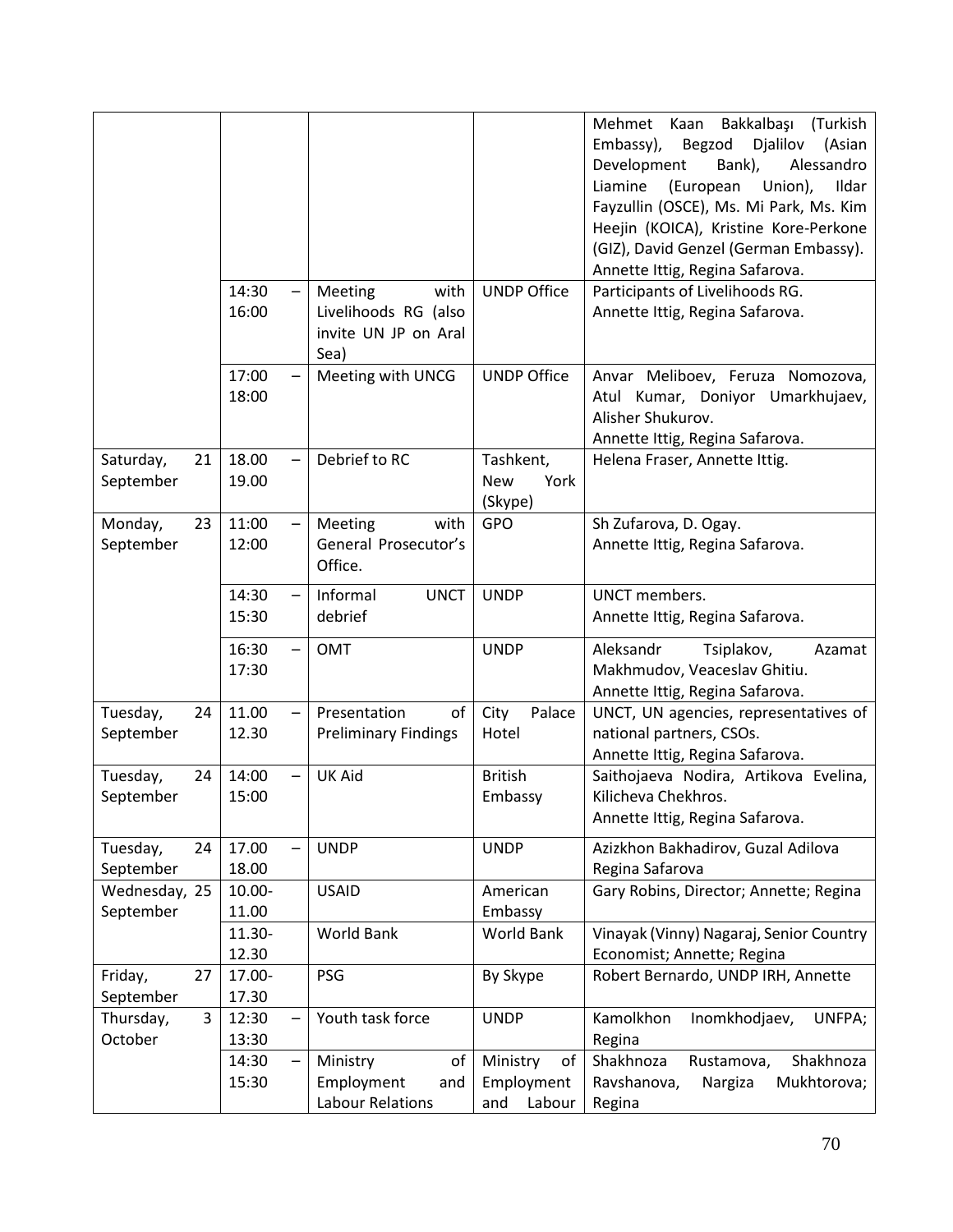|  | $\sim$<br>.          |  |
|--|----------------------|--|
|  | ~ rr·<br><br>.<br>__ |  |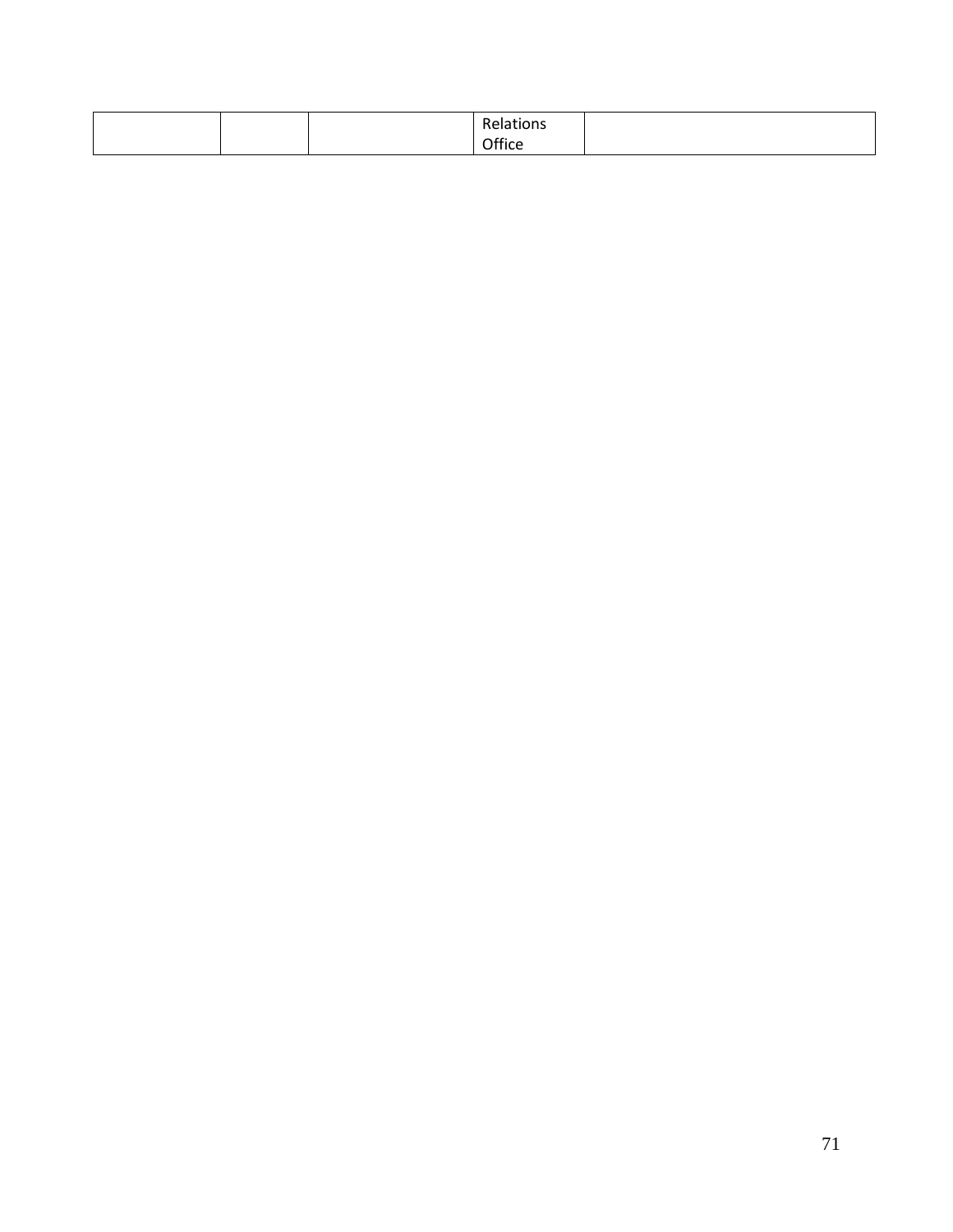# **ANNEX 3**

## **LIST OF PERSONS INTERVIEWED**

| Institution                                                             | <b>Name</b>                | <b>Title</b>                                                                                                                                        |  |  |  |
|-------------------------------------------------------------------------|----------------------------|-----------------------------------------------------------------------------------------------------------------------------------------------------|--|--|--|
| Government                                                              |                            |                                                                                                                                                     |  |  |  |
| Ministry of Economy                                                     | Ms. Yulduz Abduganieva     | Deputy Head of the Consolidated Office                                                                                                              |  |  |  |
|                                                                         |                            | of Demography, Employment and                                                                                                                       |  |  |  |
|                                                                         |                            | the Standard of Living of the Population                                                                                                            |  |  |  |
| Ministry of Economy                                                     | Mr. YadgarFayzullaev       | Head of Department, Forecasting and Monitoring                                                                                                      |  |  |  |
|                                                                         |                            | of Macroeconomic Indicators                                                                                                                         |  |  |  |
| Ministry of Investment and Foreign<br>Trade                             | Mr. Badriddin Abidov       | Deputy Minister of Investment and Foreign Trade                                                                                                     |  |  |  |
| Ministry of Investment and Foreign<br>Trade                             | Mr. Hurram Teshabaev       | Head, Investment Project Development Center                                                                                                         |  |  |  |
| <b>State Statistics Committee (SSC)</b>                                 | Mr. Odiljon Mamadaliev.    | Information<br>of the<br>Department on<br>Head<br>Dissemination, International Cooperation and<br>Information Exchange.                             |  |  |  |
| <b>State Statistics Committee (SSC)</b>                                 | Mr. Habibilla Murodhujaev. | Head of the Department on Statistics of Social<br>Sphere and Sustainable Development.                                                               |  |  |  |
| State Statistics Committee (SSC)                                        | Mr. Jahongir Yuldashev.    | Head of the Department on Statistics of Standard of<br>Living and Survey of Population.                                                             |  |  |  |
| <b>State Statistics Committee (SSC)</b>                                 | Mr. Akrom Sultanov.        | Head<br>of Department on<br>Monitoring<br>and<br>Coordination of Web Portal of Open Data<br>Functioning.                                            |  |  |  |
| State Statistics Committee (SSC)                                        | Mr. Kobil Berdikulov.      | Head of the Department on statistics<br>of<br>demography and Labour.                                                                                |  |  |  |
| <b>State Statistics Committee (SSC)</b>                                 | Ms. Olga Aleshunina.       | Deputy Head of the Department on Preparation of<br>a Combined Analytical Information on Statistics of<br>Sustainable Development and Social Sphere. |  |  |  |
| Ministry of Health                                                      | Mr. Bakhodir Nizomov.      | Deputy Minister                                                                                                                                     |  |  |  |
| Academy of General Prosecutor<br>Office                                 | Ms. Sh. Zufarova.          | International Department Officer                                                                                                                    |  |  |  |
| Academy of General Prosecutor<br>Office                                 | Mr. Khamraev D.            | International Department Officer                                                                                                                    |  |  |  |
| <b>General Prosecutor Office</b>                                        | Mr. D. Ogay                | Senior Prosecutor of the International Legal<br>Department                                                                                          |  |  |  |
| National Human Rights Center of<br>the Republic of Uzbekistan           | Mr. Abdulhay R. Muminov    | Head, Department of Implementation                                                                                                                  |  |  |  |
| Republican Training Center on the<br>Basis of Entrepreneurial Activity. | Mr. Djahongir Imamnazarov  | Deputy Director                                                                                                                                     |  |  |  |
| <b>Chamber of Commerce</b>                                              | Ms.Eliko Margishvili       | International Department Officer                                                                                                                    |  |  |  |
| <b>UN Agencies</b>                                                      |                            |                                                                                                                                                     |  |  |  |
| <b>UNRCO</b>                                                            | Ms. Helena Fraser          | <b>UN Resident Coordinator</b>                                                                                                                      |  |  |  |
| <b>UNRCO</b>                                                            | Ms. Matluba Umurzakova     | Head of the Resident Coordinator's Office                                                                                                           |  |  |  |
| <b>UNRCO</b>                                                            | Mr. Zarif Jumaev           | UN Coordination Analyst Resident Coordinator's<br>Office                                                                                            |  |  |  |
| <b>UNODC</b>                                                            | Mr. Tsiplakov Aleksandr    | Procurement Officer                                                                                                                                 |  |  |  |
| <b>UNICEF</b>                                                           | Mr. Wood Duncan            | Chief of Operations                                                                                                                                 |  |  |  |
| <b>UNRCO</b>                                                            | Mr. Meliboev Anvar         | National Public Information Officer                                                                                                                 |  |  |  |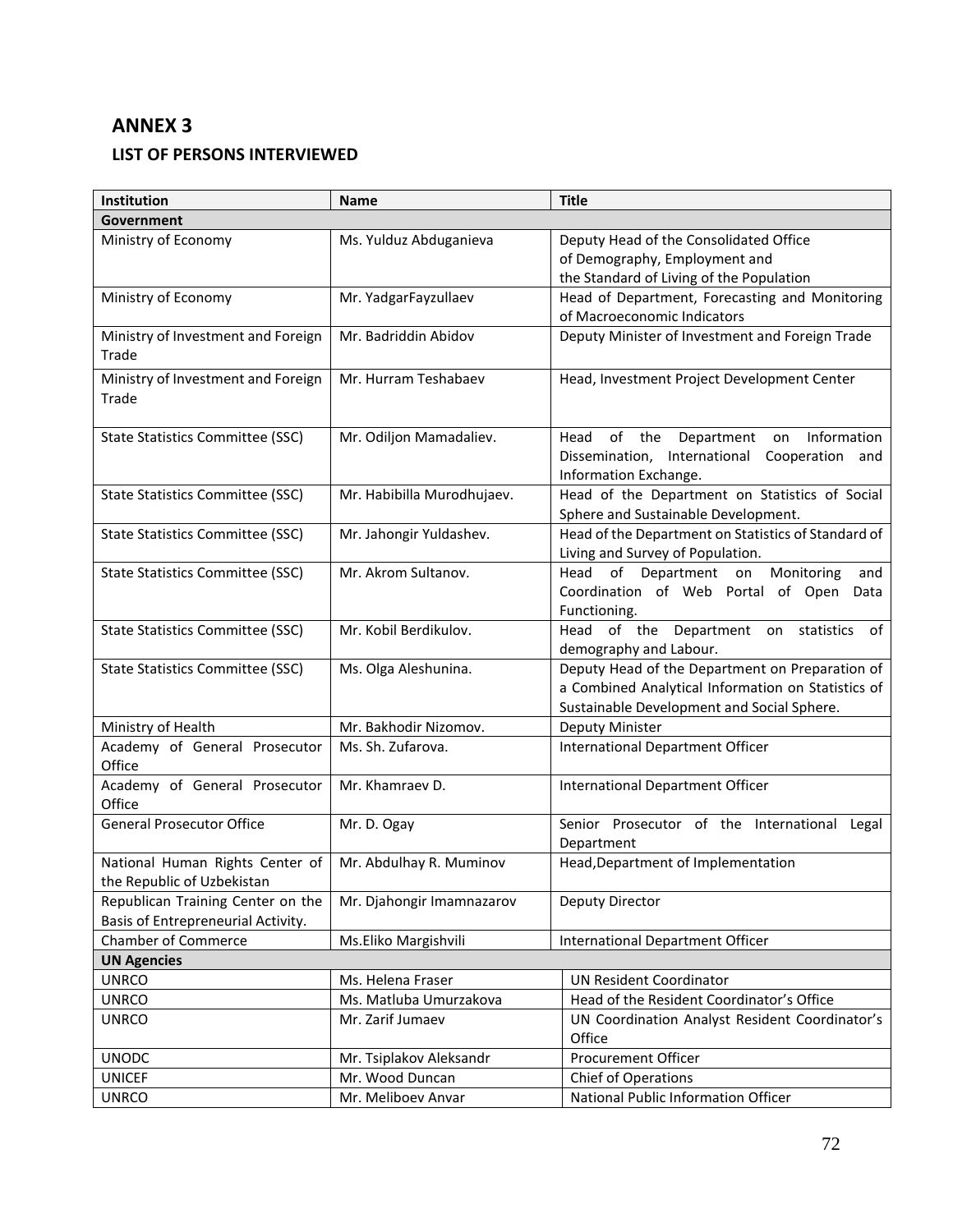| <b>UNICEF</b>                   | Mr. Umarkhujaev Doniyor         | Communications consultant                         |  |
|---------------------------------|---------------------------------|---------------------------------------------------|--|
| <b>UNICEF</b>                   | Mr. Kumar Atul                  | Chief of communications                           |  |
| <b>OHCHR</b>                    | Ms. Guljakhon Amanova.          | National Programme Officer                        |  |
| <b>UNICEF</b>                   | Mr. Sasha Graumann              | Resident Representative                           |  |
| <b>WHO</b>                      | Mr. Ghitiu Veaceslav            | Administrative Officer                            |  |
| <b>FAO</b>                      | Mr. Shukurov Alisher            | Assistant FAO Representative                      |  |
| <b>FAO</b>                      | Mr. Azamat Makhmudov            | Admin officer                                     |  |
| <b>UNDP</b>                     | Mr. Bakhadirov Azizkhon         | Programme Analyst on Rule of Law                  |  |
| <b>UNDP</b>                     | Mr. Adilova Guzal               | Project Manager                                   |  |
| <b>UNDP</b>                     | Ms. Mathilda Dimovska           | <b>Resident Representative</b>                    |  |
| <b>UNDP</b>                     | Ms. Doina Munteanu              | Deputy Resident Representative                    |  |
| <b>UNDP</b>                     | Mr. Hurshid Rustamov            | Head of Sustainable Development Cluster           |  |
| <b>UNDP</b>                     | Ms. Kamila Mukhamedkhanova      | Head of Good governance cluster                   |  |
| <b>UNAIDS</b>                   | Ms. Charos Maksudova            | Programme Officer                                 |  |
| <b>UNFPA</b>                    | Mr. Pedro Pablo Villanueva      | Representative in<br>Uzbekistan<br>and<br>Country |  |
|                                 |                                 | Director for Tajikistan a.i.                      |  |
| <b>UNFPA</b>                    | Mr. Kamolkhon Inomkhodjayev     | <b>Assistant Representative</b>                   |  |
| <b>UNESCO</b>                   | Mr. Bakhtiyor Namazov           | Programme Officer in Education                    |  |
| <b>UNESCO</b>                   | Mr. Abdugani Bazarov            | Programme Assistant on ICT in Education           |  |
| <b>UNODC</b>                    | Mr. Sherzod Hoshimov            | Programme Officer/Coordinator                     |  |
| <b>NGOs</b>                     |                                 |                                                   |  |
| <b>Womens Committee</b>         | Marufova<br>Gulnaraa<br>Ms.     | Deputy Chair                                      |  |
|                                 | Mahmudovna                      |                                                   |  |
| <b>Donors</b>                   |                                 |                                                   |  |
| World Bank Group                | Mr. Vinayak (Vinny) Nagaraj     | Senior Country Economist                          |  |
| <b>European Union</b>           | Mr. Alessandro Liamine Salvagni | <b>Regional Political Adviser</b>                 |  |
| <b>USAID</b>                    | Mr. Gary Robbins                | Director, Uzbekistan Country Office               |  |
| GIZ                             | Ms. Kristine Kore-Perkone       | Project Manager, 'Promotion of the Rule of Law in |  |
|                                 |                                 | Central Asia'                                     |  |
| German Embassy                  | Mr. David Genzel                | Third Secretary, Section for economy and          |  |
|                                 |                                 | economic cooperation                              |  |
| <b>UK AID</b>                   | Ms. Saithojaeva Nodira          | <b>GBF Programme Support Officer</b>              |  |
| <b>UK AID</b>                   | Ms. Artikova Evelina            | <b>Head of Programmes Team</b>                    |  |
| <b>UK AID</b>                   | Ms. Kilicheva Chekhros          | <b>CSSF Programme Support Officer</b>             |  |
| <b>Islamic Development Bank</b> | Mr. Abdukakhor B. Kodirov       | <b>Field Representative</b>                       |  |
| Regional dialogue               | Mr. Goran Klemencic             | Legal Expert at Regional Dialogue                 |  |
| Regional dialogue               | Ms. Petra Gorjup                | Head of Branch Office in Uzbekistan               |  |
| <b>Turkish Embassy</b>          | Mr. Mehmet Kaan Bakkalbaşı      | Diplomat, Third Secretary                         |  |
| Asian Development Bank          | Mr. Begzod Djalilov             | Senior Economics officer                          |  |
| OSCE                            | Mr. Ildar Fayzullin             | Project Officer                                   |  |
| KOICA                           | Ms. Mi Park                     | Deputy Director                                   |  |
| KOICA                           | Ms. Kim Heejin                  | Monitoring and Evaluation Officer                 |  |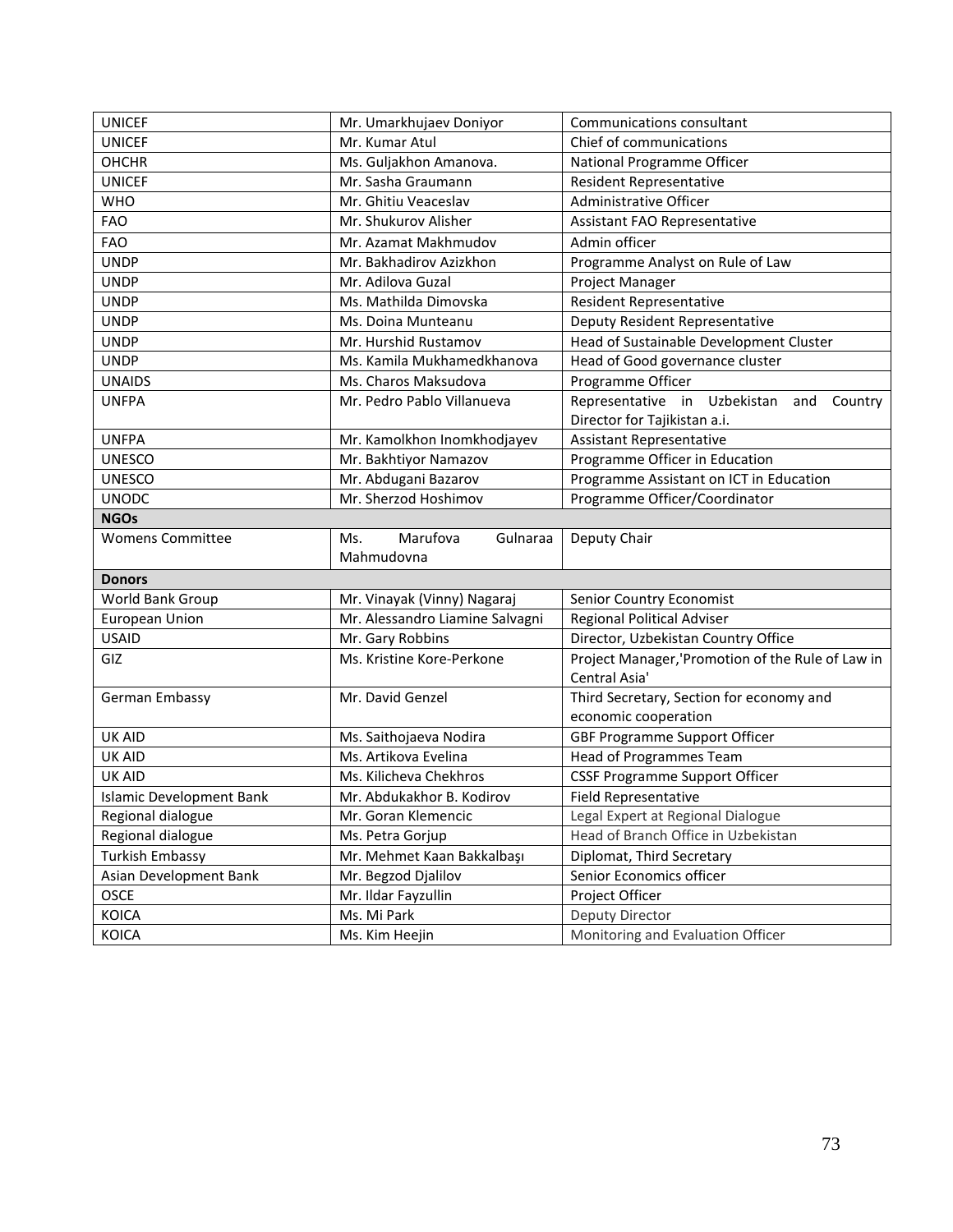## **ANNEX 4**

## **Main Stakeholders in the UNDAF and Their Roles**

The UN has engaged a wide variety of stakeholders, including both duty bearers and rights holders, in the formulation and implementation of the 2016-2020 UNDAF. An overview of these stakeholders and their respective roles and activities is presented in the table below:

| <b>Stakeholder Role</b>          | <b>Stakeholders</b>               | <b>Activities</b>            |
|----------------------------------|-----------------------------------|------------------------------|
| <b>Representatives of Target</b> | Citizens of Uzbekistan, including | Beneficiaries, Implementing  |
| <b>Groups and Rights Holders</b> | women, girls, men, boys; NGOs;    | Partners                     |
|                                  | CSOs; the private sector          |                              |
| <b>Primary Duty Bearers</b>      | MoE; MoH; MoIFT; MoHE; GPO;       | Policy implementation and    |
|                                  |                                   | service delivery             |
| Intra-Governmental/UN            | UNDP; UNICEF; UNFPA; UNESCO;      | Coordination, implementation |
|                                  | FAO; ILO; WHO; UNV; UNODC;        | of UNDAF programmes          |
|                                  | <b>UNAIDS; UNWomen; UNECE;</b>    |                              |
|                                  | <b>UNCTAD; IAEA</b>               |                              |
| <b>Funders and financing</b>     | USAID; Global Fund; EU; World     | Partnership for resource     |
|                                  | Bank; UK Aid;                     | mobilization                 |